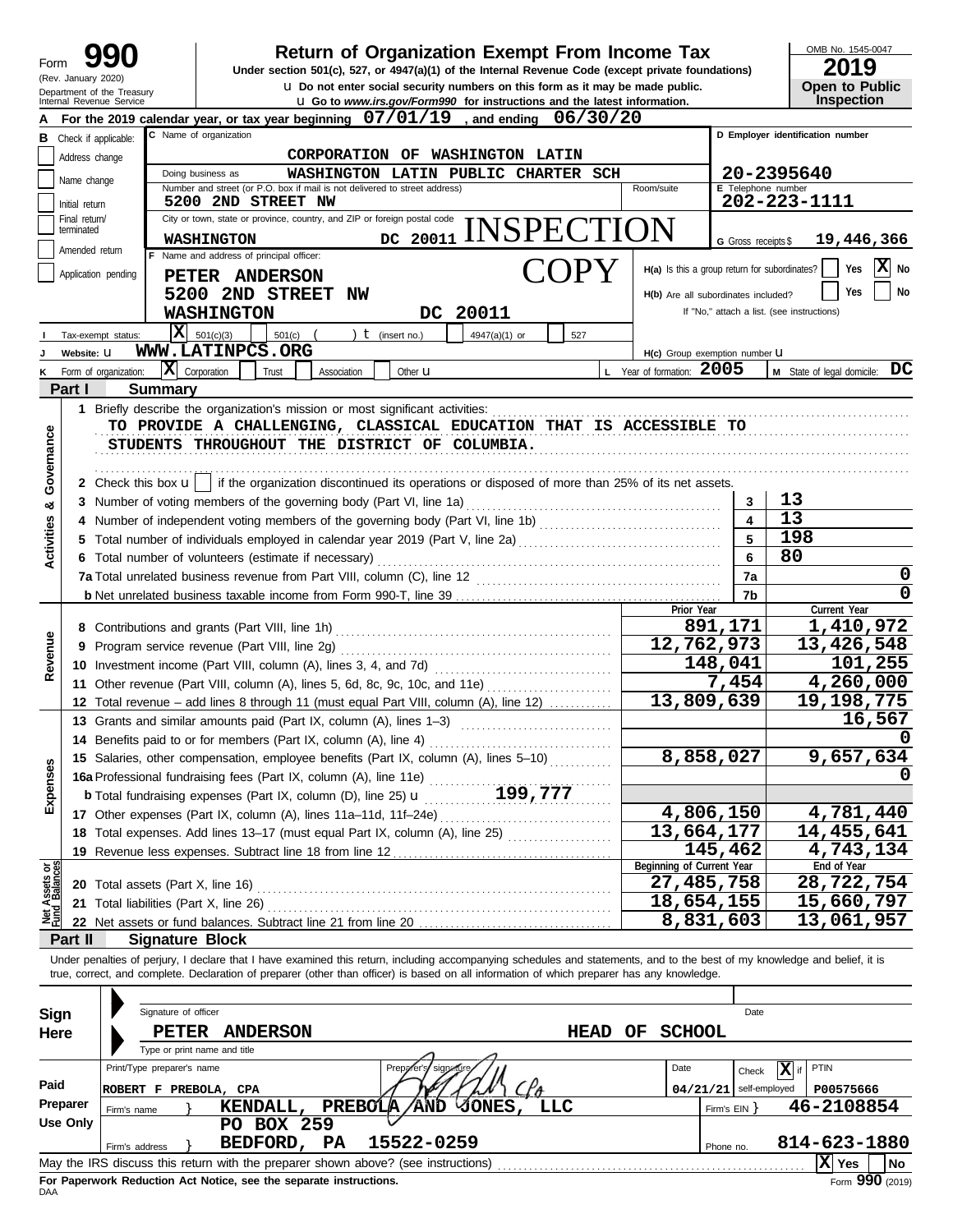|   | 20-2395640<br>Form 990 (2019) CORPORATION OF WASHINGTON LATIN                                                                                                                                                                                              | Page 2                      |
|---|------------------------------------------------------------------------------------------------------------------------------------------------------------------------------------------------------------------------------------------------------------|-----------------------------|
|   | <b>Statement of Program Service Accomplishments</b><br>Part III                                                                                                                                                                                            |                             |
|   |                                                                                                                                                                                                                                                            | $\mathbf{x}$                |
|   | 1 Briefly describe the organization's mission:<br>TO PROVIDE A CHALLENGING, CLASSICAL EDUCATION THAT IS ACCESSIBLE TO<br>STUDENTS THROUGHOUT THE DISTRICT OF COLUMBIA.                                                                                     |                             |
|   |                                                                                                                                                                                                                                                            |                             |
|   | 2 Did the organization undertake any significant program services during the year which were not listed on the                                                                                                                                             |                             |
|   | prior Form 990 or 990-EZ?<br>If "Yes," describe these new services on Schedule O.                                                                                                                                                                          | $ X $ Yes<br>No             |
| 3 | Did the organization cease conducting, or make significant changes in how it conducts, any program<br>services?                                                                                                                                            | Yes $\boxed{\mathbf{X}}$ No |
|   | If "Yes," describe these changes on Schedule O.                                                                                                                                                                                                            |                             |
|   | Describe the organization's program service accomplishments for each of its three largest program services, as measured by                                                                                                                                 |                             |
|   | expenses. Section 501(c)(3) and 501(c)(4) organizations are required to report the amount of grants and allocations to others,<br>the total expenses, and revenue, if any, for each program service reported.                                              |                             |
|   |                                                                                                                                                                                                                                                            |                             |
|   | ) (Expenses \$ 13,437,846 including grants of \$ 16,567 ) (Revenue \$ 13,426,548<br>4a (Code:<br>SEE SCHEDULE O                                                                                                                                            |                             |
|   |                                                                                                                                                                                                                                                            |                             |
|   |                                                                                                                                                                                                                                                            |                             |
|   |                                                                                                                                                                                                                                                            |                             |
|   |                                                                                                                                                                                                                                                            |                             |
|   |                                                                                                                                                                                                                                                            |                             |
|   |                                                                                                                                                                                                                                                            |                             |
|   |                                                                                                                                                                                                                                                            |                             |
|   |                                                                                                                                                                                                                                                            |                             |
|   |                                                                                                                                                                                                                                                            |                             |
|   | ) (Expenses $\frac{1}{2}$ (Expenses $\frac{1}{2}$ molume section of $\frac{1}{2}$ molume section of $\frac{1}{2}$ molecular molecular molecular molecular molecular molecular molecular molecular molecular molecular molecular molecular mol<br>4b (Code: |                             |
|   | N/A                                                                                                                                                                                                                                                        |                             |
|   |                                                                                                                                                                                                                                                            |                             |
|   |                                                                                                                                                                                                                                                            |                             |
|   |                                                                                                                                                                                                                                                            |                             |
|   |                                                                                                                                                                                                                                                            |                             |
|   |                                                                                                                                                                                                                                                            |                             |
|   |                                                                                                                                                                                                                                                            |                             |
|   |                                                                                                                                                                                                                                                            |                             |
|   |                                                                                                                                                                                                                                                            |                             |
|   |                                                                                                                                                                                                                                                            |                             |
|   |                                                                                                                                                                                                                                                            |                             |
|   | 4c (Code:<br>including grants of \$<br>) (Revenue \$<br>) (Expenses \$<br>N/A                                                                                                                                                                              |                             |
|   |                                                                                                                                                                                                                                                            |                             |
|   |                                                                                                                                                                                                                                                            |                             |
|   |                                                                                                                                                                                                                                                            |                             |
|   |                                                                                                                                                                                                                                                            |                             |
|   |                                                                                                                                                                                                                                                            |                             |
|   |                                                                                                                                                                                                                                                            |                             |
|   |                                                                                                                                                                                                                                                            |                             |
|   |                                                                                                                                                                                                                                                            |                             |
|   |                                                                                                                                                                                                                                                            |                             |
|   |                                                                                                                                                                                                                                                            |                             |
|   | 4d Other program services (Describe on Schedule O.)                                                                                                                                                                                                        |                             |
|   | (Expenses \$<br>including grants of \$<br>(Revenue \$                                                                                                                                                                                                      |                             |
|   | 13,437,846<br>4e Total program service expenses u                                                                                                                                                                                                          |                             |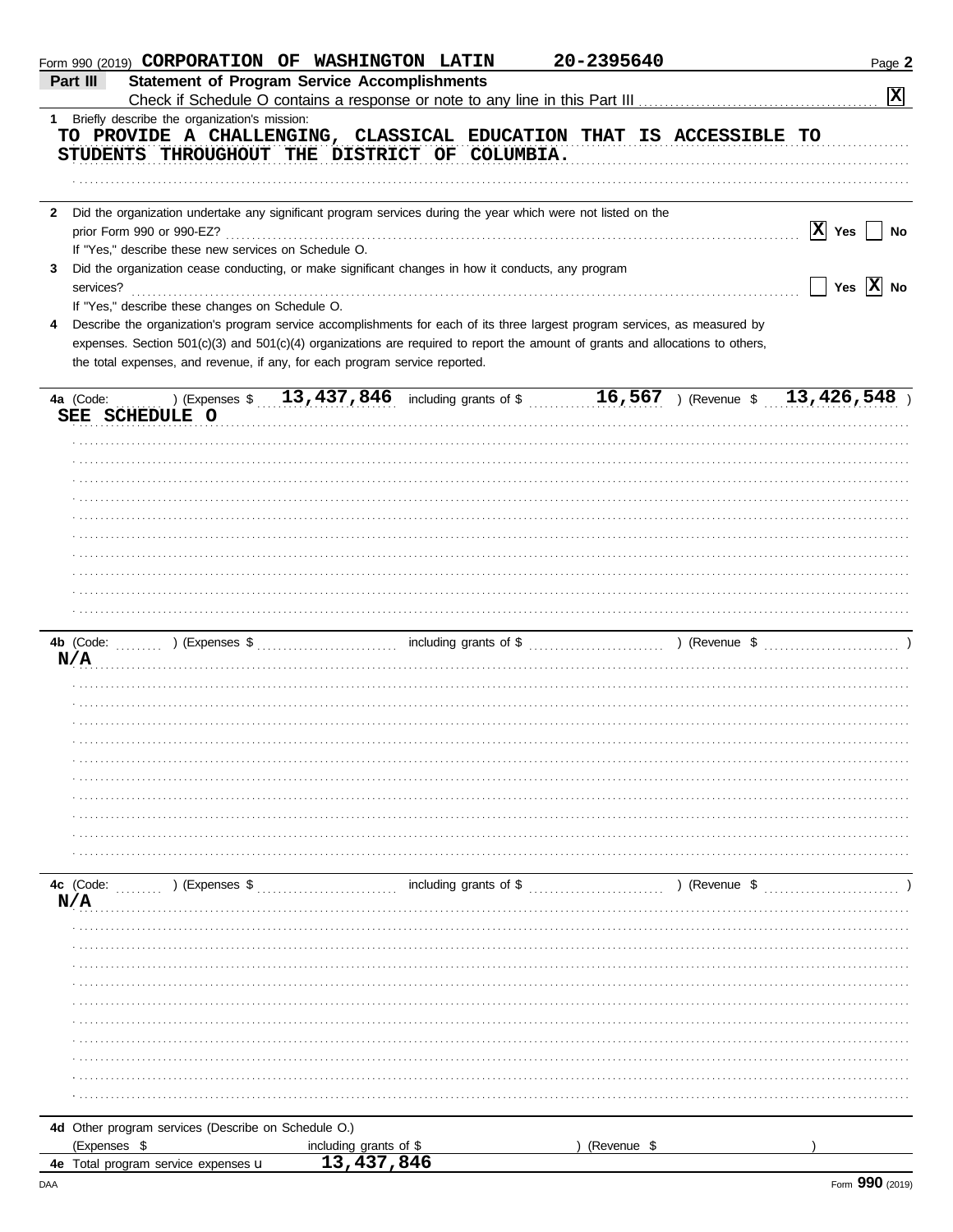**Part IV Checklist of Required Schedules Form 990 (2019) CORPORATION OF WASHINGTON LATIN 20-2395640** Page 3

|     |                                                                                                                                                                                                                                        |                 | Yes         | No |
|-----|----------------------------------------------------------------------------------------------------------------------------------------------------------------------------------------------------------------------------------------|-----------------|-------------|----|
| 1   | Is the organization described in section $501(c)(3)$ or $4947(a)(1)$ (other than a private foundation)? If "Yes,"<br>complete Schedule A                                                                                               | 1               | X           |    |
| 2   |                                                                                                                                                                                                                                        | $\mathbf{2}$    | $\mathbf x$ |    |
| 3   | Did the organization engage in direct or indirect political campaign activities on behalf of or in opposition to                                                                                                                       |                 |             |    |
|     | candidates for public office? If "Yes," complete Schedule C, Part I                                                                                                                                                                    | 3               |             | X  |
| 4   | Section 501(c)(3) organizations. Did the organization engage in lobbying activities, or have a section 501(h)                                                                                                                          |                 |             | X  |
|     | election in effect during the tax year? If "Yes," complete Schedule C, Part II                                                                                                                                                         | 4               |             |    |
| 5   | Is the organization a section $501(c)(4)$ , $501(c)(5)$ , or $501(c)(6)$ organization that receives membership dues,<br>assessments, or similar amounts as defined in Revenue Procedure 98-19? If "Yes," complete Schedule C, Part III | 5               |             | X  |
| 6   | Did the organization maintain any donor advised funds or any similar funds or accounts for which donors                                                                                                                                |                 |             |    |
|     | have the right to provide advice on the distribution or investment of amounts in such funds or accounts? If                                                                                                                            |                 |             |    |
|     | "Yes," complete Schedule D, Part I                                                                                                                                                                                                     | 6               |             | X  |
| 7   | Did the organization receive or hold a conservation easement, including easements to preserve open space,                                                                                                                              |                 |             |    |
|     | the environment, historic land areas, or historic structures? If "Yes," complete Schedule D, Part II                                                                                                                                   | 7               |             | X  |
| 8   | Did the organization maintain collections of works of art, historical treasures, or other similar assets? If "Yes,"                                                                                                                    |                 |             |    |
|     | complete Schedule D, Part III                                                                                                                                                                                                          | 8               |             | X  |
| 9   | Did the organization report an amount in Part X, line 21, for escrow or custodial account liability, serve as a                                                                                                                        |                 |             |    |
|     | custodian for amounts not listed in Part X; or provide credit counseling, debt management, credit repair, or                                                                                                                           |                 |             |    |
|     | debt negotiation services? If "Yes," complete Schedule D, Part IV                                                                                                                                                                      | 9               |             | x  |
| 10  | Did the organization, directly or through a related organization, hold assets in donor-restricted endowments                                                                                                                           |                 |             |    |
|     | or in quasi endowments? If "Yes," complete Schedule D, Part V                                                                                                                                                                          | 10              |             | х  |
| 11  | If the organization's answer to any of the following questions is "Yes," then complete Schedule D, Parts VI,                                                                                                                           |                 |             |    |
|     | VII, VIII, IX, or X as applicable.                                                                                                                                                                                                     |                 |             |    |
| a   | Did the organization report an amount for land, buildings, and equipment in Part X, line 10? If "Yes,"                                                                                                                                 |                 |             |    |
|     | complete Schedule D, Part VI                                                                                                                                                                                                           | 11a             | х           |    |
| b   | Did the organization report an amount for investments—other securities in Part X, line 12, that is 5% or more<br>of its total assets reported in Part X, line 16? If "Yes," complete Schedule D, Part VII                              | 11b             |             | x  |
|     | Did the organization report an amount for investments—program related in Part X, line 13, that is 5% or more                                                                                                                           |                 |             |    |
|     | of its total assets reported in Part X, line 16? If "Yes," complete Schedule D, Part VIII                                                                                                                                              | 11c             |             | x  |
| d   | Did the organization report an amount for other assets in Part X, line 15, that is 5% or more of its total assets                                                                                                                      |                 |             |    |
|     | reported in Part X, line 16? If "Yes," complete Schedule D, Part IX                                                                                                                                                                    | 11d             |             | х  |
| е   |                                                                                                                                                                                                                                        | 11e             | X           |    |
| f   | Did the organization's separate or consolidated financial statements for the tax year include a footnote that addresses                                                                                                                |                 |             |    |
|     | the organization's liability for uncertain tax positions under FIN 48 (ASC 740)? If "Yes," complete Schedule D, Part X [[[[[[[[[[[[[[[[[[[[[[[[[[[]]]]]]]]]                                                                            | 11f             | X           |    |
| 12a | Did the organization obtain separate, independent audited financial statements for the tax year? If "Yes," complete                                                                                                                    |                 |             |    |
|     |                                                                                                                                                                                                                                        | 12a             | X           |    |
|     | <b>b</b> Was the organization included in consolidated, independent audited financial statements for the tax year? If                                                                                                                  |                 |             |    |
|     | "Yes," and if the organization answered "No" to line 12a, then completing Schedule D, Parts XI and XII is optional                                                                                                                     | 12 <sub>b</sub> | х           |    |
| 13  |                                                                                                                                                                                                                                        | 13              | X           |    |
| 14a |                                                                                                                                                                                                                                        | 14a             |             | X  |
| b   | Did the organization have aggregate revenues or expenses of more than \$10,000 from grantmaking,<br>fundraising, business, investment, and program service activities outside the United States, or aggregate                          |                 |             |    |
|     |                                                                                                                                                                                                                                        | 14b             |             | X  |
| 15  | Did the organization report on Part IX, column (A), line 3, more than \$5,000 of grants or other assistance to or                                                                                                                      |                 |             |    |
|     | for any foreign organization? If "Yes," complete Schedule F, Parts II and IV                                                                                                                                                           | 15              |             | X  |
| 16  | Did the organization report on Part IX, column (A), line 3, more than \$5,000 of aggregate grants or other                                                                                                                             |                 |             |    |
|     | assistance to or for foreign individuals? If "Yes," complete Schedule F, Parts III and IV [[[[[[[[[[[[[[[[[[[                                                                                                                          | 16              |             | X  |
| 17  | Did the organization report a total of more than \$15,000 of expenses for professional fundraising services on                                                                                                                         |                 |             |    |
|     |                                                                                                                                                                                                                                        | 17              |             | X  |
| 18  | Did the organization report more than \$15,000 total of fundraising event gross income and contributions on                                                                                                                            |                 |             |    |
|     |                                                                                                                                                                                                                                        | 18              |             | X  |
| 19  | Did the organization report more than \$15,000 of gross income from gaming activities on Part VIII, line 9a?                                                                                                                           |                 |             |    |
|     |                                                                                                                                                                                                                                        | 19              |             | х  |
| 20a |                                                                                                                                                                                                                                        | <b>20a</b>      |             | X  |
| b   |                                                                                                                                                                                                                                        | 20 <sub>b</sub> |             |    |
| 21  | Did the organization report more than \$5,000 of grants or other assistance to any domestic organization or                                                                                                                            |                 |             |    |
|     |                                                                                                                                                                                                                                        | 21              |             | X  |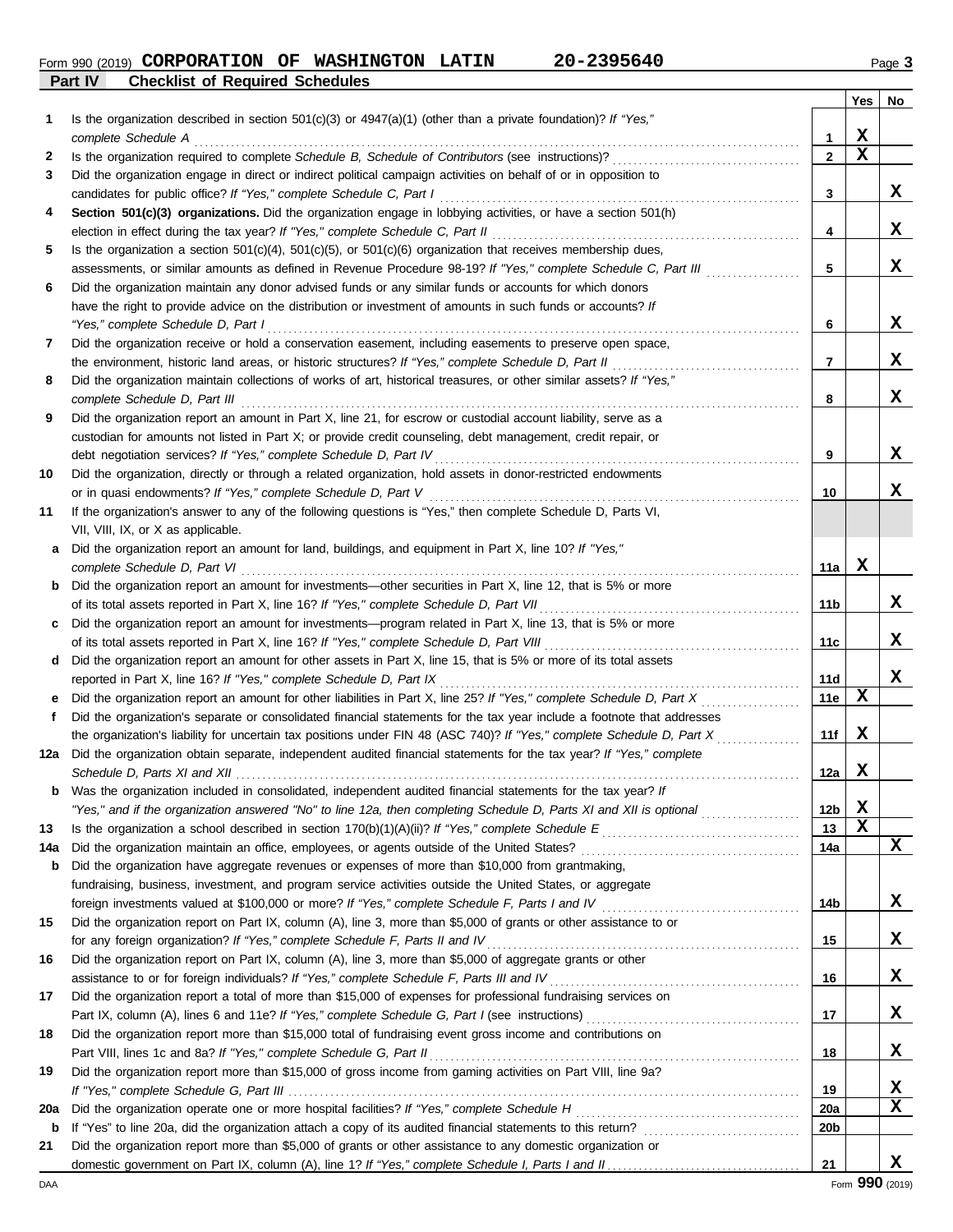**Form 990 (2019) CORPORATION OF WASHINGTON LATIN 20-2395640** Page 4 **Part IV Checklist of Required Schedules** *(continued)*

|             |                                                                                                                                                                                                                   |                 | Yes | No     |
|-------------|-------------------------------------------------------------------------------------------------------------------------------------------------------------------------------------------------------------------|-----------------|-----|--------|
| 22          | Did the organization report more than \$5,000 of grants or other assistance to or for domestic individuals on                                                                                                     |                 |     |        |
|             | Part IX, column (A), line 2? If "Yes," complete Schedule I, Parts I and III                                                                                                                                       | 22              | x   |        |
| 23          | Did the organization answer "Yes" to Part VII, Section A, line 3, 4, or 5 about compensation of the                                                                                                               |                 |     |        |
|             | organization's current and former officers, directors, trustees, key employees, and highest compensated                                                                                                           |                 |     |        |
|             | employees? If "Yes," complete Schedule J                                                                                                                                                                          | 23              | х   |        |
| 24a         | Did the organization have a tax-exempt bond issue with an outstanding principal amount of more than                                                                                                               |                 |     |        |
|             | \$100,000 as of the last day of the year, that was issued after December 31, 2002? If "Yes," answer lines 24b                                                                                                     |                 |     |        |
|             | through 24d and complete Schedule K. If "No," go to line 25a                                                                                                                                                      | 24a             | X   |        |
| b           | Did the organization invest any proceeds of tax-exempt bonds beyond a temporary period exception?                                                                                                                 | 24 <sub>b</sub> |     | X      |
| c           | Did the organization maintain an escrow account other than a refunding escrow at any time during the year                                                                                                         |                 |     |        |
|             | to defease any tax-exempt bonds?                                                                                                                                                                                  | 24c             |     | х<br>X |
| d           | Did the organization act as an "on behalf of" issuer for bonds outstanding at any time during the year?                                                                                                           | 24d             |     |        |
| 25a         | Section 501(c)(3), 501(c)(4), and 501(c)(29) organizations. Did the organization engage in an excess benefit                                                                                                      |                 |     | X      |
|             | transaction with a disqualified person during the year? If "Yes," complete Schedule L, Part I<br>Is the organization aware that it engaged in an excess benefit transaction with a disqualified person in a prior | 25a             |     |        |
| b           | year, and that the transaction has not been reported on any of the organization's prior Forms 990 or 990-EZ?                                                                                                      |                 |     |        |
|             | If "Yes," complete Schedule L, Part I                                                                                                                                                                             | 25 <sub>b</sub> |     | x      |
| 26          | Did the organization report any amount on Part X, line 5 or 22, for receivables from or payables to any current                                                                                                   |                 |     |        |
|             | or former officer, director, trustee, key employee, creator or founder, substantial contributor, or 35%                                                                                                           |                 |     |        |
|             | controlled entity or family member of any of these persons? If "Yes," complete Schedule L, Part II                                                                                                                | 26              |     | x      |
| 27          | Did the organization provide a grant or other assistance to any current or former officer, director, trustee, key                                                                                                 |                 |     |        |
|             | employee, creator or founder, substantial contributor or employee thereof, a grant selection committee                                                                                                            |                 |     |        |
|             | member, or to a 35% controlled entity (including an employee thereof) or family member of any of these                                                                                                            |                 |     |        |
|             | persons? If "Yes," complete Schedule L, Part III                                                                                                                                                                  | 27              |     | x      |
| 28          | Was the organization a party to a business transaction with one of the following parties (see Schedule L, Part                                                                                                    |                 |     |        |
|             | IV instructions, for applicable filing thresholds, conditions, and exceptions):                                                                                                                                   |                 |     |        |
| a           | A current or former officer, director, trustee, key employee, creator or founder, or substantial contributor? If                                                                                                  |                 |     |        |
|             | "Yes," complete Schedule L, Part IV                                                                                                                                                                               | 28a             |     | X      |
| b           |                                                                                                                                                                                                                   | 28b             |     | X      |
| c           | A 35% controlled entity of one or more individuals and/or organizations described in lines 28a or 28b? If                                                                                                         |                 |     |        |
|             | "Yes," complete Schedule L, Part IV                                                                                                                                                                               | 28c             |     | x      |
| 29          |                                                                                                                                                                                                                   | 29              |     | X      |
| 30          | Did the organization receive contributions of art, historical treasures, or other similar assets, or qualified                                                                                                    |                 |     |        |
|             | conservation contributions? If "Yes," complete Schedule M                                                                                                                                                         | 30              |     | x      |
| 31          | Did the organization liquidate, terminate, or dissolve and cease operations? If "Yes," complete Schedule N, Part I                                                                                                | 31              |     | X      |
| 32          | Did the organization sell, exchange, dispose of, or transfer more than 25% of its net assets? If "Yes,"                                                                                                           |                 |     | X      |
|             | complete Schedule N, Part II<br>Did the organization own 100% of an entity disregarded as separate from the organization under Regulations                                                                        | 32              |     |        |
| 33          | sections 301.7701-2 and 301.7701-3? If "Yes," complete Schedule R, Part I                                                                                                                                         | 33              | X   |        |
| 34          | Was the organization related to any tax-exempt or taxable entity? If "Yes," complete Schedule R, Part II, III,                                                                                                    |                 |     |        |
|             | or IV, and Part V, line 1                                                                                                                                                                                         | 34              |     | X      |
| 35a         |                                                                                                                                                                                                                   | 35a             |     | X      |
| b           | If "Yes" to line 35a, did the organization receive any payment from or engage in any transaction with a                                                                                                           |                 |     |        |
|             |                                                                                                                                                                                                                   | 35 <sub>b</sub> |     |        |
| 36          | Section 501(c)(3) organizations. Did the organization make any transfers to an exempt non-charitable                                                                                                              |                 |     |        |
|             | related organization? If "Yes," complete Schedule R, Part V, line 2                                                                                                                                               | 36              |     | x      |
| 37          | Did the organization conduct more than 5% of its activities through an entity that is not a related organization                                                                                                  |                 |     |        |
|             |                                                                                                                                                                                                                   | 37              |     | x      |
| 38          | Did the organization complete Schedule O and provide explanations in Schedule O for Part VI, lines 11b and                                                                                                        |                 |     |        |
|             | 19? Note: All Form 990 filers are required to complete Schedule O.                                                                                                                                                | 38              | X   |        |
|             | Statements Regarding Other IRS Filings and Tax Compliance<br>Part V                                                                                                                                               |                 |     |        |
|             | Check if Schedule O contains a response or note to any line in this Part V                                                                                                                                        |                 |     |        |
|             |                                                                                                                                                                                                                   |                 | Yes | No     |
| 1а          | 41<br>Enter the number reported in Box 3 of Form 1096. Enter -0- if not applicable<br>1a                                                                                                                          |                 |     |        |
| $\mathbf b$ | 0<br>1 <sub>b</sub>                                                                                                                                                                                               |                 |     |        |
| c           | Did the organization comply with backup withholding rules for reportable payments to vendors and                                                                                                                  |                 |     |        |
|             |                                                                                                                                                                                                                   | 1с              |     |        |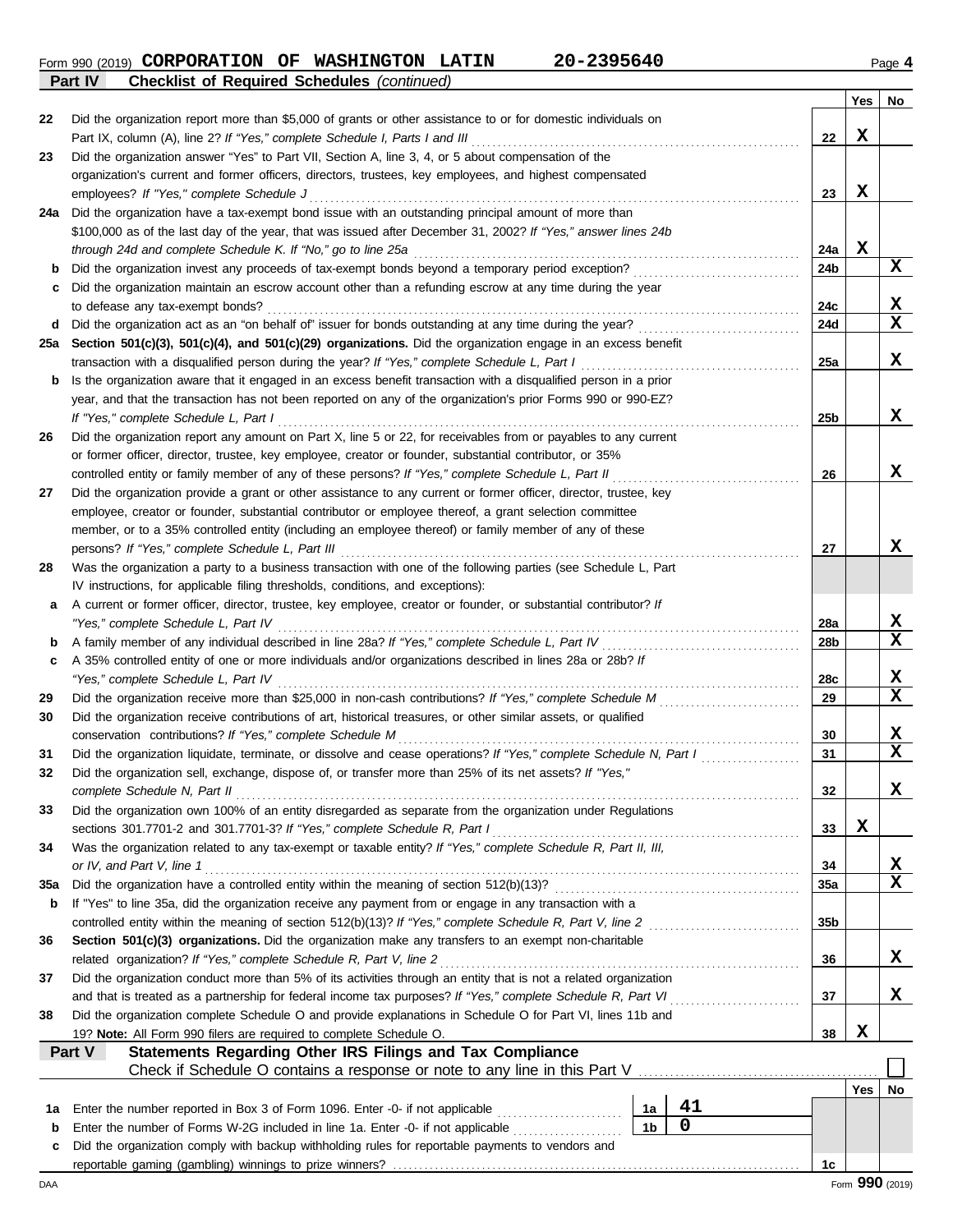If "Yes," see instructions and file Form 4720, Schedule N.

If "Yes," complete Form 4720, Schedule O.

DAA

|        | 20-2395640<br>Form 990 (2019) CORPORATION OF WASHINGTON LATIN                                                                                                                                                                                                          |                 |     |                |     |        |  |  |  |  |  |
|--------|------------------------------------------------------------------------------------------------------------------------------------------------------------------------------------------------------------------------------------------------------------------------|-----------------|-----|----------------|-----|--------|--|--|--|--|--|
|        | Part V<br>Statements Regarding Other IRS Filings and Tax Compliance (continued)                                                                                                                                                                                        |                 |     |                |     | Page 5 |  |  |  |  |  |
|        |                                                                                                                                                                                                                                                                        |                 |     |                | Yes | No.    |  |  |  |  |  |
|        | 2a Enter the number of employees reported on Form W-3, Transmittal of Wage and Tax                                                                                                                                                                                     |                 |     |                |     |        |  |  |  |  |  |
|        | Statements, filed for the calendar year ending with or within the year covered by this return                                                                                                                                                                          | 2a              | 198 |                |     |        |  |  |  |  |  |
| b      | If at least one is reported on line 2a, did the organization file all required federal employment tax returns?                                                                                                                                                         |                 |     | 2b             | X   |        |  |  |  |  |  |
|        | Note: If the sum of lines 1a and 2a is greater than 250, you may be required to e-file (see instructions)                                                                                                                                                              |                 |     |                |     |        |  |  |  |  |  |
| За     | Did the organization have unrelated business gross income of \$1,000 or more during the year?                                                                                                                                                                          |                 |     |                |     |        |  |  |  |  |  |
| b      | If "Yes," has it filed a Form 990-T for this year? If "No" to line 3b, provide an explanation on Schedule O                                                                                                                                                            |                 |     |                |     |        |  |  |  |  |  |
| 4a     | At any time during the calendar year, did the organization have an interest in, or a signature or other authority over,                                                                                                                                                |                 |     |                |     |        |  |  |  |  |  |
|        | a financial account in a foreign country (such as a bank account, securities account, or other financial account)?                                                                                                                                                     |                 |     | 4a             |     | x      |  |  |  |  |  |
| b      | If "Yes," enter the name of the foreign country <b>u</b>                                                                                                                                                                                                               |                 |     |                |     |        |  |  |  |  |  |
|        | See instructions for filing requirements for FinCEN Form 114, Report of Foreign Bank and Financial Accounts (FBAR).                                                                                                                                                    |                 |     |                |     |        |  |  |  |  |  |
| 5a     | Was the organization a party to a prohibited tax shelter transaction at any time during the tax year?                                                                                                                                                                  |                 |     | 5a             |     | X      |  |  |  |  |  |
| b      |                                                                                                                                                                                                                                                                        |                 |     |                |     |        |  |  |  |  |  |
| c      | If "Yes" to line 5a or 5b, did the organization file Form 8886-T?                                                                                                                                                                                                      |                 |     | 5 <sub>c</sub> |     |        |  |  |  |  |  |
| 6a     | Does the organization have annual gross receipts that are normally greater than \$100,000, and did the                                                                                                                                                                 |                 |     |                |     |        |  |  |  |  |  |
|        |                                                                                                                                                                                                                                                                        |                 |     | 6a             |     | x      |  |  |  |  |  |
| b      | If "Yes," did the organization include with every solicitation an express statement that such contributions or                                                                                                                                                         |                 |     |                |     |        |  |  |  |  |  |
|        | gifts were not tax deductible?                                                                                                                                                                                                                                         |                 |     | 6b             |     |        |  |  |  |  |  |
| 7      | Organizations that may receive deductible contributions under section 170(c).                                                                                                                                                                                          |                 |     |                |     |        |  |  |  |  |  |
| а      | Did the organization receive a payment in excess of \$75 made partly as a contribution and partly for goods                                                                                                                                                            |                 |     |                |     |        |  |  |  |  |  |
|        | and services provided to the payor?                                                                                                                                                                                                                                    |                 |     | 7a             |     | x      |  |  |  |  |  |
| b      | If "Yes," did the organization notify the donor of the value of the goods or services provided?                                                                                                                                                                        |                 |     | 7b             |     |        |  |  |  |  |  |
| c      | Did the organization sell, exchange, or otherwise dispose of tangible personal property for which it was                                                                                                                                                               |                 |     |                |     |        |  |  |  |  |  |
|        | required to file Form 8282?                                                                                                                                                                                                                                            |                 |     | 7c             |     | x      |  |  |  |  |  |
| d      |                                                                                                                                                                                                                                                                        | 7d              |     |                |     |        |  |  |  |  |  |
| е      |                                                                                                                                                                                                                                                                        |                 |     | 7e<br>7f       |     | X<br>x |  |  |  |  |  |
| f      | Did the organization, during the year, pay premiums, directly or indirectly, on a personal benefit contract?                                                                                                                                                           |                 |     |                |     |        |  |  |  |  |  |
| a<br>h | If the organization received a contribution of qualified intellectual property, did the organization file Form 8899 as required?<br>If the organization received a contribution of cars, boats, airplanes, or other vehicles, did the organization file a Form 1098-C? |                 |     | 7g<br>7h       |     |        |  |  |  |  |  |
| 8      | Sponsoring organizations maintaining donor advised funds. Did a donor advised fund maintained by the                                                                                                                                                                   |                 |     |                |     |        |  |  |  |  |  |
|        |                                                                                                                                                                                                                                                                        |                 |     | 8              |     |        |  |  |  |  |  |
| 9      | Sponsoring organizations maintaining donor advised funds.                                                                                                                                                                                                              |                 |     |                |     |        |  |  |  |  |  |
| а      | Did the sponsoring organization make any taxable distributions under section 4966?                                                                                                                                                                                     |                 |     | 9a             |     |        |  |  |  |  |  |
| b      | Did the sponsoring organization make a distribution to a donor, donor advisor, or related person?                                                                                                                                                                      |                 |     | 9b             |     |        |  |  |  |  |  |
| 10     | Section 501(c)(7) organizations. Enter:                                                                                                                                                                                                                                |                 |     |                |     |        |  |  |  |  |  |
| а      | Initiation fees and capital contributions included on Part VIII, line 12                                                                                                                                                                                               | 10a             |     |                |     |        |  |  |  |  |  |
| b      | Gross receipts, included on Form 990, Part VIII, line 12, for public use of club facilities                                                                                                                                                                            | 10 <sub>b</sub> |     |                |     |        |  |  |  |  |  |
| 11     | Section 501(c)(12) organizations. Enter:                                                                                                                                                                                                                               |                 |     |                |     |        |  |  |  |  |  |
| a      | Gross income from members or shareholders                                                                                                                                                                                                                              | 11a             |     |                |     |        |  |  |  |  |  |
| b      | Gross income from other sources (Do not net amounts due or paid to other sources                                                                                                                                                                                       |                 |     |                |     |        |  |  |  |  |  |
|        | against amounts due or received from them.)                                                                                                                                                                                                                            | 11 <sub>b</sub> |     |                |     |        |  |  |  |  |  |
| 12a    | Section 4947(a)(1) non-exempt charitable trusts. Is the organization filing Form 990 in lieu of Form 1041?                                                                                                                                                             |                 |     | 12a            |     |        |  |  |  |  |  |
| b      | If "Yes," enter the amount of tax-exempt interest received or accrued during the year                                                                                                                                                                                  | 12b             |     |                |     |        |  |  |  |  |  |
| 13     | Section 501(c)(29) qualified nonprofit health insurance issuers.                                                                                                                                                                                                       |                 |     |                |     |        |  |  |  |  |  |
| а      | Is the organization licensed to issue qualified health plans in more than one state?                                                                                                                                                                                   |                 |     | 13а            |     |        |  |  |  |  |  |
|        | Note: See the instructions for additional information the organization must report on Schedule O.                                                                                                                                                                      |                 |     |                |     |        |  |  |  |  |  |
| b      | Enter the amount of reserves the organization is required to maintain by the states in which                                                                                                                                                                           |                 |     |                |     |        |  |  |  |  |  |
|        |                                                                                                                                                                                                                                                                        | 13b             |     |                |     |        |  |  |  |  |  |
| c      | Enter the amount of reserves on hand<br>14a Did the organization receive any payments for indoor tanning services during the tax year?                                                                                                                                 | 13 <sub>c</sub> |     | 14a            |     | x      |  |  |  |  |  |
|        |                                                                                                                                                                                                                                                                        |                 |     |                |     |        |  |  |  |  |  |

**b 14b** If "Yes," has it filed a Form 720 to report these payments? *If "No," provide an explanation on Schedule O* . . . . . . . . . . . . . . . . . . . . . . . . . . .

excess parachute payment(s) during the year? . . . . . . . . . . . . . . . . . . . . . . . . . . . . . . . . . . . . . . . . . . . . . . . . . . . . . . . . . . . . . . . . . . . . . . . . . . . . . . . . . . . . . . . . .

**15** Is the organization subject to the section 4960 tax on payment(s) of more than \$1,000,000 in remuneration or

**16** Is the organization an educational institution subject to the section 4968 excise tax on net investment income?

Form **990** (2019)

**X**

**X**

**15**

**16**

|    | Statements Regarding Other IRS Filings and Tax Compliance (continued)<br>Part V                                         |    |     |  |
|----|-------------------------------------------------------------------------------------------------------------------------|----|-----|--|
|    |                                                                                                                         |    |     |  |
| 2a | Enter the number of employees reported on Form W-3, Transmittal of Wage and Tax                                         |    |     |  |
|    | Statements, filed for the calendar year ending with or within the year covered by this return                           | 2a | 198 |  |
|    | <b>b</b> If at least one is reported on line 2a, did the organization file all required federal employment tax returns? |    |     |  |
|    | <b>Note:</b> If the sum of lines 1a and 2a is greater than 250, you may be required to e-file (see instructions)        |    |     |  |
|    | 3a Did the organization have unrelated business gross income of \$1,000 or more during the year?                        |    |     |  |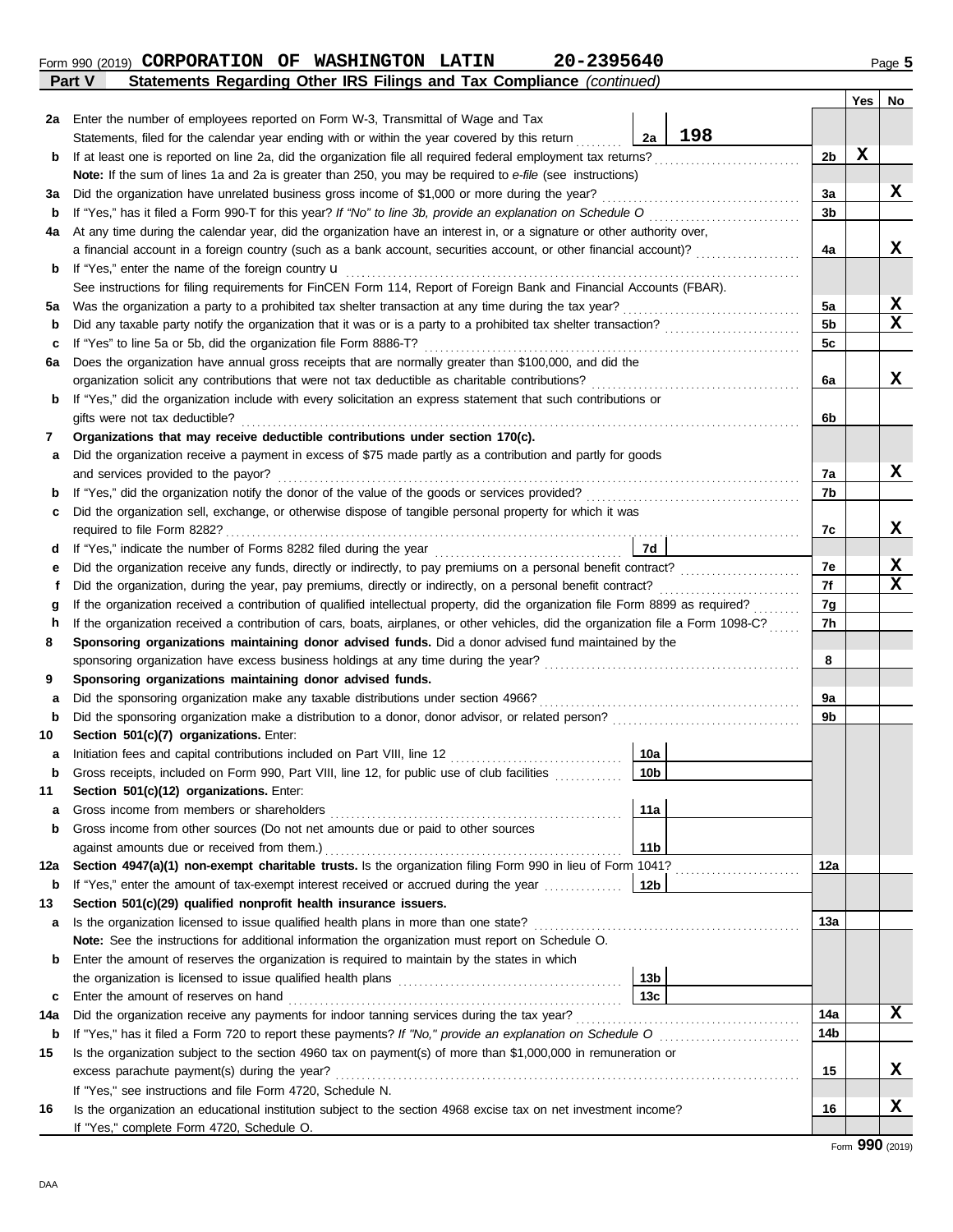### **Form 990 (2019) CORPORATION OF WASHINGTON LATIN 20-2395640** Page 6

| <b>Part VI</b> | Governance, Management, and Disclosure For each "Yes" response to lines 2 through 7b below, and for a "No"                |
|----------------|---------------------------------------------------------------------------------------------------------------------------|
|                | response to line 8a, 8b, or 10b below, describe the circumstances, processes, or changes on Schedule O. See instructions. |
|                | $\sqrt{\mathbf{x}}$                                                                                                       |
|                | Section A. Governing Body and Management                                                                                  |

|              |                                                                                                                                                                   |                         | Yes         | No          |
|--------------|-------------------------------------------------------------------------------------------------------------------------------------------------------------------|-------------------------|-------------|-------------|
| 1а           | 13<br>1a<br>Enter the number of voting members of the governing body at the end of the tax year                                                                   |                         |             |             |
|              | If there are material differences in voting rights among members of the governing body, or                                                                        |                         |             |             |
|              | if the governing body delegated broad authority to an executive committee or similar                                                                              |                         |             |             |
|              | committee, explain on Schedule O.                                                                                                                                 |                         |             |             |
| b            | 13<br>1b<br>Enter the number of voting members included on line 1a, above, who are independent                                                                    |                         |             |             |
| $\mathbf{2}$ | Did any officer, director, trustee, or key employee have a family relationship or a business relationship with                                                    |                         |             |             |
|              | any other officer, director, trustee, or key employee?                                                                                                            | $\mathbf{2}$            |             | X           |
| 3            | Did the organization delegate control over management duties customarily performed by or under the direct                                                         |                         |             |             |
|              | supervision of officers, directors, trustees, or key employees to a management company or other person?                                                           | 3                       |             | х           |
| 4            | Did the organization make any significant changes to its governing documents since the prior Form 990 was filed?                                                  | $\overline{\mathbf{4}}$ |             | $\mathbf x$ |
| 5            |                                                                                                                                                                   | 5                       |             | $\mathbf x$ |
| 6            |                                                                                                                                                                   | 6                       |             | $\mathbf x$ |
| 7a           | Did the organization have members, stockholders, or other persons who had the power to elect or appoint                                                           |                         |             |             |
|              | one or more members of the governing body?                                                                                                                        | 7a                      |             | х           |
| b            | Are any governance decisions of the organization reserved to (or subject to approval by) members,                                                                 |                         |             |             |
|              | stockholders, or persons other than the governing body?                                                                                                           | 7b                      |             | x           |
| 8            | Did the organization contemporaneously document the meetings held or written actions undertaken during the year by the following:                                 |                         |             |             |
| а            | The governing body?                                                                                                                                               | 8a                      | X           |             |
| b            | Each committee with authority to act on behalf of the governing body?                                                                                             | 8b                      | $\mathbf x$ |             |
| 9            | Is there any officer, director, trustee, or key employee listed in Part VII, Section A, who cannot be reached at                                                  |                         |             |             |
|              |                                                                                                                                                                   | 9                       |             | X           |
|              | Section B. Policies (This Section B requests information about policies not required by the Internal Revenue Code.)                                               |                         |             |             |
|              |                                                                                                                                                                   |                         | Yes         | No          |
|              | 10a Did the organization have local chapters, branches, or affiliates?                                                                                            | 10a                     |             | X           |
|              | <b>b</b> If "Yes," did the organization have written policies and procedures governing the activities of such chapters,                                           |                         |             |             |
|              | affiliates, and branches to ensure their operations are consistent with the organization's exempt purposes?                                                       | 10 <sub>b</sub>         |             |             |
|              | 11a Has the organization provided a complete copy of this Form 990 to all members of its governing body before filing the form?                                   | 11a                     | X           |             |
| b            | Describe in Schedule O the process, if any, used by the organization to review this Form 990.                                                                     |                         |             |             |
| 12a          |                                                                                                                                                                   | 12a                     | X           |             |
| b            | Were officers, directors, or trustees, and key employees required to disclose annually interests that could give rise to conflicts?                               | 12 <sub>b</sub>         | $\mathbf x$ |             |
| c            | Did the organization regularly and consistently monitor and enforce compliance with the policy? If "Yes,"                                                         |                         |             |             |
|              | describe in Schedule O how this was done                                                                                                                          | 12c                     | X           |             |
| 13           | Did the organization have a written whistleblower policy?                                                                                                         | 13                      | X           |             |
| 14           |                                                                                                                                                                   | 14                      | X           |             |
| 15           | Did the process for determining compensation of the following persons include a review and approval by                                                            |                         |             |             |
|              | independent persons, comparability data, and contemporaneous substantiation of the deliberation and decision?                                                     |                         |             |             |
| a            |                                                                                                                                                                   | 15a                     | X.          |             |
| b            | Other officers or key employees of the organization                                                                                                               | 15b                     | х           |             |
|              | If "Yes" to line 15a or 15b, describe the process in Schedule O (see instructions).                                                                               |                         |             |             |
| 16a          | Did the organization invest in, contribute assets to, or participate in a joint venture or similar arrangement                                                    |                         |             | X           |
|              | with a taxable entity during the year?<br><b>b</b> If "Yes," did the organization follow a written policy or procedure requiring the organization to evaluate its | 16a                     |             |             |
|              | participation in joint venture arrangements under applicable federal tax law, and take steps to safeguard the                                                     |                         |             |             |
|              |                                                                                                                                                                   |                         |             |             |
|              | <b>Section C. Disclosure</b>                                                                                                                                      | 16b                     |             |             |
| 17           | List the states with which a copy of this Form 990 is required to be filed $\mathbf{u}$ NONE                                                                      |                         |             |             |
| 18           | Section 6104 requires an organization to make its Forms 1023 (1024 or 1024-A, if applicable), 990, and 990-T (Section 501(c)                                      |                         |             |             |
|              | (3)s only) available for public inspection. Indicate how you made these available. Check all that apply.                                                          |                         |             |             |
|              | Another's website $ \mathbf{X} $ Upon request<br>Own website<br>Other (explain on Schedule O)                                                                     |                         |             |             |
| 19           | Describe on Schedule O whether (and if so, how) the organization made its governing documents, conflict of interest policy, and                                   |                         |             |             |
|              | financial statements available to the public during the tax year.                                                                                                 |                         |             |             |
| 20           | State the name, address, and telephone number of the person who possesses the organization's books and records u                                                  |                         |             |             |
|              |                                                                                                                                                                   |                         |             |             |

# **PETER ANDERSON 5200 2ND STREET NW**<br>WASHINGTON

**DC** 20011 **202-223-1111**<br>Form **990** (2019)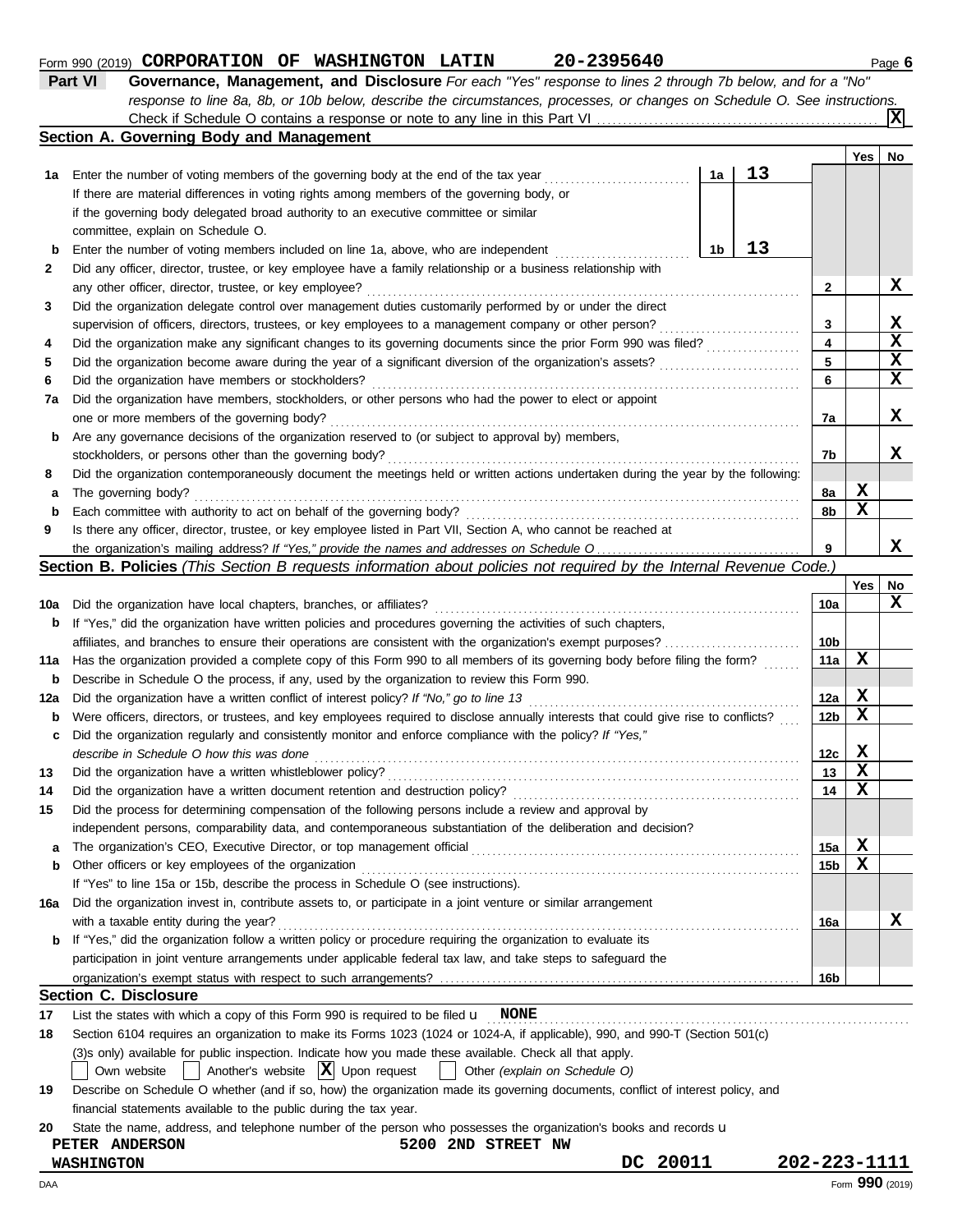| Part VII Compensation of Officers, Directors, Trustees, Key Employees, Highest Compensated Employees, and |
|-----------------------------------------------------------------------------------------------------------|
| Independent Contractors                                                                                   |
| Check if Schedule O contains a response or note to any line in this Part VII.                             |

#### **Section A. Officers, Directors, Trustees, Key Employees, and Highest Compensated Employees**

**1a** Complete this table for all persons required to be listed. Report compensation for the calendar year ending with or within the organization's tax year.

■ List all of the organization's **current** officers, directors, trustees (whether individuals or organizations), regardless of amount of the companies of amount of compensation. Enter -0- in columns (D), (E), and (F) if no compensation was paid.

● List all of the organization's **current** key employees, if any. See instructions for definition of "key employee."

■ List the organization's five **current** highest compensated employees (other than an officer, director, trustee, or key employee)<br> **•** Preceived reportable compensation (Box 5 of Form W.2 and/or Box 7 of Form 1000 MISC)

who received reportable compensation (Box 5 of Form W-2 and/or Box 7 of Form 1099-MISC) of more than \$100,000 from the organization and any related organizations.

■ List all of the organization's **former** officers, key employees, and highest compensated employees who received more than<br> **•** 00,000 of reportable compensation from the ergonization and any related ergonizations \$100,000 of reportable compensation from the organization and any related organizations.

■ List all of the organization's **former directors or trustees** that received, in the capacity as a former director or trustee of the<br>paization, more than \$10,000 of reportable compensation from the organization and any r organization, more than \$10,000 of reportable compensation from the organization and any related organizations. See instructions for the order in which to list the persons above.

Check this box if neither the organization nor any related organization compensated any current officer, director, or trustee.

| (A)<br>Name and title                    | (B)<br>Average<br>hours<br>per week<br>(list any               |                         |                         | (C)<br>Position |                 | (do not check more than one<br>box, unless person is both an<br>officer and a director/trustee) |        | (D)<br>Reportable<br>compensation<br>from the<br>organization | (E)<br>Reportable<br>compensation<br>from related<br>organizations | (F)<br>Estimated amount<br>of other<br>compensation<br>from the |
|------------------------------------------|----------------------------------------------------------------|-------------------------|-------------------------|-----------------|-----------------|-------------------------------------------------------------------------------------------------|--------|---------------------------------------------------------------|--------------------------------------------------------------------|-----------------------------------------------------------------|
|                                          | hours for<br>related<br>organizations<br>below<br>dotted line) | Individual trustee<br>ŏ | nstitutional<br>trustee | Officer         | Key<br>employee | Highest compensated<br>employee                                                                 | Former | (W-2/1099-MISC)                                               | (W-2/1099-MISC)                                                    | organization and<br>related organizations                       |
| $(1)$ CHRISTOPHER B.                     | WILKINSON                                                      |                         |                         |                 |                 |                                                                                                 |        |                                                               |                                                                    |                                                                 |
|                                          | 3.00                                                           |                         |                         |                 |                 |                                                                                                 |        |                                                               |                                                                    |                                                                 |
| PRESIDENT                                | 0.00                                                           | $\mathbf x$             |                         | $\mathbf x$     |                 |                                                                                                 |        | 0                                                             | 0                                                                  | 0                                                               |
| (2) RAGINI DALAL                         |                                                                |                         |                         |                 |                 |                                                                                                 |        |                                                               |                                                                    |                                                                 |
|                                          | 3.00                                                           |                         |                         |                 |                 |                                                                                                 |        |                                                               |                                                                    | $\mathbf 0$                                                     |
| VICE PRESIDENT<br>(3) TIMOTHY MORGAN     | 0.00                                                           | $\mathbf x$             |                         | $\mathbf x$     |                 |                                                                                                 |        | 0                                                             | 0                                                                  |                                                                 |
|                                          | 3.00                                                           |                         |                         |                 |                 |                                                                                                 |        |                                                               |                                                                    |                                                                 |
| <b>TREASURER</b>                         | 0.00                                                           | $\mathbf x$             |                         | $\mathbf x$     |                 |                                                                                                 |        | 0                                                             | $\mathbf 0$                                                        | $\mathbf 0$                                                     |
| (4) CAITLIN MCGURN                       |                                                                |                         |                         |                 |                 |                                                                                                 |        |                                                               |                                                                    |                                                                 |
|                                          | 3.00                                                           |                         |                         |                 |                 |                                                                                                 |        |                                                               |                                                                    |                                                                 |
| <b>SECRETARY</b>                         | 0.00                                                           | $\mathbf x$             |                         | $\mathbf x$     |                 |                                                                                                 |        | 0                                                             | 0                                                                  | 0                                                               |
| (5) ANN ELIZABETH                        | <b>LOVETT</b>                                                  |                         |                         |                 |                 |                                                                                                 |        |                                                               |                                                                    |                                                                 |
|                                          | 3.00                                                           |                         |                         |                 |                 |                                                                                                 |        |                                                               |                                                                    |                                                                 |
| <b>OUTGOING PRESIDENT</b>                | 0.00                                                           | $\mathbf x$             |                         | $\mathbf x$     |                 |                                                                                                 |        | 0                                                             | 0                                                                  | $\mathbf 0$                                                     |
| (6) LAURIE BALLENGER                     |                                                                |                         |                         |                 |                 |                                                                                                 |        |                                                               |                                                                    |                                                                 |
|                                          | 3.00                                                           |                         |                         |                 |                 |                                                                                                 |        |                                                               |                                                                    |                                                                 |
| <b>BOARD MEMBER</b>                      | 0.00                                                           | $\mathbf x$             |                         |                 |                 |                                                                                                 |        | 0                                                             | 0                                                                  | 0                                                               |
| (7) BARRY<br><b>CALDWELL</b>             |                                                                |                         |                         |                 |                 |                                                                                                 |        |                                                               |                                                                    |                                                                 |
|                                          | 3.00                                                           |                         |                         |                 |                 |                                                                                                 |        |                                                               |                                                                    |                                                                 |
| <b>BOARD MEMBER</b>                      | 0.00                                                           | $\mathbf x$             |                         |                 |                 |                                                                                                 |        | 0                                                             | 0                                                                  | $\mathbf 0$                                                     |
| (8) CHRISTINA ERLAND                     | <b>CULVER</b>                                                  |                         |                         |                 |                 |                                                                                                 |        |                                                               |                                                                    |                                                                 |
|                                          | 3.00                                                           |                         |                         |                 |                 |                                                                                                 |        |                                                               |                                                                    |                                                                 |
| <b>BOARD MEMBER</b>                      | 0.00                                                           | $\mathbf x$             |                         |                 |                 |                                                                                                 |        | 0                                                             | 0                                                                  | 0                                                               |
| (9) ALYSE GRAHAM                         |                                                                |                         |                         |                 |                 |                                                                                                 |        |                                                               |                                                                    |                                                                 |
|                                          | 3.00<br>0.00                                                   |                         |                         |                 |                 |                                                                                                 |        |                                                               |                                                                    | $\mathbf 0$                                                     |
| <b>BOARD MEMBER</b><br>(10) PATRICK MARA |                                                                | $\mathbf x$             |                         |                 |                 |                                                                                                 |        | 0                                                             | 0                                                                  |                                                                 |
|                                          | 3.00                                                           |                         |                         |                 |                 |                                                                                                 |        |                                                               |                                                                    |                                                                 |
| <b>BOARD MEMBER</b>                      | 0.00                                                           | $\mathbf x$             |                         |                 |                 |                                                                                                 |        | 0                                                             | 0                                                                  | 0                                                               |
| (11) <b>KENNETH</b><br><b>MERRITT</b>    |                                                                |                         |                         |                 |                 |                                                                                                 |        |                                                               |                                                                    |                                                                 |
|                                          | 3.00                                                           |                         |                         |                 |                 |                                                                                                 |        |                                                               |                                                                    |                                                                 |
| <b>BOARD MEMBER</b>                      | 0.00                                                           | $\mathbf x$             |                         |                 |                 |                                                                                                 |        | 0                                                             | 0                                                                  | 0                                                               |
|                                          |                                                                |                         |                         |                 |                 |                                                                                                 |        |                                                               |                                                                    | Form 990 (2019)                                                 |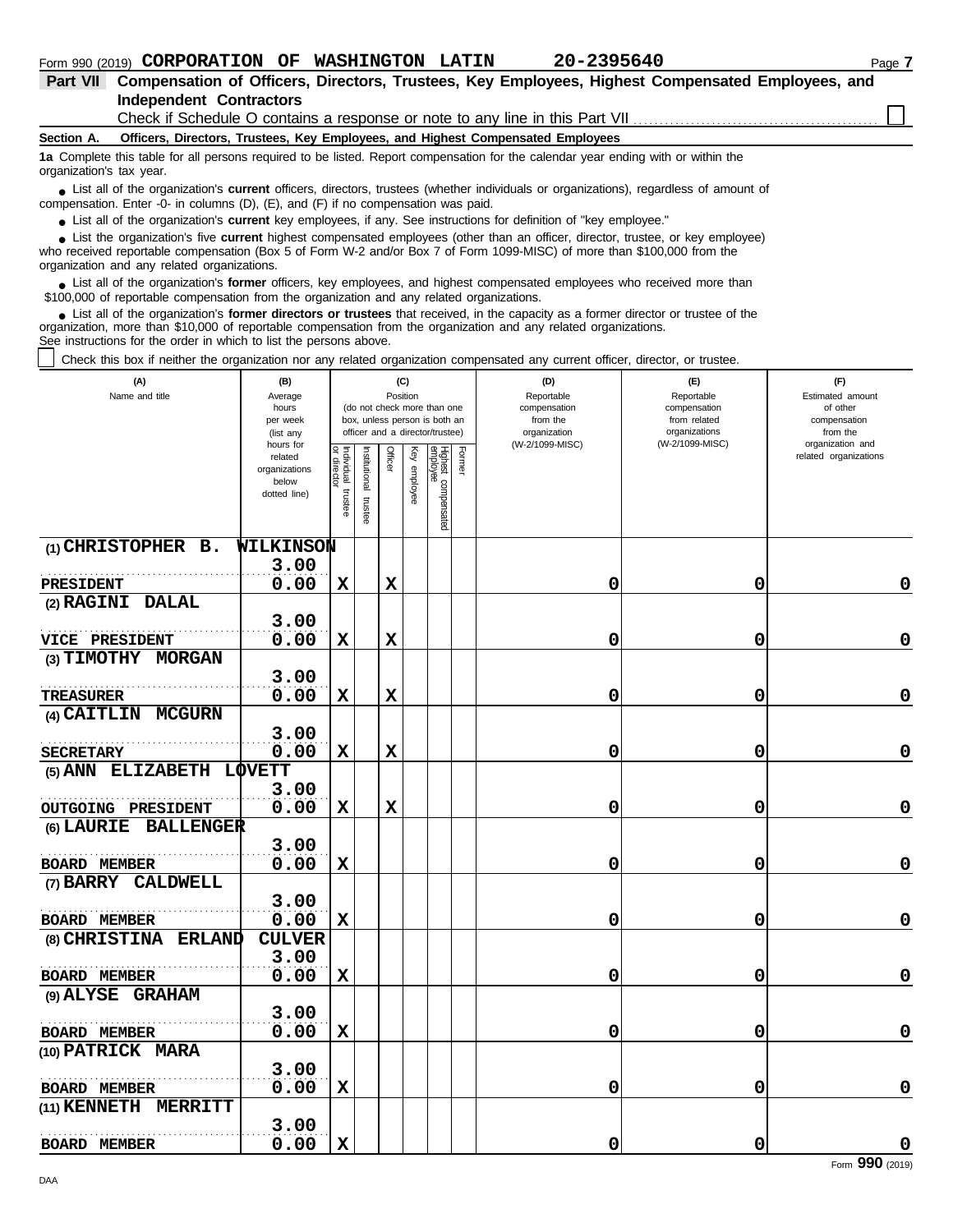| Form 990 (2019) CORPORATION OF                                                                                                                                          |                                                                |                    |                         | <b>WASHINGTON LATIN</b>                                                                                            |                                 |        | 20-2395640                                                    |                                                                                                        |                                                                 | Page 8                 |
|-------------------------------------------------------------------------------------------------------------------------------------------------------------------------|----------------------------------------------------------------|--------------------|-------------------------|--------------------------------------------------------------------------------------------------------------------|---------------------------------|--------|---------------------------------------------------------------|--------------------------------------------------------------------------------------------------------|-----------------------------------------------------------------|------------------------|
| Part VII                                                                                                                                                                |                                                                |                    |                         |                                                                                                                    |                                 |        |                                                               | Section A. Officers, Directors, Trustees, Key Employees, and Highest Compensated Employees (continued) |                                                                 |                        |
| (A)<br>Name and title                                                                                                                                                   | (B)<br>Average<br>hours<br>per week<br>(list any               |                    |                         | (C)<br>Position<br>(do not check more than one<br>box, unless person is both an<br>officer and a director/trustee) |                                 |        | (D)<br>Reportable<br>compensation<br>from the<br>organization | (F)<br>Reportable<br>compensation<br>from related<br>organizations                                     | (F)<br>Estimated amount<br>of other<br>compensation<br>from the |                        |
|                                                                                                                                                                         | hours for<br>related<br>organizations<br>below<br>dotted line) | Individual trustee | nstitutional<br>trustee | Officer<br>Key employee                                                                                            | Highest compensated<br>employee | Former | (W-2/1099-MISC)                                               | (W-2/1099-MISC)                                                                                        | organization and<br>related organizations                       |                        |
| <b>HUNTER</b><br><b>RAWLINGS</b><br>(12)                                                                                                                                |                                                                |                    |                         |                                                                                                                    |                                 |        |                                                               |                                                                                                        |                                                                 |                        |
|                                                                                                                                                                         | 3.00                                                           |                    |                         |                                                                                                                    |                                 |        |                                                               |                                                                                                        |                                                                 |                        |
| <b>BOARD MEMBER</b><br><b>LISA RUCKER</b><br>(13)                                                                                                                       | 0.00                                                           | $\mathbf x$        |                         |                                                                                                                    |                                 |        | 0                                                             | 0                                                                                                      |                                                                 | 0                      |
|                                                                                                                                                                         | 3.00                                                           |                    |                         |                                                                                                                    |                                 |        |                                                               |                                                                                                        |                                                                 |                        |
| <b>BOARD MEMBER</b>                                                                                                                                                     | 0.00                                                           | $\mathbf x$        |                         |                                                                                                                    |                                 |        | 0                                                             | 0                                                                                                      |                                                                 | $\mathbf 0$            |
| <b>GEORGEANNE</b><br>(14)                                                                                                                                               | <b>MATTHEWS</b>                                                |                    |                         |                                                                                                                    |                                 |        |                                                               |                                                                                                        |                                                                 |                        |
|                                                                                                                                                                         | 3.00                                                           |                    |                         |                                                                                                                    |                                 |        |                                                               |                                                                                                        |                                                                 |                        |
| <b>OUTGOING MEMBER</b><br><b>ANDERSON</b><br>(15)<br><b>PETER</b>                                                                                                       | 0.00                                                           | $\mathbf x$        |                         |                                                                                                                    |                                 |        | 0                                                             | 0                                                                                                      |                                                                 | $\mathbf 0$            |
|                                                                                                                                                                         | 40.00                                                          |                    |                         |                                                                                                                    |                                 |        |                                                               |                                                                                                        |                                                                 |                        |
| <b>HEAD OF SCHOOL</b>                                                                                                                                                   | 0.00                                                           |                    |                         | $\mathbf x$                                                                                                        |                                 |        | 168,657                                                       | 0                                                                                                      |                                                                 | 12,701                 |
| DIANA SMITH<br>(16)                                                                                                                                                     |                                                                |                    |                         |                                                                                                                    |                                 |        |                                                               |                                                                                                        |                                                                 |                        |
|                                                                                                                                                                         | 40.00                                                          |                    |                         |                                                                                                                    |                                 |        |                                                               |                                                                                                        |                                                                 |                        |
| PRINCIPAL<br><b>CATHERINE</b><br>(17)                                                                                                                                   | 0.00<br><b>CROMWELL</b>                                        |                    |                         |                                                                                                                    | X                               |        | 121,928                                                       | 0                                                                                                      |                                                                 | 10,786                 |
|                                                                                                                                                                         | 40.00                                                          |                    |                         |                                                                                                                    |                                 |        |                                                               |                                                                                                        |                                                                 |                        |
| DIR.<br>OF DEV. & COMM.                                                                                                                                                 | 0.00                                                           |                    |                         |                                                                                                                    | X                               |        | 105,180                                                       | 0                                                                                                      |                                                                 | 5,521                  |
| TSE<br>(18)<br><b>YINNIE</b>                                                                                                                                            |                                                                |                    |                         |                                                                                                                    |                                 |        |                                                               |                                                                                                        |                                                                 |                        |
|                                                                                                                                                                         | 40.00                                                          |                    |                         |                                                                                                                    |                                 |        |                                                               |                                                                                                        |                                                                 |                        |
| DIR.<br>OF FINANCE<br><b>GEOVANNA</b><br>(19)                                                                                                                           | 0.00<br>IZURIETA -                                             |                    | <b>OUTGOING</b>         | $\mathbf x$                                                                                                        |                                 |        | 39,532                                                        | 0                                                                                                      |                                                                 | 4,313                  |
|                                                                                                                                                                         | 40.00                                                          |                    |                         |                                                                                                                    |                                 |        |                                                               |                                                                                                        |                                                                 |                        |
| DIR. OF FINANCE                                                                                                                                                         | 0.00                                                           |                    |                         | $\mathbf x$                                                                                                        |                                 |        | 65,081                                                        | 0                                                                                                      |                                                                 |                        |
| 1b Subtotal                                                                                                                                                             |                                                                |                    |                         |                                                                                                                    | u                               |        | 500,378                                                       |                                                                                                        |                                                                 | $\frac{7,432}{40,753}$ |
| c Total from continuation sheets to Part VII, Section A                                                                                                                 |                                                                |                    |                         |                                                                                                                    | u                               |        |                                                               |                                                                                                        |                                                                 |                        |
| Total number of individuals (including but not limited to those listed above) who received more than \$100,000 of<br>2                                                  |                                                                |                    |                         |                                                                                                                    |                                 |        | 500,378                                                       |                                                                                                        |                                                                 | 40,753                 |
| reportable compensation from the organization $\mathbf{u}$ 3                                                                                                            |                                                                |                    |                         |                                                                                                                    |                                 |        |                                                               |                                                                                                        |                                                                 |                        |
|                                                                                                                                                                         |                                                                |                    |                         |                                                                                                                    |                                 |        |                                                               |                                                                                                        |                                                                 | Yes<br>No              |
| Did the organization list any former officer, director, trustee, key employee, or highest compensated<br>3                                                              |                                                                |                    |                         |                                                                                                                    |                                 |        |                                                               |                                                                                                        | 3                                                               | X                      |
| For any individual listed on line 1a, is the sum of reportable compensation and other compensation from the<br>4                                                        |                                                                |                    |                         |                                                                                                                    |                                 |        |                                                               |                                                                                                        |                                                                 |                        |
| organization and related organizations greater than \$150,000? If "Yes," complete Schedule J for such                                                                   |                                                                |                    |                         |                                                                                                                    |                                 |        |                                                               |                                                                                                        | 4                                                               | X                      |
| Did any person listed on line 1a receive or accrue compensation from any unrelated organization or individual<br>5                                                      |                                                                |                    |                         |                                                                                                                    |                                 |        |                                                               |                                                                                                        |                                                                 |                        |
|                                                                                                                                                                         |                                                                |                    |                         |                                                                                                                    |                                 |        |                                                               |                                                                                                        | 5                                                               | X                      |
| Section B. Independent Contractors<br>Complete this table for your five highest compensated independent contractors that received more than \$100,000 of<br>$\mathbf 1$ |                                                                |                    |                         |                                                                                                                    |                                 |        |                                                               |                                                                                                        |                                                                 |                        |
| compensation from the organization. Report compensation for the calendar year ending with or within the organization's tax year.                                        |                                                                |                    |                         |                                                                                                                    |                                 |        |                                                               |                                                                                                        |                                                                 |                        |
|                                                                                                                                                                         | (A)<br>Name and business address                               |                    |                         |                                                                                                                    |                                 |        |                                                               | (B)<br>Description of services                                                                         |                                                                 | (C)<br>Compensation    |
| VENPOR INVESTMENTS LLC                                                                                                                                                  |                                                                |                    |                         |                                                                                                                    |                                 |        | 250 AMERICA WAY 321                                           |                                                                                                        |                                                                 |                        |
| OXON HILL<br>LATIN JANITORIAL SERVICES                                                                                                                                  | MD                                                             |                    | 20745                   |                                                                                                                    |                                 |        | <b>TRANSPORTATION</b><br>518 ONEIDA PLACE NW                  |                                                                                                        |                                                                 | 284,944                |
| <b>WASHINGTON</b>                                                                                                                                                       |                                                                |                    | DC 20011                |                                                                                                                    |                                 |        | <b>CLEANING</b>                                               |                                                                                                        |                                                                 | 215,068                |
| ED OPS                                                                                                                                                                  |                                                                |                    |                         |                                                                                                                    |                                 |        | 1611 CONNECTICUT AVENUE, NW                                   |                                                                                                        |                                                                 |                        |
| <b>WASHINGTON</b>                                                                                                                                                       | DC.                                                            |                    | 20009                   |                                                                                                                    |                                 |        | HR & ACCOUNTING                                               |                                                                                                        |                                                                 | 158,000                |
| REVOLUTION FOODS                                                                                                                                                        |                                                                |                    |                         |                                                                                                                    |                                 |        | 6219 COLUMBIA PARK ROAD                                       |                                                                                                        |                                                                 |                        |
| <b>CHEVERLY</b>                                                                                                                                                         | MD.                                                            |                    | 20785                   |                                                                                                                    |                                 |        | FOOD SERVICES                                                 |                                                                                                        |                                                                 | 144,221                |
|                                                                                                                                                                         |                                                                |                    |                         |                                                                                                                    |                                 |        |                                                               |                                                                                                        |                                                                 |                        |
| Total number of independent contractors (including but not limited to those listed above) who<br>$\mathbf{2}$                                                           |                                                                |                    |                         |                                                                                                                    |                                 |        |                                                               |                                                                                                        |                                                                 |                        |

| roldi nambor or indopondont contractors (incidently but not immedite those lictual doors) who |  |
|-----------------------------------------------------------------------------------------------|--|
| received more than \$100,000 of compensation from the organization <b>u</b>                   |  |

**4**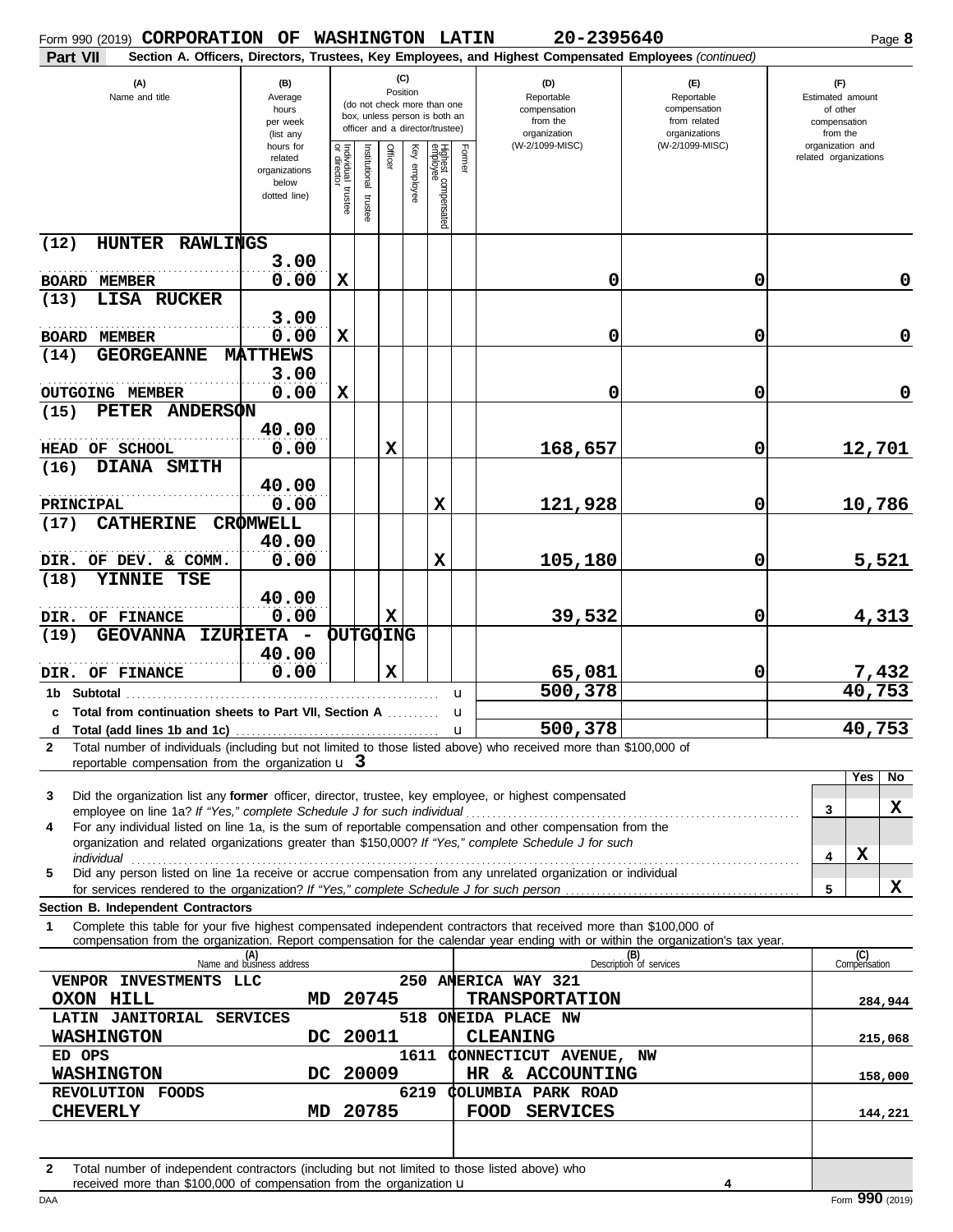### **Form 990 (2019) CORPORATION OF WASHINGTON LATIN 20-2395640** Page 9

### **Part VIII Statement of Revenue**

Check if Schedule O contains a response or note to any line in this Part VIII . . . . . . . . . . . . . . . . . . . . . . . . . . . . . . . . . . . . . . . . . . . . **X**

|                                                                  |     |                                                                                     |                                                    |                              |                |                      | (A)<br>Total revenue | (B)<br>Related or exempt<br>function revenue | (C)<br>Unrelated<br>business revenue | (D)<br>Revenue excluded<br>from tax under<br>sections 512-514 |
|------------------------------------------------------------------|-----|-------------------------------------------------------------------------------------|----------------------------------------------------|------------------------------|----------------|----------------------|----------------------|----------------------------------------------|--------------------------------------|---------------------------------------------------------------|
|                                                                  |     | 1a Federated campaigns                                                              |                                                    |                              | 1a             |                      |                      |                                              |                                      |                                                               |
| <b>Contributions, Gifts, Grants</b><br>and Other Similar Amounts |     |                                                                                     |                                                    |                              | 1 <sub>b</sub> |                      |                      |                                              |                                      |                                                               |
|                                                                  |     | <b>b</b> Membership dues                                                            |                                                    |                              | 1 <sub>c</sub> |                      |                      |                                              |                                      |                                                               |
|                                                                  |     | c Fundraising events                                                                |                                                    |                              | 1 <sub>d</sub> |                      |                      |                                              |                                      |                                                               |
|                                                                  |     | d Related organizations                                                             |                                                    |                              | 1e             | 426,363              |                      |                                              |                                      |                                                               |
|                                                                  |     | e Government grants (contributions)                                                 |                                                    |                              |                |                      |                      |                                              |                                      |                                                               |
|                                                                  |     | f All other contributions, gifts, grants,<br>and similar amounts not included above |                                                    |                              |                |                      |                      |                                              |                                      |                                                               |
|                                                                  |     |                                                                                     |                                                    |                              | 1f             | 984,609<br>2,461     |                      |                                              |                                      |                                                               |
|                                                                  |     | g Noncash contributions included in lines 1a-1f                                     |                                                    |                              | 1g $ $ \$      |                      |                      |                                              |                                      |                                                               |
|                                                                  |     |                                                                                     |                                                    |                              |                | $\mathbf u$          | 1,410,972            |                                              |                                      |                                                               |
|                                                                  |     |                                                                                     |                                                    |                              |                | <b>Business Code</b> |                      |                                              |                                      |                                                               |
|                                                                  | 2a  | PER PUPIL ALLOCATION                                                                |                                                    |                              |                | 611710               | 10,676,976           | 10,676,976                                   |                                      |                                                               |
|                                                                  | b   |                                                                                     |                                                    | PER PUPIL FACILITY ALLOWANCE |                | 611710               | 2,401,200            | 2,401,200                                    |                                      |                                                               |
|                                                                  |     | STUDENT FEES                                                                        |                                                    |                              |                | 611710               | 348,372              | 348,372                                      |                                      |                                                               |
| Program Service<br>Revenue                                       |     |                                                                                     |                                                    |                              |                |                      |                      |                                              |                                      |                                                               |
|                                                                  |     |                                                                                     |                                                    |                              |                |                      |                      |                                              |                                      |                                                               |
|                                                                  |     | f All other program service revenue $\ldots$ , $\ldots$ , $\ldots$                  |                                                    |                              |                |                      |                      |                                              |                                      |                                                               |
|                                                                  |     |                                                                                     |                                                    |                              |                | $\mathbf{u}$         | 13,426,548           |                                              |                                      |                                                               |
|                                                                  | 3   | Investment income (including dividends, interest, and                               |                                                    |                              |                |                      |                      |                                              |                                      |                                                               |
|                                                                  |     |                                                                                     | Income from investment of tax-exempt bond proceeds |                              |                | u                    | 96,206               |                                              |                                      | 96,206                                                        |
|                                                                  | 4   |                                                                                     |                                                    |                              | u              |                      |                      |                                              |                                      |                                                               |
|                                                                  | 5   | Royalties<br>(i) Real                                                               |                                                    |                              | u              |                      |                      |                                              |                                      |                                                               |
|                                                                  |     |                                                                                     |                                                    |                              |                | (ii) Personal        |                      |                                              |                                      |                                                               |
|                                                                  |     | 6a Gross rents                                                                      | 6a                                                 |                              |                |                      |                      |                                              |                                      |                                                               |
|                                                                  |     | Less: rental expenses                                                               | 6b                                                 |                              |                |                      |                      |                                              |                                      |                                                               |
|                                                                  |     | Rental inc. or (loss)                                                               | 6с                                                 |                              |                |                      |                      |                                              |                                      |                                                               |
|                                                                  | d   | <b>7a</b> Gross amount from                                                         |                                                    | (i) Securities               |                | u<br>(ii) Other      |                      |                                              |                                      |                                                               |
|                                                                  |     | sales of assets                                                                     |                                                    |                              |                | 252,640              |                      |                                              |                                      |                                                               |
|                                                                  |     | other than inventory<br><b>b</b> Less: cost or other                                | 7a                                                 |                              |                |                      |                      |                                              |                                      |                                                               |
| Revenue                                                          |     |                                                                                     | 7b                                                 |                              |                | 247,591              |                      |                                              |                                      |                                                               |
|                                                                  |     | basis and sales exps.<br>c Gain or (loss)                                           | 7c                                                 |                              |                | 5,049                |                      |                                              |                                      |                                                               |
|                                                                  |     |                                                                                     |                                                    |                              |                |                      | 5,049                |                                              |                                      | 5,049                                                         |
| Other                                                            |     | 8a Gross income from fundraising events                                             |                                                    |                              |                | u                    |                      |                                              |                                      |                                                               |
|                                                                  |     | (not including<br>$\mathfrak s$                                                     |                                                    |                              |                |                      |                      |                                              |                                      |                                                               |
|                                                                  |     | of contributions reported on line 1c).                                              |                                                    |                              |                |                      |                      |                                              |                                      |                                                               |
|                                                                  |     | See Part IV, line 18 $\ldots$                                                       |                                                    |                              | 8а             |                      |                      |                                              |                                      |                                                               |
|                                                                  |     | <b>b</b> Less: direct expenses                                                      |                                                    |                              | 8b             |                      |                      |                                              |                                      |                                                               |
|                                                                  | c   | Net income or (loss) from fundraising events                                        |                                                    |                              |                | u                    |                      |                                              |                                      |                                                               |
|                                                                  |     | 9a Gross income from gaming activities.                                             |                                                    |                              |                |                      |                      |                                              |                                      |                                                               |
|                                                                  |     | See Part IV, line 19                                                                |                                                    |                              | 9а             |                      |                      |                                              |                                      |                                                               |
|                                                                  |     | <b>b</b> Less: direct expenses                                                      |                                                    |                              | 9 <sub>b</sub> |                      |                      |                                              |                                      |                                                               |
|                                                                  |     | c Net income or (loss) from gaming activities                                       |                                                    |                              |                | u                    |                      |                                              |                                      |                                                               |
|                                                                  |     | 10a Gross sales of inventory, less                                                  |                                                    |                              |                |                      |                      |                                              |                                      |                                                               |
|                                                                  |     | returns and allowances                                                              |                                                    |                              | 10a            |                      |                      |                                              |                                      |                                                               |
|                                                                  |     | <b>b</b> Less: cost of goods sold                                                   |                                                    |                              | 10b            |                      |                      |                                              |                                      |                                                               |
|                                                                  |     | <b>c</b> Net income or (loss) from sales of inventory                               |                                                    |                              |                | $\mathbf{u}$         |                      |                                              |                                      |                                                               |
|                                                                  |     |                                                                                     |                                                    |                              |                | <b>Business Code</b> |                      |                                              |                                      |                                                               |
| Miscellaneous<br>Revenue                                         | 11a | NEW MARKET TAX CREDIT LOAN                                                          |                                                    |                              |                | 900099               | 4,260,000            | 4,260,000                                    |                                      |                                                               |
|                                                                  | b   | <b>FORGIVENESS</b>                                                                  |                                                    |                              |                |                      |                      |                                              |                                      |                                                               |
|                                                                  |     |                                                                                     |                                                    |                              |                |                      |                      |                                              |                                      |                                                               |
|                                                                  |     |                                                                                     |                                                    |                              |                |                      |                      |                                              |                                      |                                                               |
|                                                                  |     |                                                                                     |                                                    |                              |                | u                    | 4,260,000            |                                              |                                      |                                                               |
|                                                                  |     |                                                                                     |                                                    |                              |                | $\mathbf{u}$         | 19, 198, 775         | 17,686,548                                   | 0                                    | 101,255                                                       |
|                                                                  |     |                                                                                     |                                                    |                              |                |                      |                      |                                              |                                      | Form 990 (2019)                                               |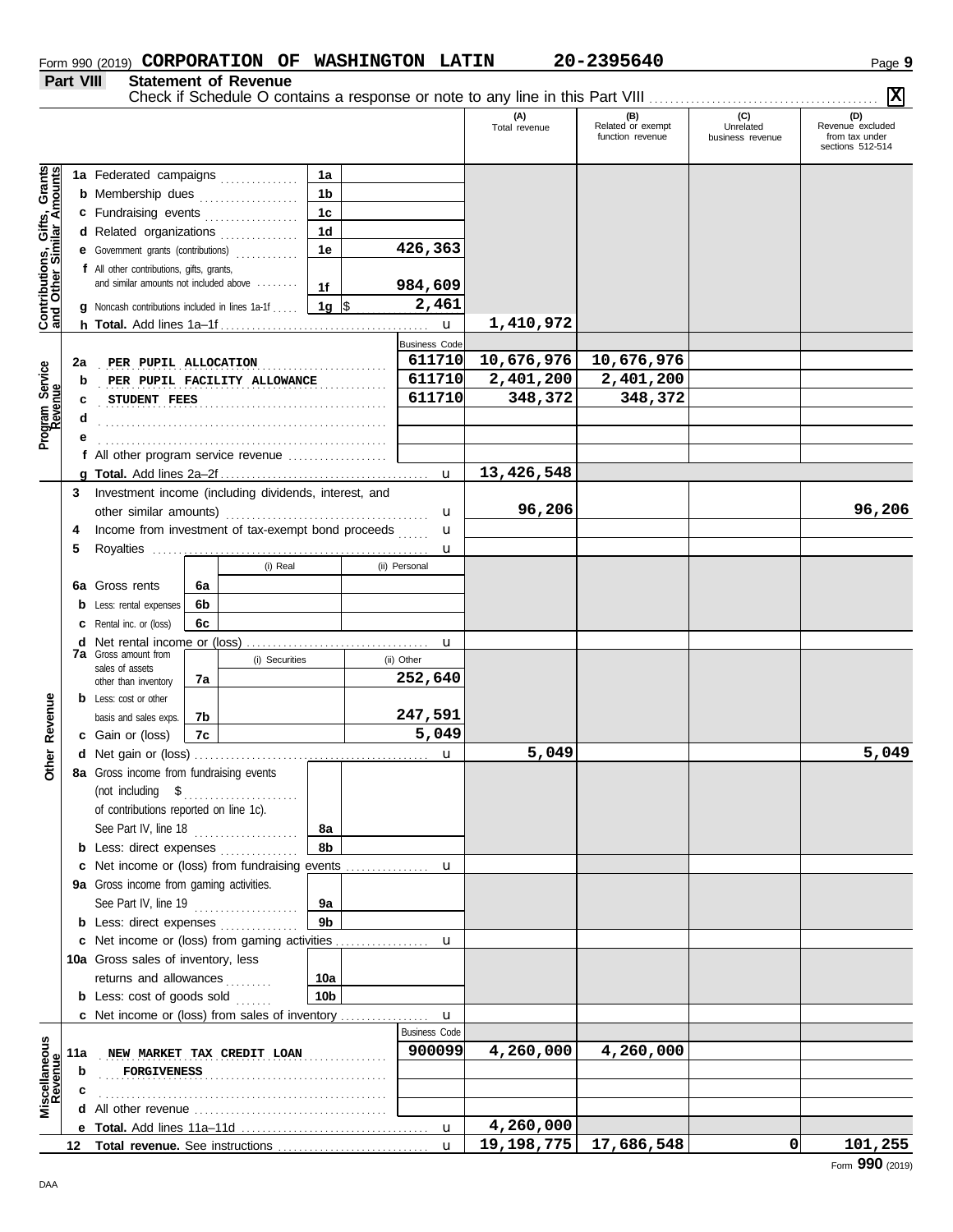| Form 990 (2019) | <b>CORPORATION OF</b> | WASHINGTON | <b>LATIN</b> | -2395640<br>20– | 10<br>Page |
|-----------------|-----------------------|------------|--------------|-----------------|------------|
|                 |                       |            |              |                 |            |

**Part IX Statement of Functional Expenses** *Section 501(c)(3) and 501(c)(4) organizations must complete all columns. All other organizations must complete column (A).* Check if Schedule O contains a response or note to any line in this Part IX

|              | Do not include amounts reported on lines 6b,<br>7b, 8b, 9b, and 10b of Part VIII.                                                                                                                                                                                                                                                                                                                                                                                                                                           | (A)<br>Total expenses | (B)<br>Program service<br>expenses | (C)<br>Management and<br>general expenses | (D)<br>Fundraising<br>expenses |
|--------------|-----------------------------------------------------------------------------------------------------------------------------------------------------------------------------------------------------------------------------------------------------------------------------------------------------------------------------------------------------------------------------------------------------------------------------------------------------------------------------------------------------------------------------|-----------------------|------------------------------------|-------------------------------------------|--------------------------------|
|              | 1 Grants and other assistance to domestic organizations                                                                                                                                                                                                                                                                                                                                                                                                                                                                     |                       |                                    |                                           |                                |
|              | and domestic governments. See Part IV, line 21                                                                                                                                                                                                                                                                                                                                                                                                                                                                              |                       |                                    |                                           |                                |
| $\mathbf{2}$ | Grants and other assistance to domestic                                                                                                                                                                                                                                                                                                                                                                                                                                                                                     |                       |                                    |                                           |                                |
|              | individuals. See Part IV, line 22                                                                                                                                                                                                                                                                                                                                                                                                                                                                                           | 16,567                | 16,567                             |                                           |                                |
| 3            | Grants and other assistance to foreign                                                                                                                                                                                                                                                                                                                                                                                                                                                                                      |                       |                                    |                                           |                                |
|              | organizations, foreign governments, and foreign                                                                                                                                                                                                                                                                                                                                                                                                                                                                             |                       |                                    |                                           |                                |
|              | individuals. See Part IV, lines 15 and 16                                                                                                                                                                                                                                                                                                                                                                                                                                                                                   |                       |                                    |                                           |                                |
| 4            | Benefits paid to or for members                                                                                                                                                                                                                                                                                                                                                                                                                                                                                             |                       |                                    |                                           |                                |
| 5            | Compensation of current officers, directors,                                                                                                                                                                                                                                                                                                                                                                                                                                                                                |                       |                                    |                                           |                                |
|              | trustees, and key employees                                                                                                                                                                                                                                                                                                                                                                                                                                                                                                 | 320,168               | 302,148                            | 13,102                                    | 4,918                          |
| 6            | Compensation not included above to disqualified                                                                                                                                                                                                                                                                                                                                                                                                                                                                             |                       |                                    |                                           |                                |
|              | persons (as defined under section 4958(f)(1)) and                                                                                                                                                                                                                                                                                                                                                                                                                                                                           |                       |                                    |                                           |                                |
|              | persons described in section 4958(c)(3)(B)                                                                                                                                                                                                                                                                                                                                                                                                                                                                                  |                       |                                    |                                           |                                |
| 7            | Other salaries and wages                                                                                                                                                                                                                                                                                                                                                                                                                                                                                                    | 7,732,832             | 7,297,601                          | 316,437                                   | 118,794                        |
| 8            | Pension plan accruals and contributions (include                                                                                                                                                                                                                                                                                                                                                                                                                                                                            |                       |                                    |                                           |                                |
|              | section 401(k) and 403(b) employer contributions)                                                                                                                                                                                                                                                                                                                                                                                                                                                                           | 189,524               | 178,858                            | 7,755                                     | 2,911                          |
| 9            | Other employee benefits                                                                                                                                                                                                                                                                                                                                                                                                                                                                                                     | 698,951               | 659,610                            | 28,603                                    | 10,738                         |
| 10           |                                                                                                                                                                                                                                                                                                                                                                                                                                                                                                                             | 716,159               | 675,850                            | 29,307                                    | 11,002                         |
| 11           | Fees for services (nonemployees):                                                                                                                                                                                                                                                                                                                                                                                                                                                                                           |                       |                                    |                                           |                                |
| a            |                                                                                                                                                                                                                                                                                                                                                                                                                                                                                                                             |                       |                                    |                                           |                                |
| b            |                                                                                                                                                                                                                                                                                                                                                                                                                                                                                                                             | 20,567                |                                    | 20,567                                    |                                |
| c            |                                                                                                                                                                                                                                                                                                                                                                                                                                                                                                                             | 148,449               |                                    | 148,449                                   |                                |
| d            |                                                                                                                                                                                                                                                                                                                                                                                                                                                                                                                             |                       |                                    |                                           |                                |
| е            | Professional fundraising services. See Part IV, line 17                                                                                                                                                                                                                                                                                                                                                                                                                                                                     |                       |                                    |                                           |                                |
| f            | Investment management fees                                                                                                                                                                                                                                                                                                                                                                                                                                                                                                  |                       |                                    |                                           |                                |
| a            | Other. (If line 11g amount exceeds 10% of line 25, column                                                                                                                                                                                                                                                                                                                                                                                                                                                                   |                       |                                    |                                           |                                |
|              |                                                                                                                                                                                                                                                                                                                                                                                                                                                                                                                             | 427,044               | 333,686                            | 93,358                                    |                                |
| 12           | Advertising and promotion                                                                                                                                                                                                                                                                                                                                                                                                                                                                                                   |                       |                                    |                                           |                                |
| 13           |                                                                                                                                                                                                                                                                                                                                                                                                                                                                                                                             | 180,565               | 172,412                            | 5,984                                     | 2,169                          |
| 14           | Information technology                                                                                                                                                                                                                                                                                                                                                                                                                                                                                                      | 46,799                | 44,686                             | 1,551                                     | 562                            |
| 15           |                                                                                                                                                                                                                                                                                                                                                                                                                                                                                                                             |                       |                                    |                                           |                                |
| 16           |                                                                                                                                                                                                                                                                                                                                                                                                                                                                                                                             | 563,402               | 530,323                            | 26,409                                    | 6,670                          |
| 17           | $\begin{minipage}[c]{0.9\linewidth} \begin{tabular}{l} \textbf{Travel} \end{tabular} \end{minipage} \end{minipage} \begin{minipage}[c]{0.9\linewidth} \begin{tabular}{l} \textbf{True} \end{tabular} \end{minipage} \end{minipage} \begin{minipage}[c]{0.9\linewidth} \begin{tabular}{l} \textbf{True} \end{tabular} \end{minipage} \end{minipage} \begin{minipage}[c]{0.9\linewidth} \begin{tabular}{l} \textbf{True} \end{tabular} \end{minipage} \end{minipage} \begin{minipage}[c]{0.9\linewidth} \begin{tabular}{l} \$ |                       |                                    |                                           |                                |
| 18           | Payments of travel or entertainment expenses                                                                                                                                                                                                                                                                                                                                                                                                                                                                                |                       |                                    |                                           |                                |
|              | for any federal, state, or local public officials                                                                                                                                                                                                                                                                                                                                                                                                                                                                           |                       |                                    |                                           |                                |
| 19           | Conferences, conventions, and meetings                                                                                                                                                                                                                                                                                                                                                                                                                                                                                      |                       |                                    |                                           |                                |
| 20           | Interest                                                                                                                                                                                                                                                                                                                                                                                                                                                                                                                    | 1,135,996             | 1,084,701                          | 37,651                                    | 13,644                         |
| 21           | Payments to affiliates                                                                                                                                                                                                                                                                                                                                                                                                                                                                                                      |                       |                                    |                                           |                                |
| 22           | Depreciation, depletion, and amortization                                                                                                                                                                                                                                                                                                                                                                                                                                                                                   | 1,035,621             | 988,858                            | 34,324                                    | 12,439                         |
| 23           | Insurance                                                                                                                                                                                                                                                                                                                                                                                                                                                                                                                   | 49,815                | 10,881                             | 38,934                                    |                                |
| 24           | Other expenses. Itemize expenses not covered                                                                                                                                                                                                                                                                                                                                                                                                                                                                                |                       |                                    |                                           |                                |
|              | above (List miscellaneous expenses on line 24e. If                                                                                                                                                                                                                                                                                                                                                                                                                                                                          |                       |                                    |                                           |                                |
|              | line 24e amount exceeds 10% of line 25, column                                                                                                                                                                                                                                                                                                                                                                                                                                                                              |                       |                                    |                                           |                                |
|              | (A) amount, list line 24e expenses on Schedule O.)                                                                                                                                                                                                                                                                                                                                                                                                                                                                          |                       |                                    |                                           |                                |
| a            | DIRECT STUDENT COST                                                                                                                                                                                                                                                                                                                                                                                                                                                                                                         | 701,998               | 701,998                            |                                           |                                |
| b            | OTHER STAFF RELATED COSTS                                                                                                                                                                                                                                                                                                                                                                                                                                                                                                   | 160,747               | 153,378                            | 7,369                                     |                                |
| c            | <b>AUTHORIZER FEE</b>                                                                                                                                                                                                                                                                                                                                                                                                                                                                                                       | 120,442               | 115,003                            | 3,992                                     | 1,447                          |
| d            | FOOD SERVICE                                                                                                                                                                                                                                                                                                                                                                                                                                                                                                                | 118,297               | 118,297                            |                                           |                                |
| е            | All other expenses                                                                                                                                                                                                                                                                                                                                                                                                                                                                                                          | $\overline{7}1,698$   | 52,989                             | 4,226                                     | 14,483                         |
| 25           | Total functional expenses. Add lines 1 through 24e                                                                                                                                                                                                                                                                                                                                                                                                                                                                          | 14,455,641            | 13,437,846                         | 818,018                                   | 199,777                        |
| 26           | Joint costs. Complete this line only if the<br>organization reported in column (B) joint costs<br>from a combined educational campaign and<br>fundraising solicitation. Check here u<br>if<br>following SOP 98-2 (ASC 958-720)                                                                                                                                                                                                                                                                                              |                       |                                    |                                           |                                |
|              |                                                                                                                                                                                                                                                                                                                                                                                                                                                                                                                             |                       |                                    |                                           |                                |

 $\Box$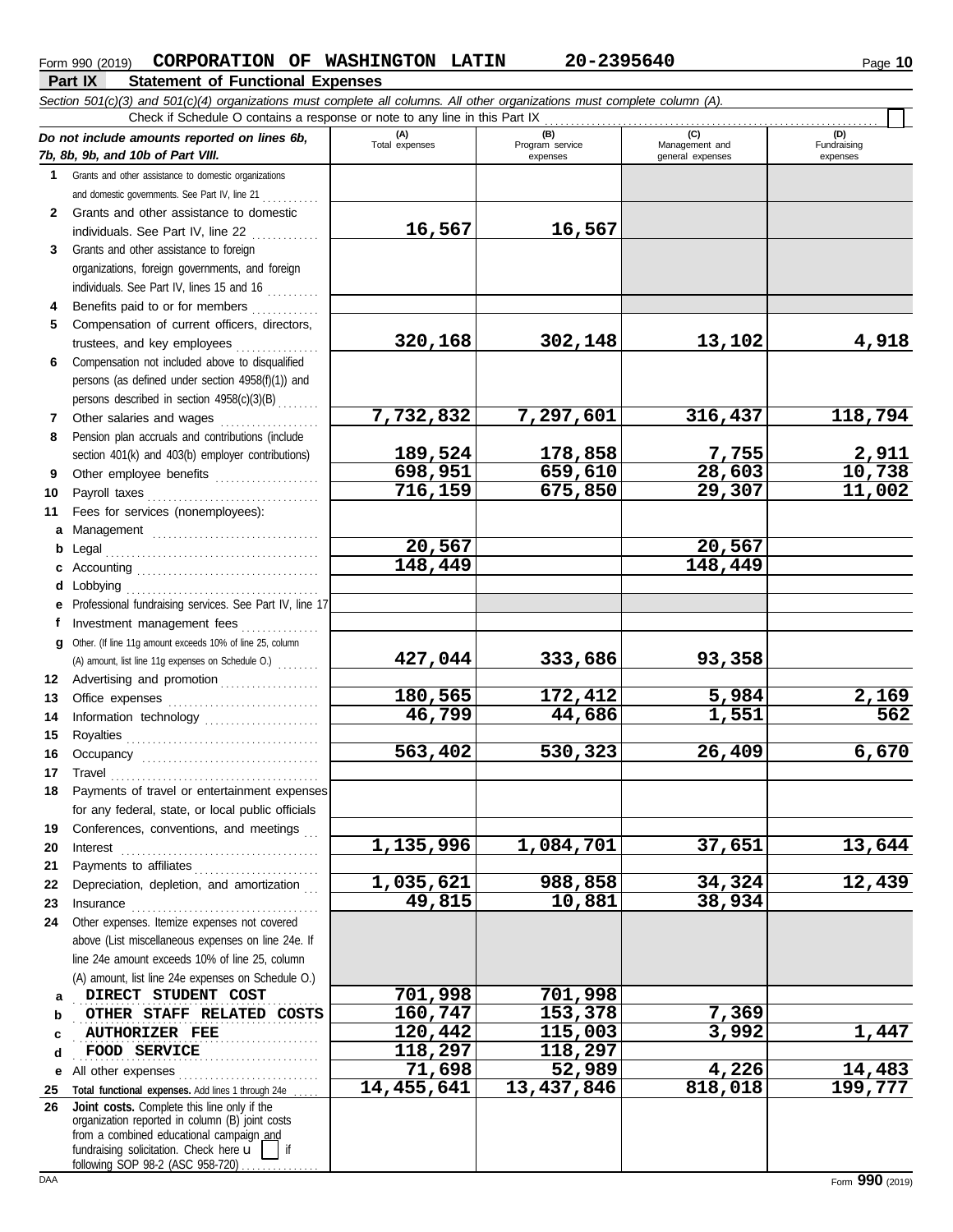| Form 990 (2019) | CORPORATION OF       | <b>WASHINGTON LATIN</b> | 20-2395640 | Page |
|-----------------|----------------------|-------------------------|------------|------|
| Part X          | <b>Balance Sheet</b> |                         |            |      |

|                 |    |                                                                                                                                                                                                                                      |  |            | (A)                    |                 | (B)               |  |  |  |
|-----------------|----|--------------------------------------------------------------------------------------------------------------------------------------------------------------------------------------------------------------------------------------|--|------------|------------------------|-----------------|-------------------|--|--|--|
|                 |    |                                                                                                                                                                                                                                      |  |            | Beginning of year      |                 | End of year       |  |  |  |
|                 | 1  | Cash-non-interest-bearing                                                                                                                                                                                                            |  |            | $\overline{3,253,263}$ | $\mathbf{1}$    | 7,447,728         |  |  |  |
|                 | 2  |                                                                                                                                                                                                                                      |  |            | 7,234,556              | $\mathbf{2}$    | 5,694,599         |  |  |  |
|                 | 3  |                                                                                                                                                                                                                                      |  |            | 290,978                | $\mathbf{3}$    | 111,873           |  |  |  |
|                 | 4  | Accounts receivable, net                                                                                                                                                                                                             |  |            | 98,454                 | 4               | 134,136           |  |  |  |
|                 | 5  | Loans and other receivables from any current or former officer, director,                                                                                                                                                            |  |            |                        |                 |                   |  |  |  |
|                 |    | trustee, key employee, creator or founder, substantial contributor, or 35%                                                                                                                                                           |  |            |                        |                 |                   |  |  |  |
|                 |    | controlled entity or family member of any of these persons                                                                                                                                                                           |  | 5          |                        |                 |                   |  |  |  |
|                 | 6  | Loans and other receivables from other disqualified persons (as defined                                                                                                                                                              |  |            |                        |                 |                   |  |  |  |
|                 |    | under section 4958(f)(1)), and persons described in section 4958(c)(3)(B)                                                                                                                                                            |  |            |                        | 6               |                   |  |  |  |
| Assets          | 7  |                                                                                                                                                                                                                                      |  |            |                        | 7               |                   |  |  |  |
|                 | 8  | Inventories for sale or use <i>communication</i> and the state of the state or use of the state or the state or the state or the state or the state or the state or the state or the state or the state or the state or the state o  |  |            |                        | 8               |                   |  |  |  |
|                 | 9  |                                                                                                                                                                                                                                      |  |            | 65,405                 | 9               | 118,638           |  |  |  |
|                 |    | 10a Land, buildings, and equipment: cost or other                                                                                                                                                                                    |  |            |                        |                 |                   |  |  |  |
|                 |    |                                                                                                                                                                                                                                      |  | 21,596,813 |                        |                 |                   |  |  |  |
|                 |    |                                                                                                                                                                                                                                      |  | 6,431,033  | 15,960,751             | 10 <sub>c</sub> | 15,165,780        |  |  |  |
|                 | 11 |                                                                                                                                                                                                                                      |  |            | 500,696                | 11              |                   |  |  |  |
|                 | 12 |                                                                                                                                                                                                                                      |  |            |                        |                 |                   |  |  |  |
|                 | 13 |                                                                                                                                                                                                                                      |  |            | 13                     |                 |                   |  |  |  |
|                 | 14 | Intangible assets                                                                                                                                                                                                                    |  |            | 14                     |                 |                   |  |  |  |
|                 | 15 |                                                                                                                                                                                                                                      |  | 81,655     | 15                     | 50,000          |                   |  |  |  |
|                 | 16 |                                                                                                                                                                                                                                      |  |            | 27,485,758             | 16              | 28,722,754        |  |  |  |
|                 | 17 |                                                                                                                                                                                                                                      |  | 945,602    | 17                     | 1,010,107       |                   |  |  |  |
|                 | 18 |                                                                                                                                                                                                                                      |  | 18         |                        |                 |                   |  |  |  |
|                 | 19 | Deferred revenue <b>contract and the contract of the contract of the contract of the contract of the contract of the contract of the contract of the contract of the contract of the contract of the contract of the contract of</b> |  |            | 13,400                 | 19              | 6,255             |  |  |  |
|                 | 20 |                                                                                                                                                                                                                                      |  |            |                        | 20              | 14,073,702        |  |  |  |
|                 | 21 | Escrow or custodial account liability. Complete Part IV of Schedule D                                                                                                                                                                |  |            |                        | 21              |                   |  |  |  |
|                 | 22 | Loans and other payables to any current or former officer, director,                                                                                                                                                                 |  |            |                        |                 |                   |  |  |  |
| Liabilities     |    | trustee, key employee, creator or founder, substantial contributor, or 35%                                                                                                                                                           |  |            |                        |                 |                   |  |  |  |
|                 |    |                                                                                                                                                                                                                                      |  |            |                        | 22              |                   |  |  |  |
|                 | 23 |                                                                                                                                                                                                                                      |  |            | 17,695,153             | 23              |                   |  |  |  |
|                 | 24 | Unsecured notes and loans payable to unrelated third parties                                                                                                                                                                         |  |            |                        | 24              |                   |  |  |  |
|                 | 25 | Other liabilities (including federal income tax, payables to related third                                                                                                                                                           |  |            |                        |                 |                   |  |  |  |
|                 |    | parties, and other liabilities not included on lines 17-24). Complete Part X                                                                                                                                                         |  |            |                        |                 |                   |  |  |  |
|                 |    |                                                                                                                                                                                                                                      |  |            |                        | 25              | 570,733           |  |  |  |
|                 | 26 |                                                                                                                                                                                                                                      |  |            | 18,654,155             | 26              | <u>15,660,797</u> |  |  |  |
|                 |    | Organizations that follow FASB ASC 958, check here $\mathbf{u} \times$                                                                                                                                                               |  |            |                        |                 |                   |  |  |  |
| <b>Balances</b> |    | and complete lines 27, 28, 32, and 33.                                                                                                                                                                                               |  |            |                        |                 |                   |  |  |  |
|                 | 27 | Net assets without donor restrictions                                                                                                                                                                                                |  |            | 8,414,776              | 27              | 12,404,978        |  |  |  |
|                 | 28 | Net assets with donor restrictions                                                                                                                                                                                                   |  |            | 416,827                | 28              | 656,979           |  |  |  |
| Fund            |    | Organizations that do not follow FASB ASC 958, check here u                                                                                                                                                                          |  |            |                        |                 |                   |  |  |  |
|                 |    | and complete lines 29 through 33.                                                                                                                                                                                                    |  |            |                        |                 |                   |  |  |  |
| ŏ               | 29 | Capital stock or trust principal, or current funds                                                                                                                                                                                   |  |            |                        | 29              |                   |  |  |  |
| Assets          | 30 |                                                                                                                                                                                                                                      |  |            |                        | 30              |                   |  |  |  |
|                 | 31 | Retained earnings, endowment, accumulated income, or other funds                                                                                                                                                                     |  |            |                        | 31              |                   |  |  |  |
| ğ               | 32 | Total net assets or fund balances                                                                                                                                                                                                    |  |            | 8,831,603              | 32              | 13,061,957        |  |  |  |
|                 | 33 |                                                                                                                                                                                                                                      |  |            | 27,485,758             | 33              | 28,722,754        |  |  |  |

Form **990** (2019)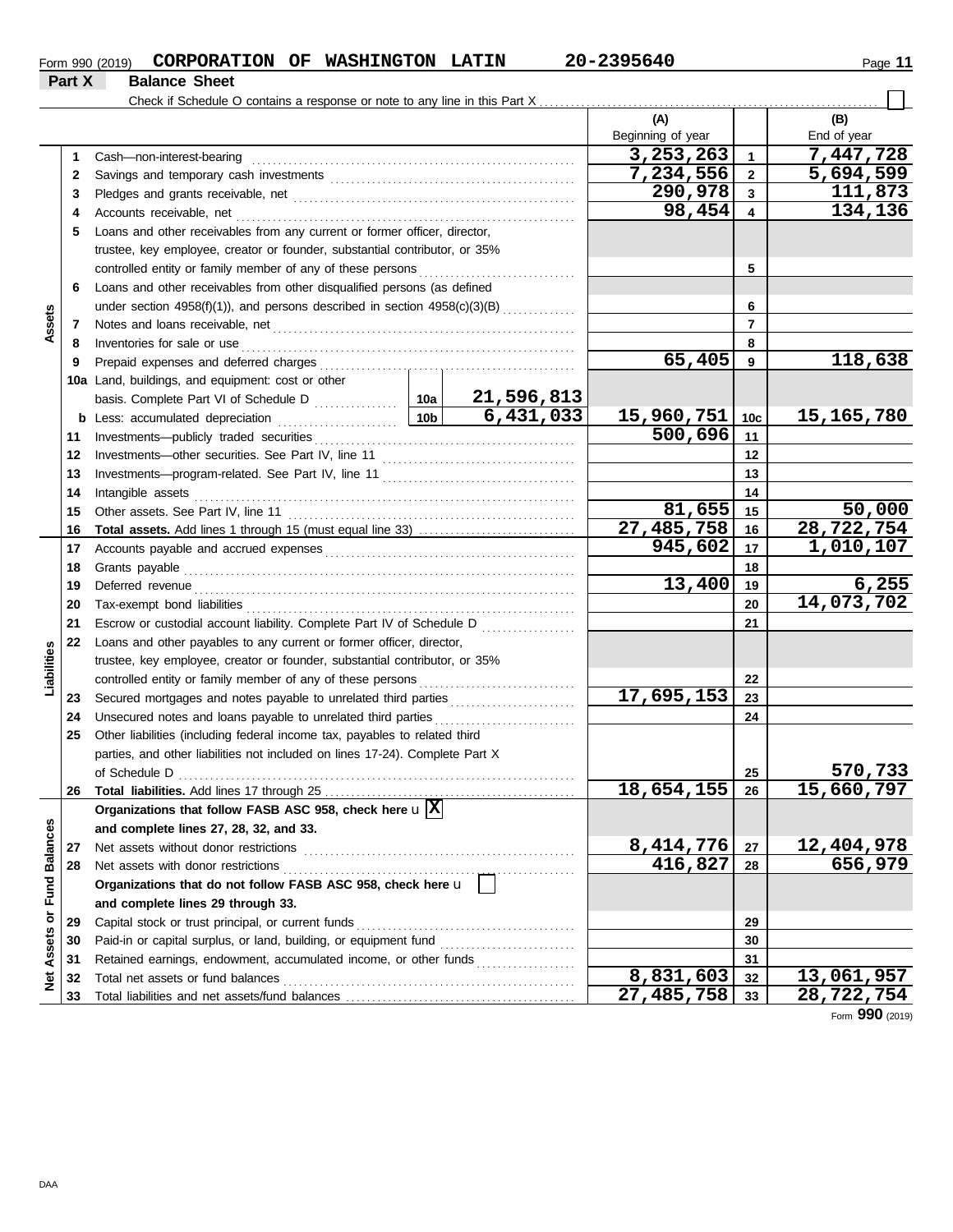|    | 20-2395640<br>Form 990 (2019) CORPORATION OF WASHINGTON LATIN                                                                                                                                                                  |                         |                |              | Page 12 |
|----|--------------------------------------------------------------------------------------------------------------------------------------------------------------------------------------------------------------------------------|-------------------------|----------------|--------------|---------|
|    | Part XI<br><b>Reconciliation of Net Assets</b>                                                                                                                                                                                 |                         |                |              |         |
|    | Check if Schedule O contains a response or note to any line in this Part XI                                                                                                                                                    |                         |                |              |         |
| 1  |                                                                                                                                                                                                                                | $\mathbf{1}$            |                | 19, 198, 775 |         |
| 2  |                                                                                                                                                                                                                                | $\overline{2}$          |                | 14,455,641   |         |
| 3  | Revenue less expenses. Subtract line 2 from line 1                                                                                                                                                                             | $\overline{3}$          |                | 4,743,134    |         |
| 4  | Net assets or fund balances at beginning of year (must equal Part X, line 32, column (A)) [[[[[[[[[[[[[[[[[[[                                                                                                                  | $\overline{\mathbf{4}}$ |                | 8,831,603    |         |
| 5  | Net unrealized gains (losses) on investments [11] match and the contract of the state of the state of the state of the state of the state of the state of the state of the state of the state of the state of the state of the | 5                       |                | $-1,959$     |         |
| 6  |                                                                                                                                                                                                                                | 6                       |                |              |         |
| 7  | Investment expenses <b>contract and the expenses</b>                                                                                                                                                                           | $\overline{7}$          |                |              |         |
| 8  | Prior period adjustments                                                                                                                                                                                                       | 8                       |                |              |         |
| 9  |                                                                                                                                                                                                                                | 9                       |                | $-510,821$   |         |
| 10 | Net assets or fund balances at end of year. Combine lines 3 through 9 (must equal Part X, line                                                                                                                                 |                         |                |              |         |
|    | 32, column (B))                                                                                                                                                                                                                | 10                      |                | 13,061,957   |         |
|    | <b>Financial Statements and Reporting</b><br>Part XII                                                                                                                                                                          |                         |                |              |         |
|    |                                                                                                                                                                                                                                |                         |                |              |         |
|    |                                                                                                                                                                                                                                |                         |                | Yes          | No      |
| 1  | $ \mathbf{X} $ Accrual<br>Cash<br>Accounting method used to prepare the Form 990:<br>Other                                                                                                                                     |                         |                |              |         |
|    | If the organization changed its method of accounting from a prior year or checked "Other," explain in                                                                                                                          |                         |                |              |         |
|    | Schedule O.                                                                                                                                                                                                                    |                         |                |              |         |
|    | 2a Were the organization's financial statements compiled or reviewed by an independent accountant?                                                                                                                             |                         | 2a             |              | X       |
|    | If "Yes," check a box below to indicate whether the financial statements for the year were compiled or                                                                                                                         |                         |                |              |         |
|    | reviewed on a separate basis, consolidated basis, or both:                                                                                                                                                                     |                         |                |              |         |
|    | Separate basis<br>Consolidated basis<br>Both consolidated and separate basis                                                                                                                                                   |                         |                |              |         |
|    | <b>b</b> Were the organization's financial statements audited by an independent accountant?                                                                                                                                    |                         | 2 <sub>b</sub> | x            |         |
|    | If "Yes," check a box below to indicate whether the financial statements for the year were audited on a                                                                                                                        |                         |                |              |         |
|    | separate basis, consolidated basis, or both:                                                                                                                                                                                   |                         |                |              |         |
|    | $ \mathbf{X} $ Consolidated basis<br>  Both consolidated and separate basis<br>Separate basis                                                                                                                                  |                         |                |              |         |
|    | c If "Yes" to line 2a or 2b, does the organization have a committee that assumes responsibility for oversight of                                                                                                               |                         |                |              |         |
|    | the audit, review, or compilation of its financial statements and selection of an independent accountant?                                                                                                                      |                         | 2c             | $\mathbf x$  |         |
|    | If the organization changed either its oversight process or selection process during the tax year, explain on                                                                                                                  |                         |                |              |         |
|    | Schedule O.                                                                                                                                                                                                                    |                         |                |              |         |
|    | 3a As a result of a federal award, was the organization required to undergo an audit or audits as set forth in the                                                                                                             |                         |                |              |         |
|    | Single Audit Act and OMB Circular A-133?                                                                                                                                                                                       |                         | 3a             |              | x       |
|    | <b>b</b> If "Yes," did the organization undergo the required audit or audits? If the organization did not undergo the                                                                                                          |                         |                |              |         |
|    | required audit or audits, explain why on Schedule O and describe any steps taken to undergo such audits                                                                                                                        |                         | 3 <sub>b</sub> |              |         |

Form **990** (2019)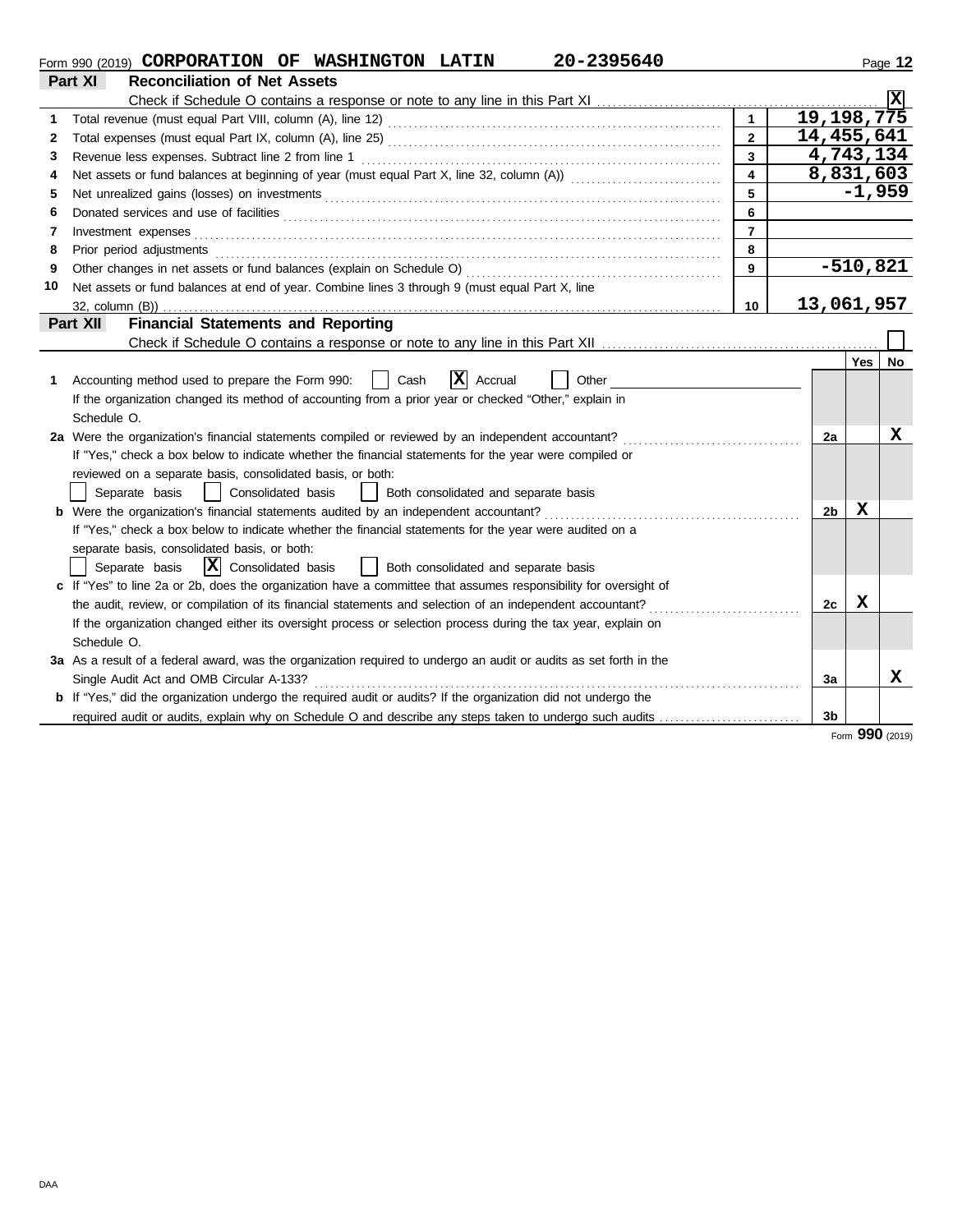| <b>SCHEDULE A</b>                     | <b>Public Charity Status and Public Support</b>                                                   | OMB No. 1545-0047                                                                                                                                                                                                                                                                                                                                                               |                                                         |                                              |                                      |  |  |  |  |  |  |
|---------------------------------------|---------------------------------------------------------------------------------------------------|---------------------------------------------------------------------------------------------------------------------------------------------------------------------------------------------------------------------------------------------------------------------------------------------------------------------------------------------------------------------------------|---------------------------------------------------------|----------------------------------------------|--------------------------------------|--|--|--|--|--|--|
| (Form 990 or 990-EZ)                  |                                                                                                   | Complete if the organization is a section 501(c)(3) organization or a section 4947(a)(1) nonexempt charitable trust.                                                                                                                                                                                                                                                            |                                                         | 19                                           |                                      |  |  |  |  |  |  |
| Department of the Treasury            |                                                                                                   |                                                                                                                                                                                                                                                                                                                                                                                 | La Attach to Form 990 or Form 990-EZ.<br>Open to Public |                                              |                                      |  |  |  |  |  |  |
| Internal Revenue Service              |                                                                                                   | <b>u</b> Go to www.irs.gov/Form990 for instructions and the latest information.                                                                                                                                                                                                                                                                                                 |                                                         |                                              | Inspection                           |  |  |  |  |  |  |
| Name of the organization              |                                                                                                   |                                                                                                                                                                                                                                                                                                                                                                                 |                                                         | Employer identification number<br>20-2395640 |                                      |  |  |  |  |  |  |
| Part I                                |                                                                                                   | CORPORATION OF WASHINGTON LATIN<br>Reason for Public Charity Status (All organizations must complete this part.) See instructions.                                                                                                                                                                                                                                              |                                                         |                                              |                                      |  |  |  |  |  |  |
|                                       |                                                                                                   | The organization is not a private foundation because it is: (For lines 1 through 12, check only one box.)                                                                                                                                                                                                                                                                       |                                                         |                                              |                                      |  |  |  |  |  |  |
| 1                                     |                                                                                                   | A church, convention of churches, or association of churches described in section 170(b)(1)(A)(i).                                                                                                                                                                                                                                                                              |                                                         |                                              |                                      |  |  |  |  |  |  |
| $\overline{\textbf{x}}$<br>2          |                                                                                                   | A school described in section 170(b)(1)(A)(ii). (Attach Schedule E (Form 990 or 990-EZ).)                                                                                                                                                                                                                                                                                       |                                                         |                                              |                                      |  |  |  |  |  |  |
| 3                                     | A hospital or a cooperative hospital service organization described in section 170(b)(1)(A)(iii). |                                                                                                                                                                                                                                                                                                                                                                                 |                                                         |                                              |                                      |  |  |  |  |  |  |
| 4                                     |                                                                                                   | A medical research organization operated in conjunction with a hospital described in section 170(b)(1)(A)(iii). Enter the hospital's name,                                                                                                                                                                                                                                      |                                                         |                                              |                                      |  |  |  |  |  |  |
|                                       | city, and state:                                                                                  |                                                                                                                                                                                                                                                                                                                                                                                 |                                                         |                                              |                                      |  |  |  |  |  |  |
| 5                                     |                                                                                                   | An organization operated for the benefit of a college or university owned or operated by a governmental unit described in                                                                                                                                                                                                                                                       |                                                         |                                              |                                      |  |  |  |  |  |  |
|                                       | section 170(b)(1)(A)(iv). (Complete Part II.)                                                     |                                                                                                                                                                                                                                                                                                                                                                                 |                                                         |                                              |                                      |  |  |  |  |  |  |
| 6                                     |                                                                                                   | A federal, state, or local government or governmental unit described in section 170(b)(1)(A)(v).                                                                                                                                                                                                                                                                                |                                                         |                                              |                                      |  |  |  |  |  |  |
| 7                                     | described in section 170(b)(1)(A)(vi). (Complete Part II.)                                        | An organization that normally receives a substantial part of its support from a governmental unit or from the general public                                                                                                                                                                                                                                                    |                                                         |                                              |                                      |  |  |  |  |  |  |
| 8                                     |                                                                                                   | A community trust described in section 170(b)(1)(A)(vi). (Complete Part II.)                                                                                                                                                                                                                                                                                                    |                                                         |                                              |                                      |  |  |  |  |  |  |
| 9<br>university:                      |                                                                                                   | An agricultural research organization described in <b>section 170(b)(1)(A)(ix)</b> operated in conjunction with a land-grant college<br>or university or a non-land-grant college of agriculture (see instructions). Enter the name, city, and state of the college or                                                                                                          |                                                         |                                              |                                      |  |  |  |  |  |  |
| 10                                    |                                                                                                   | An organization that normally receives: (1) more than 33 1/3% of its support from contributions, membership fees, and gross<br>receipts from activities related to its exempt functions-subject to certain exceptions, and (2) no more than 33 1/3% of its<br>support from gross investment income and unrelated business taxable income (less section 511 tax) from businesses |                                                         |                                              |                                      |  |  |  |  |  |  |
|                                       |                                                                                                   | acquired by the organization after June 30, 1975. See section 509(a)(2). (Complete Part III.)                                                                                                                                                                                                                                                                                   |                                                         |                                              |                                      |  |  |  |  |  |  |
| 11                                    |                                                                                                   | An organization organized and operated exclusively to test for public safety. See section 509(a)(4).                                                                                                                                                                                                                                                                            |                                                         |                                              |                                      |  |  |  |  |  |  |
| 12                                    |                                                                                                   | An organization organized and operated exclusively for the benefit of, to perform the functions of, or to carry out the purposes<br>of one or more publicly supported organizations described in section 509(a)(1) or section 509(a)(2). See section 509(a)(3).                                                                                                                 |                                                         |                                              |                                      |  |  |  |  |  |  |
|                                       |                                                                                                   | Check the box in lines 12a through 12d that describes the type of supporting organization and complete lines 12e, 12f, and 12g.                                                                                                                                                                                                                                                 |                                                         |                                              |                                      |  |  |  |  |  |  |
| a                                     |                                                                                                   | Type I. A supporting organization operated, supervised, or controlled by its supported organization(s), typically by giving                                                                                                                                                                                                                                                     |                                                         |                                              |                                      |  |  |  |  |  |  |
|                                       |                                                                                                   | the supported organization(s) the power to regularly appoint or elect a majority of the directors or trustees of the                                                                                                                                                                                                                                                            |                                                         |                                              |                                      |  |  |  |  |  |  |
| b                                     |                                                                                                   | supporting organization. You must complete Part IV, Sections A and B.<br>Type II. A supporting organization supervised or controlled in connection with its supported organization(s), by having                                                                                                                                                                                |                                                         |                                              |                                      |  |  |  |  |  |  |
|                                       |                                                                                                   | control or management of the supporting organization vested in the same persons that control or manage the supported                                                                                                                                                                                                                                                            |                                                         |                                              |                                      |  |  |  |  |  |  |
|                                       |                                                                                                   | organization(s). You must complete Part IV, Sections A and C.                                                                                                                                                                                                                                                                                                                   |                                                         |                                              |                                      |  |  |  |  |  |  |
| c                                     |                                                                                                   | Type III functionally integrated. A supporting organization operated in connection with, and functionally integrated with,<br>its supported organization(s) (see instructions). You must complete Part IV, Sections A, D, and E.                                                                                                                                                |                                                         |                                              |                                      |  |  |  |  |  |  |
| d                                     |                                                                                                   | Type III non-functionally integrated. A supporting organization operated in connection with its supported organization(s)                                                                                                                                                                                                                                                       |                                                         |                                              |                                      |  |  |  |  |  |  |
|                                       |                                                                                                   | that is not functionally integrated. The organization generally must satisfy a distribution requirement and an attentiveness<br>requirement (see instructions). You must complete Part IV, Sections A and D, and Part V.                                                                                                                                                        |                                                         |                                              |                                      |  |  |  |  |  |  |
| е                                     |                                                                                                   | Check this box if the organization received a written determination from the IRS that it is a Type I, Type II, Type III                                                                                                                                                                                                                                                         |                                                         |                                              |                                      |  |  |  |  |  |  |
|                                       |                                                                                                   | functionally integrated, or Type III non-functionally integrated supporting organization.                                                                                                                                                                                                                                                                                       |                                                         |                                              |                                      |  |  |  |  |  |  |
| f                                     | Enter the number of supported organizations                                                       |                                                                                                                                                                                                                                                                                                                                                                                 |                                                         |                                              |                                      |  |  |  |  |  |  |
| g                                     |                                                                                                   | Provide the following information about the supported organization(s).                                                                                                                                                                                                                                                                                                          |                                                         |                                              |                                      |  |  |  |  |  |  |
| (i) Name of supported<br>organization | (ii) EIN                                                                                          | (iii) Type of organization<br>(described on lines 1-10                                                                                                                                                                                                                                                                                                                          | (iv) Is the organization<br>listed in your governing    | (v) Amount of monetary<br>support (see       | (vi) Amount of<br>other support (see |  |  |  |  |  |  |
|                                       |                                                                                                   | above (see instructions))                                                                                                                                                                                                                                                                                                                                                       | document?                                               | instructions)                                | instructions)                        |  |  |  |  |  |  |
|                                       |                                                                                                   |                                                                                                                                                                                                                                                                                                                                                                                 | Yes<br>No                                               |                                              |                                      |  |  |  |  |  |  |
| (A)                                   |                                                                                                   |                                                                                                                                                                                                                                                                                                                                                                                 |                                                         |                                              |                                      |  |  |  |  |  |  |
| (B)                                   |                                                                                                   |                                                                                                                                                                                                                                                                                                                                                                                 |                                                         |                                              |                                      |  |  |  |  |  |  |
| (C)                                   |                                                                                                   |                                                                                                                                                                                                                                                                                                                                                                                 |                                                         |                                              |                                      |  |  |  |  |  |  |
| (D)                                   |                                                                                                   |                                                                                                                                                                                                                                                                                                                                                                                 |                                                         |                                              |                                      |  |  |  |  |  |  |
| (E)                                   |                                                                                                   |                                                                                                                                                                                                                                                                                                                                                                                 |                                                         |                                              |                                      |  |  |  |  |  |  |
| Total                                 |                                                                                                   |                                                                                                                                                                                                                                                                                                                                                                                 |                                                         |                                              |                                      |  |  |  |  |  |  |
|                                       |                                                                                                   |                                                                                                                                                                                                                                                                                                                                                                                 |                                                         |                                              | 0 <sup>0</sup><br>000E2004           |  |  |  |  |  |  |

**For Paperwork Reduction Act Notice, see the Instructions for Form 990 or 990-EZ.**

**Schedule A (Form 990 or 990-EZ) 2019**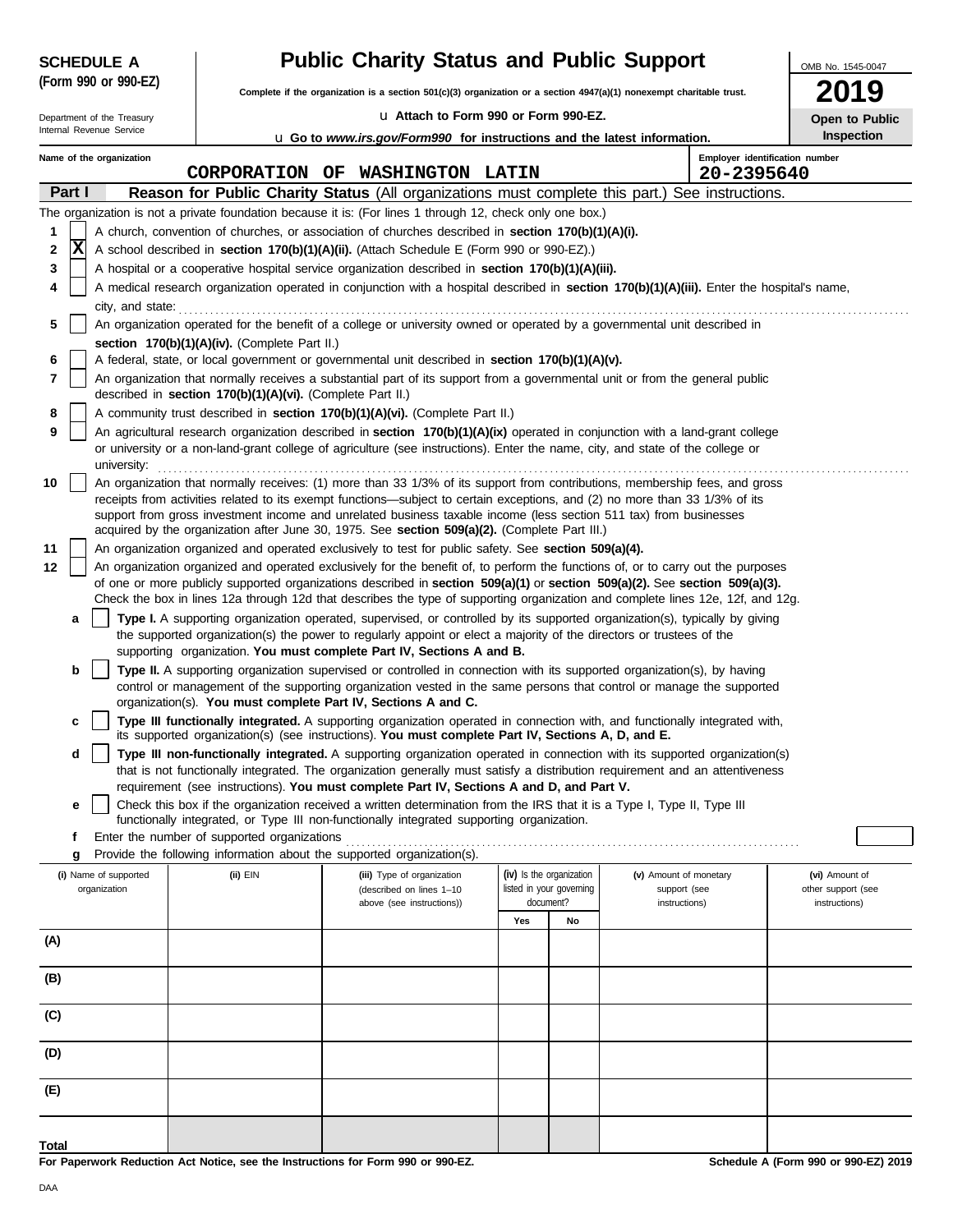|    | (Complete only if you checked the box on line 5, 7, or 8 of Part I or if the organization failed to qualify under<br>Part III. If the organization fails to qualify under the tests listed below, please complete Part III.) |          |          |            |            |            |           |
|----|------------------------------------------------------------------------------------------------------------------------------------------------------------------------------------------------------------------------------|----------|----------|------------|------------|------------|-----------|
|    | <b>Section A. Public Support</b>                                                                                                                                                                                             |          |          |            |            |            |           |
|    | Calendar year (or fiscal year beginning in)<br>$\mathbf{u}$                                                                                                                                                                  | (a) 2015 | (b) 2016 | $(c)$ 2017 | $(d)$ 2018 | (e) $2019$ | (f) Total |
| 1  | Gifts, grants, contributions, and<br>membership fees received. (Do not<br>include any "unusual grants.")                                                                                                                     |          |          |            |            |            |           |
| 2  | Tax revenues levied for the<br>organization's benefit and either paid<br>to or expended on its behalf                                                                                                                        |          |          |            |            |            |           |
| 3  | The value of services or facilities<br>furnished by a governmental unit to the<br>organization without charge                                                                                                                |          |          |            |            |            |           |
| 4  | Total. Add lines 1 through 3                                                                                                                                                                                                 |          |          |            |            |            |           |
| 5  | The portion of total contributions by<br>each person (other than a<br>governmental unit or publicly<br>supported organization) included on<br>line 1 that exceeds 2% of the amount<br>shown on line 11, column (f) $\ldots$  |          |          |            |            |            |           |
| 6. | Public support. Subtract line 5 from line 4                                                                                                                                                                                  |          |          |            |            |            |           |
|    | <b>Section B. Total Support</b>                                                                                                                                                                                              |          |          |            |            |            |           |
|    | Calendar year (or fiscal year beginning in)<br>$\mathbf{u}$                                                                                                                                                                  | (a) 2015 | (b) 2016 | $(c)$ 2017 | $(d)$ 2018 | (e) 2019   | (f) Total |
| 7  | Amounts from line 4<br><u> 1966 - Johann Stoff, Amerikaansk kanton (</u>                                                                                                                                                     |          |          |            |            |            |           |
| 8  | Gross income from interest, dividends,<br>payments received on securities loans,<br>rents, royalties, and income from<br>similar sources                                                                                     |          |          |            |            |            |           |
| 9  | Net income from unrelated business<br>activities, whether or not the business<br>is regularly carried on                                                                                                                     |          |          |            |            |            |           |
| 10 | Other income. Do not include gain or<br>loss from the sale of capital assets<br>(Explain in Part VI.)                                                                                                                        |          |          |            |            |            |           |
| 11 | Total support. Add lines 7 through 10                                                                                                                                                                                        |          |          |            |            |            |           |
| 12 | Gross receipts from related activities, etc. (see instructions)                                                                                                                                                              |          |          |            |            | 12         |           |

Schedule A (Form 990 or 990-EZ) 2019 **CORPORATION OF WASHINGTON LATIN** 20-2395640 Page 2

**Part II** Support Schedule for Organizations Described in Sections 170(b)(1)(A)(iv) and 170(b)(1)(A)(vi)

| 13  | First five years. If the Form 990 is for the organization's first, second, third, fourth, or fifth tax year as a section 501(c)(3)        |    |   |
|-----|-------------------------------------------------------------------------------------------------------------------------------------------|----|---|
|     |                                                                                                                                           |    |   |
|     | Section C. Computation of Public Support Percentage                                                                                       |    |   |
| 14  | Public support percentage for 2019 (line 6, column (f) divided by line 11, column (f) [[[[[[[[[[[[[[[[[[[[[[[                             | 14 | % |
| 15  | Public support percentage from 2018 Schedule A, Part II, line 14                                                                          | 15 | % |
| 16a | 33 1/3% support test-2019. If the organization did not check the box on line 13, and line 14 is 33 1/3% or more, check this               |    |   |
|     | box and stop here. The organization qualifies as a publicly supported organization                                                        |    |   |
| b   | 33 1/3% support test—2018. If the organization did not check a box on line 13 or 16a, and line 15 is 33 1/3% or more, check               |    |   |
|     | this box and <b>stop here.</b> The organization qualifies as a publicly supported organization                                            |    |   |
| 17a | 10%-facts-and-circumstances test-2019. If the organization did not check a box on line 13, 16a, or 16b, and line 14 is                    |    |   |
|     | 10% or more, and if the organization meets the "facts-and-circumstances" test, check this box and <b>stop here.</b> Explain in            |    |   |
|     | Part VI how the organization meets the "facts-and-circumstances" test. The organization qualifies as a publicly supported<br>organization |    |   |
| b   | 10%-facts-and-circumstances test-2018. If the organization did not check a box on line 13, 16a, 16b, or 17a, and line                     |    |   |
|     | 15 is 10% or more, and if the organization meets the "facts-and-circumstances" test, check this box and <b>stop here.</b>                 |    |   |
|     | Explain in Part VI how the organization meets the "facts-and-circumstances" test. The organization qualifies as a publicly                |    |   |
|     | supported organization                                                                                                                    |    |   |
| 18  | Private foundation. If the organization did not check a box on line 13, 16a, 16b, 17a, or 17b, check this box and see                     |    |   |
|     | instructions                                                                                                                              |    |   |

**Schedule A (Form 990 or 990-EZ) 2019**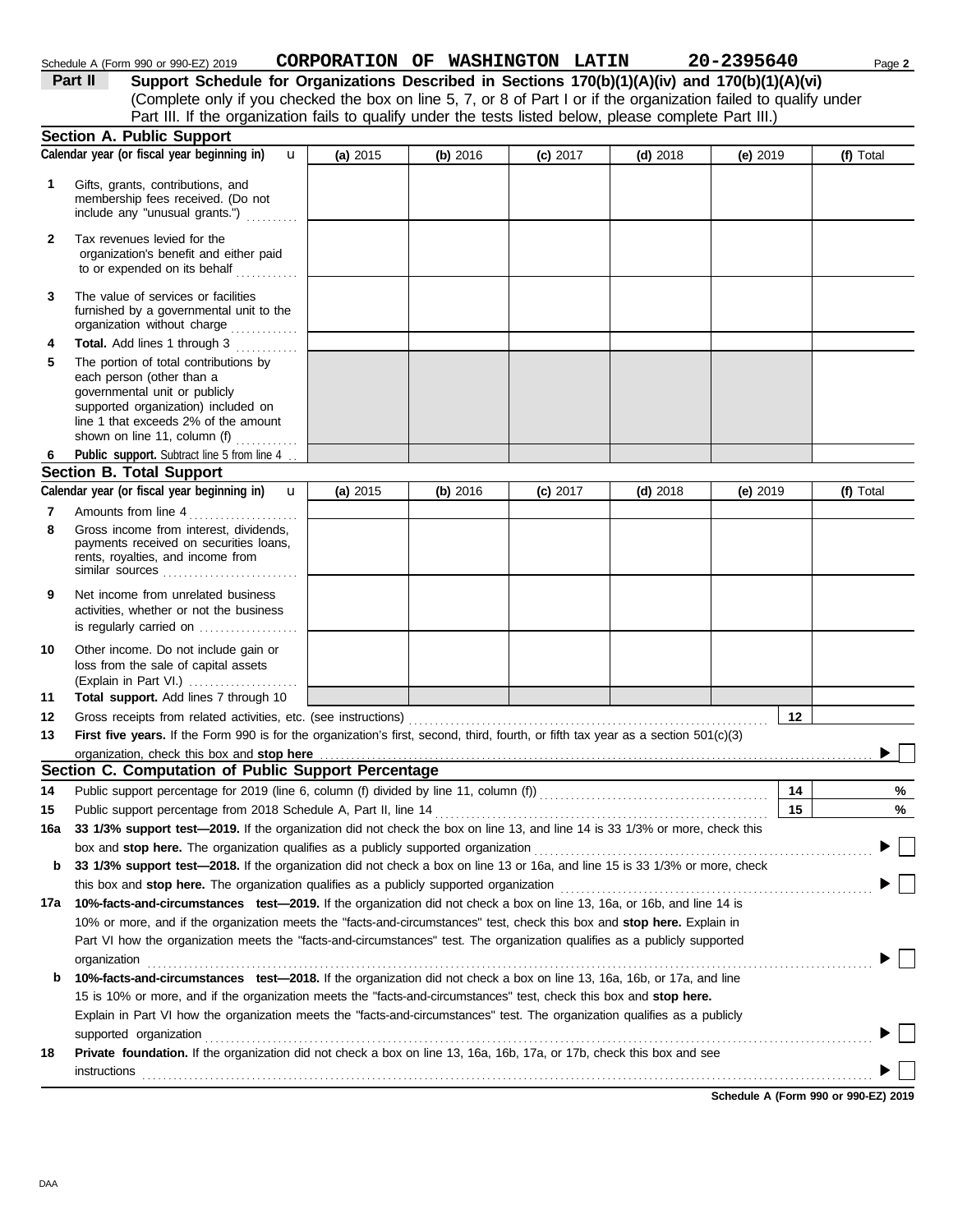|              | <b>Section A. Public Support</b>                                                                                                                                                  |          |            |            |            |            |           |
|--------------|-----------------------------------------------------------------------------------------------------------------------------------------------------------------------------------|----------|------------|------------|------------|------------|-----------|
|              | Calendar year (or fiscal year beginning in)<br>u                                                                                                                                  | (a) 2015 | (b) 2016   | $(c)$ 2017 | $(d)$ 2018 | (e) $2019$ | (f) Total |
| 1            | Gifts, grants, contributions, and membership fees<br>received. (Do not include any "unusual grants.")                                                                             |          |            |            |            |            |           |
| $\mathbf{2}$ | Gross receipts from admissions, merchandise<br>sold or services performed, or facilities<br>furnished in any activity that is related to the<br>organization's tax-exempt purpose |          |            |            |            |            |           |
| 3            | Gross receipts from activities that are not an<br>unrelated trade or business under section 513                                                                                   |          |            |            |            |            |           |
| 4            | Tax revenues levied for the<br>organization's benefit and either paid<br>to or expended on its behalf                                                                             |          |            |            |            |            |           |
| 5            | The value of services or facilities<br>furnished by a governmental unit to the<br>organization without charge                                                                     |          |            |            |            |            |           |
| 6            | Total. Add lines 1 through 5                                                                                                                                                      |          |            |            |            |            |           |
| 7а           | Amounts included on lines 1, 2, and 3<br>received from disqualified persons                                                                                                       |          |            |            |            |            |           |
| b            | Amounts included on lines 2 and 3<br>received from other than disqualified<br>persons that exceed the greater of \$5,000<br>or 1% of the amount on line 13 for the year $\ldots$  |          |            |            |            |            |           |
| c            | Add lines 7a and 7b                                                                                                                                                               |          |            |            |            |            |           |
| 8            | Public support. (Subtract line 7c from<br>line $6.$ )                                                                                                                             |          |            |            |            |            |           |
|              | .<br><b>Section B. Total Support</b>                                                                                                                                              |          |            |            |            |            |           |
|              | Calendar year (or fiscal year beginning in) <b>u</b>                                                                                                                              | (a) 2015 | (b) $2016$ | $(c)$ 2017 | $(d)$ 2018 | (e) $2019$ | (f) Total |
| 9            | Amounts from line 6                                                                                                                                                               |          |            |            |            |            |           |
| 10a          | Gross income from interest, dividends,<br>payments received on securities loans, rents,<br>royalties, and income from similar sources                                             |          |            |            |            |            |           |
| b            | Unrelated business taxable income (less<br>section 511 taxes) from businesses                                                                                                     |          |            |            |            |            |           |
|              | Add lines 10a and 10b                                                                                                                                                             |          |            |            |            |            |           |
| 11           | Net income from unrelated business<br>activities not included in line 10b, whether<br>or not the business is regularly carried on                                                 |          |            |            |            |            |           |
| 12           | Other income. Do not include gain or<br>loss from the sale of capital assets                                                                                                      |          |            |            |            |            |           |
| 13           | Total support. (Add lines 9, 10c, 11,<br>and 12.) $\ldots$                                                                                                                        |          |            |            |            |            |           |
| 14           | First five years. If the Form 990 is for the organization's first, second, third, fourth, or fifth tax year as a section 501(c)(3)                                                |          |            |            |            |            |           |
|              | organization, check this box and stop here<br>Section C. Computation of Public Support Percentage                                                                                 |          |            |            |            |            |           |
| 15           |                                                                                                                                                                                   |          |            |            |            | 15         | %         |
| 16           |                                                                                                                                                                                   |          |            |            |            | 16         | %         |
|              | Section D. Computation of Investment Income Percentage                                                                                                                            |          |            |            |            |            |           |
| 17           | Investment income percentage for 2019 (line 10c, column (f), divided by line 13, column (f)) [[[[[[[[[[[[[[[[[                                                                    |          |            |            |            | 17         | %         |
| 18           |                                                                                                                                                                                   |          |            |            |            | 18         | %         |
| 19a          | 33 1/3% support tests-2019. If the organization did not check the box on line 14, and line 15 is more than 33 1/3%, and line                                                      |          |            |            |            |            |           |
|              |                                                                                                                                                                                   |          |            |            |            |            |           |
| b            | 33 1/3% support tests-2018. If the organization did not check a box on line 14 or line 19a, and line 16 is more than 33 1/3%, and                                                 |          |            |            |            |            |           |
|              |                                                                                                                                                                                   |          |            |            |            |            |           |
| 20           |                                                                                                                                                                                   |          |            |            |            |            |           |

**Schedule A (Form 990 or 990-EZ) 2019**

### **Part III** Support Schedule for Organizations Described in Section 509(a)(2) Schedule A (Form 990 or 990-EZ) 2019 **CORPORATION OF WASHINGTON LATIN** 20-2395640 Page 3

(Complete only if you checked the box on line 10 of Part I or if the organization failed to qualify under Part II. If the organization fails to qualify under the tests listed below, please complete Part II.)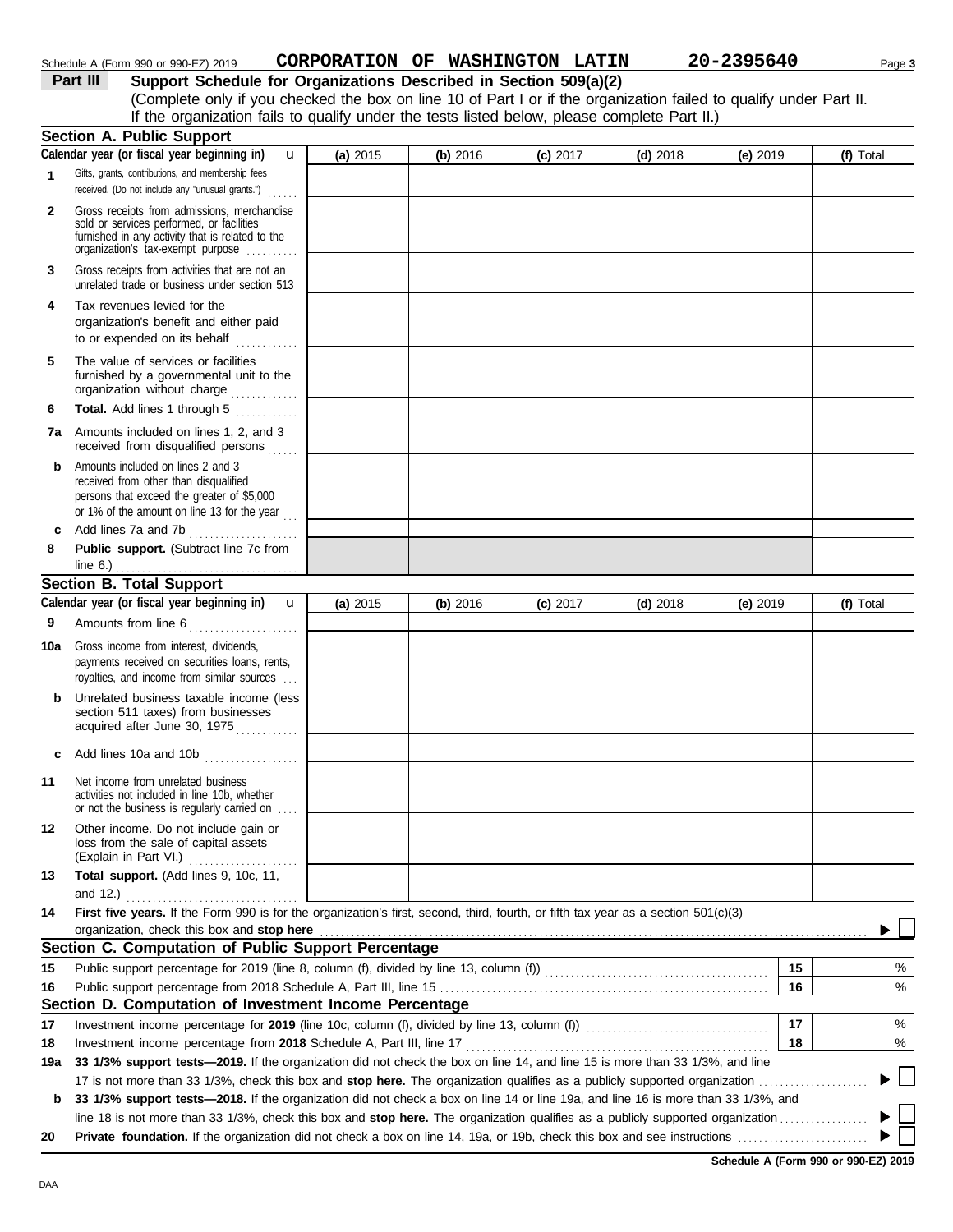|     | CORPORATION OF WASHINGTON LATIN<br>Schedule A (Form 990 or 990-EZ) 2019                                                  | 20-2395640                                      |     | Page 4 |
|-----|--------------------------------------------------------------------------------------------------------------------------|-------------------------------------------------|-----|--------|
|     | Part IV<br><b>Supporting Organizations</b>                                                                               |                                                 |     |        |
|     | (Complete only if you checked a box in line 12 on Part I. If you checked 12a of Part I, complete Sections A              |                                                 |     |        |
|     | and B. If you checked 12b of Part I, complete Sections A and C. If you checked 12c of Part I, complete                   |                                                 |     |        |
|     | Sections A, D, and E. If you checked 12d of Part I, complete Sections A and D, and complete Part V.)                     |                                                 |     |        |
|     | Section A. All Supporting Organizations                                                                                  |                                                 |     |        |
|     |                                                                                                                          |                                                 | Yes | No     |
| 1   | Are all of the organization's supported organizations listed by name in the organization's governing                     |                                                 |     |        |
|     | documents? If "No," describe in Part VI how the supported organizations are designated. If designated by                 |                                                 |     |        |
|     | class or purpose, describe the designation. If historic and continuing relationship, explain.                            | 1                                               |     |        |
| 2   | Did the organization have any supported organization that does not have an IRS determination of status                   |                                                 |     |        |
|     | under section 509(a)(1) or (2)? If "Yes," explain in Part VI how the organization determined that the supported          |                                                 |     |        |
|     | organization was described in section 509(a)(1) or (2).                                                                  | $\mathbf{2}$                                    |     |        |
| За  | Did the organization have a supported organization described in section $501(c)(4)$ , (5), or (6)? If "Yes," answer      |                                                 |     |        |
|     | $(b)$ and $(c)$ below.                                                                                                   | 3a                                              |     |        |
| b   | Did the organization confirm that each supported organization qualified under section $501(c)(4)$ , $(5)$ , or $(6)$ and |                                                 |     |        |
|     | satisfied the public support tests under section 509(a)(2)? If "Yes," describe in Part VI when and how the               |                                                 |     |        |
|     | organization made the determination.                                                                                     | 3 <sub>b</sub>                                  |     |        |
| c   | Did the organization ensure that all support to such organizations was used exclusively for section $170(c)(2)(B)$       |                                                 |     |        |
|     | purposes? If "Yes," explain in Part VI what controls the organization put in place to ensure such use.                   | 3c                                              |     |        |
| 4a  | Was any supported organization not organized in the United States ("foreign supported organization")? If                 |                                                 |     |        |
|     | "Yes," and if you checked 12a or 12b in Part I, answer (b) and (c) below.                                                | 4a                                              |     |        |
| b   | Did the organization have ultimate control and discretion in deciding whether to make grants to the foreign              |                                                 |     |        |
|     | supported organization? If "Yes," describe in Part VI how the organization had such control and discretion               |                                                 |     |        |
|     | despite being controlled or supervised by or in connection with its supported organizations.                             | 4b                                              |     |        |
| c   | Did the organization support any foreign supported organization that does not have an IRS determination                  |                                                 |     |        |
|     | under sections $501(c)(3)$ and $509(a)(1)$ or (2)? If "Yes," explain in Part VI what controls the organization used      |                                                 |     |        |
|     | to ensure that all support to the foreign supported organization was used exclusively for section $170(c)(2)(B)$         |                                                 |     |        |
|     | purposes.                                                                                                                | 4с                                              |     |        |
| 5a  | Did the organization add, substitute, or remove any supported organizations during the tax year? If "Yes,"               |                                                 |     |        |
|     | answer (b) and (c) below (if applicable). Also, provide detail in Part VI, including (i) the names and EIN               |                                                 |     |        |
|     | numbers of the supported organizations added, substituted, or removed; (ii) the reasons for each such action;            |                                                 |     |        |
|     | (iii) the authority under the organization's organizing document authorizing such action; and (iv) how the action        |                                                 |     |        |
|     | was accomplished (such as by amendment to the organizing document).                                                      | 5а                                              |     |        |
| b   | Type I or Type II only. Was any added or substituted supported organization part of a class already                      |                                                 |     |        |
|     | designated in the organization's organizing document?                                                                    | 5b                                              |     |        |
| c   | Substitutions only. Was the substitution the result of an event beyond the organization's control?                       | 5c                                              |     |        |
|     | Did the organization provide support (whether in the form of grants or the provision of services or facilities) to       |                                                 |     |        |
|     | anyone other than (i) its supported organizations, (ii) individuals that are part of the charitable class benefited      |                                                 |     |        |
|     | by one or more of its supported organizations, or (iii) other supporting organizations that also support or              |                                                 |     |        |
|     | benefit one or more of the filing organization's supported organizations? If "Yes," provide detail in Part VI.           | 6                                               |     |        |
| 7   | Did the organization provide a grant, loan, compensation, or other similar payment to a substantial contributor          |                                                 |     |        |
|     | (as defined in section $4958(c)(3)(C)$ ), a family member of a substantial contributor, or a 35% controlled entity       |                                                 |     |        |
|     | with regard to a substantial contributor? If "Yes," complete Part I of Schedule L (Form 990 or 990-EZ).                  | 7                                               |     |        |
| 8   | Did the organization make a loan to a disqualified person (as defined in section 4958) not described in line 7?          |                                                 |     |        |
|     | If "Yes," complete Part I of Schedule L (Form 990 or 990-EZ).                                                            | 8                                               |     |        |
| 9a  | Was the organization controlled directly or indirectly at any time during the tax year by one or more                    |                                                 |     |        |
|     | disqualified persons as defined in section 4946 (other than foundation managers and organizations described              |                                                 |     |        |
|     | in section $509(a)(1)$ or (2))? If "Yes," provide detail in Part VI.                                                     | 9а                                              |     |        |
| b   | Did one or more disqualified persons (as defined in line 9a) hold a controlling interest in any entity in which          |                                                 |     |        |
|     | the supporting organization had an interest? If "Yes," provide detail in Part VI.                                        | 9b                                              |     |        |
| c   | Did a disqualified person (as defined in line 9a) have an ownership interest in, or derive any personal benefit          |                                                 |     |        |
|     | from, assets in which the supporting organization also had an interest? If "Yes," provide detail in Part VI.             | 9с                                              |     |        |
| 10a | Was the organization subject to the excess business holdings rules of section 4943 because of section                    |                                                 |     |        |
|     | 4943(f) (regarding certain Type II supporting organizations, and all Type III non-functionally integrated                |                                                 |     |        |
|     | supporting organizations)? If "Yes," answer 10b below.                                                                   | 10a                                             |     |        |
| b   | Did the organization have any excess business holdings in the tax year? (Use Schedule C, Form 4720, to                   |                                                 |     |        |
|     | determine whether the organization had excess business holdings.)                                                        | 10 <sub>b</sub>                                 |     |        |
|     |                                                                                                                          | $A$ (Faxes 000 av 000 EZ) 20<br><b>Cohodulo</b> |     |        |

**Schedule A (Form 990 or 990-EZ) 2019**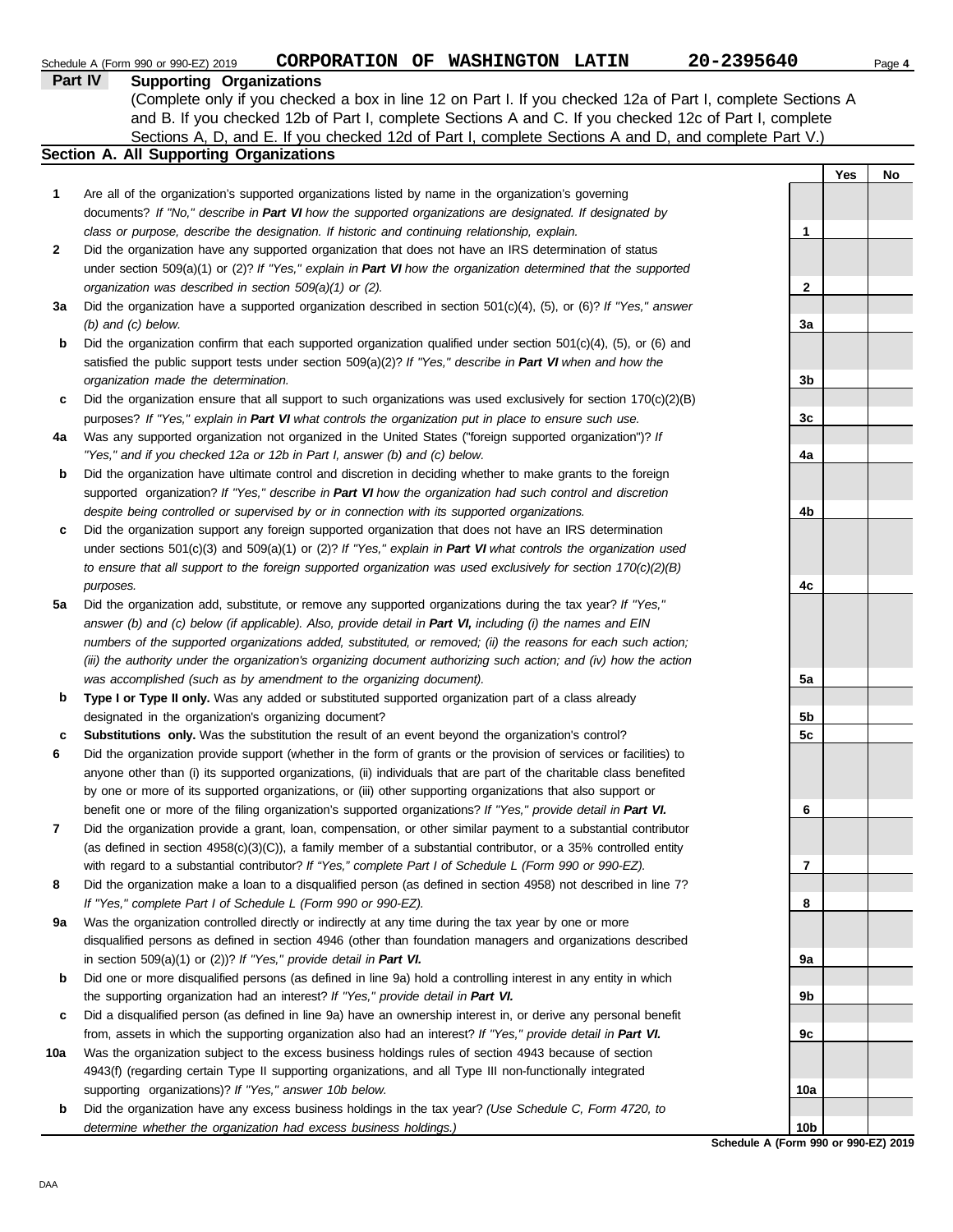|        | 20-2395640<br>CORPORATION OF WASHINGTON LATIN<br>Schedule A (Form 990 or 990-EZ) 2019                                             |     | Page 5 |
|--------|-----------------------------------------------------------------------------------------------------------------------------------|-----|--------|
|        | <b>Supporting Organizations (continued)</b><br><b>Part IV</b>                                                                     |     |        |
|        |                                                                                                                                   | Yes | No     |
| 11     | Has the organization accepted a gift or contribution from any of the following persons?                                           |     |        |
| а      | A person who directly or indirectly controls, either alone or together with persons described in (b) and (c)                      |     |        |
|        | below, the governing body of a supported organization?<br>11a                                                                     |     |        |
| b      | A family member of a person described in (a) above?<br>11 <sub>b</sub>                                                            |     |        |
| c      | 11c<br>A 35% controlled entity of a person described in (a) or (b) above? If "Yes" to a, b, or c, provide detail in Part VI.      |     |        |
|        | <b>Section B. Type I Supporting Organizations</b>                                                                                 |     |        |
|        |                                                                                                                                   | Yes | No     |
| 1      | Did the directors, trustees, or membership of one or more supported organizations have the power to                               |     |        |
|        | regularly appoint or elect at least a majority of the organization's directors or trustees at all times during the                |     |        |
|        | tax year? If "No," describe in Part VI how the supported organization(s) effectively operated, supervised, or                     |     |        |
|        | controlled the organization's activities. If the organization had more than one supported organization,                           |     |        |
|        | describe how the powers to appoint and/or remove directors or trustees were allocated among the supported                         |     |        |
|        | organizations and what conditions or restrictions, if any, applied to such powers during the tax year.<br>1                       |     |        |
| 2      | Did the organization operate for the benefit of any supported organization other than the supported                               |     |        |
|        | organization(s) that operated, supervised, or controlled the supporting organization? If "Yes," explain in Part                   |     |        |
|        | VI how providing such benefit carried out the purposes of the supported organization(s) that operated,                            |     |        |
|        | 2<br>supervised, or controlled the supporting organization.                                                                       |     |        |
|        | Section C. Type II Supporting Organizations                                                                                       |     |        |
|        |                                                                                                                                   | Yes | No     |
| 1      | Were a majority of the organization's directors or trustees during the tax year also a majority of the directors                  |     |        |
|        | or trustees of each of the organization's supported organization(s)? If "No," describe in Part VI how control                     |     |        |
|        | or management of the supporting organization was vested in the same persons that controlled or managed                            |     |        |
|        | the supported organization(s).<br>1                                                                                               |     |        |
|        | Section D. All Type III Supporting Organizations                                                                                  |     |        |
|        |                                                                                                                                   | Yes | No     |
| 1      | Did the organization provide to each of its supported organizations, by the last day of the fifth month of the                    |     |        |
|        | organization's tax year, (i) a written notice describing the type and amount of support provided during the prior tax             |     |        |
|        | year, (ii) a copy of the Form 990 that was most recently filed as of the date of notification, and (iii) copies of the            |     |        |
|        | organization's governing documents in effect on the date of notification, to the extent not previously provided?<br>1             |     |        |
| 2      | Were any of the organization's officers, directors, or trustees either (i) appointed or elected by the supported                  |     |        |
|        | organization(s) or (ii) serving on the governing body of a supported organization? If "No," explain in Part VI how                |     |        |
|        | the organization maintained a close and continuous working relationship with the supported organization(s).<br>2                  |     |        |
| 3      | By reason of the relationship described in (2), did the organization's supported organizations have a                             |     |        |
|        | significant voice in the organization's investment policies and in directing the use of the organization's                        |     |        |
|        | income or assets at all times during the tax year? If "Yes," describe in Part VI the role the organization's                      |     |        |
|        | supported organizations played in this regard.<br>3                                                                               |     |        |
|        | Section E. Type III Functionally-Integrated Supporting Organizations                                                              |     |        |
| 1      | Check the box next to the method that the organization used to satisfy the Integral Part Test during the year (see instructions). |     |        |
|        | The organization satisfied the Activities Test. Complete line 2 below.                                                            |     |        |
| а<br>b | The organization is the parent of each of its supported organizations. Complete line 3 below.                                     |     |        |
|        |                                                                                                                                   |     |        |
| с      | The organization supported a governmental entity. Describe in Part VI how you supported a government entity (see instructions).   |     |        |

**2** Activities Test. *Answer (a) and (b) below.*

- **a** Did substantially all of the organization's activities during the tax year directly further the exempt purposes of the supported organization(s) to which the organization was responsive? *If "Yes," then in Part VI identify those supported organizations and explain how these activities directly furthered their exempt purposes, how the organization was responsive to those supported organizations, and how the organization determined that these activities constituted substantially all of its activities.*
- **b** Did the activities described in (a) constitute activities that, but for the organization's involvement, one or more of the organization's supported organization(s) would have been engaged in? *If "Yes," explain in Part VI the reasons for the organization's position that its supported organization(s) would have engaged in these activities but for the organization's involvement.*
- **3** Parent of Supported Organizations. *Answer (a) and (b) below.*
	- **a** Did the organization have the power to regularly appoint or elect a majority of the officers, directors, or trustees of each of the supported organizations? *Provide details in Part VI.*
	- **b** Did the organization exercise a substantial degree of direction over the policies, programs, and activities of each of its supported organizations? *If "Yes," describe in Part VI the role played by the organization in this regard.*

**2a 2b 3a 3b**

**Yes No**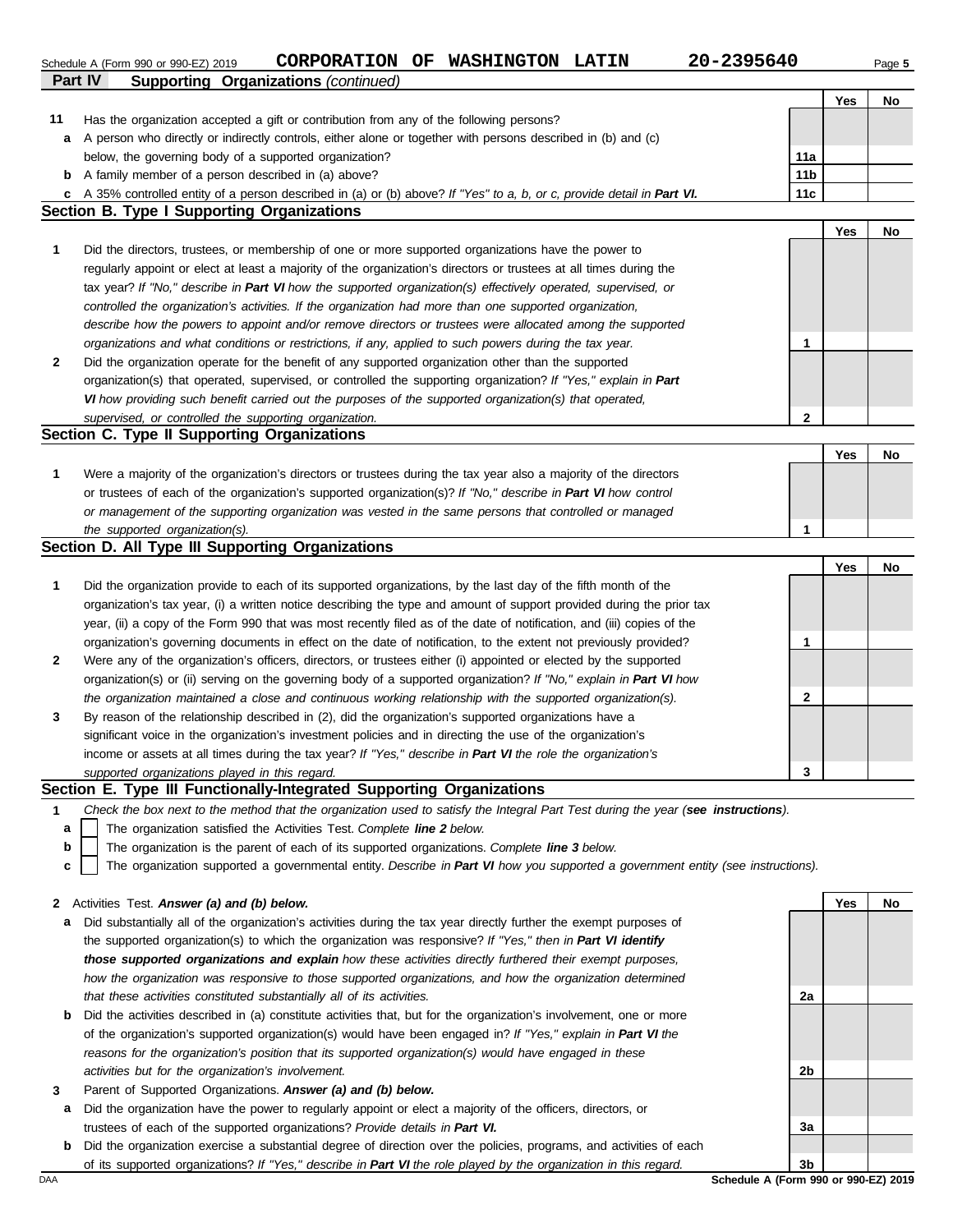|              | CORPORATION OF WASHINGTON LATIN<br>Schedule A (Form 990 or 990-EZ) 2019                                                          |                | 20-2395640     | Page 6                         |
|--------------|----------------------------------------------------------------------------------------------------------------------------------|----------------|----------------|--------------------------------|
| Part V       | Type III Non-Functionally Integrated 509(a)(3) Supporting Organizations                                                          |                |                |                                |
| $\mathbf{1}$ | Check here if the organization satisfied the Integral Part Test as a qualifying trust on Nov. 20, 1970 (explain in Part VI). See |                |                |                                |
|              | instructions. All other Type III non-functionally integrated supporting organizations must complete Sections A through E         |                |                |                                |
|              | Section A - Adjusted Net Income                                                                                                  |                | (A) Prior Year | (B) Current Year<br>(optional) |
| 1            | Net short-term capital gain                                                                                                      | $\mathbf{1}$   |                |                                |
| 2            | Recoveries of prior-year distributions                                                                                           | $\mathbf{2}$   |                |                                |
| 3            | Other gross income (see instructions)                                                                                            | 3              |                |                                |
| 4            | Add lines 1 through 3.                                                                                                           | 4              |                |                                |
| 5            | Depreciation and depletion                                                                                                       | 5              |                |                                |
| 6            | Portion of operating expenses paid or incurred for production or                                                                 |                |                |                                |
|              | collection of gross income or for management, conservation, or                                                                   |                |                |                                |
|              | maintenance of property held for production of income (see instructions)                                                         | 6              |                |                                |
| 7            | Other expenses (see instructions)                                                                                                | $\overline{7}$ |                |                                |
| 8            | Adjusted Net Income (subtract lines 5, 6, and 7 from line 4)                                                                     | 8              |                |                                |
|              | Section B - Minimum Asset Amount                                                                                                 |                | (A) Prior Year | (B) Current Year<br>(optional) |
| 1            | Aggregate fair market value of all non-exempt-use assets (see                                                                    |                |                |                                |
|              | instructions for short tax year or assets held for part of year):                                                                |                |                |                                |
|              | <b>a</b> Average monthly value of securities                                                                                     | 1a             |                |                                |
|              | Average monthly cash balances<br>b                                                                                               | 1b             |                |                                |
|              | Fair market value of other non-exempt-use assets<br>C                                                                            | 1 <sub>c</sub> |                |                                |
|              | <b>Total</b> (add lines 1a, 1b, and 1c)<br>d                                                                                     | 1d             |                |                                |
|              | <b>Discount</b> claimed for blockage or other<br>е                                                                               |                |                |                                |
|              | factors (explain in detail in <b>Part VI)</b> :                                                                                  |                |                |                                |
| $\mathbf{2}$ | Acquisition indebtedness applicable to non-exempt-use assets                                                                     | $\mathbf{2}$   |                |                                |
| 3            | Subtract line 2 from line 1d.                                                                                                    | 3              |                |                                |
| 4            | Cash deemed held for exempt use. Enter 1-1/2% of line 3 (for greater amount,                                                     |                |                |                                |
|              | see instructions)                                                                                                                | 4              |                |                                |
| 5            | Net value of non-exempt-use assets (subtract line 4 from line 3)                                                                 | 5              |                |                                |
| 6            | Multiply line 5 by .035.                                                                                                         | 6              |                |                                |
| 7            | Recoveries of prior-year distributions                                                                                           | $\overline{7}$ |                |                                |
| 8            | Minimum Asset Amount (add line 7 to line 6)                                                                                      | 8              |                |                                |
|              | Section C - Distributable Amount                                                                                                 |                |                | <b>Current Year</b>            |
| 1            | Adjusted net income for prior year (from Section A, line 8, Column A)                                                            | $\mathbf{1}$   |                |                                |
| $\mathbf{2}$ | Enter 85% of line 1.                                                                                                             | $\mathbf{2}$   |                |                                |
| 3            | Minimum asset amount for prior year (from Section B, line 8, Column A)                                                           | 3              |                |                                |
| 4            | Enter greater of line 2 or line 3.                                                                                               | 4              |                |                                |
| 5            | Income tax imposed in prior year                                                                                                 | 5              |                |                                |
| 6            | Distributable Amount. Subtract line 5 from line 4, unless subject to                                                             |                |                |                                |
|              | emergency temporary reduction (see instructions).                                                                                | 6              |                |                                |
|              |                                                                                                                                  |                |                |                                |

**7** | Check here if the current year is the organization's first as a non-functionally integrated Type III supporting organization (see instructions).

**Schedule A (Form 990 or 990-EZ) 2019**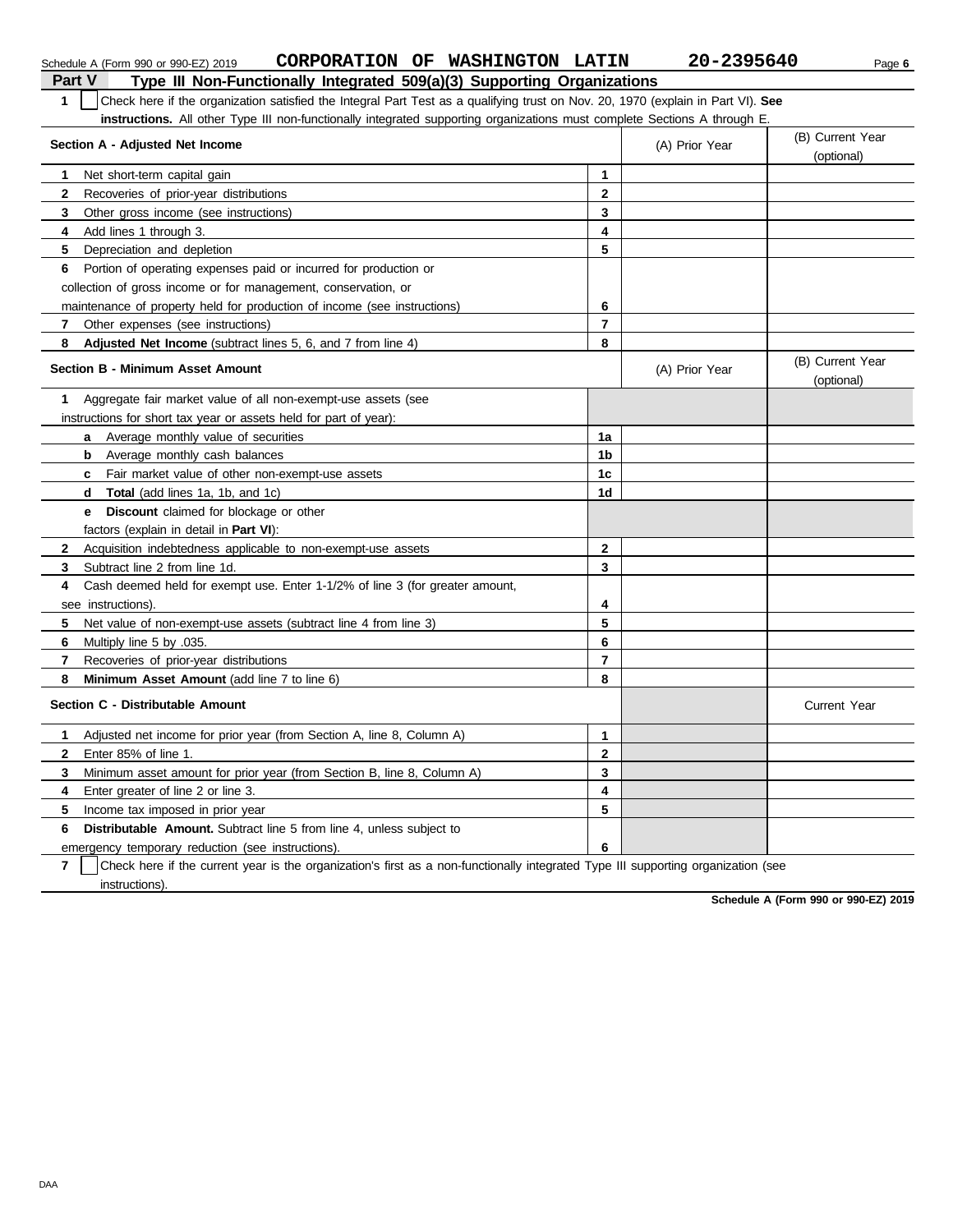| <b>Part V</b> | CORPORATION OF WASHINGTON LATIN<br>Schedule A (Form 990 or 990-EZ) 2019<br>Type III Non-Functionally Integrated 509(a)(3) Supporting Organizations |                                    | 20-2395640<br>(continued)                     | Page 7                                           |
|---------------|----------------------------------------------------------------------------------------------------------------------------------------------------|------------------------------------|-----------------------------------------------|--------------------------------------------------|
|               | <b>Section D - Distributions</b>                                                                                                                   |                                    |                                               | <b>Current Year</b>                              |
| 1             | Amounts paid to supported organizations to accomplish exempt purposes                                                                              |                                    |                                               |                                                  |
| 2             | Amounts paid to perform activity that directly furthers exempt purposes of supported                                                               |                                    |                                               |                                                  |
|               | organizations, in excess of income from activity                                                                                                   |                                    |                                               |                                                  |
| 3             | Administrative expenses paid to accomplish exempt purposes of supported organizations                                                              |                                    |                                               |                                                  |
| 4             | Amounts paid to acquire exempt-use assets                                                                                                          |                                    |                                               |                                                  |
| 5             | Qualified set-aside amounts (prior IRS approval required)                                                                                          |                                    |                                               |                                                  |
| 6             | Other distributions (describe in <b>Part VI</b> ). See instructions.                                                                               |                                    |                                               |                                                  |
| 7             | <b>Total annual distributions.</b> Add lines 1 through 6.                                                                                          |                                    |                                               |                                                  |
| 8             | Distributions to attentive supported organizations to which the organization is responsive                                                         |                                    |                                               |                                                  |
|               | (provide details in Part VI). See instructions.                                                                                                    |                                    |                                               |                                                  |
| 9             | Distributable amount for 2019 from Section C. line 6                                                                                               |                                    |                                               |                                                  |
| 10            | Line 8 amount divided by line 9 amount                                                                                                             |                                    |                                               |                                                  |
|               | <b>Section E - Distribution Allocations (see instructions)</b>                                                                                     | (i)<br><b>Excess Distributions</b> | (ii)<br><b>Underdistributions</b><br>Pre-2019 | (iii)<br><b>Distributable</b><br>Amount for 2019 |
| 1             | Distributable amount for 2019 from Section C, line 6                                                                                               |                                    |                                               |                                                  |
| 2             | Underdistributions, if any, for years prior to 2019<br>(reasonable cause required-explain in Part VI). See<br>instructions.                        |                                    |                                               |                                                  |
| 3             | Excess distributions carryover, if any, to 2019                                                                                                    |                                    |                                               |                                                  |
|               |                                                                                                                                                    |                                    |                                               |                                                  |
|               |                                                                                                                                                    |                                    |                                               |                                                  |
|               |                                                                                                                                                    |                                    |                                               |                                                  |
|               |                                                                                                                                                    |                                    |                                               |                                                  |
|               | <b>e</b> From 2018                                                                                                                                 |                                    |                                               |                                                  |
|               | f Total of lines 3a through e                                                                                                                      |                                    |                                               |                                                  |
|               | <b>g</b> Applied to underdistributions of prior years                                                                                              |                                    |                                               |                                                  |
|               | h Applied to 2019 distributable amount                                                                                                             |                                    |                                               |                                                  |
|               | <i>i</i> Carryover from 2014 not applied (see instructions)                                                                                        |                                    |                                               |                                                  |
|               | Remainder. Subtract lines 3g, 3h, and 3i from 3f.                                                                                                  |                                    |                                               |                                                  |
| 4             | Distributions for 2019 from                                                                                                                        |                                    |                                               |                                                  |
|               | \$<br>Section D, line 7:                                                                                                                           |                                    |                                               |                                                  |
|               | a Applied to underdistributions of prior years                                                                                                     |                                    |                                               |                                                  |
|               | <b>b</b> Applied to 2019 distributable amount<br>c Remainder. Subtract lines 4a and 4b from 4.                                                     |                                    |                                               |                                                  |
| 5             | Remaining underdistributions for years prior to 2019, if                                                                                           |                                    |                                               |                                                  |
|               | any. Subtract lines 3g and 4a from line 2. For result                                                                                              |                                    |                                               |                                                  |
|               | greater than zero, explain in Part VI. See instructions.                                                                                           |                                    |                                               |                                                  |
| 6             | Remaining underdistributions for 2019. Subtract lines 3h.                                                                                          |                                    |                                               |                                                  |
|               | and 4b from line 1. For result greater than zero, explain in                                                                                       |                                    |                                               |                                                  |
|               | Part VI. See instructions.                                                                                                                         |                                    |                                               |                                                  |

**Schedule A (Form 990 or 990-EZ) 2019**

**8**

and 4c.

Breakdown of line 7:

**7 Excess distributions carryover to 2020.** Add lines 3j

**a** Excess from 2015 . . . . . . . . . . . . . . . . . . . . . . . . . . **b** Excess from 2016 . . . . . . . . . . . . . . . . . . . . . . . . . . **c** Excess from 2017 . . . . . . . . . . . . . . . . . . . . . . . . . . . **d** Excess from 2018 . . . . . . . . . . . . . . . . . . . . . . . . . . . **e** Excess from 2019 . . . . . . . . . . . . . . . . . . . . . . . . . . .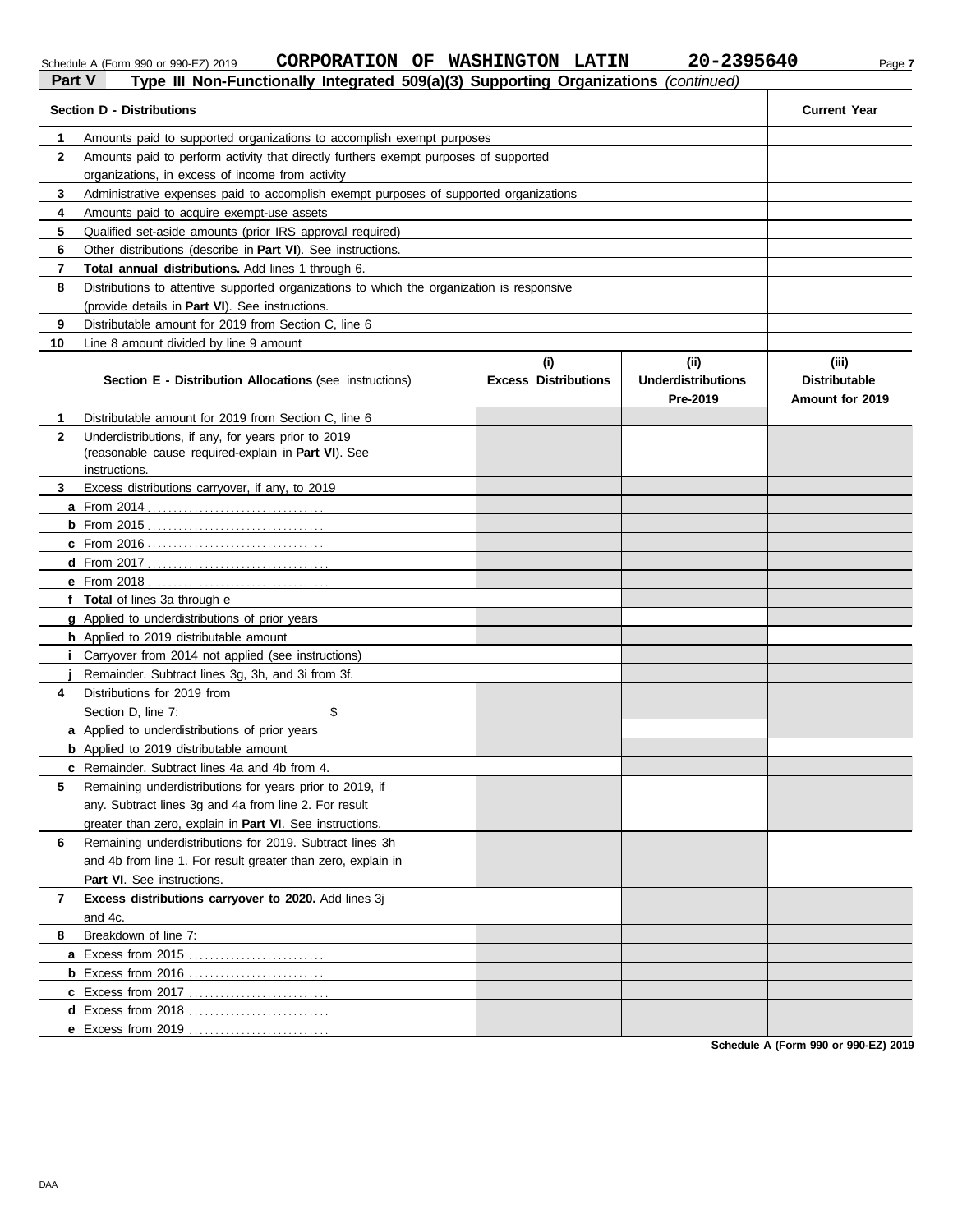|         | Schedule A (Form 990 or 990-EZ) 2019 | CORPORATION OF WASHINGTON LATIN                                                                                                                                                                                                                                                                                                                                                                                                                                                                                                                                                             |  | 20-2395640 | Page 8 |
|---------|--------------------------------------|---------------------------------------------------------------------------------------------------------------------------------------------------------------------------------------------------------------------------------------------------------------------------------------------------------------------------------------------------------------------------------------------------------------------------------------------------------------------------------------------------------------------------------------------------------------------------------------------|--|------------|--------|
| Part VI |                                      | Supplemental Information. Provide the explanations required by Part II, line 10; Part II, line 17a or 17b; Part<br>III, line 12; Part IV, Section A, lines 1, 2, 3b, 3c, 4b, 4c, 5a, 6, 9a, 9b, 9c, 11a, 11b, and 11c; Part IV, Section<br>B, lines 1 and 2; Part IV, Section C, line 1; Part IV, Section D, lines 2 and 3; Part IV, Section E, lines 1c, 2a, 2b,<br>3a, and 3b; Part V, line 1; Part V, Section B, line 1e; Part V, Section D, lines 5, 6, and 8; and Part V, Section E,<br>lines 2, 5, and 6. Also complete this part for any additional information. (See instructions.) |  |            |        |
|         |                                      |                                                                                                                                                                                                                                                                                                                                                                                                                                                                                                                                                                                             |  |            |        |
|         |                                      |                                                                                                                                                                                                                                                                                                                                                                                                                                                                                                                                                                                             |  |            |        |
|         |                                      |                                                                                                                                                                                                                                                                                                                                                                                                                                                                                                                                                                                             |  |            |        |
|         |                                      |                                                                                                                                                                                                                                                                                                                                                                                                                                                                                                                                                                                             |  |            |        |
|         |                                      |                                                                                                                                                                                                                                                                                                                                                                                                                                                                                                                                                                                             |  |            |        |
|         |                                      |                                                                                                                                                                                                                                                                                                                                                                                                                                                                                                                                                                                             |  |            |        |
|         |                                      |                                                                                                                                                                                                                                                                                                                                                                                                                                                                                                                                                                                             |  |            |        |
|         |                                      |                                                                                                                                                                                                                                                                                                                                                                                                                                                                                                                                                                                             |  |            |        |
|         |                                      |                                                                                                                                                                                                                                                                                                                                                                                                                                                                                                                                                                                             |  |            |        |
|         |                                      |                                                                                                                                                                                                                                                                                                                                                                                                                                                                                                                                                                                             |  |            |        |
|         |                                      |                                                                                                                                                                                                                                                                                                                                                                                                                                                                                                                                                                                             |  |            |        |
|         |                                      |                                                                                                                                                                                                                                                                                                                                                                                                                                                                                                                                                                                             |  |            |        |
|         |                                      |                                                                                                                                                                                                                                                                                                                                                                                                                                                                                                                                                                                             |  |            |        |
|         |                                      |                                                                                                                                                                                                                                                                                                                                                                                                                                                                                                                                                                                             |  |            |        |
|         |                                      |                                                                                                                                                                                                                                                                                                                                                                                                                                                                                                                                                                                             |  |            |        |
|         |                                      |                                                                                                                                                                                                                                                                                                                                                                                                                                                                                                                                                                                             |  |            |        |
|         |                                      |                                                                                                                                                                                                                                                                                                                                                                                                                                                                                                                                                                                             |  |            |        |
|         |                                      |                                                                                                                                                                                                                                                                                                                                                                                                                                                                                                                                                                                             |  |            |        |
|         |                                      |                                                                                                                                                                                                                                                                                                                                                                                                                                                                                                                                                                                             |  |            |        |
|         |                                      |                                                                                                                                                                                                                                                                                                                                                                                                                                                                                                                                                                                             |  |            |        |
|         |                                      |                                                                                                                                                                                                                                                                                                                                                                                                                                                                                                                                                                                             |  |            |        |
|         |                                      |                                                                                                                                                                                                                                                                                                                                                                                                                                                                                                                                                                                             |  |            |        |
|         |                                      |                                                                                                                                                                                                                                                                                                                                                                                                                                                                                                                                                                                             |  |            |        |
|         |                                      |                                                                                                                                                                                                                                                                                                                                                                                                                                                                                                                                                                                             |  |            |        |
|         |                                      |                                                                                                                                                                                                                                                                                                                                                                                                                                                                                                                                                                                             |  |            |        |
|         |                                      |                                                                                                                                                                                                                                                                                                                                                                                                                                                                                                                                                                                             |  |            |        |
|         |                                      |                                                                                                                                                                                                                                                                                                                                                                                                                                                                                                                                                                                             |  |            |        |
|         |                                      |                                                                                                                                                                                                                                                                                                                                                                                                                                                                                                                                                                                             |  |            |        |
|         |                                      |                                                                                                                                                                                                                                                                                                                                                                                                                                                                                                                                                                                             |  |            |        |
|         |                                      |                                                                                                                                                                                                                                                                                                                                                                                                                                                                                                                                                                                             |  |            |        |
|         |                                      |                                                                                                                                                                                                                                                                                                                                                                                                                                                                                                                                                                                             |  |            |        |
|         |                                      |                                                                                                                                                                                                                                                                                                                                                                                                                                                                                                                                                                                             |  |            |        |
|         |                                      |                                                                                                                                                                                                                                                                                                                                                                                                                                                                                                                                                                                             |  |            |        |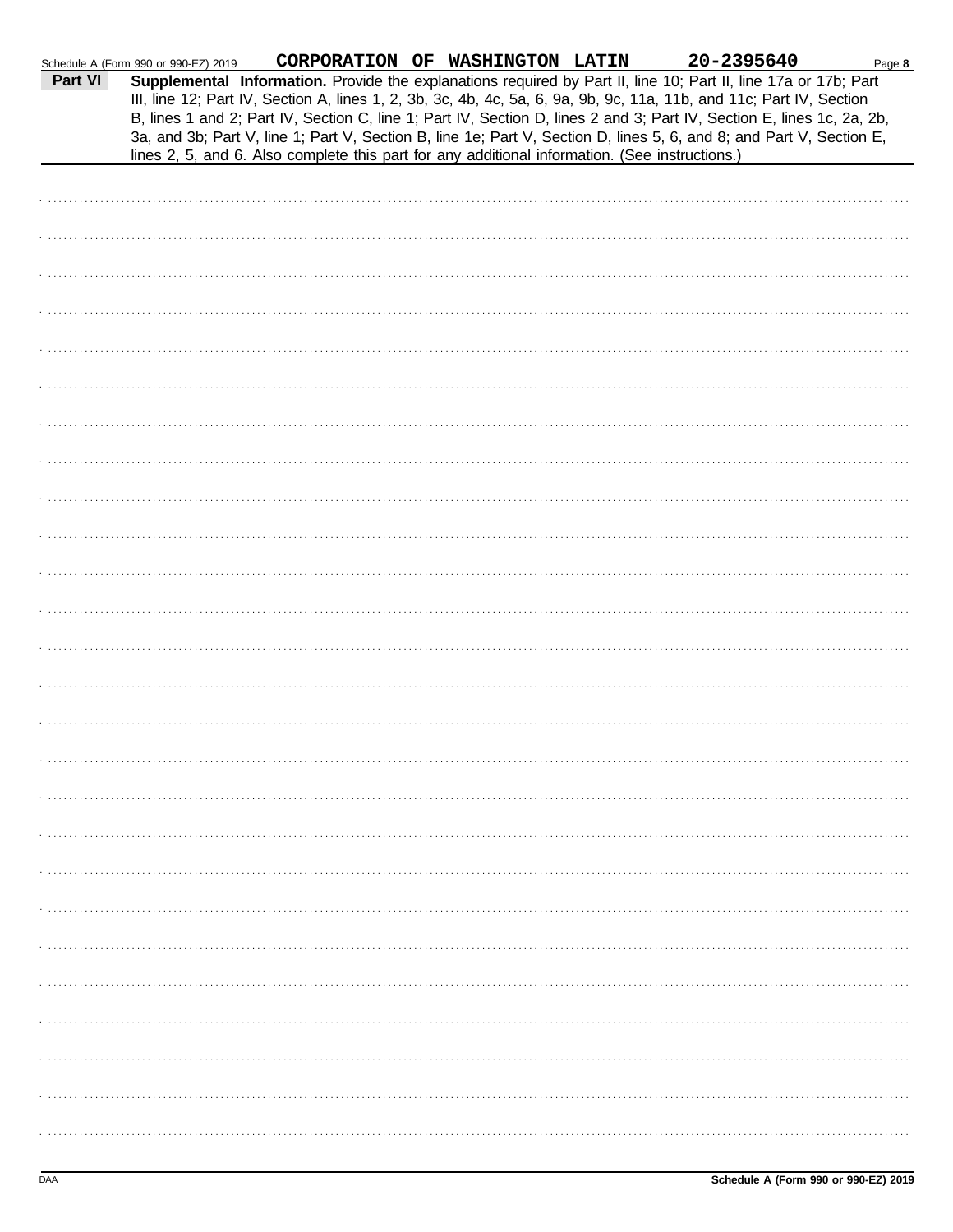### **Schedule of Contributors**

**or 990-PF)** u **Attach to Form 990, Form 990-EZ, or Form 990-PF.** u **Go to** *www.irs.gov/Form990* **for the latest information.** OMB No. 1545-0047

**Employer identification number**

| Schedule B |                    |
|------------|--------------------|
|            | (Form 990, 990-EZ, |

Department of the Treasury

Internal Revenue Service Name of the organization

### **CORPORATION OF WASHINGTON LATIN 20-2395640**

**Organization type** (check one):

| Filers of:         | Section:                                                                    |
|--------------------|-----------------------------------------------------------------------------|
| Form 990 or 990-EZ | $ \mathbf{X} $ 501(c)( $3$ ) (enter number) organization                    |
|                    | $4947(a)(1)$ nonexempt charitable trust not treated as a private foundation |
|                    | 527 political organization                                                  |
| Form 990-PF        | 501(c)(3) exempt private foundation                                         |
|                    | 4947(a)(1) nonexempt charitable trust treated as a private foundation       |
|                    | $501(c)(3)$ taxable private foundation                                      |

Check if your organization is covered by the **General Rule** or a **Special Rule. Note:** Only a section 501(c)(7), (8), or (10) organization can check boxes for both the General Rule and a Special Rule. See instructions.

### **General Rule**

For an organization filing Form 990, 990-EZ, or 990-PF that received, during the year, contributions totaling \$5,000 **X**or more (in money or property) from any one contributor. Complete Parts I and II. See instructions for determining a contributor's total contributions.

### **Special Rules**

| For an organization described in section 501(c)(3) filing Form 990 or 990-EZ that met the 33 <sup>1</sup> /3% support test of the |
|-----------------------------------------------------------------------------------------------------------------------------------|
| regulations under sections 509(a)(1) and 170(b)(1)(A)(vi), that checked Schedule A (Form 990 or 990-EZ), Part II, line            |
| 13, 16a, or 16b, and that received from any one contributor, during the year, total contributions of the greater of (1)           |
| \$5,000; or (2) 2% of the amount on (i) Form 990, Part VIII, line 1h; or (ii) Form 990-EZ, line 1. Complete Parts I and II.       |

literary, or educational purposes, or for the prevention of cruelty to children or animals. Complete Parts I (entering For an organization described in section 501(c)(7), (8), or (10) filing Form 990 or 990-EZ that received from any one contributor, during the year, total contributions of more than \$1,000 *exclusively* for religious, charitable, scientific, "N/A" in column (b) instead of the contributor name and address), II, and III.

For an organization described in section 501(c)(7), (8), or (10) filing Form 990 or 990-EZ that received from any one contributor, during the year, contributions *exclusively* for religious, charitable, etc., purposes, but no such contributions totaled more than \$1,000. If this box is checked, enter here the total contributions that were received during the year for an *exclusively* religious, charitable, etc., purpose. Don't complete any of the parts unless the **General Rule** applies to this organization because it received *nonexclusively* religious, charitable, etc., contributions totaling \$5,000 or more during the year . . . . . . . . . . . . . . . . . . . . . . . . . . . . . . . . . . . . . . . . . . . . . . . . . . . . . . . . . . . . . . . . . . . . . . . . . . . . . . . .

990-EZ, or 990-PF), but it **must** answer "No" on Part IV, line 2, of its Form 990; or check the box on line H of its Form 990-EZ or on its Form 990-PF, Part I, line 2, to certify that it doesn't meet the filing requirements of Schedule B (Form 990, 990-EZ, or 990-PF). **Caution:** An organization that isn't covered by the General Rule and/or the Special Rules doesn't file Schedule B (Form 990,

**For Paperwork Reduction Act Notice, see the instructions for Form 990, 990-EZ, or 990-PF.**

 $\triangleright$  \$

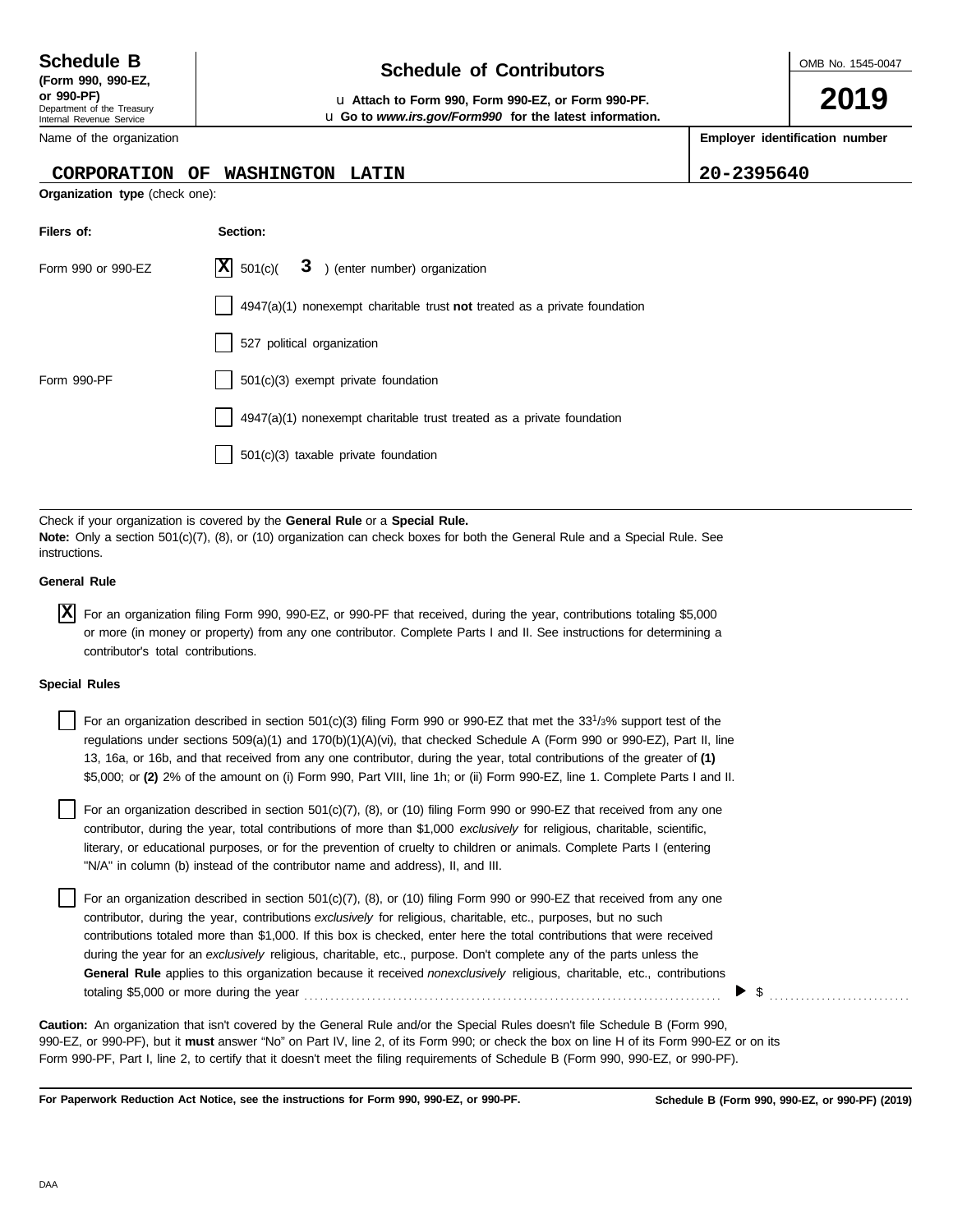| Schedule B (Form 990, 990-EZ, or 990-PF) (2019)<br>Name of organization<br>CORPORATION<br>OF<br><b>WASHINGTON</b><br><b>LATIN</b> |                                                                                                       | PAGE 1 OF 3<br>Page 2             |                                                                                                   |  |
|-----------------------------------------------------------------------------------------------------------------------------------|-------------------------------------------------------------------------------------------------------|-----------------------------------|---------------------------------------------------------------------------------------------------|--|
|                                                                                                                                   |                                                                                                       |                                   | Employer identification number<br>20-2395640                                                      |  |
| Part I                                                                                                                            | <b>Contributors</b> (see instructions). Use duplicate copies of Part I if additional space is needed. |                                   |                                                                                                   |  |
| (a)<br>No.                                                                                                                        | (b)<br>Name, address, and ZIP + 4                                                                     | (c)<br><b>Total contributions</b> | (d)<br>Type of contribution                                                                       |  |
| $\frac{1}{2}$                                                                                                                     |                                                                                                       | 432,780<br>\$                     | х<br>Person<br>Payroll<br>X<br><b>Noncash</b><br>(Complete Part II for<br>noncash contributions.) |  |
| (a)<br>No.                                                                                                                        | (b)<br>Name, address, and ZIP + 4                                                                     | (c)<br><b>Total contributions</b> | (d)<br>Type of contribution                                                                       |  |
| $\overline{2}$                                                                                                                    |                                                                                                       | 50,000<br>\$                      | х<br>Person<br>Payroll<br><b>Noncash</b><br>(Complete Part II for<br>noncash contributions.)      |  |
| (a)<br>No.                                                                                                                        | (b)<br>Name, address, and ZIP + 4                                                                     | (c)<br><b>Total contributions</b> | (d)<br>Type of contribution                                                                       |  |
| 3                                                                                                                                 |                                                                                                       | 30,000<br>\$                      | х<br>Person<br>Payroll<br><b>Noncash</b><br>(Complete Part II for<br>noncash contributions.)      |  |
| (a)<br>No.                                                                                                                        | (b)<br>Name, address, and ZIP + 4                                                                     | (c)<br><b>Total contributions</b> | (d)<br>Type of contribution                                                                       |  |
| 4                                                                                                                                 |                                                                                                       | 19,010<br>\$                      | X<br>Person<br>Payroll<br>Noncash<br>(Complete Part II for<br>noncash contributions.)             |  |
| (a)<br>No.                                                                                                                        | (b)<br>Name, address, and ZIP + 4                                                                     | (c)<br><b>Total contributions</b> | (d)<br>Type of contribution                                                                       |  |
| $\overline{5}$                                                                                                                    |                                                                                                       | 6,500<br>\$                       | X<br>Person<br>Payroll<br><b>Noncash</b><br>(Complete Part II for<br>noncash contributions.)      |  |
| (a)<br>No.                                                                                                                        | (b)<br>Name, address, and ZIP + 4                                                                     | (c)<br><b>Total contributions</b> | (d)<br>Type of contribution                                                                       |  |
| $6 \overline{6}$                                                                                                                  |                                                                                                       | 225,000<br>\$                     | х<br>Person<br>Payroll<br><b>Noncash</b><br>(Complete Part II for<br>noncash contributions.)      |  |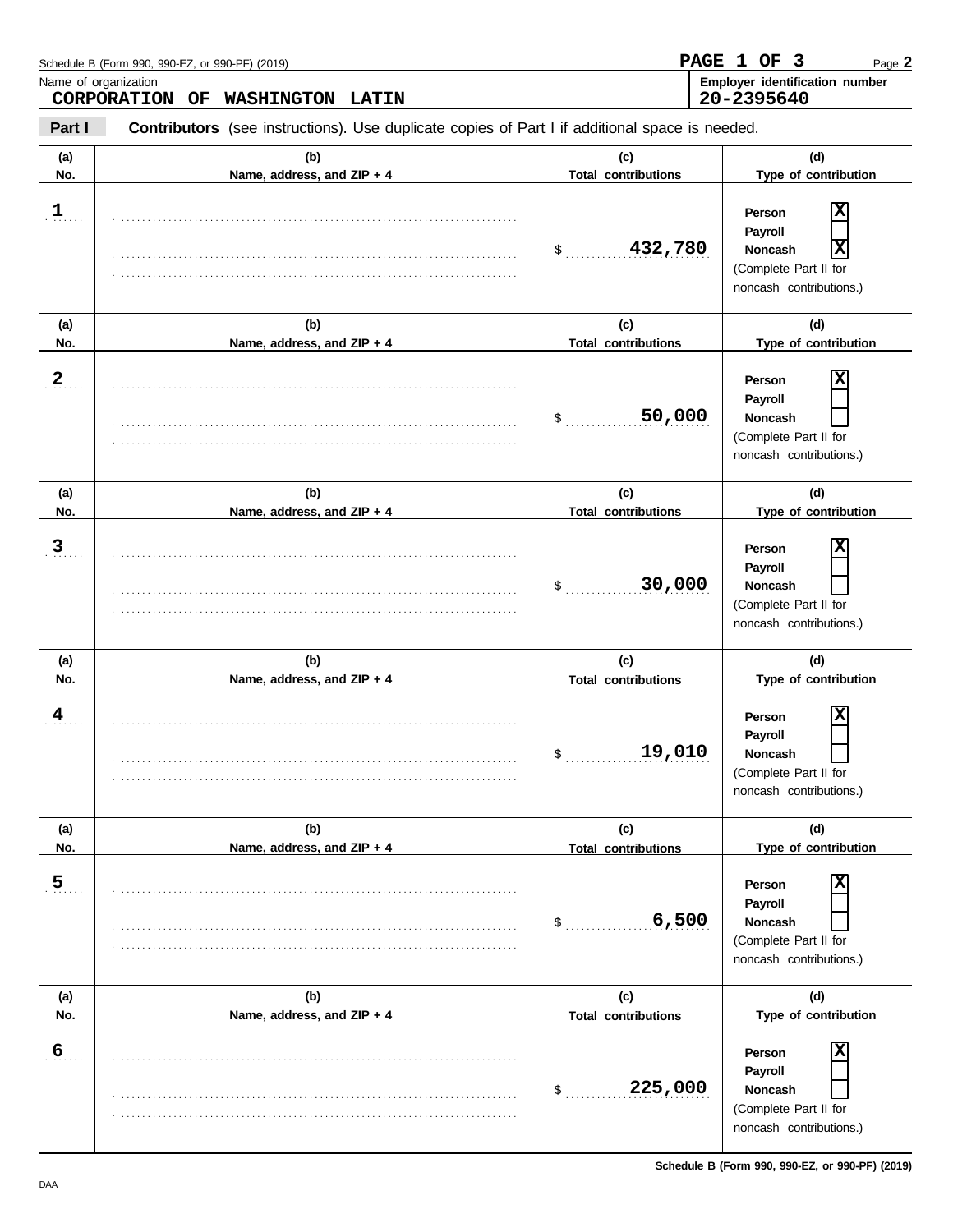|            | Schedule B (Form 990, 990-EZ, or 990-PF) (2019)                                                       |                                   | PAGE 2 OF 3<br>Page 2                                                            |
|------------|-------------------------------------------------------------------------------------------------------|-----------------------------------|----------------------------------------------------------------------------------|
|            | Name of organization<br>CORPORATION<br>OF<br><b>WASHINGTON</b><br><b>LATIN</b>                        |                                   | Employer identification number<br>20-2395640                                     |
| Part I     | <b>Contributors</b> (see instructions). Use duplicate copies of Part I if additional space is needed. |                                   |                                                                                  |
| (a)<br>No. | (b)<br>Name, address, and ZIP + 4                                                                     | (c)<br><b>Total contributions</b> | (d)<br>Type of contribution                                                      |
| 7          |                                                                                                       | 5,000<br>\$                       | Person<br>Payroll<br>Noncash<br>(Complete Part II for<br>noncash contributions.) |
| (a)<br>No. | (b)<br>Name, address, and ZIP + 4                                                                     | (c)<br><b>Total contributions</b> | (d)<br>Type of contribution                                                      |
| 8          |                                                                                                       | 20,000<br>\$                      | Person<br>Payroll<br>Noncash<br>(Complete Part II for<br>noncash contributions.) |
| (a)<br>No. | (b)<br>Name, address, and ZIP + 4                                                                     | (c)<br><b>Total contributions</b> | (d)<br>Type of contribution                                                      |
| 9          |                                                                                                       | 10,000<br>\$                      | Person<br>Payroll<br>Noncash<br>(Complete Part II for<br>noncash contributions.) |
| (a)<br>No. | (b)<br>Name, address, and ZIP + 4                                                                     | (c)<br><b>Total contributions</b> | (d)<br>Type of contribution                                                      |
| 10         |                                                                                                       | 5,600<br>\$                       | Person<br>Payroll<br>Noncash<br>(Complete Part II for<br>noncash contributions.) |
| (a)<br>No. | (b)<br>Name, address, and ZIP + 4                                                                     | (c)<br><b>Total contributions</b> | (d)<br>Type of contribution                                                      |
| 11         |                                                                                                       | 5,100<br>$$$                      | Person<br>Payroll<br>Noncash<br>(Complete Part II for<br>noncash contributions.) |
| (a)<br>No. | (b)<br>Name, address, and ZIP + 4                                                                     | (c)<br><b>Total contributions</b> | (d)<br>Type of contribution                                                      |
| 12         |                                                                                                       | 12,000<br>\$                      | Person<br>Payroll<br>Noncash<br>(Complete Part II for<br>noncash contributions.) |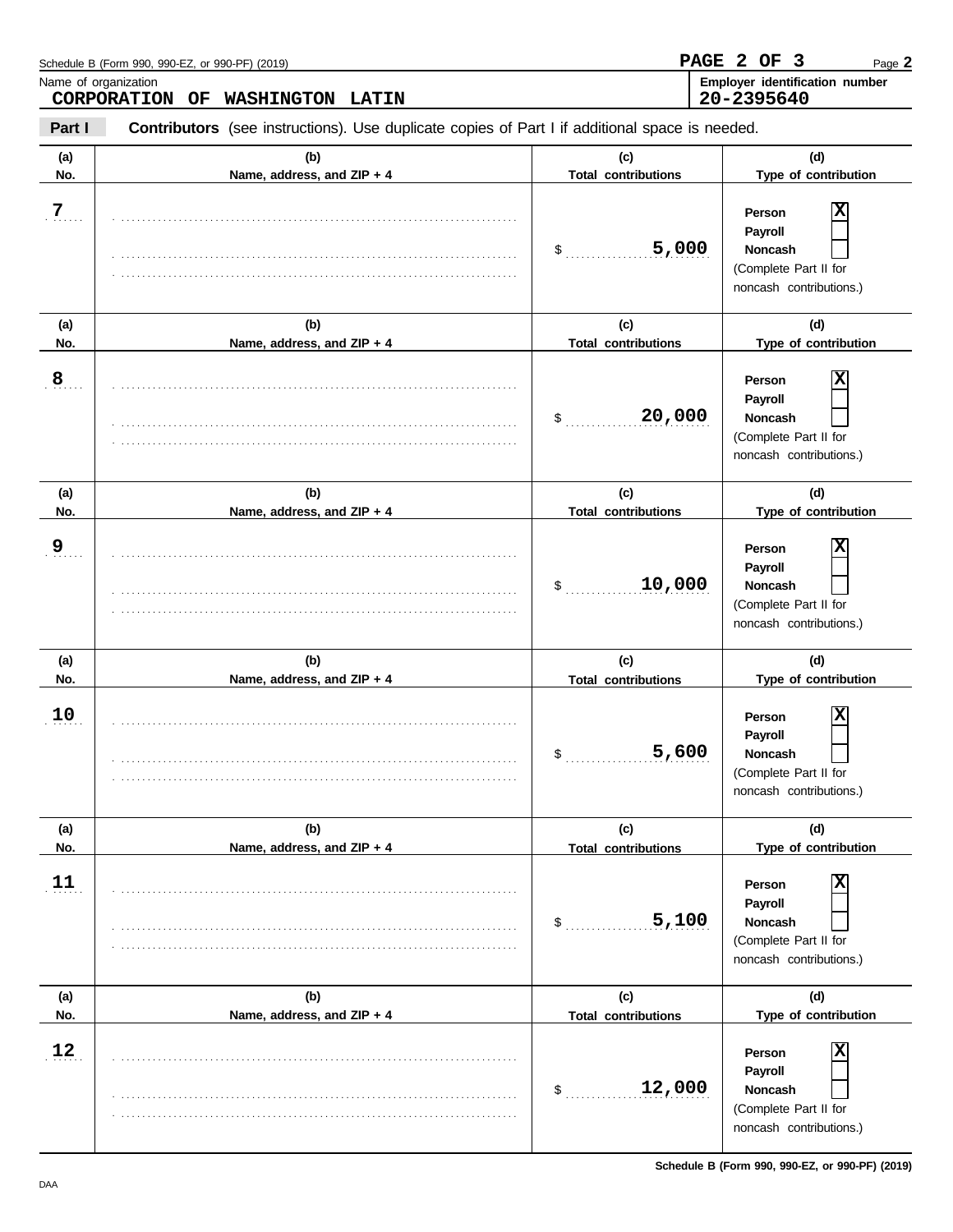|            | Schedule B (Form 990, 990-EZ, or 990-PF) (2019)                                                |                                   | PAGE 3 OF 3<br>Page 2                                                                   |
|------------|------------------------------------------------------------------------------------------------|-----------------------------------|-----------------------------------------------------------------------------------------|
|            | Name of organization<br><b>CORPORATION</b><br>OF<br><b>WASHINGTON</b><br><b>LATIN</b>          |                                   | Employer identification number<br>20-2395640                                            |
| Part I     | Contributors (see instructions). Use duplicate copies of Part I if additional space is needed. |                                   |                                                                                         |
| (a)<br>No. | (b)<br>Name, address, and ZIP + 4                                                              | (c)<br><b>Total contributions</b> | (d)<br>Type of contribution                                                             |
| 13         |                                                                                                | 270,000<br>\$                     | Person<br>Payroll<br>Noncash<br>(Complete Part II for<br>noncash contributions.)        |
| (a)<br>No. | (b)<br>Name, address, and ZIP + 4                                                              | (c)<br><b>Total contributions</b> | (d)<br>Type of contribution                                                             |
|            |                                                                                                | \$                                | Person<br>Payroll<br>Noncash<br>(Complete Part II for<br>noncash contributions.)        |
| (a)<br>No. | (b)<br>Name, address, and ZIP + 4                                                              | (c)<br><b>Total contributions</b> | (d)<br>Type of contribution                                                             |
|            |                                                                                                | \$                                | Person<br>Payroll<br>Noncash<br>(Complete Part II for<br>noncash contributions.)        |
| (a)<br>No. | (b)<br>Name, address, and ZIP + 4                                                              | (c)<br><b>Total contributions</b> | (d)<br>Type of contribution                                                             |
|            |                                                                                                | \$                                | Person<br>Payroll<br>Noncash<br>(Complete Part II for<br>noncash contributions.)        |
| (a)<br>No. | (b)<br>Name, address, and ZIP + 4                                                              | (c)<br><b>Total contributions</b> | (d)<br>Type of contribution                                                             |
| .          |                                                                                                | \$                                | Person<br>Payroll<br><b>Noncash</b><br>(Complete Part II for<br>noncash contributions.) |
| (a)<br>No. | (b)<br>Name, address, and ZIP + 4                                                              | (c)<br><b>Total contributions</b> | (d)<br>Type of contribution                                                             |
| .          |                                                                                                | \$                                | Person<br>Payroll<br>Noncash<br>(Complete Part II for<br>noncash contributions.)        |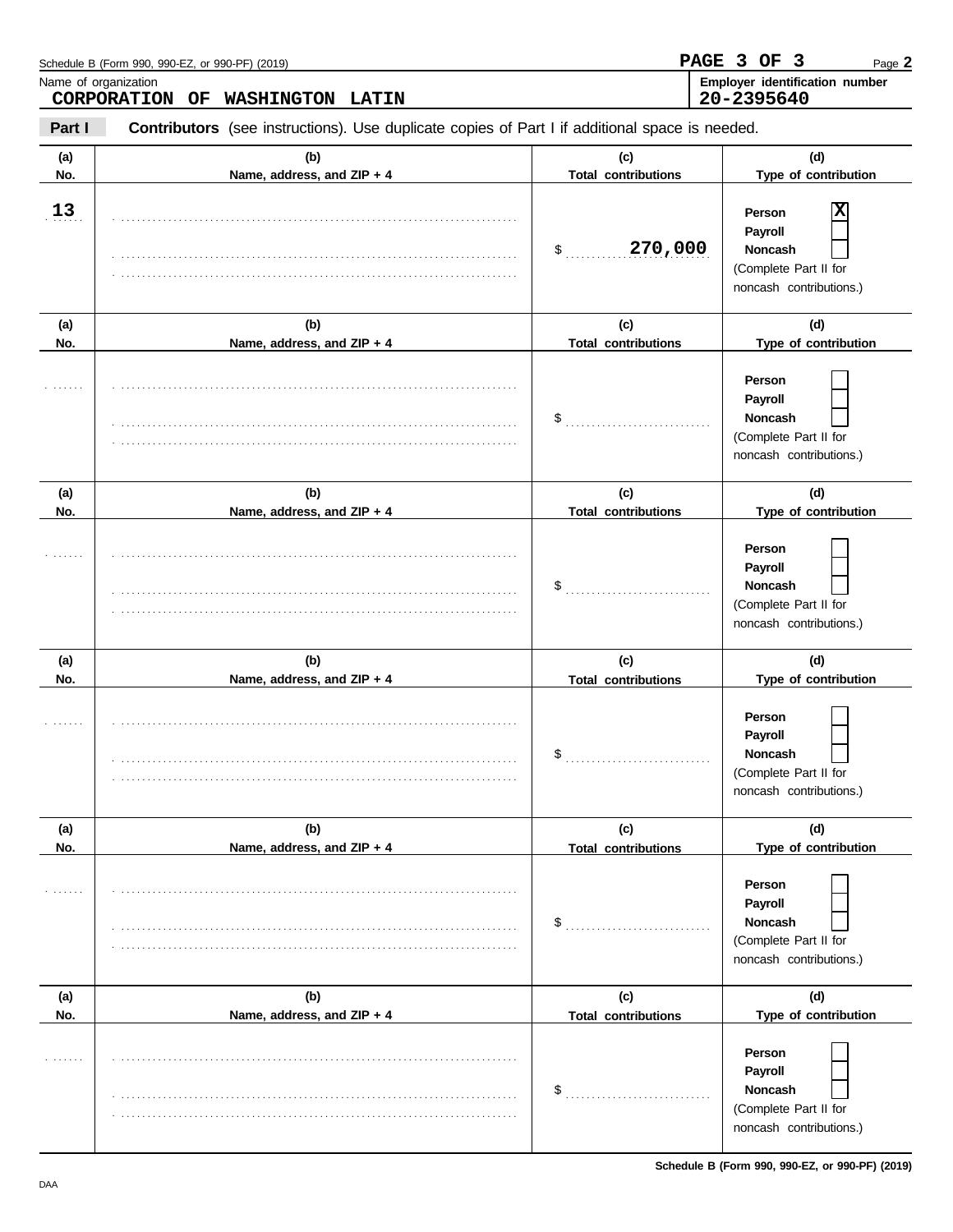|                           | Schedule B (Form 990, 990-EZ, or 990-PF) (2019)                                                     |                                                 | PAGE 1 OF 1<br>Page 3                        |
|---------------------------|-----------------------------------------------------------------------------------------------------|-------------------------------------------------|----------------------------------------------|
|                           | Name of organization<br>CORPORATION OF<br><b>WASHINGTON LATIN</b>                                   |                                                 | Employer identification number<br>20-2395640 |
| Part II                   | Noncash Property (see instructions). Use duplicate copies of Part II if additional space is needed. |                                                 |                                              |
| (a) No.<br>from<br>Part I | (b)<br>Description of noncash property given                                                        | (c)<br>FMV (or estimate)<br>(See instructions.) | (d)<br>Date received                         |
| $1$                       | <b>DONATED</b><br>COMMODITIES                                                                       | 2,461<br>$\$\quad$                              | 12/31/19                                     |
| (a) No.<br>from<br>Part I | (b)<br>Description of noncash property given                                                        | (c)<br>FMV (or estimate)<br>(See instructions.) | (d)<br>Date received                         |
| .                         |                                                                                                     | \$                                              | .                                            |
| (a) No.<br>from<br>Part I | (b)<br>Description of noncash property given                                                        | (c)<br>FMV (or estimate)<br>(See instructions.) | (d)<br>Date received                         |
| .                         |                                                                                                     | \$                                              | .                                            |
| (a) No.<br>from<br>Part I | (b)<br>Description of noncash property given                                                        | (c)<br>FMV (or estimate)<br>(See instructions.) | (d)<br>Date received                         |
| .                         |                                                                                                     | \$                                              | .                                            |
| (a) No.<br>from<br>Part I | (b)<br>Description of noncash property given                                                        | (c)<br>FMV (or estimate)<br>(See instructions.) | (d)<br>Date received                         |
| .                         |                                                                                                     | \$                                              | .                                            |
| (a) No.<br>from<br>Part I | (b)<br>Description of noncash property given                                                        | (c)<br>FMV (or estimate)<br>(See instructions.) | (d)<br>Date received                         |
| .                         |                                                                                                     | \$                                              | .                                            |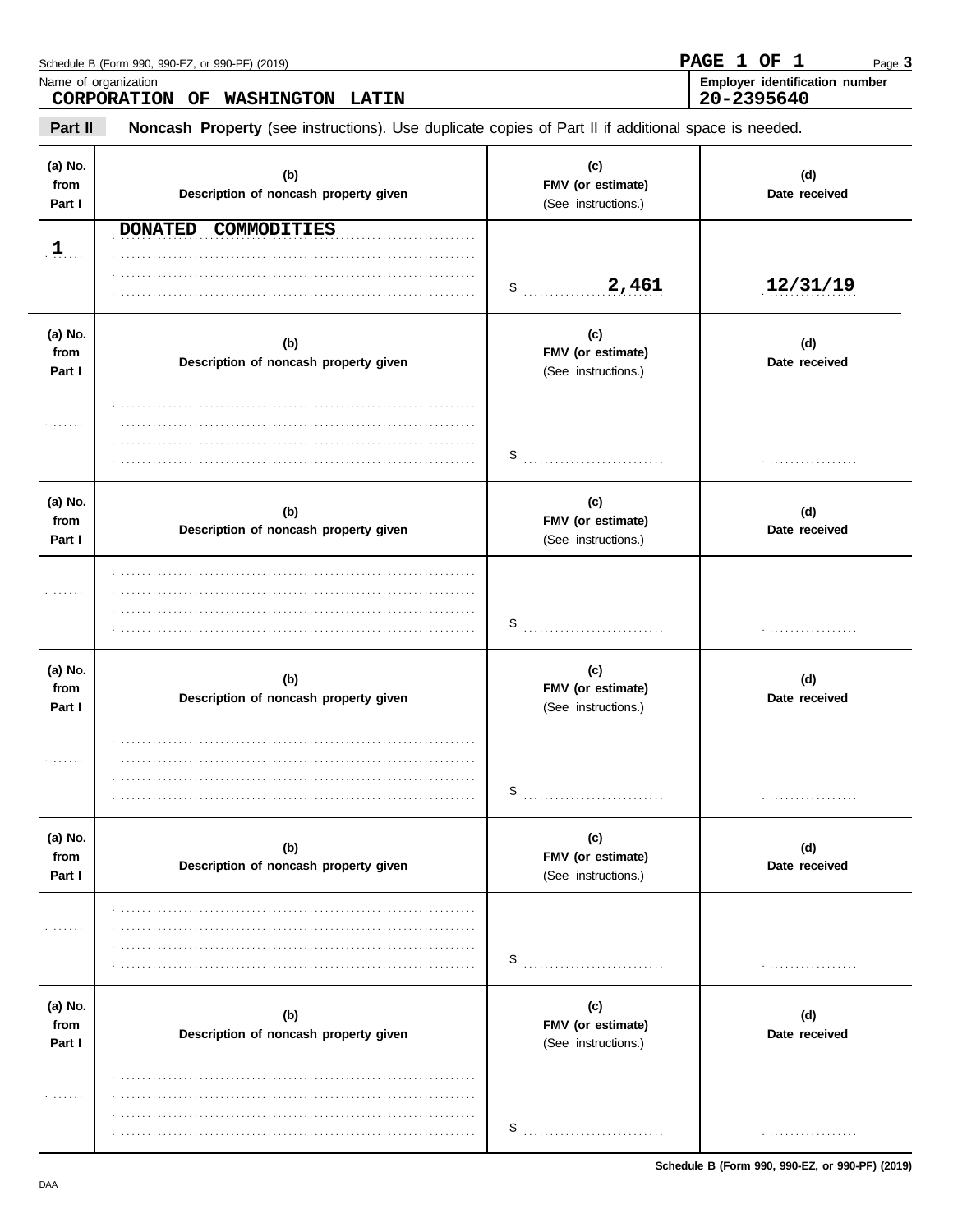| <b>SCHEDULE D</b> |  |
|-------------------|--|
| (Form 990)        |  |

Department of the Treasury Internal Revenue Service

## **SCHEDULE D Supplemental Financial Statements**

**Part IV, line 6, 7, 8, 9, 10, 11a, 11b, 11c, 11d, 11e, 11f, 12a, or 12b.** u **Complete if the organization answered "Yes" on Form 990,**

u **Attach to Form 990.**  u **Go to** *www.irs.gov/Form990* **for instructions and the latest information.**

**Inspection**

**2019**

**Open to Public**

OMB No. 1545-0047

| Name of the organization                                                                                                                                                              |                                                    | Employer identification number  |
|---------------------------------------------------------------------------------------------------------------------------------------------------------------------------------------|----------------------------------------------------|---------------------------------|
| CORPORATION OF WASHINGTON LATIN                                                                                                                                                       |                                                    | 20-2395640                      |
| Organizations Maintaining Donor Advised Funds or Other Similar Funds or Accounts.<br>Part I<br>Complete if the organization answered "Yes" on Form 990, Part IV, line 6.              |                                                    |                                 |
|                                                                                                                                                                                       | (a) Donor advised funds                            | (b) Funds and other accounts    |
| Total number at end of year<br>1                                                                                                                                                      |                                                    |                                 |
| 2                                                                                                                                                                                     |                                                    |                                 |
| 3                                                                                                                                                                                     |                                                    |                                 |
| 4                                                                                                                                                                                     |                                                    |                                 |
| Did the organization inform all donors and donor advisors in writing that the assets held in donor advised<br>5                                                                       |                                                    |                                 |
|                                                                                                                                                                                       |                                                    | Yes<br>No                       |
| Did the organization inform all grantees, donors, and donor advisors in writing that grant funds can be used<br>6                                                                     |                                                    |                                 |
| only for charitable purposes and not for the benefit of the donor or donor advisor, or for any other purpose                                                                          |                                                    |                                 |
|                                                                                                                                                                                       |                                                    | Yes<br>No                       |
| Part II<br><b>Conservation Easements.</b><br>Complete if the organization answered "Yes" on Form 990, Part IV, line 7.                                                                |                                                    |                                 |
| Purpose(s) of conservation easements held by the organization (check all that apply).<br>1                                                                                            |                                                    |                                 |
| Preservation of land for public use (for example, recreation or education)                                                                                                            | Preservation of a historically important land area |                                 |
| Protection of natural habitat                                                                                                                                                         | Preservation of a certified historic structure     |                                 |
| Preservation of open space                                                                                                                                                            |                                                    |                                 |
| Complete lines 2a through 2d if the organization held a qualified conservation contribution in the form of a conservation<br>2                                                        |                                                    |                                 |
| easement on the last day of the tax year.                                                                                                                                             |                                                    | Held at the End of the Tax Year |
|                                                                                                                                                                                       |                                                    | 2a                              |
| b                                                                                                                                                                                     |                                                    | 2 <sub>b</sub>                  |
| Number of conservation easements on a certified historic structure included in (a) [[11] Number of conservation easements on a certified historic structure included in (a)           |                                                    | 2c                              |
| d Number of conservation easements included in (c) acquired after 7/25/06, and not on a                                                                                               |                                                    |                                 |
| historic structure listed in the National Register                                                                                                                                    |                                                    | 2d                              |
| Number of conservation easements modified, transferred, released, extinguished, or terminated by the organization during the<br>3                                                     |                                                    |                                 |
| tax year $\mathbf u$                                                                                                                                                                  |                                                    |                                 |
| Number of states where property subject to conservation easement is located <b>u</b>                                                                                                  |                                                    |                                 |
| Does the organization have a written policy regarding the periodic monitoring, inspection, handling of<br>5                                                                           |                                                    | Yes<br>No                       |
| 6                                                                                                                                                                                     |                                                    |                                 |
| Staff and volunteer hours devoted to monitoring, inspecting, handling of violations, and enforcing conservation easements during the year                                             |                                                    |                                 |
| u<br>.<br>Amount of expenses incurred in monitoring, inspecting, handling of violations, and enforcing conservation easements during the year                                         |                                                    |                                 |
| u \$                                                                                                                                                                                  |                                                    |                                 |
| Does each conservation easement reported on line 2(d) above satisfy the requirements of section 170(h)(4)(B)(i)                                                                       |                                                    |                                 |
|                                                                                                                                                                                       |                                                    | Yes<br>No                       |
| In Part XIII, describe how the organization reports conservation easements in its revenue and expense statement and<br>9                                                              |                                                    |                                 |
| balance sheet, and include, if applicable, the text of the footnote to the organization's financial statements that describes the                                                     |                                                    |                                 |
| organization's accounting for conservation easements.                                                                                                                                 |                                                    |                                 |
| Organizations Maintaining Collections of Art, Historical Treasures, or Other Similar Assets.<br>Part III<br>Complete if the organization answered "Yes" on Form 990, Part IV, line 8. |                                                    |                                 |
| 1a If the organization elected, as permitted under FASB ASC 958, not to report in its revenue statement and balance sheet works                                                       |                                                    |                                 |
| of art, historical treasures, or other similar assets held for public exhibition, education, or research in furtherance of public                                                     |                                                    |                                 |
| service, provide in Part XIII the text of the footnote to its financial statements that describes these items.                                                                        |                                                    |                                 |
| If the organization elected, as permitted under FASB ASC 958, to report in its revenue statement and balance sheet works of<br>b                                                      |                                                    |                                 |
| art, historical treasures, or other similar assets held for public exhibition, education, or research in furtherance of public service,                                               |                                                    |                                 |
| provide the following amounts relating to these items:                                                                                                                                |                                                    |                                 |
|                                                                                                                                                                                       |                                                    |                                 |
|                                                                                                                                                                                       |                                                    |                                 |
| If the organization received or held works of art, historical treasures, or other similar assets for financial gain, provide the<br>2                                                 |                                                    |                                 |
| following amounts required to be reported under FASB ASC 958 relating to these items:                                                                                                 |                                                    |                                 |
| а                                                                                                                                                                                     |                                                    |                                 |
|                                                                                                                                                                                       |                                                    |                                 |

DAA **For Paperwork Reduction Act Notice, see the Instructions for Form 990.**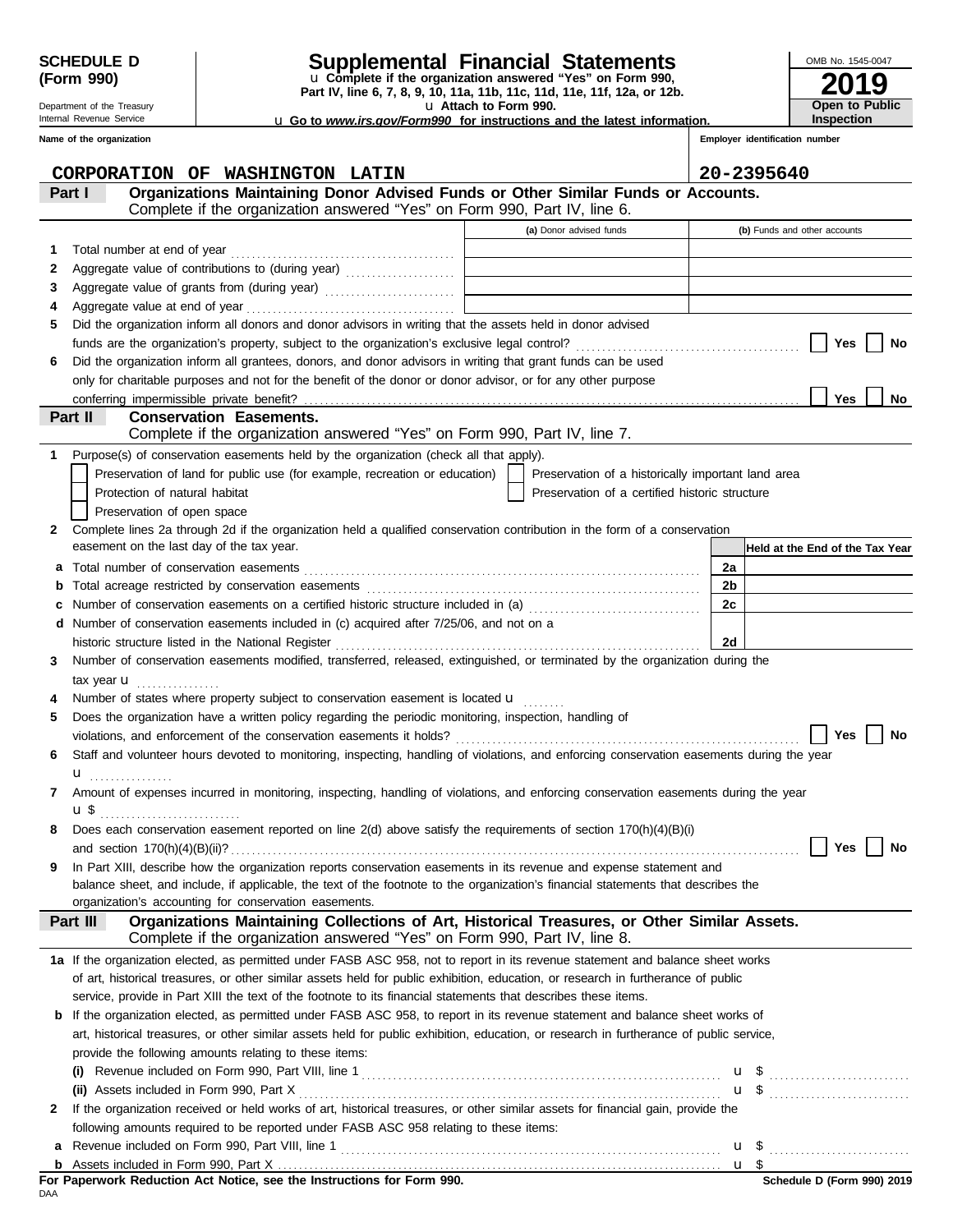| Organizations Maintaining Collections of Art, Historical Treasures, or Other Similar Assets (continued)<br>Part III<br>Using the organization's acquisition, accession, and other records, check any of the following that make significant use of its<br>3<br>collection items (check all that apply):<br>Public exhibition<br>Loan or exchange program<br>d<br>a<br>Scholarly research<br>b<br>е<br>Preservation for future generations<br>с<br>Provide a description of the organization's collections and explain how they further the organization's exempt purpose in Part<br>XIII.<br>During the year, did the organization solicit or receive donations of art, historical treasures, or other similar<br>5.<br><b>Yes</b><br>No<br>assets to be sold to raise funds rather than to be maintained as part of the organization's collection?<br><b>Escrow and Custodial Arrangements.</b><br><b>Part IV</b><br>Complete if the organization answered "Yes" on Form 990, Part IV, line 9, or reported an amount on Form<br>990, Part X, line 21.<br>1a Is the organization an agent, trustee, custodian or other intermediary for contributions or other assets not<br>Yes<br>included on Form 990, Part X?<br>No<br><b>b</b> If "Yes," explain the arrangement in Part XIII and complete the following table:<br>Amount<br>c Beginning balance<br>1с<br>1 <sub>d</sub><br>Additions during the year contact and the search of the search of the search of the search of the search of the search of the search of the search of the search of the search of the search of the search of the search of th<br>1е<br>1f<br><b>Yes</b><br>No<br>Part V<br><b>Endowment Funds.</b><br>Complete if the organization answered "Yes" on Form 990, Part IV, line 10.<br>(d) Three years back<br>(a) Current year<br>(b) Prior year<br>(c) Two years back<br>(e) Four years back<br><b>1a</b> Beginning of year balance<br><b>b</b> Contributions<br>Net investment earnings, gains, and<br><b>d</b> Grants or scholarships<br>.<br>Other expenditures for facilities and<br>programs<br>f Administrative expenses<br>End of year balance<br>Provide the estimated percentage of the current year end balance (line 1g, column (a)) held as:<br>2<br>a Board designated or quasi-endowment u<br>Permanent endowment <b>u</b> %<br>b<br>Term endowment <b>u</b><br>. %<br>The percentages on lines 2a, 2b, and 2c should equal 100%.<br>3a Are there endowment funds not in the possession of the organization that are held and administered for the<br>Yes<br>No.<br>organization by:<br>(i) Unrelated organizations<br>3a(i)<br>(ii) Related organizations<br>3a(ii)<br>3b<br>Describe in Part XIII the intended uses of the organization's endowment funds.<br>Land, Buildings, and Equipment.<br>Part VI<br>Complete if the organization answered "Yes" on Form 990, Part IV, line 11a. See Form 990, Part X, line 10.<br>Description of property<br>(a) Cost or other basis<br>(b) Cost or other basis<br>(c) Accumulated<br>(d) Book value<br>depreciation<br>(investment)<br>(other)<br>1a Land<br><b>b</b> Buildings<br>20,126,788<br>5,252,738<br>14,874,050<br>c Leasehold improvements<br>1,470,025<br>1,178,295<br>291,730<br>e Other<br>15, 165, 780<br>$\mathbf{u}$ | Schedule D (Form 990) 2019 CORPORATION OF WASHINGTON LATIN |  |  |  |  |  | 20-2395640 |  |  |  | Page 2 |
|--------------------------------------------------------------------------------------------------------------------------------------------------------------------------------------------------------------------------------------------------------------------------------------------------------------------------------------------------------------------------------------------------------------------------------------------------------------------------------------------------------------------------------------------------------------------------------------------------------------------------------------------------------------------------------------------------------------------------------------------------------------------------------------------------------------------------------------------------------------------------------------------------------------------------------------------------------------------------------------------------------------------------------------------------------------------------------------------------------------------------------------------------------------------------------------------------------------------------------------------------------------------------------------------------------------------------------------------------------------------------------------------------------------------------------------------------------------------------------------------------------------------------------------------------------------------------------------------------------------------------------------------------------------------------------------------------------------------------------------------------------------------------------------------------------------------------------------------------------------------------------------------------------------------------------------------------------------------------------------------------------------------------------------------------------------------------------------------------------------------------------------------------------------------------------------------------------------------------------------------------------------------------------------------------------------------------------------------------------------------------------------------------------------------------------------------------------------------------------------------------------------------------------------------------------------------------------------------------------------------------------------------------------------------------------------------------------------------------------------------------------------------------------------------------------------------------------------------------------------------------------------------------------------------------------------------------------------------------------------------------------------------------------------------------------------------------------------------------------------------------------------------------------------------------------------------------------------------------------------------------------------------------------|------------------------------------------------------------|--|--|--|--|--|------------|--|--|--|--------|
|                                                                                                                                                                                                                                                                                                                                                                                                                                                                                                                                                                                                                                                                                                                                                                                                                                                                                                                                                                                                                                                                                                                                                                                                                                                                                                                                                                                                                                                                                                                                                                                                                                                                                                                                                                                                                                                                                                                                                                                                                                                                                                                                                                                                                                                                                                                                                                                                                                                                                                                                                                                                                                                                                                                                                                                                                                                                                                                                                                                                                                                                                                                                                                                                                                                                                |                                                            |  |  |  |  |  |            |  |  |  |        |
|                                                                                                                                                                                                                                                                                                                                                                                                                                                                                                                                                                                                                                                                                                                                                                                                                                                                                                                                                                                                                                                                                                                                                                                                                                                                                                                                                                                                                                                                                                                                                                                                                                                                                                                                                                                                                                                                                                                                                                                                                                                                                                                                                                                                                                                                                                                                                                                                                                                                                                                                                                                                                                                                                                                                                                                                                                                                                                                                                                                                                                                                                                                                                                                                                                                                                |                                                            |  |  |  |  |  |            |  |  |  |        |
|                                                                                                                                                                                                                                                                                                                                                                                                                                                                                                                                                                                                                                                                                                                                                                                                                                                                                                                                                                                                                                                                                                                                                                                                                                                                                                                                                                                                                                                                                                                                                                                                                                                                                                                                                                                                                                                                                                                                                                                                                                                                                                                                                                                                                                                                                                                                                                                                                                                                                                                                                                                                                                                                                                                                                                                                                                                                                                                                                                                                                                                                                                                                                                                                                                                                                |                                                            |  |  |  |  |  |            |  |  |  |        |
|                                                                                                                                                                                                                                                                                                                                                                                                                                                                                                                                                                                                                                                                                                                                                                                                                                                                                                                                                                                                                                                                                                                                                                                                                                                                                                                                                                                                                                                                                                                                                                                                                                                                                                                                                                                                                                                                                                                                                                                                                                                                                                                                                                                                                                                                                                                                                                                                                                                                                                                                                                                                                                                                                                                                                                                                                                                                                                                                                                                                                                                                                                                                                                                                                                                                                |                                                            |  |  |  |  |  |            |  |  |  |        |
|                                                                                                                                                                                                                                                                                                                                                                                                                                                                                                                                                                                                                                                                                                                                                                                                                                                                                                                                                                                                                                                                                                                                                                                                                                                                                                                                                                                                                                                                                                                                                                                                                                                                                                                                                                                                                                                                                                                                                                                                                                                                                                                                                                                                                                                                                                                                                                                                                                                                                                                                                                                                                                                                                                                                                                                                                                                                                                                                                                                                                                                                                                                                                                                                                                                                                |                                                            |  |  |  |  |  |            |  |  |  |        |
|                                                                                                                                                                                                                                                                                                                                                                                                                                                                                                                                                                                                                                                                                                                                                                                                                                                                                                                                                                                                                                                                                                                                                                                                                                                                                                                                                                                                                                                                                                                                                                                                                                                                                                                                                                                                                                                                                                                                                                                                                                                                                                                                                                                                                                                                                                                                                                                                                                                                                                                                                                                                                                                                                                                                                                                                                                                                                                                                                                                                                                                                                                                                                                                                                                                                                |                                                            |  |  |  |  |  |            |  |  |  |        |
|                                                                                                                                                                                                                                                                                                                                                                                                                                                                                                                                                                                                                                                                                                                                                                                                                                                                                                                                                                                                                                                                                                                                                                                                                                                                                                                                                                                                                                                                                                                                                                                                                                                                                                                                                                                                                                                                                                                                                                                                                                                                                                                                                                                                                                                                                                                                                                                                                                                                                                                                                                                                                                                                                                                                                                                                                                                                                                                                                                                                                                                                                                                                                                                                                                                                                |                                                            |  |  |  |  |  |            |  |  |  |        |
|                                                                                                                                                                                                                                                                                                                                                                                                                                                                                                                                                                                                                                                                                                                                                                                                                                                                                                                                                                                                                                                                                                                                                                                                                                                                                                                                                                                                                                                                                                                                                                                                                                                                                                                                                                                                                                                                                                                                                                                                                                                                                                                                                                                                                                                                                                                                                                                                                                                                                                                                                                                                                                                                                                                                                                                                                                                                                                                                                                                                                                                                                                                                                                                                                                                                                |                                                            |  |  |  |  |  |            |  |  |  |        |
|                                                                                                                                                                                                                                                                                                                                                                                                                                                                                                                                                                                                                                                                                                                                                                                                                                                                                                                                                                                                                                                                                                                                                                                                                                                                                                                                                                                                                                                                                                                                                                                                                                                                                                                                                                                                                                                                                                                                                                                                                                                                                                                                                                                                                                                                                                                                                                                                                                                                                                                                                                                                                                                                                                                                                                                                                                                                                                                                                                                                                                                                                                                                                                                                                                                                                |                                                            |  |  |  |  |  |            |  |  |  |        |
|                                                                                                                                                                                                                                                                                                                                                                                                                                                                                                                                                                                                                                                                                                                                                                                                                                                                                                                                                                                                                                                                                                                                                                                                                                                                                                                                                                                                                                                                                                                                                                                                                                                                                                                                                                                                                                                                                                                                                                                                                                                                                                                                                                                                                                                                                                                                                                                                                                                                                                                                                                                                                                                                                                                                                                                                                                                                                                                                                                                                                                                                                                                                                                                                                                                                                |                                                            |  |  |  |  |  |            |  |  |  |        |
|                                                                                                                                                                                                                                                                                                                                                                                                                                                                                                                                                                                                                                                                                                                                                                                                                                                                                                                                                                                                                                                                                                                                                                                                                                                                                                                                                                                                                                                                                                                                                                                                                                                                                                                                                                                                                                                                                                                                                                                                                                                                                                                                                                                                                                                                                                                                                                                                                                                                                                                                                                                                                                                                                                                                                                                                                                                                                                                                                                                                                                                                                                                                                                                                                                                                                |                                                            |  |  |  |  |  |            |  |  |  |        |
|                                                                                                                                                                                                                                                                                                                                                                                                                                                                                                                                                                                                                                                                                                                                                                                                                                                                                                                                                                                                                                                                                                                                                                                                                                                                                                                                                                                                                                                                                                                                                                                                                                                                                                                                                                                                                                                                                                                                                                                                                                                                                                                                                                                                                                                                                                                                                                                                                                                                                                                                                                                                                                                                                                                                                                                                                                                                                                                                                                                                                                                                                                                                                                                                                                                                                |                                                            |  |  |  |  |  |            |  |  |  |        |
|                                                                                                                                                                                                                                                                                                                                                                                                                                                                                                                                                                                                                                                                                                                                                                                                                                                                                                                                                                                                                                                                                                                                                                                                                                                                                                                                                                                                                                                                                                                                                                                                                                                                                                                                                                                                                                                                                                                                                                                                                                                                                                                                                                                                                                                                                                                                                                                                                                                                                                                                                                                                                                                                                                                                                                                                                                                                                                                                                                                                                                                                                                                                                                                                                                                                                |                                                            |  |  |  |  |  |            |  |  |  |        |
|                                                                                                                                                                                                                                                                                                                                                                                                                                                                                                                                                                                                                                                                                                                                                                                                                                                                                                                                                                                                                                                                                                                                                                                                                                                                                                                                                                                                                                                                                                                                                                                                                                                                                                                                                                                                                                                                                                                                                                                                                                                                                                                                                                                                                                                                                                                                                                                                                                                                                                                                                                                                                                                                                                                                                                                                                                                                                                                                                                                                                                                                                                                                                                                                                                                                                |                                                            |  |  |  |  |  |            |  |  |  |        |
|                                                                                                                                                                                                                                                                                                                                                                                                                                                                                                                                                                                                                                                                                                                                                                                                                                                                                                                                                                                                                                                                                                                                                                                                                                                                                                                                                                                                                                                                                                                                                                                                                                                                                                                                                                                                                                                                                                                                                                                                                                                                                                                                                                                                                                                                                                                                                                                                                                                                                                                                                                                                                                                                                                                                                                                                                                                                                                                                                                                                                                                                                                                                                                                                                                                                                |                                                            |  |  |  |  |  |            |  |  |  |        |
|                                                                                                                                                                                                                                                                                                                                                                                                                                                                                                                                                                                                                                                                                                                                                                                                                                                                                                                                                                                                                                                                                                                                                                                                                                                                                                                                                                                                                                                                                                                                                                                                                                                                                                                                                                                                                                                                                                                                                                                                                                                                                                                                                                                                                                                                                                                                                                                                                                                                                                                                                                                                                                                                                                                                                                                                                                                                                                                                                                                                                                                                                                                                                                                                                                                                                |                                                            |  |  |  |  |  |            |  |  |  |        |
|                                                                                                                                                                                                                                                                                                                                                                                                                                                                                                                                                                                                                                                                                                                                                                                                                                                                                                                                                                                                                                                                                                                                                                                                                                                                                                                                                                                                                                                                                                                                                                                                                                                                                                                                                                                                                                                                                                                                                                                                                                                                                                                                                                                                                                                                                                                                                                                                                                                                                                                                                                                                                                                                                                                                                                                                                                                                                                                                                                                                                                                                                                                                                                                                                                                                                |                                                            |  |  |  |  |  |            |  |  |  |        |
|                                                                                                                                                                                                                                                                                                                                                                                                                                                                                                                                                                                                                                                                                                                                                                                                                                                                                                                                                                                                                                                                                                                                                                                                                                                                                                                                                                                                                                                                                                                                                                                                                                                                                                                                                                                                                                                                                                                                                                                                                                                                                                                                                                                                                                                                                                                                                                                                                                                                                                                                                                                                                                                                                                                                                                                                                                                                                                                                                                                                                                                                                                                                                                                                                                                                                |                                                            |  |  |  |  |  |            |  |  |  |        |
|                                                                                                                                                                                                                                                                                                                                                                                                                                                                                                                                                                                                                                                                                                                                                                                                                                                                                                                                                                                                                                                                                                                                                                                                                                                                                                                                                                                                                                                                                                                                                                                                                                                                                                                                                                                                                                                                                                                                                                                                                                                                                                                                                                                                                                                                                                                                                                                                                                                                                                                                                                                                                                                                                                                                                                                                                                                                                                                                                                                                                                                                                                                                                                                                                                                                                |                                                            |  |  |  |  |  |            |  |  |  |        |
|                                                                                                                                                                                                                                                                                                                                                                                                                                                                                                                                                                                                                                                                                                                                                                                                                                                                                                                                                                                                                                                                                                                                                                                                                                                                                                                                                                                                                                                                                                                                                                                                                                                                                                                                                                                                                                                                                                                                                                                                                                                                                                                                                                                                                                                                                                                                                                                                                                                                                                                                                                                                                                                                                                                                                                                                                                                                                                                                                                                                                                                                                                                                                                                                                                                                                |                                                            |  |  |  |  |  |            |  |  |  |        |
|                                                                                                                                                                                                                                                                                                                                                                                                                                                                                                                                                                                                                                                                                                                                                                                                                                                                                                                                                                                                                                                                                                                                                                                                                                                                                                                                                                                                                                                                                                                                                                                                                                                                                                                                                                                                                                                                                                                                                                                                                                                                                                                                                                                                                                                                                                                                                                                                                                                                                                                                                                                                                                                                                                                                                                                                                                                                                                                                                                                                                                                                                                                                                                                                                                                                                |                                                            |  |  |  |  |  |            |  |  |  |        |
|                                                                                                                                                                                                                                                                                                                                                                                                                                                                                                                                                                                                                                                                                                                                                                                                                                                                                                                                                                                                                                                                                                                                                                                                                                                                                                                                                                                                                                                                                                                                                                                                                                                                                                                                                                                                                                                                                                                                                                                                                                                                                                                                                                                                                                                                                                                                                                                                                                                                                                                                                                                                                                                                                                                                                                                                                                                                                                                                                                                                                                                                                                                                                                                                                                                                                |                                                            |  |  |  |  |  |            |  |  |  |        |
|                                                                                                                                                                                                                                                                                                                                                                                                                                                                                                                                                                                                                                                                                                                                                                                                                                                                                                                                                                                                                                                                                                                                                                                                                                                                                                                                                                                                                                                                                                                                                                                                                                                                                                                                                                                                                                                                                                                                                                                                                                                                                                                                                                                                                                                                                                                                                                                                                                                                                                                                                                                                                                                                                                                                                                                                                                                                                                                                                                                                                                                                                                                                                                                                                                                                                |                                                            |  |  |  |  |  |            |  |  |  |        |
|                                                                                                                                                                                                                                                                                                                                                                                                                                                                                                                                                                                                                                                                                                                                                                                                                                                                                                                                                                                                                                                                                                                                                                                                                                                                                                                                                                                                                                                                                                                                                                                                                                                                                                                                                                                                                                                                                                                                                                                                                                                                                                                                                                                                                                                                                                                                                                                                                                                                                                                                                                                                                                                                                                                                                                                                                                                                                                                                                                                                                                                                                                                                                                                                                                                                                |                                                            |  |  |  |  |  |            |  |  |  |        |
|                                                                                                                                                                                                                                                                                                                                                                                                                                                                                                                                                                                                                                                                                                                                                                                                                                                                                                                                                                                                                                                                                                                                                                                                                                                                                                                                                                                                                                                                                                                                                                                                                                                                                                                                                                                                                                                                                                                                                                                                                                                                                                                                                                                                                                                                                                                                                                                                                                                                                                                                                                                                                                                                                                                                                                                                                                                                                                                                                                                                                                                                                                                                                                                                                                                                                |                                                            |  |  |  |  |  |            |  |  |  |        |
|                                                                                                                                                                                                                                                                                                                                                                                                                                                                                                                                                                                                                                                                                                                                                                                                                                                                                                                                                                                                                                                                                                                                                                                                                                                                                                                                                                                                                                                                                                                                                                                                                                                                                                                                                                                                                                                                                                                                                                                                                                                                                                                                                                                                                                                                                                                                                                                                                                                                                                                                                                                                                                                                                                                                                                                                                                                                                                                                                                                                                                                                                                                                                                                                                                                                                |                                                            |  |  |  |  |  |            |  |  |  |        |
|                                                                                                                                                                                                                                                                                                                                                                                                                                                                                                                                                                                                                                                                                                                                                                                                                                                                                                                                                                                                                                                                                                                                                                                                                                                                                                                                                                                                                                                                                                                                                                                                                                                                                                                                                                                                                                                                                                                                                                                                                                                                                                                                                                                                                                                                                                                                                                                                                                                                                                                                                                                                                                                                                                                                                                                                                                                                                                                                                                                                                                                                                                                                                                                                                                                                                |                                                            |  |  |  |  |  |            |  |  |  |        |
|                                                                                                                                                                                                                                                                                                                                                                                                                                                                                                                                                                                                                                                                                                                                                                                                                                                                                                                                                                                                                                                                                                                                                                                                                                                                                                                                                                                                                                                                                                                                                                                                                                                                                                                                                                                                                                                                                                                                                                                                                                                                                                                                                                                                                                                                                                                                                                                                                                                                                                                                                                                                                                                                                                                                                                                                                                                                                                                                                                                                                                                                                                                                                                                                                                                                                |                                                            |  |  |  |  |  |            |  |  |  |        |
|                                                                                                                                                                                                                                                                                                                                                                                                                                                                                                                                                                                                                                                                                                                                                                                                                                                                                                                                                                                                                                                                                                                                                                                                                                                                                                                                                                                                                                                                                                                                                                                                                                                                                                                                                                                                                                                                                                                                                                                                                                                                                                                                                                                                                                                                                                                                                                                                                                                                                                                                                                                                                                                                                                                                                                                                                                                                                                                                                                                                                                                                                                                                                                                                                                                                                |                                                            |  |  |  |  |  |            |  |  |  |        |
|                                                                                                                                                                                                                                                                                                                                                                                                                                                                                                                                                                                                                                                                                                                                                                                                                                                                                                                                                                                                                                                                                                                                                                                                                                                                                                                                                                                                                                                                                                                                                                                                                                                                                                                                                                                                                                                                                                                                                                                                                                                                                                                                                                                                                                                                                                                                                                                                                                                                                                                                                                                                                                                                                                                                                                                                                                                                                                                                                                                                                                                                                                                                                                                                                                                                                |                                                            |  |  |  |  |  |            |  |  |  |        |
|                                                                                                                                                                                                                                                                                                                                                                                                                                                                                                                                                                                                                                                                                                                                                                                                                                                                                                                                                                                                                                                                                                                                                                                                                                                                                                                                                                                                                                                                                                                                                                                                                                                                                                                                                                                                                                                                                                                                                                                                                                                                                                                                                                                                                                                                                                                                                                                                                                                                                                                                                                                                                                                                                                                                                                                                                                                                                                                                                                                                                                                                                                                                                                                                                                                                                |                                                            |  |  |  |  |  |            |  |  |  |        |
|                                                                                                                                                                                                                                                                                                                                                                                                                                                                                                                                                                                                                                                                                                                                                                                                                                                                                                                                                                                                                                                                                                                                                                                                                                                                                                                                                                                                                                                                                                                                                                                                                                                                                                                                                                                                                                                                                                                                                                                                                                                                                                                                                                                                                                                                                                                                                                                                                                                                                                                                                                                                                                                                                                                                                                                                                                                                                                                                                                                                                                                                                                                                                                                                                                                                                |                                                            |  |  |  |  |  |            |  |  |  |        |
|                                                                                                                                                                                                                                                                                                                                                                                                                                                                                                                                                                                                                                                                                                                                                                                                                                                                                                                                                                                                                                                                                                                                                                                                                                                                                                                                                                                                                                                                                                                                                                                                                                                                                                                                                                                                                                                                                                                                                                                                                                                                                                                                                                                                                                                                                                                                                                                                                                                                                                                                                                                                                                                                                                                                                                                                                                                                                                                                                                                                                                                                                                                                                                                                                                                                                |                                                            |  |  |  |  |  |            |  |  |  |        |
|                                                                                                                                                                                                                                                                                                                                                                                                                                                                                                                                                                                                                                                                                                                                                                                                                                                                                                                                                                                                                                                                                                                                                                                                                                                                                                                                                                                                                                                                                                                                                                                                                                                                                                                                                                                                                                                                                                                                                                                                                                                                                                                                                                                                                                                                                                                                                                                                                                                                                                                                                                                                                                                                                                                                                                                                                                                                                                                                                                                                                                                                                                                                                                                                                                                                                |                                                            |  |  |  |  |  |            |  |  |  |        |
|                                                                                                                                                                                                                                                                                                                                                                                                                                                                                                                                                                                                                                                                                                                                                                                                                                                                                                                                                                                                                                                                                                                                                                                                                                                                                                                                                                                                                                                                                                                                                                                                                                                                                                                                                                                                                                                                                                                                                                                                                                                                                                                                                                                                                                                                                                                                                                                                                                                                                                                                                                                                                                                                                                                                                                                                                                                                                                                                                                                                                                                                                                                                                                                                                                                                                |                                                            |  |  |  |  |  |            |  |  |  |        |
|                                                                                                                                                                                                                                                                                                                                                                                                                                                                                                                                                                                                                                                                                                                                                                                                                                                                                                                                                                                                                                                                                                                                                                                                                                                                                                                                                                                                                                                                                                                                                                                                                                                                                                                                                                                                                                                                                                                                                                                                                                                                                                                                                                                                                                                                                                                                                                                                                                                                                                                                                                                                                                                                                                                                                                                                                                                                                                                                                                                                                                                                                                                                                                                                                                                                                |                                                            |  |  |  |  |  |            |  |  |  |        |
|                                                                                                                                                                                                                                                                                                                                                                                                                                                                                                                                                                                                                                                                                                                                                                                                                                                                                                                                                                                                                                                                                                                                                                                                                                                                                                                                                                                                                                                                                                                                                                                                                                                                                                                                                                                                                                                                                                                                                                                                                                                                                                                                                                                                                                                                                                                                                                                                                                                                                                                                                                                                                                                                                                                                                                                                                                                                                                                                                                                                                                                                                                                                                                                                                                                                                |                                                            |  |  |  |  |  |            |  |  |  |        |
|                                                                                                                                                                                                                                                                                                                                                                                                                                                                                                                                                                                                                                                                                                                                                                                                                                                                                                                                                                                                                                                                                                                                                                                                                                                                                                                                                                                                                                                                                                                                                                                                                                                                                                                                                                                                                                                                                                                                                                                                                                                                                                                                                                                                                                                                                                                                                                                                                                                                                                                                                                                                                                                                                                                                                                                                                                                                                                                                                                                                                                                                                                                                                                                                                                                                                |                                                            |  |  |  |  |  |            |  |  |  |        |
|                                                                                                                                                                                                                                                                                                                                                                                                                                                                                                                                                                                                                                                                                                                                                                                                                                                                                                                                                                                                                                                                                                                                                                                                                                                                                                                                                                                                                                                                                                                                                                                                                                                                                                                                                                                                                                                                                                                                                                                                                                                                                                                                                                                                                                                                                                                                                                                                                                                                                                                                                                                                                                                                                                                                                                                                                                                                                                                                                                                                                                                                                                                                                                                                                                                                                |                                                            |  |  |  |  |  |            |  |  |  |        |
|                                                                                                                                                                                                                                                                                                                                                                                                                                                                                                                                                                                                                                                                                                                                                                                                                                                                                                                                                                                                                                                                                                                                                                                                                                                                                                                                                                                                                                                                                                                                                                                                                                                                                                                                                                                                                                                                                                                                                                                                                                                                                                                                                                                                                                                                                                                                                                                                                                                                                                                                                                                                                                                                                                                                                                                                                                                                                                                                                                                                                                                                                                                                                                                                                                                                                |                                                            |  |  |  |  |  |            |  |  |  |        |
|                                                                                                                                                                                                                                                                                                                                                                                                                                                                                                                                                                                                                                                                                                                                                                                                                                                                                                                                                                                                                                                                                                                                                                                                                                                                                                                                                                                                                                                                                                                                                                                                                                                                                                                                                                                                                                                                                                                                                                                                                                                                                                                                                                                                                                                                                                                                                                                                                                                                                                                                                                                                                                                                                                                                                                                                                                                                                                                                                                                                                                                                                                                                                                                                                                                                                |                                                            |  |  |  |  |  |            |  |  |  |        |
|                                                                                                                                                                                                                                                                                                                                                                                                                                                                                                                                                                                                                                                                                                                                                                                                                                                                                                                                                                                                                                                                                                                                                                                                                                                                                                                                                                                                                                                                                                                                                                                                                                                                                                                                                                                                                                                                                                                                                                                                                                                                                                                                                                                                                                                                                                                                                                                                                                                                                                                                                                                                                                                                                                                                                                                                                                                                                                                                                                                                                                                                                                                                                                                                                                                                                |                                                            |  |  |  |  |  |            |  |  |  |        |
|                                                                                                                                                                                                                                                                                                                                                                                                                                                                                                                                                                                                                                                                                                                                                                                                                                                                                                                                                                                                                                                                                                                                                                                                                                                                                                                                                                                                                                                                                                                                                                                                                                                                                                                                                                                                                                                                                                                                                                                                                                                                                                                                                                                                                                                                                                                                                                                                                                                                                                                                                                                                                                                                                                                                                                                                                                                                                                                                                                                                                                                                                                                                                                                                                                                                                |                                                            |  |  |  |  |  |            |  |  |  |        |
|                                                                                                                                                                                                                                                                                                                                                                                                                                                                                                                                                                                                                                                                                                                                                                                                                                                                                                                                                                                                                                                                                                                                                                                                                                                                                                                                                                                                                                                                                                                                                                                                                                                                                                                                                                                                                                                                                                                                                                                                                                                                                                                                                                                                                                                                                                                                                                                                                                                                                                                                                                                                                                                                                                                                                                                                                                                                                                                                                                                                                                                                                                                                                                                                                                                                                |                                                            |  |  |  |  |  |            |  |  |  |        |
|                                                                                                                                                                                                                                                                                                                                                                                                                                                                                                                                                                                                                                                                                                                                                                                                                                                                                                                                                                                                                                                                                                                                                                                                                                                                                                                                                                                                                                                                                                                                                                                                                                                                                                                                                                                                                                                                                                                                                                                                                                                                                                                                                                                                                                                                                                                                                                                                                                                                                                                                                                                                                                                                                                                                                                                                                                                                                                                                                                                                                                                                                                                                                                                                                                                                                |                                                            |  |  |  |  |  |            |  |  |  |        |
|                                                                                                                                                                                                                                                                                                                                                                                                                                                                                                                                                                                                                                                                                                                                                                                                                                                                                                                                                                                                                                                                                                                                                                                                                                                                                                                                                                                                                                                                                                                                                                                                                                                                                                                                                                                                                                                                                                                                                                                                                                                                                                                                                                                                                                                                                                                                                                                                                                                                                                                                                                                                                                                                                                                                                                                                                                                                                                                                                                                                                                                                                                                                                                                                                                                                                |                                                            |  |  |  |  |  |            |  |  |  |        |
|                                                                                                                                                                                                                                                                                                                                                                                                                                                                                                                                                                                                                                                                                                                                                                                                                                                                                                                                                                                                                                                                                                                                                                                                                                                                                                                                                                                                                                                                                                                                                                                                                                                                                                                                                                                                                                                                                                                                                                                                                                                                                                                                                                                                                                                                                                                                                                                                                                                                                                                                                                                                                                                                                                                                                                                                                                                                                                                                                                                                                                                                                                                                                                                                                                                                                |                                                            |  |  |  |  |  |            |  |  |  |        |
|                                                                                                                                                                                                                                                                                                                                                                                                                                                                                                                                                                                                                                                                                                                                                                                                                                                                                                                                                                                                                                                                                                                                                                                                                                                                                                                                                                                                                                                                                                                                                                                                                                                                                                                                                                                                                                                                                                                                                                                                                                                                                                                                                                                                                                                                                                                                                                                                                                                                                                                                                                                                                                                                                                                                                                                                                                                                                                                                                                                                                                                                                                                                                                                                                                                                                |                                                            |  |  |  |  |  |            |  |  |  |        |
|                                                                                                                                                                                                                                                                                                                                                                                                                                                                                                                                                                                                                                                                                                                                                                                                                                                                                                                                                                                                                                                                                                                                                                                                                                                                                                                                                                                                                                                                                                                                                                                                                                                                                                                                                                                                                                                                                                                                                                                                                                                                                                                                                                                                                                                                                                                                                                                                                                                                                                                                                                                                                                                                                                                                                                                                                                                                                                                                                                                                                                                                                                                                                                                                                                                                                |                                                            |  |  |  |  |  |            |  |  |  |        |
|                                                                                                                                                                                                                                                                                                                                                                                                                                                                                                                                                                                                                                                                                                                                                                                                                                                                                                                                                                                                                                                                                                                                                                                                                                                                                                                                                                                                                                                                                                                                                                                                                                                                                                                                                                                                                                                                                                                                                                                                                                                                                                                                                                                                                                                                                                                                                                                                                                                                                                                                                                                                                                                                                                                                                                                                                                                                                                                                                                                                                                                                                                                                                                                                                                                                                |                                                            |  |  |  |  |  |            |  |  |  |        |
|                                                                                                                                                                                                                                                                                                                                                                                                                                                                                                                                                                                                                                                                                                                                                                                                                                                                                                                                                                                                                                                                                                                                                                                                                                                                                                                                                                                                                                                                                                                                                                                                                                                                                                                                                                                                                                                                                                                                                                                                                                                                                                                                                                                                                                                                                                                                                                                                                                                                                                                                                                                                                                                                                                                                                                                                                                                                                                                                                                                                                                                                                                                                                                                                                                                                                |                                                            |  |  |  |  |  |            |  |  |  |        |
|                                                                                                                                                                                                                                                                                                                                                                                                                                                                                                                                                                                                                                                                                                                                                                                                                                                                                                                                                                                                                                                                                                                                                                                                                                                                                                                                                                                                                                                                                                                                                                                                                                                                                                                                                                                                                                                                                                                                                                                                                                                                                                                                                                                                                                                                                                                                                                                                                                                                                                                                                                                                                                                                                                                                                                                                                                                                                                                                                                                                                                                                                                                                                                                                                                                                                |                                                            |  |  |  |  |  |            |  |  |  |        |
|                                                                                                                                                                                                                                                                                                                                                                                                                                                                                                                                                                                                                                                                                                                                                                                                                                                                                                                                                                                                                                                                                                                                                                                                                                                                                                                                                                                                                                                                                                                                                                                                                                                                                                                                                                                                                                                                                                                                                                                                                                                                                                                                                                                                                                                                                                                                                                                                                                                                                                                                                                                                                                                                                                                                                                                                                                                                                                                                                                                                                                                                                                                                                                                                                                                                                |                                                            |  |  |  |  |  |            |  |  |  |        |
|                                                                                                                                                                                                                                                                                                                                                                                                                                                                                                                                                                                                                                                                                                                                                                                                                                                                                                                                                                                                                                                                                                                                                                                                                                                                                                                                                                                                                                                                                                                                                                                                                                                                                                                                                                                                                                                                                                                                                                                                                                                                                                                                                                                                                                                                                                                                                                                                                                                                                                                                                                                                                                                                                                                                                                                                                                                                                                                                                                                                                                                                                                                                                                                                                                                                                |                                                            |  |  |  |  |  |            |  |  |  |        |
|                                                                                                                                                                                                                                                                                                                                                                                                                                                                                                                                                                                                                                                                                                                                                                                                                                                                                                                                                                                                                                                                                                                                                                                                                                                                                                                                                                                                                                                                                                                                                                                                                                                                                                                                                                                                                                                                                                                                                                                                                                                                                                                                                                                                                                                                                                                                                                                                                                                                                                                                                                                                                                                                                                                                                                                                                                                                                                                                                                                                                                                                                                                                                                                                                                                                                |                                                            |  |  |  |  |  |            |  |  |  |        |
|                                                                                                                                                                                                                                                                                                                                                                                                                                                                                                                                                                                                                                                                                                                                                                                                                                                                                                                                                                                                                                                                                                                                                                                                                                                                                                                                                                                                                                                                                                                                                                                                                                                                                                                                                                                                                                                                                                                                                                                                                                                                                                                                                                                                                                                                                                                                                                                                                                                                                                                                                                                                                                                                                                                                                                                                                                                                                                                                                                                                                                                                                                                                                                                                                                                                                |                                                            |  |  |  |  |  |            |  |  |  |        |

**Schedule D (Form 990) 2019**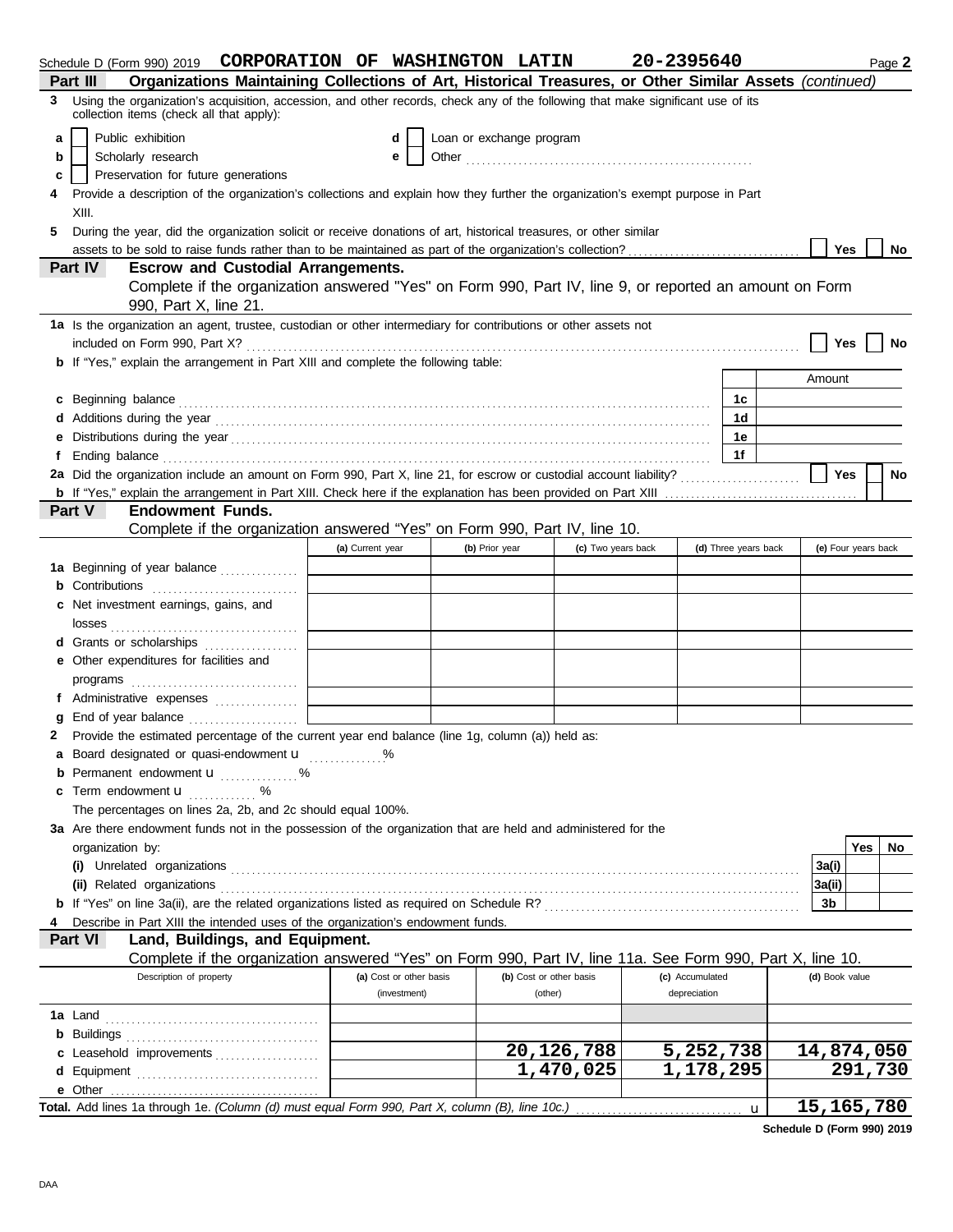|                           | CORPORATION OF WASHINGTON LATIN<br>Schedule D (Form 990) 2019                                                                                        |                | 20-2395640                                                   | Page 3         |
|---------------------------|------------------------------------------------------------------------------------------------------------------------------------------------------|----------------|--------------------------------------------------------------|----------------|
| <b>Part VII</b>           | <b>Investments - Other Securities.</b>                                                                                                               |                |                                                              |                |
|                           | Complete if the organization answered "Yes" on Form 990, Part IV, line 11b. See Form 990, Part X, line 12.                                           |                |                                                              |                |
|                           | (a) Description of security or category<br>(including name of security)                                                                              | (b) Book value | (c) Method of valuation:<br>Cost or end-of-year market value |                |
|                           |                                                                                                                                                      |                |                                                              |                |
| (1) Financial derivatives |                                                                                                                                                      |                |                                                              |                |
|                           | (2) Closely held equity interests                                                                                                                    |                |                                                              |                |
| $(3)$ Other               |                                                                                                                                                      |                |                                                              |                |
| (A)                       |                                                                                                                                                      |                |                                                              |                |
| (B)                       |                                                                                                                                                      |                |                                                              |                |
| (C)                       |                                                                                                                                                      |                |                                                              |                |
| (D)                       |                                                                                                                                                      |                |                                                              |                |
| (E)                       |                                                                                                                                                      |                |                                                              |                |
| (F)                       |                                                                                                                                                      |                |                                                              |                |
| (G)                       |                                                                                                                                                      |                |                                                              |                |
| (H)                       |                                                                                                                                                      |                |                                                              |                |
|                           | Total. (Column (b) must equal Form 990, Part X, col. (B) line 12.)<br>u                                                                              |                |                                                              |                |
| Part VIII                 | Investments - Program Related.                                                                                                                       |                |                                                              |                |
|                           | Complete if the organization answered "Yes" on Form 990, Part IV, line 11c. See Form 990, Part X, line 13.                                           |                |                                                              |                |
|                           | (a) Description of investment                                                                                                                        | (b) Book value | (c) Method of valuation:                                     |                |
|                           |                                                                                                                                                      |                | Cost or end-of-year market value                             |                |
| (1)                       |                                                                                                                                                      |                |                                                              |                |
| (2)                       |                                                                                                                                                      |                |                                                              |                |
| (3)                       |                                                                                                                                                      |                |                                                              |                |
| (4)                       |                                                                                                                                                      |                |                                                              |                |
| (5)                       |                                                                                                                                                      |                |                                                              |                |
| (6)                       |                                                                                                                                                      |                |                                                              |                |
| (7)                       |                                                                                                                                                      |                |                                                              |                |
| (8)                       |                                                                                                                                                      |                |                                                              |                |
| (9)                       |                                                                                                                                                      |                |                                                              |                |
|                           | Total. (Column (b) must equal Form 990, Part X, col. (B) line 13.)<br>u                                                                              |                |                                                              |                |
| Part IX                   | Other Assets.                                                                                                                                        |                |                                                              |                |
|                           | Complete if the organization answered "Yes" on Form 990, Part IV, line 11d. See Form 990, Part X, line 15.                                           |                |                                                              |                |
|                           | (a) Description                                                                                                                                      |                |                                                              | (b) Book value |
| (1)                       |                                                                                                                                                      |                |                                                              |                |
| (2)                       |                                                                                                                                                      |                |                                                              |                |
| (3)                       |                                                                                                                                                      |                |                                                              |                |
| (4)                       |                                                                                                                                                      |                |                                                              |                |
| (5)                       |                                                                                                                                                      |                |                                                              |                |
| (6)                       |                                                                                                                                                      |                |                                                              |                |
| (7)                       |                                                                                                                                                      |                |                                                              |                |
| (8)                       |                                                                                                                                                      |                |                                                              |                |
| (9)                       |                                                                                                                                                      |                |                                                              |                |
|                           | Total. (Column (b) must equal Form 990, Part X, col. (B) line 15.)                                                                                   |                | u                                                            |                |
| Part X                    | Other Liabilities.                                                                                                                                   |                |                                                              |                |
|                           | Complete if the organization answered "Yes" on Form 990, Part IV, line 11e or 11f. See Form 990, Part X,                                             |                |                                                              |                |
|                           | line 25.                                                                                                                                             |                |                                                              |                |
| 1.                        | (a) Description of liability                                                                                                                         |                |                                                              | (b) Book value |
| (1)                       | Federal income taxes                                                                                                                                 |                |                                                              |                |
| (2)                       | <b>INTEREST RATE</b><br>SWAP LIABILITY                                                                                                               |                |                                                              | 479,166        |
| (3)                       | LEASE PAYABLE                                                                                                                                        |                |                                                              | 91,567         |
| (4)                       |                                                                                                                                                      |                |                                                              |                |
| (5)                       |                                                                                                                                                      |                |                                                              |                |
| (6)                       |                                                                                                                                                      |                |                                                              |                |
| (7)                       |                                                                                                                                                      |                |                                                              |                |
| (8)                       |                                                                                                                                                      |                |                                                              |                |
| (9)                       |                                                                                                                                                      |                |                                                              |                |
|                           | Total. (Column (b) must equal Form 990, Part X, col. (B) line 25.)                                                                                   |                | u                                                            | 570,733        |
|                           | 2. Liability for uncertain tax positions. In Part XIII, provide the text of the footnote to the organization's financial statements that reports the |                |                                                              |                |
|                           | organization's liability for uncertain tax positions under FASB ASC 740. Check here if the text of the footnote has been provided in Part XIII       |                |                                                              | $ \mathbf{x} $ |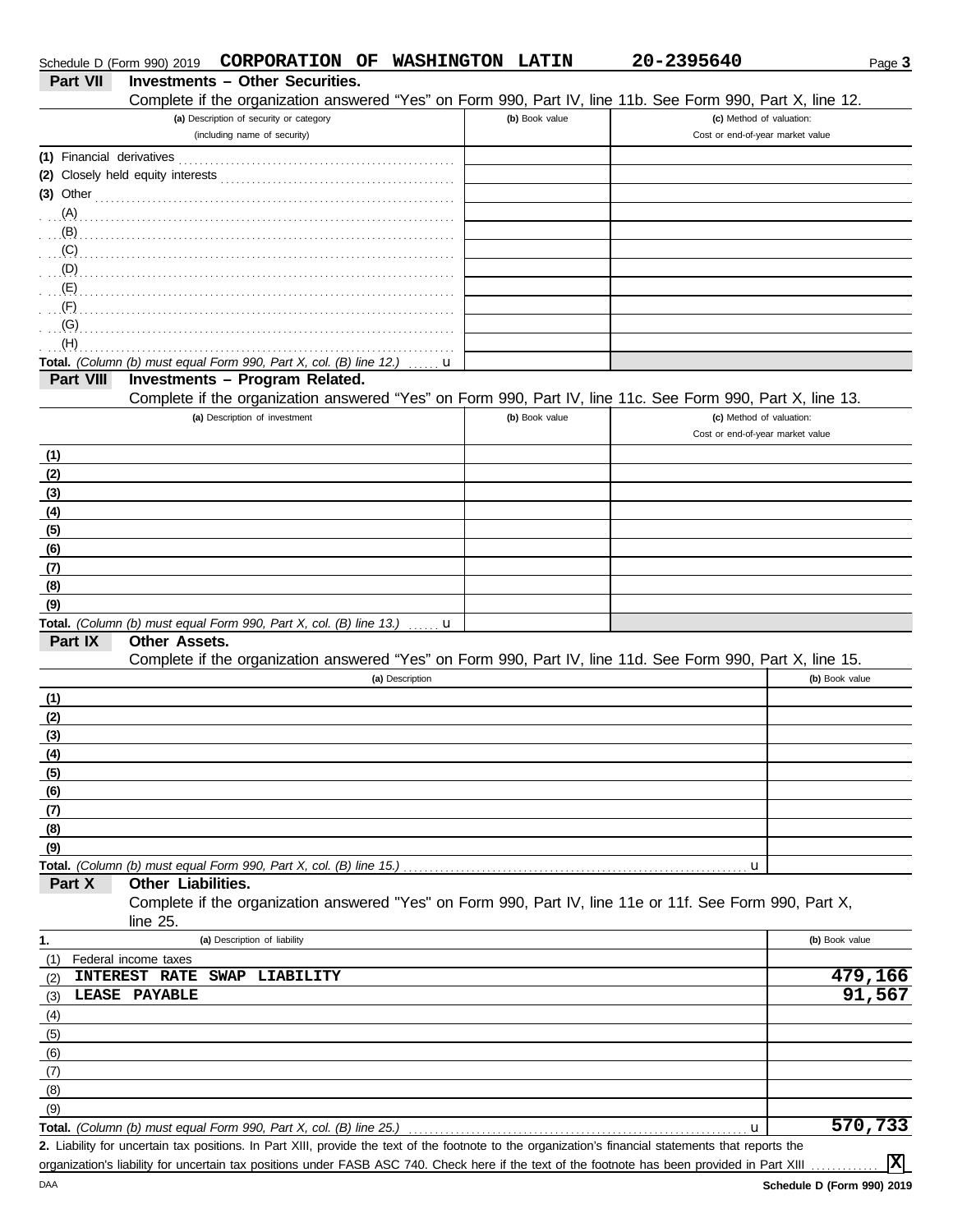|              | Schedule D (Form 990) 2019 CORPORATION OF WASHINGTON LATIN                                                                                        |                | 20-2395640            |                | Page 4                  |
|--------------|---------------------------------------------------------------------------------------------------------------------------------------------------|----------------|-----------------------|----------------|-------------------------|
|              | Reconciliation of Revenue per Audited Financial Statements With Revenue per Return.<br>Part XI                                                    |                |                       |                |                         |
|              | Complete if the organization answered "Yes" on Form 990, Part IV, line 12a.                                                                       |                |                       |                |                         |
| 1            |                                                                                                                                                   |                |                       | 1              | $\overline{19,213,576}$ |
| $\mathbf{2}$ | Amounts included on line 1 but not on Form 990, Part VIII, line 12:                                                                               |                |                       |                |                         |
| a            |                                                                                                                                                   | 2a             | $-1,959$              |                |                         |
| b            |                                                                                                                                                   | 2 <sub>b</sub> | $\overline{16}$ , 760 |                |                         |
| с            |                                                                                                                                                   | 2 <sub>c</sub> |                       |                |                         |
| d            |                                                                                                                                                   | 2d             |                       |                |                         |
| е            | Add lines 2a through 2d [11] Add [12] Add lines 2a through 2d [12] Add lines 2a through 2d [12] Add lines 2a through 2d [12] Add and Add and Addu |                |                       | 2е             | 14,801                  |
| 3            |                                                                                                                                                   |                |                       | 3 <sup>1</sup> | 19, 198, 775            |
|              | Amounts included on Form 990. Part VIII. line 12, but not on line 1:                                                                              |                |                       |                |                         |
| a            |                                                                                                                                                   | 4а             |                       |                |                         |
| b            |                                                                                                                                                   | 4 <sub>b</sub> |                       |                |                         |
|              | Add lines 4a and 4b                                                                                                                               |                |                       | 4c             |                         |
| 5.           |                                                                                                                                                   |                |                       | 5              | 19, 198, 775            |
|              | Reconciliation of Expenses per Audited Financial Statements With Expenses per Return.<br>Part XII                                                 |                |                       |                |                         |
|              | Complete if the organization answered "Yes" on Form 990, Part IV, line 12a.                                                                       |                |                       |                |                         |
| 1            |                                                                                                                                                   |                |                       |                | 14,472,401              |
| 2            | Amounts included on line 1 but not on Form 990, Part IX, line 25:                                                                                 |                |                       |                |                         |
| a            |                                                                                                                                                   | 2a             | 16,760                |                |                         |
| b            |                                                                                                                                                   | 2 <sub>b</sub> |                       |                |                         |
| с            | Other losses                                                                                                                                      | 2c             |                       |                |                         |
|              |                                                                                                                                                   | 2d             |                       |                |                         |
| е            |                                                                                                                                                   |                |                       | 2e             | 16,760                  |
| 3            |                                                                                                                                                   |                |                       | $\mathbf{3}$   | 14,455,641              |
|              | Amounts included on Form 990, Part IX, line 25, but not on line 1:                                                                                |                |                       |                |                         |
| a            |                                                                                                                                                   | 4а             |                       |                |                         |
|              |                                                                                                                                                   | 4b             |                       |                |                         |
|              | Add lines 4a and 4b                                                                                                                               |                |                       | 4c             |                         |
|              |                                                                                                                                                   |                |                       | 5              | 14,455,641              |
|              | Part XIII Supplemental Information.                                                                                                               |                |                       |                |                         |

Provide the descriptions required for Part II, lines 3, 5, and 9; Part III, lines 1a and 4; Part IV, lines 1b and 2b; Part V, line 4; Part X, line 2; Part XI, lines 2d and 4b; and Part XII, lines 2d and 4b. Also complete this part to provide any additional information.

PART X - FIN 48 FOOTNOTE

ACCOUNTING PRINCIPLES GENERALLY ACCEPTED IN THE UNITED STATES OF AMERICA PROVIDE CONSISTENT GUIDANCE FOR THE ACCOUNTING FOR UNCERTAINTY IN INCOME TAXES RECOGNIZED IN THE CHARTER SCHOOL'S FINANCIAL STATEMENTS AND PRESCRIBE A THRESHOLD OF "MORE LIKELY THAN NOT" FOR RECOGNITION OF TAX POSITIONS TAKEN OR EXPECTED TO BE TAKEN IN A TAX RETURN. THE WASHINGTON LATIN PUBLIC CHARTER SCHOOL PERFORMED AN EVALUATION OF UNCERTAIN TAX POSITIONS FOR THE EFFECT ON ITS TAX-EXEMPT STATUS. AS OF JUNE 30, 2020, THE STATUTE OF YEAR ENDED JUNE 30, 2020, AND DETERMINED THAT THERE WERE NO MATTERS THAT WOULD REQUIRE RECOGNITION IN THE FINANCIAL STATEMENTS OR THAT MAY HAVE ANY LIMITATIONS FOR TAX YEARS 2016 THROUGH 2018 REMAINS OPEN WITH THE U.S. FEDERAL JURISDICTION OR THE VARIOUS STATES AND LOCAL JURISDICTIONS IN WHICH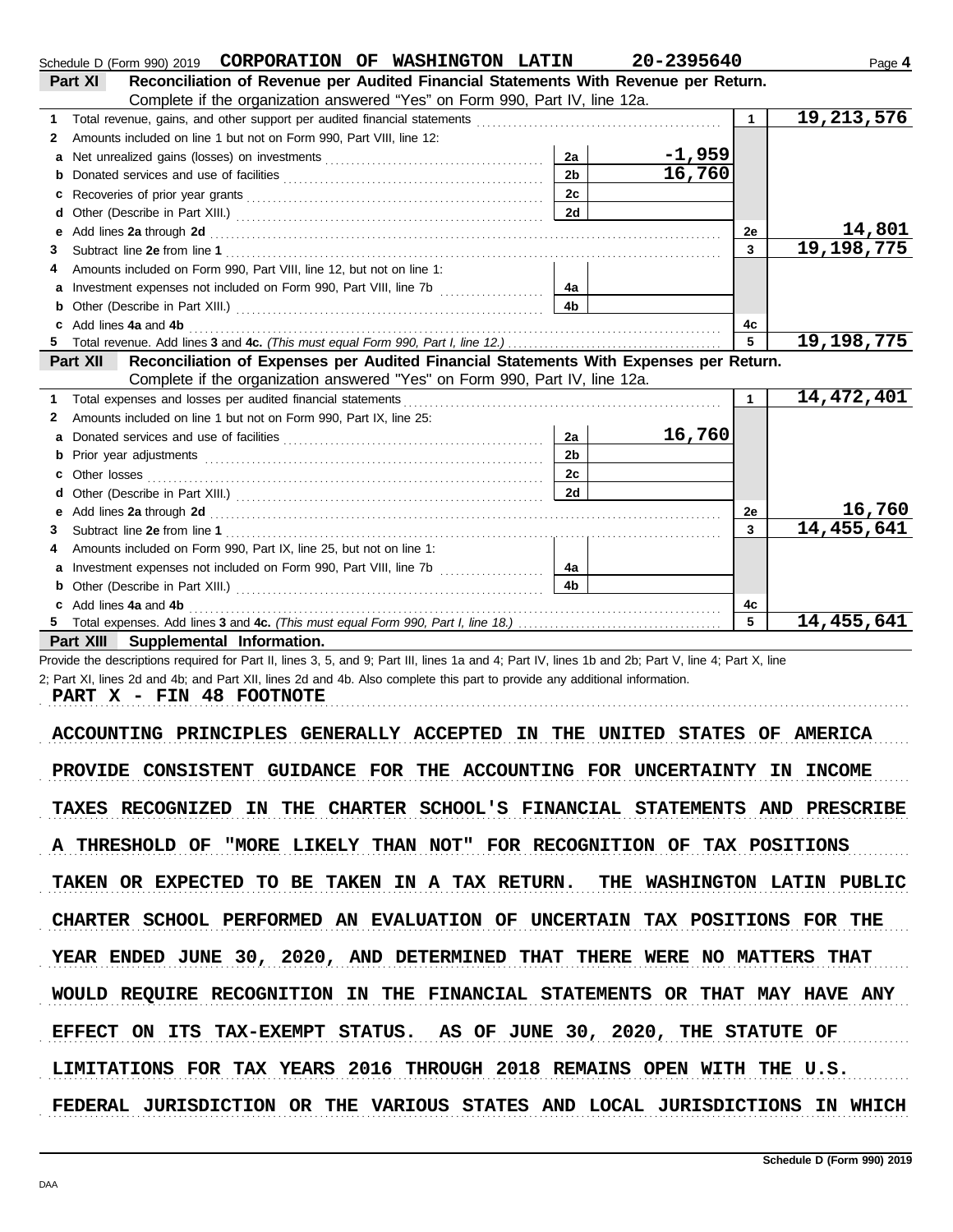| CORPORATION OF WASHINGTON LATIN<br>Schedule D (Form 990) 2019<br>Supplemental Information (continued)<br>Part XIII | 20-2395640                        | Page 5 |
|--------------------------------------------------------------------------------------------------------------------|-----------------------------------|--------|
| THE CHARTER SCHOOL FILES TAX RETURNS.                                                                              | THESE TAX YEARS CORRESPOND TO THE |        |
| CHARTER SCHOOL'S FISCAL YEAR WITH THE MOST RECENT BEING THE 18/19 SCHOOL                                           |                                   |        |
| YEAR.<br>IS THE CHARTER SCHOOL'S POLICY TO RECOGNIZE INTEREST AND/OR<br>IT                                         |                                   |        |
|                                                                                                                    |                                   |        |
| PENALTIES RELATED TO UNCERTAIN TAX POSITIONS, IF ANY, IN INCOME TAX                                                |                                   |        |
| AS OF JUNE 30, 2020, THE CHARTER SCHOOL HAD NO ACCRUALS FOR<br><b>EXPENSE.</b>                                     |                                   |        |
| INTEREST AND/OR PENALTIES.                                                                                         |                                   |        |
|                                                                                                                    |                                   |        |
|                                                                                                                    |                                   |        |
|                                                                                                                    |                                   |        |
|                                                                                                                    |                                   |        |
|                                                                                                                    |                                   |        |
|                                                                                                                    |                                   |        |
|                                                                                                                    |                                   |        |
|                                                                                                                    |                                   |        |
|                                                                                                                    |                                   |        |
|                                                                                                                    |                                   |        |
|                                                                                                                    |                                   |        |
|                                                                                                                    |                                   |        |
|                                                                                                                    |                                   |        |
|                                                                                                                    |                                   |        |
|                                                                                                                    |                                   |        |
|                                                                                                                    |                                   |        |
|                                                                                                                    |                                   |        |
|                                                                                                                    |                                   |        |
|                                                                                                                    |                                   |        |
|                                                                                                                    |                                   |        |
|                                                                                                                    |                                   |        |
|                                                                                                                    |                                   |        |
|                                                                                                                    |                                   |        |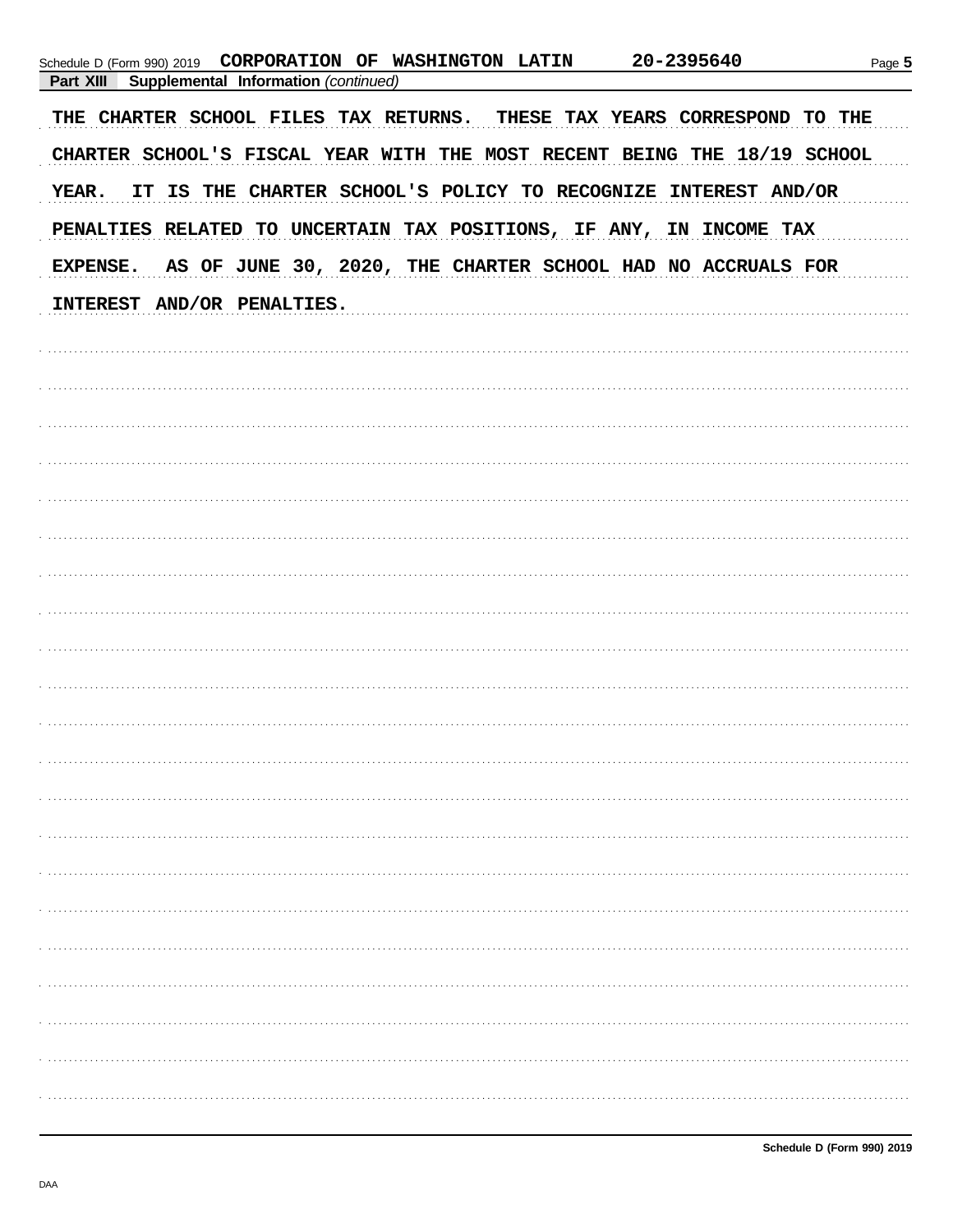|              | OMB No. 1545-0047<br><b>Schools</b><br><b>SCHEDULE E</b><br>u Complete if the organization answered "Yes" on Form 990,<br>(Form 990 or 990-EZ) |                                                                                                                                                                                                                                                                                                                                              |                                            |             |           |
|--------------|------------------------------------------------------------------------------------------------------------------------------------------------|----------------------------------------------------------------------------------------------------------------------------------------------------------------------------------------------------------------------------------------------------------------------------------------------------------------------------------------------|--------------------------------------------|-------------|-----------|
|              | Department of the Treasury<br>Internal Revenue Service                                                                                         | Part IV, line 13, or Form 990-EZ, Part VI, line 48.<br>u Attach to Form 990 or Form 990-EZ.<br>u Go to www.irs.gov/Form990 for the latest information.                                                                                                                                                                                       | <b>Open to Public</b><br><b>Inspection</b> | 2019        |           |
|              | Name of the organization                                                                                                                       | Employer identification number                                                                                                                                                                                                                                                                                                               |                                            |             |           |
|              |                                                                                                                                                | 20-2395640<br>CORPORATION OF WASHINGTON LATIN                                                                                                                                                                                                                                                                                                |                                            |             |           |
|              | Part I                                                                                                                                         |                                                                                                                                                                                                                                                                                                                                              |                                            |             |           |
| 1            |                                                                                                                                                | Does the organization have a racially nondiscriminatory policy toward students by statement in its charter,                                                                                                                                                                                                                                  | $\mathbf{1}$                               | YES<br>X    | <b>NO</b> |
| $\mathbf{2}$ | programs, and scholarships?                                                                                                                    | Does the organization include a statement of its racially nondiscriminatory policy toward students in all its<br>brochures, catalogues, and other written communications with the public dealing with student admissions,                                                                                                                    | $\mathbf{2}$                               | x           |           |
| 3            |                                                                                                                                                | Has the organization publicized its racially nondiscriminatory policy through newspaper or broadcast media<br>during the period of solicitation for students, or during the registration period if it has no solicitation program,<br>in a way that makes the policy known to all parts of the general community it serves? If "Yes," please |                                            |             |           |
|              | <b>BROCHURE.</b>                                                                                                                               | describe. If "No," please explain. If you need more space, use Part II<br>THE SCHOOL IS A PUBLIC CHARTER SCHOOL AND IS OPERATING UNDER A<br>CONTRACT WITH THE DC GOVERNMENT.<br>REVENUE PROCEDURE 75-50 DOES<br>NOT APPLY TO CHARTER SCHOOLS. THE NON-DISCRIMINATORY POLICY IS<br>EXPLICITLY STATED IN THE REGISTRATION APPLICATION AND OUR  | 3                                          | X           |           |
| 4            |                                                                                                                                                | Does the organization maintain the following?                                                                                                                                                                                                                                                                                                |                                            |             |           |
| а            |                                                                                                                                                |                                                                                                                                                                                                                                                                                                                                              | 4a                                         | x           |           |
| b<br>C       | nondiscriminatory basis?                                                                                                                       | Records documenting that scholarships and other financial assistance are awarded on a racially<br>Copies of all catalogues, brochures, announcements, and other written communications to the public dealing                                                                                                                                 | 4b                                         | x           |           |
|              |                                                                                                                                                |                                                                                                                                                                                                                                                                                                                                              | 4c                                         | X           |           |
| d            |                                                                                                                                                | If you answered "No" to any of the above, please explain. If you need more space, use Part II.                                                                                                                                                                                                                                               | 4d                                         | $\mathbf x$ |           |
|              |                                                                                                                                                |                                                                                                                                                                                                                                                                                                                                              |                                            |             |           |
| 5            |                                                                                                                                                | Does the organization discriminate by race in any way with respect to:                                                                                                                                                                                                                                                                       |                                            |             |           |
| a            |                                                                                                                                                |                                                                                                                                                                                                                                                                                                                                              | 5a                                         |             | x         |
| b            |                                                                                                                                                |                                                                                                                                                                                                                                                                                                                                              | 5b                                         |             | x         |
|              |                                                                                                                                                | Employment of faculty or administrative staff?                                                                                                                                                                                                                                                                                               | 5 <sub>c</sub>                             |             | х         |
| d            |                                                                                                                                                |                                                                                                                                                                                                                                                                                                                                              | <b>5d</b>                                  |             | X.        |
| е            |                                                                                                                                                |                                                                                                                                                                                                                                                                                                                                              | 5е                                         |             | X.        |
| f            |                                                                                                                                                |                                                                                                                                                                                                                                                                                                                                              | 5f                                         |             | X.        |
| g            |                                                                                                                                                |                                                                                                                                                                                                                                                                                                                                              | <u>5g</u>                                  |             | x         |
| h.           | Other extracurricular activities?                                                                                                              | If you answered "Yes" to any of the above, please explain. If you need more space, use Part II.                                                                                                                                                                                                                                              | 5h                                         |             | x         |
|              |                                                                                                                                                |                                                                                                                                                                                                                                                                                                                                              |                                            |             |           |
| 6а           |                                                                                                                                                |                                                                                                                                                                                                                                                                                                                                              | 6а                                         | х           |           |
| b<br>7       |                                                                                                                                                | If you answered "Yes" on either line 6a or line 6b, explain on Part II.<br>Does the organization certify that it has complied with the applicable requirements of sections 4.01 through                                                                                                                                                      | 6b                                         |             | X         |
|              |                                                                                                                                                | 4.05 of Rev. Proc. 75-50, 1975-2 C.B. 587, covering racial nondiscrimination? If "No," explain on Part II                                                                                                                                                                                                                                    | $\overline{7}$                             | X           |           |

**For Paperwork Reduction Act Notice, see the Instructions for Form 990 or Form 990-EZ.**

**Schedule E (Form 990 or 990-EZ) 2019**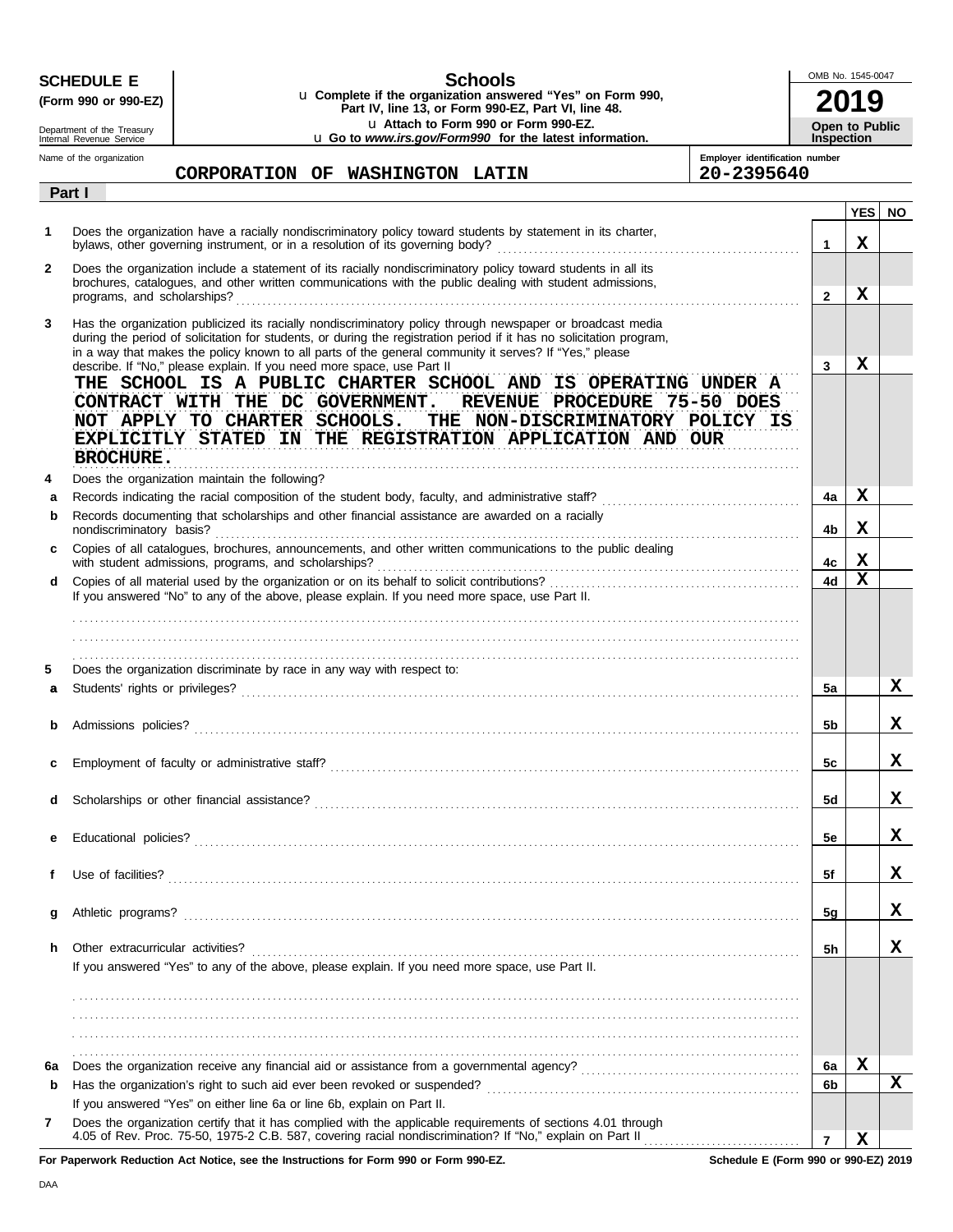| CORPORATION OF WASHINGTON LATIN<br>20-2395640<br>Page 2<br>Schedule E (Form 990 or 990-EZ) 2019                                                                                                  |
|--------------------------------------------------------------------------------------------------------------------------------------------------------------------------------------------------|
| Part II<br>Supplemental Information. Provide the explanations required by Part I, lines 3, 4d, 5h, 6b, and 7, as<br>applicable. Also provide any other additional information. See instructions. |
|                                                                                                                                                                                                  |
| SCH E - FINANCIAL AID OR GOVERNMENT ASSISTANCE EXPLANATION                                                                                                                                       |
| THE CHARTER SCHOOL RECEIVES PUBLIC FUNDS FROM THE DC GOVERNMENT BASED ON                                                                                                                         |
| THE NUMBER OF STUDENTS THEY ENROLL ACCORDING TO THE UNIFORM PER STUDENT                                                                                                                          |
| FUNDING FORMULA DEVELOPED BY THE MAYOR AND CITY COUNCIL.<br>THIS PER PUPIL                                                                                                                       |
| ALLOCATION IS SUPPLEMENTED WITH EXTRA FUNDS FOR STUDENTS WITH SPECIAL                                                                                                                            |
| NEEDS.                                                                                                                                                                                           |
|                                                                                                                                                                                                  |
|                                                                                                                                                                                                  |
|                                                                                                                                                                                                  |
|                                                                                                                                                                                                  |
|                                                                                                                                                                                                  |
|                                                                                                                                                                                                  |
|                                                                                                                                                                                                  |
|                                                                                                                                                                                                  |
|                                                                                                                                                                                                  |
|                                                                                                                                                                                                  |
|                                                                                                                                                                                                  |
|                                                                                                                                                                                                  |
|                                                                                                                                                                                                  |
|                                                                                                                                                                                                  |
|                                                                                                                                                                                                  |
|                                                                                                                                                                                                  |
|                                                                                                                                                                                                  |
|                                                                                                                                                                                                  |
|                                                                                                                                                                                                  |
|                                                                                                                                                                                                  |
|                                                                                                                                                                                                  |
|                                                                                                                                                                                                  |
|                                                                                                                                                                                                  |
|                                                                                                                                                                                                  |
|                                                                                                                                                                                                  |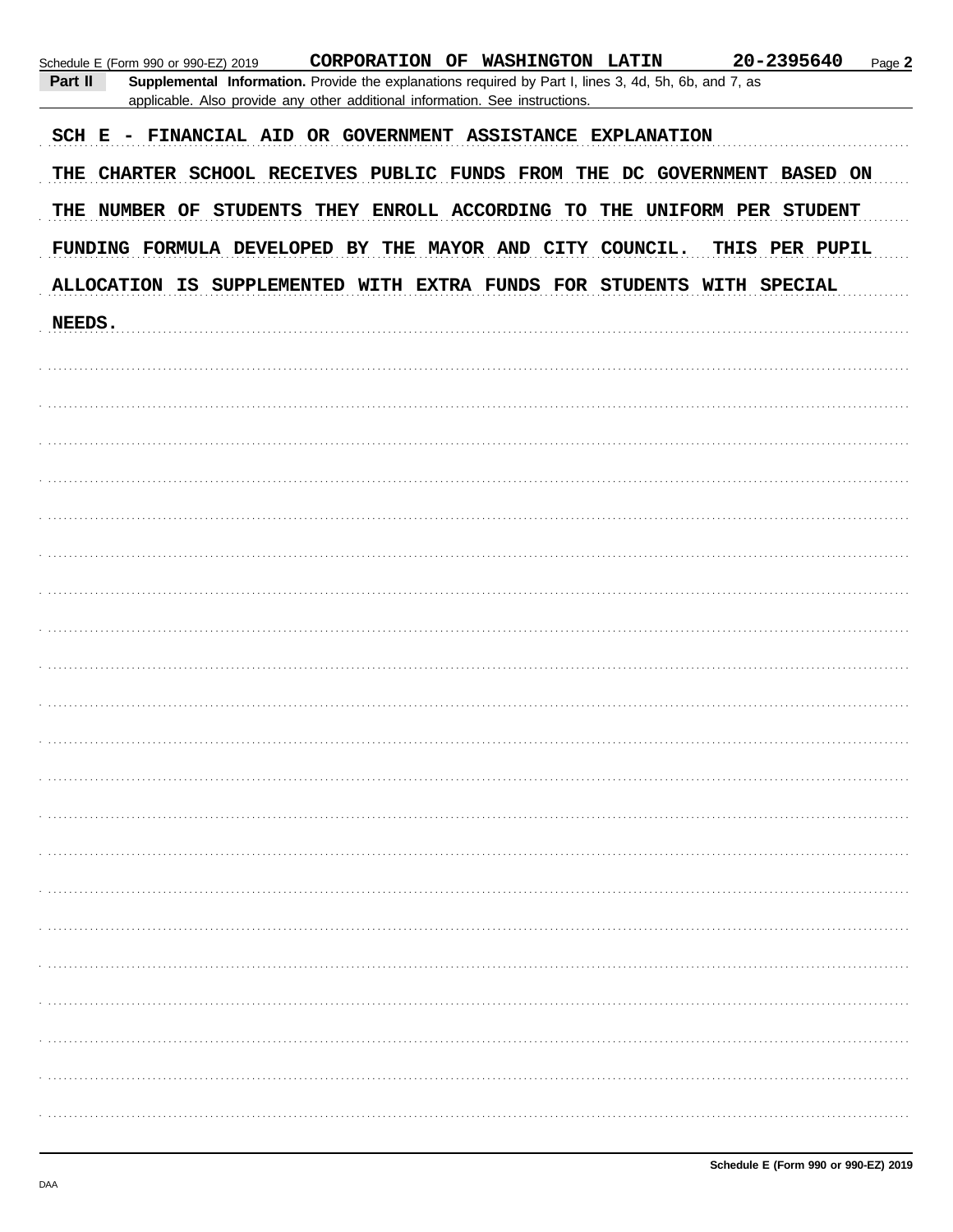| <b>SCHEDULE I</b><br>(Form 990)                        | Grants and Other Assistance to Organizations,<br>Governments, and Individuals in the United States<br>Complete if the organization answered "Yes" on Form 990, Part IV, line 21 or 22.                                                                                        |           |                                       |                                                                                   |                                       |                                                             |                                          | OMB No. 1545-0047<br>2019                  |    |
|--------------------------------------------------------|-------------------------------------------------------------------------------------------------------------------------------------------------------------------------------------------------------------------------------------------------------------------------------|-----------|---------------------------------------|-----------------------------------------------------------------------------------|---------------------------------------|-------------------------------------------------------------|------------------------------------------|--------------------------------------------|----|
| Department of the Treasury<br>Internal Revenue Service |                                                                                                                                                                                                                                                                               |           |                                       | La Attach to Form 990.<br>u Go to www.irs.gov/Form990 for the latest information. |                                       |                                                             |                                          | <b>Open to Public</b><br><b>Inspection</b> |    |
| Name of the organization                               | Employer identification number<br>20-2395640<br>CORPORATION OF WASHINGTON LATIN                                                                                                                                                                                               |           |                                       |                                                                                   |                                       |                                                             |                                          |                                            |    |
| Part I                                                 | <b>General Information on Grants and Assistance</b>                                                                                                                                                                                                                           |           |                                       |                                                                                   |                                       |                                                             |                                          |                                            |    |
| $\mathbf{1}$                                           | Does the organization maintain records to substantiate the amount of the grants or assistance, the grantees' eligibility for the grants or assistance, and<br>2 Describe in Part IV the organization's procedures for monitoring the use of grant funds in the United States. |           |                                       |                                                                                   |                                       |                                                             |                                          | $ X $ Yes                                  | No |
| Part II                                                | Grants and Other Assistance to Domestic Organizations and Domestic Governments. Complete if the organization answered "Yes" on Form 990,<br>Part IV, line 21, for any recipient that received more than \$5,000. Part II can be duplicated if additional space is needed.     |           |                                       |                                                                                   |                                       |                                                             |                                          |                                            |    |
| $\mathbf 1$                                            | (a) Name and address of organization<br>or government                                                                                                                                                                                                                         | $(b)$ EIN | (c) IRC<br>section<br>(if applicable) | (d) Amount of cash<br>grant                                                       | (e) Amount of non-<br>cash assistance | (f) Method of valuation<br>(book, FMV, appraisal,<br>other) | (q) Description of<br>noncash assistance | (h) Purpose of grant<br>or assistance      |    |
| (1)                                                    |                                                                                                                                                                                                                                                                               |           |                                       |                                                                                   |                                       |                                                             |                                          |                                            |    |
| (2)                                                    |                                                                                                                                                                                                                                                                               |           |                                       |                                                                                   |                                       |                                                             |                                          |                                            |    |
|                                                        |                                                                                                                                                                                                                                                                               |           |                                       |                                                                                   |                                       |                                                             |                                          |                                            |    |
| (3)                                                    |                                                                                                                                                                                                                                                                               |           |                                       |                                                                                   |                                       |                                                             |                                          |                                            |    |
| (4)                                                    |                                                                                                                                                                                                                                                                               |           |                                       |                                                                                   |                                       |                                                             |                                          |                                            |    |
|                                                        |                                                                                                                                                                                                                                                                               |           |                                       |                                                                                   |                                       |                                                             |                                          |                                            |    |
| (5)                                                    |                                                                                                                                                                                                                                                                               |           |                                       |                                                                                   |                                       |                                                             |                                          |                                            |    |
|                                                        |                                                                                                                                                                                                                                                                               |           |                                       |                                                                                   |                                       |                                                             |                                          |                                            |    |
| (6)                                                    |                                                                                                                                                                                                                                                                               |           |                                       |                                                                                   |                                       |                                                             |                                          |                                            |    |
|                                                        |                                                                                                                                                                                                                                                                               |           |                                       |                                                                                   |                                       |                                                             |                                          |                                            |    |
| (7)                                                    |                                                                                                                                                                                                                                                                               |           |                                       |                                                                                   |                                       |                                                             |                                          |                                            |    |
| (8)                                                    |                                                                                                                                                                                                                                                                               |           |                                       |                                                                                   |                                       |                                                             |                                          |                                            |    |
|                                                        |                                                                                                                                                                                                                                                                               |           |                                       |                                                                                   |                                       |                                                             |                                          |                                            |    |
| (9)                                                    |                                                                                                                                                                                                                                                                               |           |                                       |                                                                                   |                                       |                                                             |                                          |                                            |    |
| $\mathbf{2}$<br>3                                      | Enter total number of section 501(c)(3) and government organizations listed in the line 1 table                                                                                                                                                                               |           |                                       |                                                                                   |                                       |                                                             |                                          | $\mathbf{u}$<br>u                          |    |
| DAA                                                    | For Paperwork Reduction Act Notice, see the Instructions for Form 990.                                                                                                                                                                                                        |           |                                       |                                                                                   |                                       |                                                             |                                          | Schedule I (Form 990) (2019)               |    |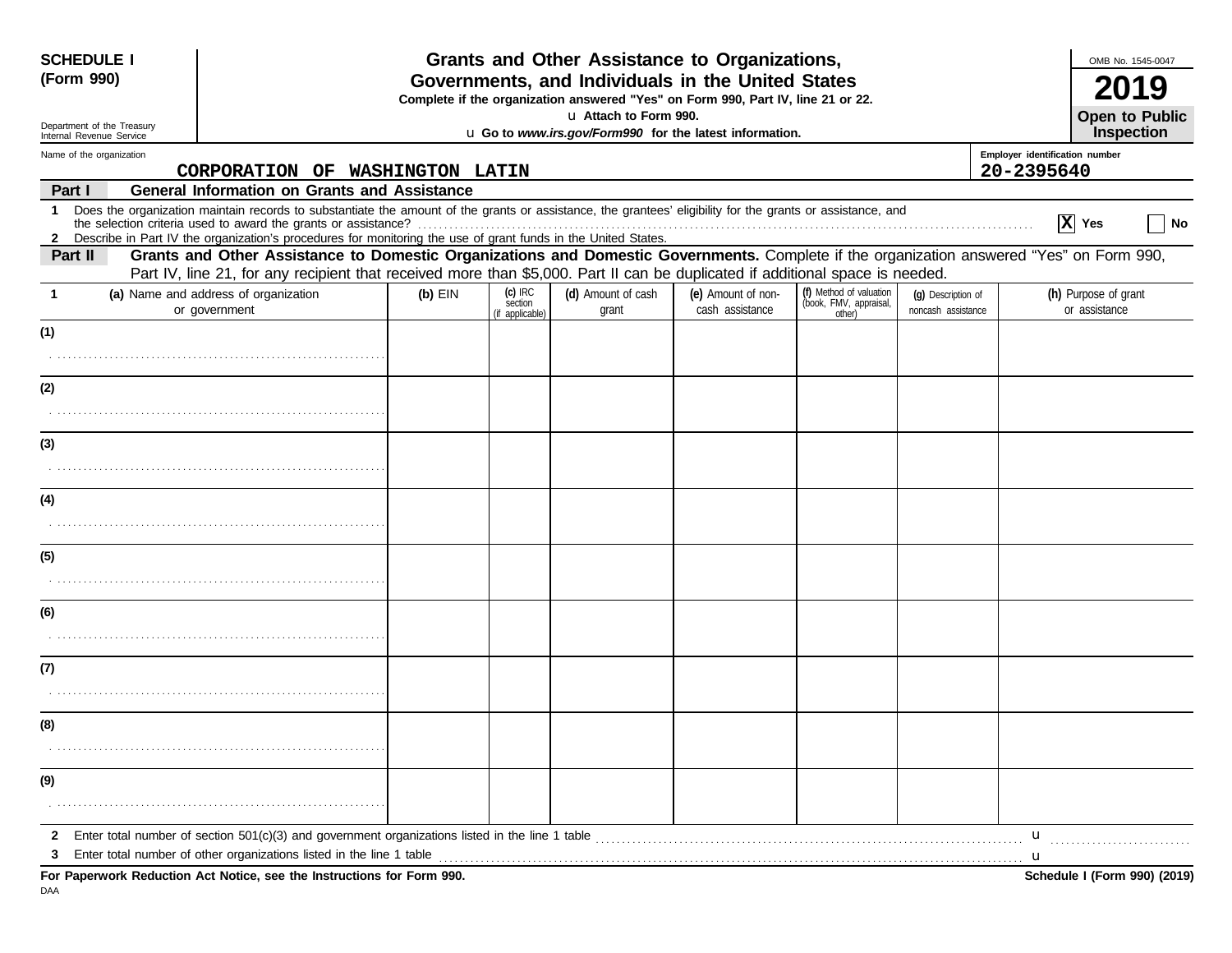### Schedule I (Form 990) (2019) CORPORATION OF WASHINGTON LATIN 20-2395640 Grants and Other Assistance to Domestic Individuals. Complete if the organization answered "Yes" on Form 990, Part IV, line 22.

| Part III can be duplicated if additional space is needed.                                                                                            |                             |                             |                                     |                                                          |                                       |
|------------------------------------------------------------------------------------------------------------------------------------------------------|-----------------------------|-----------------------------|-------------------------------------|----------------------------------------------------------|---------------------------------------|
| (a) Type of grant or assistance                                                                                                                      | (b) Number of<br>recipients | (c) Amount of<br>cash grant | (d) Amount of<br>noncash assistance | (e) Method of valuation (book,<br>FMV, appraisal, other) | (f) Description of noncash assistance |
| 1 COVID RELATED ASSISTANCE                                                                                                                           | 30                          | 16,567                      |                                     | <b>FMV</b>                                               |                                       |
| $\overline{2}$                                                                                                                                       |                             |                             |                                     |                                                          |                                       |
| $\overline{\mathbf{3}}$                                                                                                                              |                             |                             |                                     |                                                          |                                       |
| $\overline{4}$                                                                                                                                       |                             |                             |                                     |                                                          |                                       |
| $\sqrt{5}$                                                                                                                                           |                             |                             |                                     |                                                          |                                       |
| $6\phantom{.}6$                                                                                                                                      |                             |                             |                                     |                                                          |                                       |
| $\overline{7}$                                                                                                                                       |                             |                             |                                     |                                                          |                                       |
| Part IV<br>Supplemental Information. Provide the information required in Part I, line 2; Part III, column (b); and any other additional information. |                             |                             |                                     |                                                          |                                       |
| SEE SCHEDULE I SUPPLEMENTAL INFORMATION WORKSHEET                                                                                                    |                             |                             |                                     |                                                          |                                       |
|                                                                                                                                                      |                             |                             |                                     |                                                          |                                       |
|                                                                                                                                                      |                             |                             |                                     |                                                          |                                       |
|                                                                                                                                                      |                             |                             |                                     |                                                          |                                       |
|                                                                                                                                                      |                             |                             |                                     |                                                          |                                       |
|                                                                                                                                                      |                             |                             |                                     |                                                          |                                       |
|                                                                                                                                                      |                             |                             |                                     |                                                          |                                       |
|                                                                                                                                                      |                             |                             |                                     |                                                          |                                       |
|                                                                                                                                                      |                             |                             |                                     |                                                          |                                       |
|                                                                                                                                                      |                             |                             |                                     |                                                          |                                       |

Part III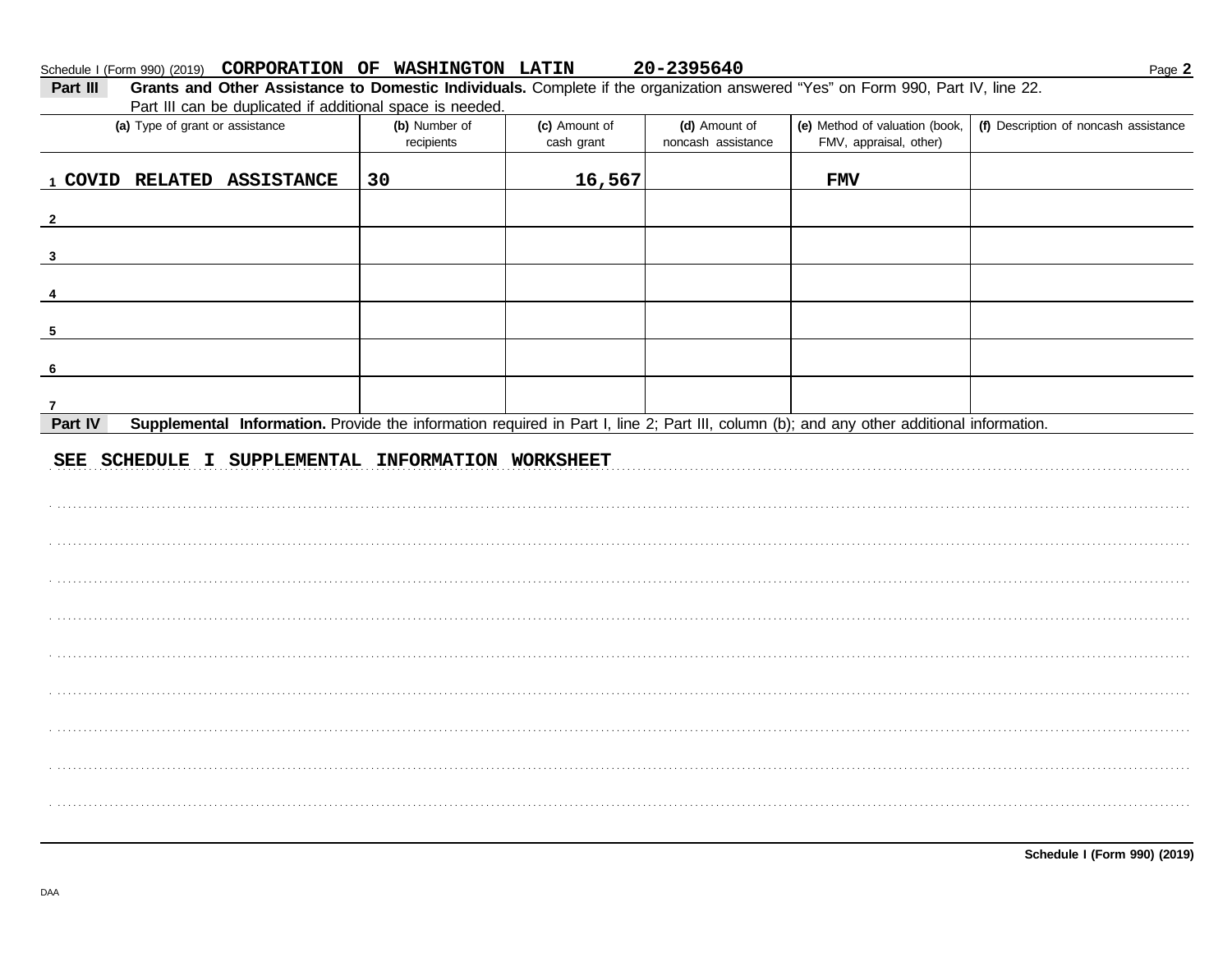| <b>SCHEDULE I</b>        |                                               | Supplemental Information |  |          |                                |  |  |  |  |  |
|--------------------------|-----------------------------------------------|--------------------------|--|----------|--------------------------------|--|--|--|--|--|
| (Form 990)               | For calendar year 2019, or tax year beginning | 07/01/19<br>and ending   |  | 06/30/20 | 2019                           |  |  |  |  |  |
|                          |                                               |                          |  |          | Employer identification number |  |  |  |  |  |
| Name of the organization |                                               |                          |  |          |                                |  |  |  |  |  |

### CORPORATION OF WASHINGTON LATIN

PART IV - ADDITIONAL INFORMATION

BASED ON THE AVAILABILITY OF FUNDS FOR THE COVID EMERGENCY HARDSHIP, THE SCHOOL PROVIDED THESE GRANTS TO ELIGIBLE APPLICANTS BASED ON EMERGENCY FINANCIAL NEED USING HARDSHIP CRITERIA. APPLICATIONS WERE REVIEWED AND SCORED BY MANAGEMENT OF THE SCHOOL AND THEN RECOMMENDED FOR A GRANT. THE GRANT WAS THEN APPROVED BY SCHOOL LEADERSHIP. APPROPRIATE RECORDS ARE MAINTAINED REGARDING THE GRANT RECIPIENTS WHICH INCLUDE THE AMOUNT, PURPOSE, RECIPIENT INFORMATION, SELECTION CRITERIA AND FUNDING SOURCE OF THE GRANTS PROVIDED. GRANTS GIVEN DID NOT EXCEED \$1,350. ONCE THE GRANTS WERE PROVIDED, MONITORING OF THE GRANTS WAS NOT CONSIDERED NECESSARY BASED ON THE NATURE OF THIS ASSISTANCE.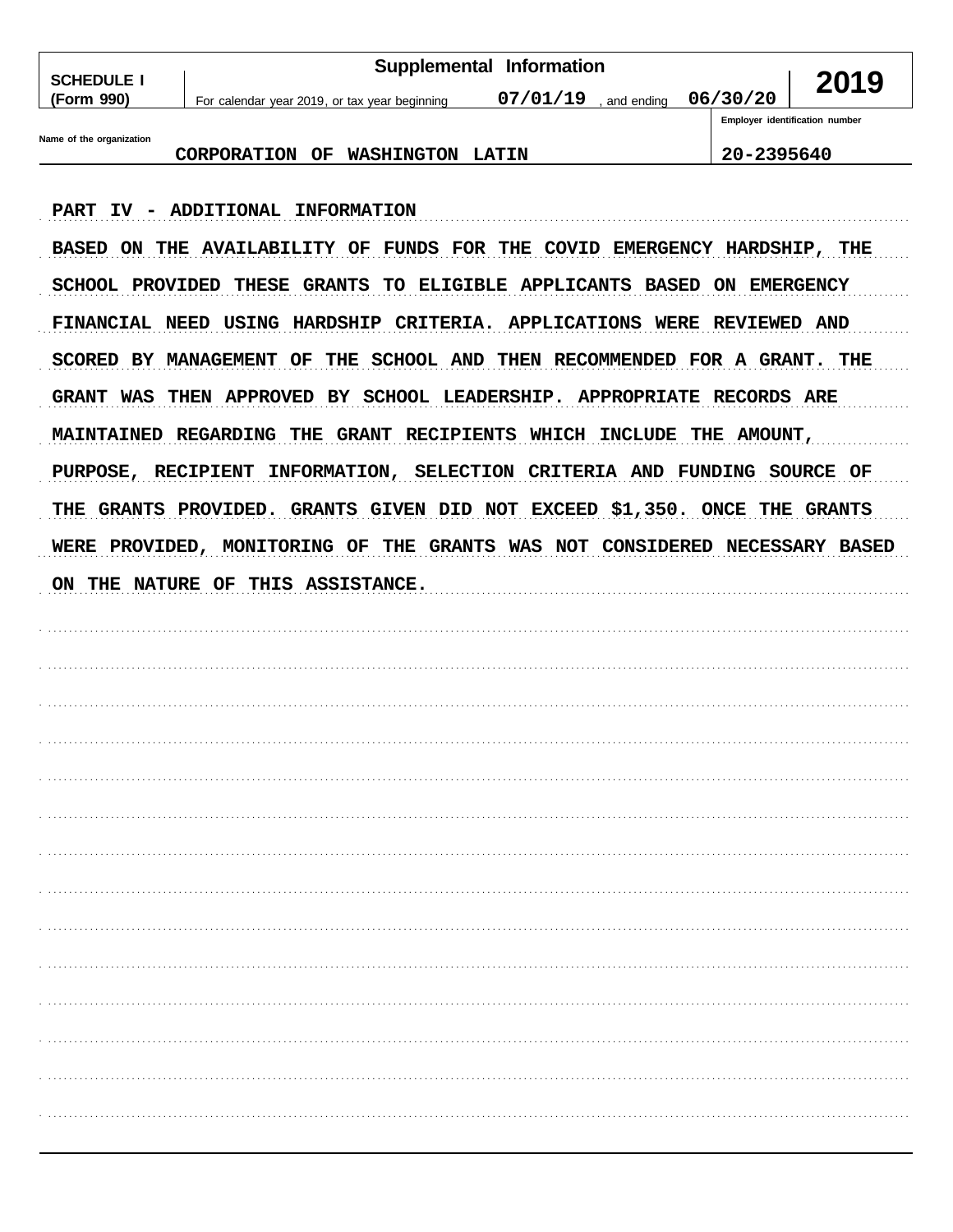|   | <b>Compensation Information</b><br><b>SCHEDULE J</b><br>For certain Officers, Directors, Trustees, Key Employees, and Highest |                                                                                                           |                                                                                                                      |                                              |                            | OMB No. 1545-0047 |                                                    |
|---|-------------------------------------------------------------------------------------------------------------------------------|-----------------------------------------------------------------------------------------------------------|----------------------------------------------------------------------------------------------------------------------|----------------------------------------------|----------------------------|-------------------|----------------------------------------------------|
|   | (Form 990)                                                                                                                    |                                                                                                           | <b>Compensated Employees</b>                                                                                         |                                              |                            | <b>2019</b>       |                                                    |
|   | Department of the Treasury                                                                                                    |                                                                                                           | u Complete if the organization answered "Yes" on Form 990, Part IV, line 23.<br>u Attach to Form 990.                |                                              | Open to Public             |                   |                                                    |
|   | Internal Revenue Service                                                                                                      |                                                                                                           | <b>uGo to www.irs.gov/Form990 for instructions and the latest information.</b>                                       |                                              |                            | Inspection        |                                                    |
|   | Name of the organization                                                                                                      | CORPORATION OF WASHINGTON LATIN                                                                           |                                                                                                                      | Employer identification number<br>20-2395640 |                            |                   |                                                    |
|   | Part I                                                                                                                        | Questions Regarding Compensation                                                                          |                                                                                                                      |                                              |                            |                   |                                                    |
|   |                                                                                                                               |                                                                                                           |                                                                                                                      |                                              |                            | Yes               | No                                                 |
|   |                                                                                                                               |                                                                                                           | 1a Check the appropriate box(es) if the organization provided any of the following to or for a person listed on Form |                                              |                            |                   |                                                    |
|   |                                                                                                                               |                                                                                                           | 990, Part VII, Section A, line 1a. Complete Part III to provide any relevant information regarding these items.      |                                              |                            |                   |                                                    |
|   | First-class or charter travel                                                                                                 |                                                                                                           | Housing allowance or residence for personal use                                                                      |                                              |                            |                   |                                                    |
|   | Travel for companions                                                                                                         |                                                                                                           | Payments for business use of personal residence                                                                      |                                              |                            |                   |                                                    |
|   | Discretionary spending account                                                                                                | Tax indemnification and gross-up payments                                                                 | Health or social club dues or initiation fees<br>Personal services (such as maid, chauffeur, chef)                   |                                              |                            |                   |                                                    |
|   |                                                                                                                               |                                                                                                           |                                                                                                                      |                                              |                            |                   |                                                    |
|   |                                                                                                                               |                                                                                                           | <b>b</b> If any of the boxes on line 1a are checked, did the organization follow a written policy regarding payment  |                                              |                            |                   |                                                    |
|   |                                                                                                                               | or reimbursement or provision of all of the expenses described above? If "No," complete Part III to       |                                                                                                                      |                                              |                            |                   |                                                    |
|   | explain                                                                                                                       |                                                                                                           |                                                                                                                      |                                              | 1b                         |                   |                                                    |
|   |                                                                                                                               |                                                                                                           |                                                                                                                      |                                              |                            |                   |                                                    |
| 2 |                                                                                                                               | Did the organization require substantiation prior to reimbursing or allowing expenses incurred by all     | directors, trustees, and officers, including the CEO/Executive Director, regarding the items checked on line         |                                              |                            |                   |                                                    |
|   | 1a?                                                                                                                           |                                                                                                           |                                                                                                                      |                                              | 2                          |                   |                                                    |
|   |                                                                                                                               |                                                                                                           |                                                                                                                      |                                              |                            |                   |                                                    |
| 3 |                                                                                                                               | Indicate which, if any, of the following the organization used to establish the compensation of the       |                                                                                                                      |                                              |                            |                   |                                                    |
|   |                                                                                                                               |                                                                                                           | organization's CEO/Executive Director. Check all that apply. Do not check any boxes for methods used by a            |                                              |                            |                   |                                                    |
|   |                                                                                                                               | related organization to establish compensation of the CEO/Executive Director, but explain in Part III.    |                                                                                                                      |                                              |                            |                   |                                                    |
|   | Compensation committee                                                                                                        |                                                                                                           | Written employment contract<br>x<br>$\overline{\mathbf{x}}$                                                          |                                              |                            |                   |                                                    |
|   | Form 990 of other organizations                                                                                               | Independent compensation consultant                                                                       | Compensation survey or study<br> x<br>Approval by the board or compensation committee                                |                                              |                            |                   |                                                    |
|   |                                                                                                                               |                                                                                                           |                                                                                                                      |                                              |                            |                   |                                                    |
| 4 |                                                                                                                               |                                                                                                           | During the year, did any person listed on Form 990, Part VII, Section A, line 1a, with respect to the filing         |                                              |                            |                   |                                                    |
|   | organization or a related organization:                                                                                       |                                                                                                           |                                                                                                                      |                                              |                            |                   |                                                    |
|   |                                                                                                                               |                                                                                                           |                                                                                                                      |                                              | 4a                         |                   | <u>x</u>                                           |
|   |                                                                                                                               |                                                                                                           |                                                                                                                      |                                              | 4b                         |                   | $\overline{\mathbf{x}}$<br>$\overline{\mathbf{x}}$ |
|   |                                                                                                                               |                                                                                                           | If "Yes" to any of lines 4a-c, list the persons and provide the applicable amounts for each item in Part III.        |                                              | 4c                         |                   |                                                    |
|   |                                                                                                                               |                                                                                                           |                                                                                                                      |                                              |                            |                   |                                                    |
|   |                                                                                                                               | Only section 501(c)(3), 501(c)(4), and 501(c)(29) organizations must complete lines 5-9.                  |                                                                                                                      |                                              |                            |                   |                                                    |
| 5 |                                                                                                                               | For persons listed on Form 990, Part VII, Section A, line 1a, did the organization pay or accrue any      |                                                                                                                      |                                              |                            |                   |                                                    |
|   |                                                                                                                               | compensation contingent on the revenues of:                                                               |                                                                                                                      |                                              |                            |                   |                                                    |
|   |                                                                                                                               |                                                                                                           |                                                                                                                      |                                              | 5a                         |                   | X<br>$\overline{\mathbf{x}}$                       |
|   | If "Yes" on line 5a or 5b, describe in Part III.                                                                              |                                                                                                           |                                                                                                                      |                                              | 5b                         |                   |                                                    |
|   |                                                                                                                               |                                                                                                           |                                                                                                                      |                                              |                            |                   |                                                    |
| 6 |                                                                                                                               | For persons listed on Form 990, Part VII, Section A, line 1a, did the organization pay or accrue any      |                                                                                                                      |                                              |                            |                   |                                                    |
|   |                                                                                                                               | compensation contingent on the net earnings of:                                                           |                                                                                                                      |                                              |                            |                   |                                                    |
|   | a The organization?                                                                                                           |                                                                                                           |                                                                                                                      |                                              | 6a                         |                   | <u>x</u>                                           |
|   |                                                                                                                               |                                                                                                           |                                                                                                                      |                                              | 6b                         |                   | $\overline{\mathbf{x}}$                            |
|   | If "Yes" on line 6a or 6b, describe in Part III.                                                                              |                                                                                                           |                                                                                                                      |                                              |                            |                   |                                                    |
| 7 |                                                                                                                               | For persons listed on Form 990, Part VII, Section A, line 1a, did the organization provide any nonfixed   |                                                                                                                      |                                              |                            |                   |                                                    |
|   |                                                                                                                               |                                                                                                           |                                                                                                                      |                                              | 7                          |                   | x                                                  |
| 8 |                                                                                                                               |                                                                                                           | Were any amounts reported on Form 990, Part VII, paid or accrued pursuant to a contract that was subject             |                                              |                            |                   |                                                    |
|   |                                                                                                                               | to the initial contract exception described in Regulations section $53.4958-4(a)(3)$ ? If "Yes," describe |                                                                                                                      |                                              |                            |                   |                                                    |
|   |                                                                                                                               |                                                                                                           | $\ $ n Part III $\ $                                                                                                 |                                              | 8                          |                   | x                                                  |
|   |                                                                                                                               |                                                                                                           |                                                                                                                      |                                              |                            |                   |                                                    |
| 9 |                                                                                                                               | If "Yes" on line 8, did the organization also follow the rebuttable presumption procedure described in    |                                                                                                                      |                                              | 9                          |                   |                                                    |
|   |                                                                                                                               | For Paperwork Reduction Act Notice, see the Instructions for Form 990.                                    |                                                                                                                      |                                              | Schedule J (Form 990) 2019 |                   |                                                    |

DAA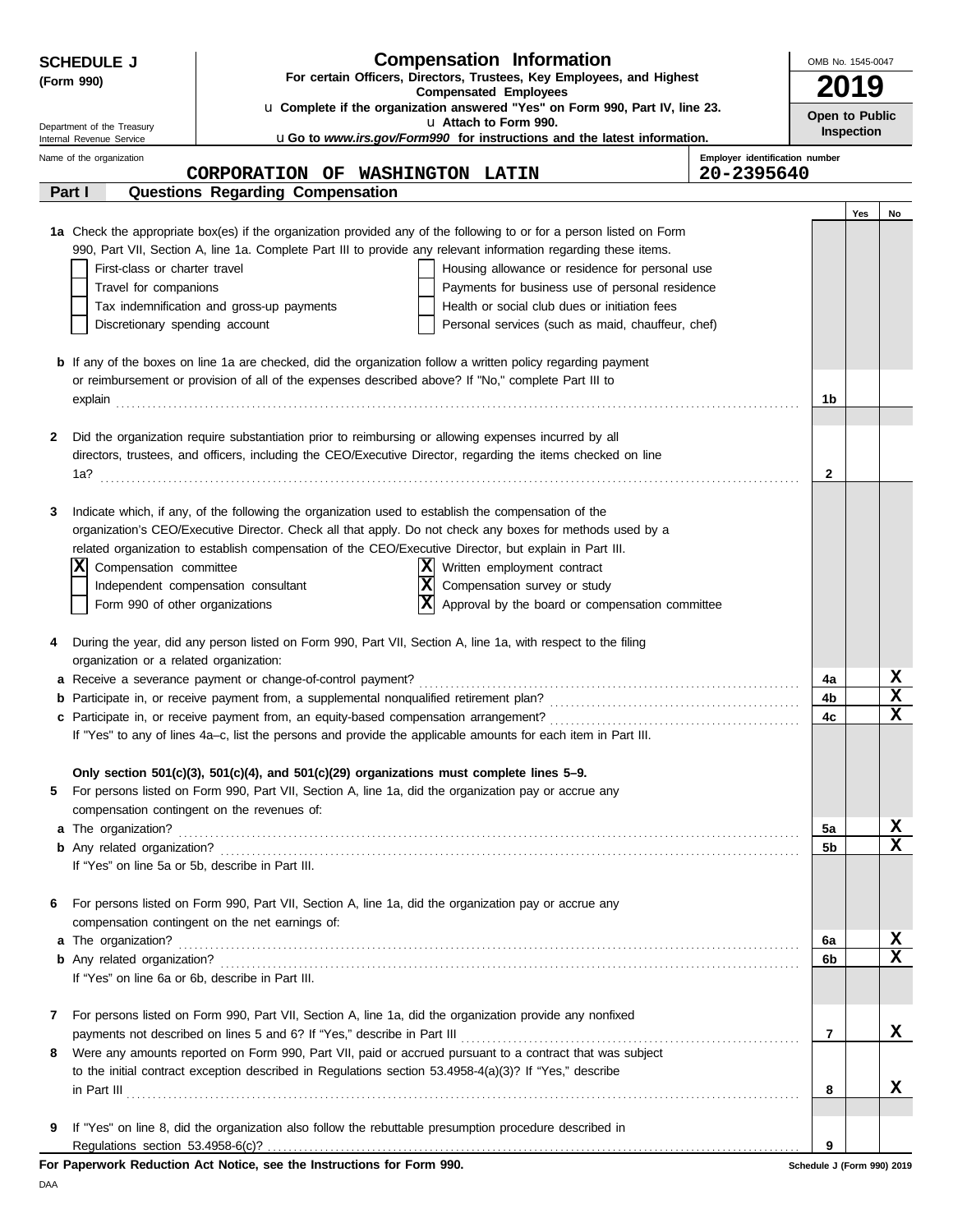#### 20-2395640 CORPORATION OF WASHINGTON LATIN Schedule J (Form 990) 2019

#### Part II Officers, Directors, Trustees, Key Employees, and Highest Compensated Employees. Use duplicate copies if additional space is needed.

For each individual whose compensation must be reported on Schedule J, report compensation from the organization on row (i) and from related organizations, described in the instructions, on row (ii). Do not list any individuals that aren't listed on Form 990, Part VII.

Note: The sum of columns (B)(i)-(iii) for each listed individual must equal the total amount of Form 990, Part VII, Section A, line 1a, applicable column (D) and (E) amounts for that individual.

|                    |                          | (B) Breakdown of W-2 and/or 1099-MISC compensation |                                           | (C) Retirement and             | (D) Nontaxable | (E) Total of columns | (F) Compensation                                           |  |
|--------------------|--------------------------|----------------------------------------------------|-------------------------------------------|--------------------------------|----------------|----------------------|------------------------------------------------------------|--|
| (A) Name and Title | (i) Base<br>compensation | (ii) Bonus & incentive<br>compensation             | (iii) Other<br>reportable<br>compensation | other deferred<br>compensation | benefits       | $(B)(i)$ - $(D)$     | in column (B) reported<br>as deferred on prior<br>Form 990 |  |
| PETER ANDERSON     | 168,657<br>$\vert$ (i)   | 0                                                  |                                           | 6,843                          | 5,858          | 181,358              | $\mathbf 0$                                                |  |
| 1 HEAD OF SCHOOL   | <sup>0</sup><br>(ii)     |                                                    |                                           |                                | $\Omega$       | 0                    | 0                                                          |  |
|                    | (i)                      |                                                    |                                           |                                |                |                      |                                                            |  |
|                    |                          |                                                    |                                           |                                |                |                      |                                                            |  |
|                    | (i)                      |                                                    |                                           |                                |                |                      |                                                            |  |
|                    |                          |                                                    |                                           |                                |                |                      |                                                            |  |
|                    | (i)                      |                                                    |                                           |                                |                |                      |                                                            |  |
|                    |                          |                                                    |                                           |                                |                |                      |                                                            |  |
|                    | (i)                      |                                                    |                                           |                                |                |                      |                                                            |  |
| 5                  |                          |                                                    |                                           |                                |                |                      |                                                            |  |
|                    | (i)                      |                                                    |                                           |                                |                |                      |                                                            |  |
| 6                  |                          |                                                    |                                           |                                |                |                      |                                                            |  |
|                    | (i)                      |                                                    |                                           |                                |                |                      |                                                            |  |
| $\overline{7}$     |                          |                                                    |                                           |                                |                |                      |                                                            |  |
|                    | (i)                      |                                                    |                                           |                                |                |                      |                                                            |  |
|                    |                          |                                                    |                                           |                                |                |                      |                                                            |  |
|                    | (i)                      |                                                    |                                           |                                |                |                      |                                                            |  |
|                    |                          |                                                    |                                           |                                |                |                      |                                                            |  |
|                    | (i)                      |                                                    |                                           |                                |                |                      |                                                            |  |
| 10                 | (ii)                     |                                                    |                                           |                                |                |                      |                                                            |  |
|                    | (i)                      |                                                    |                                           |                                |                |                      |                                                            |  |
| 11                 |                          |                                                    |                                           |                                |                |                      |                                                            |  |
|                    | (i)                      |                                                    |                                           |                                |                |                      |                                                            |  |
| 12                 |                          |                                                    |                                           |                                |                |                      |                                                            |  |
|                    | (i)                      |                                                    |                                           |                                |                |                      |                                                            |  |
| 13                 |                          |                                                    |                                           |                                |                |                      |                                                            |  |
|                    | (i)                      |                                                    |                                           |                                |                |                      |                                                            |  |
| 14                 |                          |                                                    |                                           |                                |                |                      |                                                            |  |
|                    | (i)                      |                                                    |                                           |                                |                |                      |                                                            |  |
| 15                 |                          |                                                    |                                           |                                |                |                      |                                                            |  |
|                    | (i)                      |                                                    |                                           |                                |                |                      |                                                            |  |
| 16                 | (ii)                     |                                                    |                                           |                                |                |                      |                                                            |  |
|                    |                          |                                                    |                                           |                                |                |                      |                                                            |  |

Schedule J (Form 990) 2019

Page 2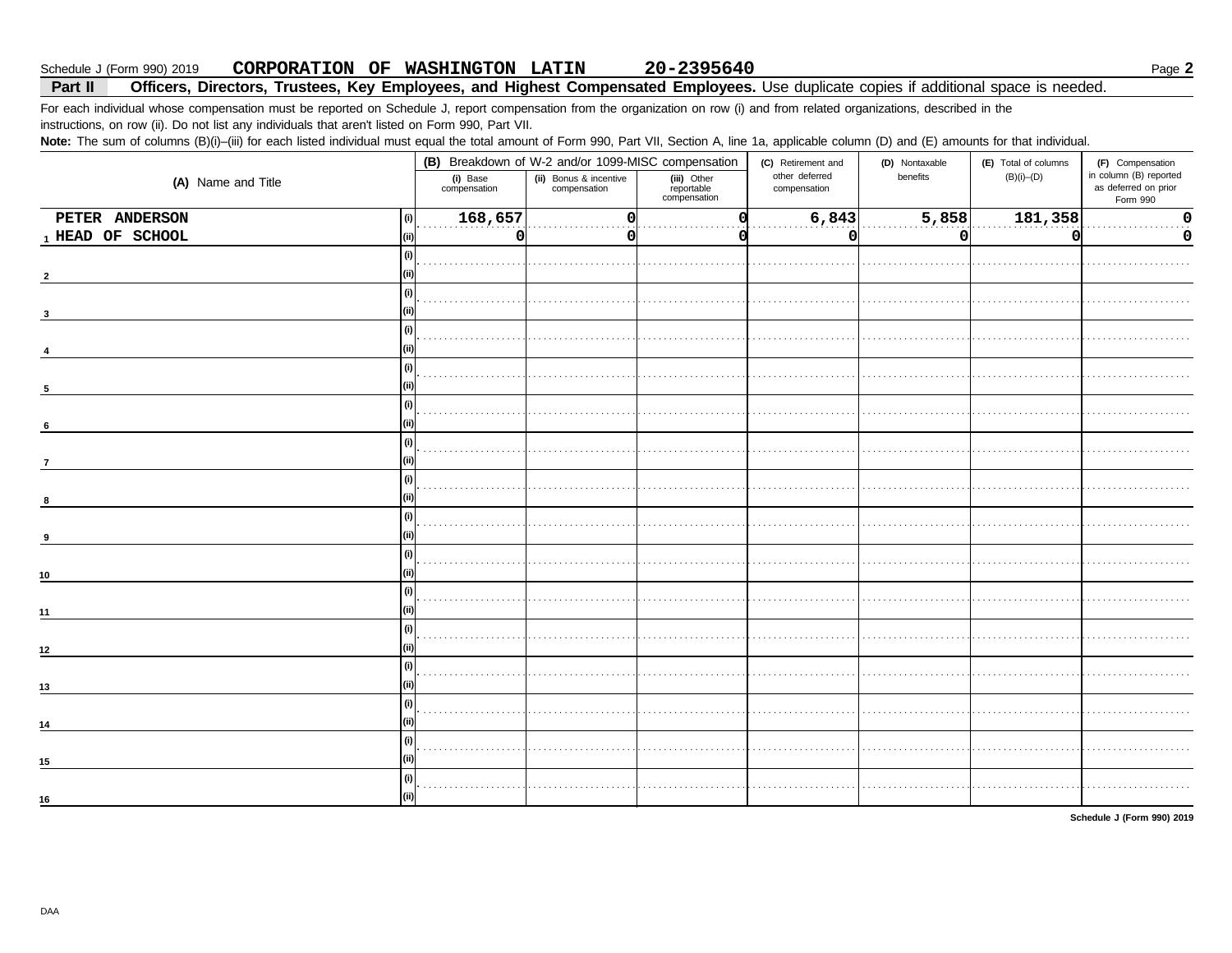Part III Supplemental Information

| Provide the information, explanation, or descriptions required for Part I, lines 1a, 1b, 3, 4a, 4b, 4c, 5a, 5b, 6a, 6b, 7, and 8, and for Part II. Also complete this part |  |  |  |  |  |  |  |
|----------------------------------------------------------------------------------------------------------------------------------------------------------------------------|--|--|--|--|--|--|--|
| for any additional information.                                                                                                                                            |  |  |  |  |  |  |  |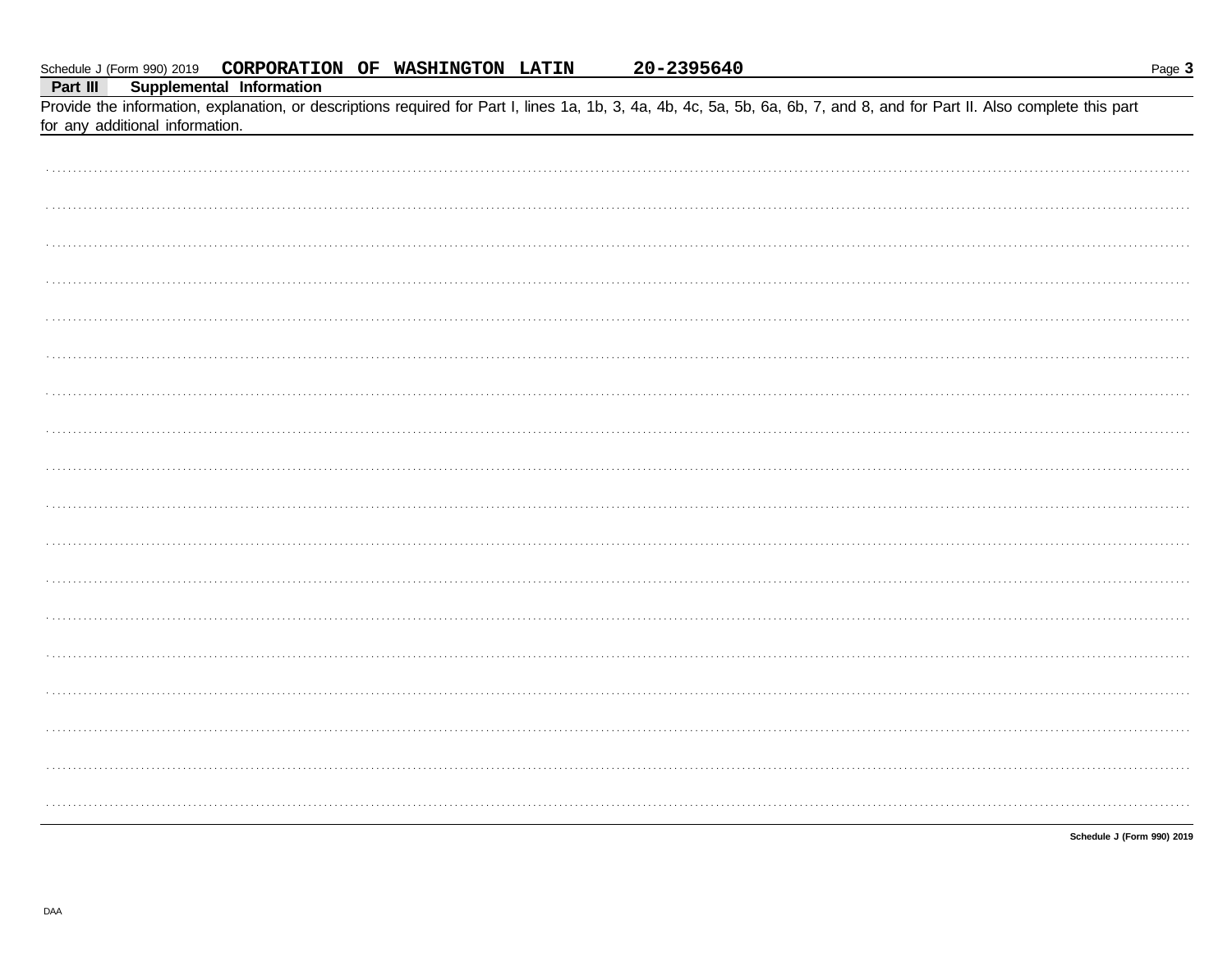## **SCHEDULE K**  $\qquad \qquad \qquad$  **Supplemental Information on Tax-Exempt Bonds**<br>**(Form 990) Supplete if the organization answered "Yes" on Form 990, Part IV, line 24a. Provide**

**(Form 990) u** Complete if the organization answered "Yes" on Form 990, Part IV, line 24a. Provide descriptions,<br>explanations, and any additional information in Part VI.

u **Attach to Form 990.**

u**Go to** *www.irs.gov/Form990* **for instructions and the latest information.**

Department of the Treasury<br>Internal Revenue Service

### **CORPORATION OF WASHINGTON LATIN 20-2395640**

| <b>Bond Issues</b><br>Part I                                                   |                              |               |                         |                 |            |                            |            |              |             |                                 |             |                         |             |
|--------------------------------------------------------------------------------|------------------------------|---------------|-------------------------|-----------------|------------|----------------------------|------------|--------------|-------------|---------------------------------|-------------|-------------------------|-------------|
| (a) Issuer name                                                                | (b) Issuer EIN               | (c) CUSIP $#$ | (d) Date issued         | (e) Issue price |            | (f) Description of purpose |            | (g) Defeased |             | $(h)$ On<br>behalf of<br>issuer |             | (i) Pooled<br>financing |             |
|                                                                                |                              |               |                         |                 |            |                            |            | Yes          | No          | Yes                             | No          | $Yes \mid No$           |             |
| A DISTRICT OF COLUMBIA                                                         | 53-6001131000000000 04/09/20 |               |                         |                 |            | 14,500,000 REFINANCE LOANS |            |              | $\mathbf x$ |                                 | $\mathbf x$ |                         | $\mathbf x$ |
| В                                                                              |                              |               |                         |                 |            |                            |            |              |             |                                 |             |                         |             |
| С                                                                              |                              |               |                         |                 |            |                            |            |              |             |                                 |             |                         |             |
| D                                                                              |                              |               |                         |                 |            |                            |            |              |             |                                 |             |                         |             |
| Part II<br><b>Proceeds</b>                                                     |                              |               |                         |                 |            |                            |            |              |             |                                 |             |                         |             |
|                                                                                |                              |               | A                       | 73,416          |            | в                          | C          |              |             |                                 | D           |                         |             |
|                                                                                |                              |               |                         |                 |            |                            |            |              |             |                                 |             |                         |             |
|                                                                                |                              |               |                         | 14,500,000      |            |                            |            |              |             |                                 |             |                         |             |
|                                                                                |                              |               |                         |                 |            |                            |            |              |             |                                 |             |                         |             |
|                                                                                |                              |               |                         |                 |            |                            |            |              |             |                                 |             |                         |             |
|                                                                                |                              |               |                         |                 |            |                            |            |              |             |                                 |             |                         |             |
|                                                                                |                              |               |                         | 290,000         |            |                            |            |              |             |                                 |             |                         |             |
|                                                                                |                              |               |                         |                 |            |                            |            |              |             |                                 |             |                         |             |
|                                                                                |                              |               |                         |                 |            |                            |            |              |             |                                 |             |                         |             |
|                                                                                |                              |               |                         | 400,221         |            |                            |            |              |             |                                 |             |                         |             |
|                                                                                |                              |               |                         | 13,809,779      |            |                            |            |              |             |                                 |             |                         |             |
|                                                                                |                              |               |                         |                 |            |                            |            |              |             |                                 |             |                         |             |
|                                                                                |                              |               | 2017                    |                 |            |                            |            |              |             |                                 |             |                         |             |
|                                                                                |                              |               | Yes                     | No              | <b>Yes</b> | No                         | <b>Yes</b> | <b>No</b>    |             | <b>Yes</b>                      |             | No                      |             |
| 14 Were the bonds issued as part of a refunding issue of tax-exempt bonds (or, |                              |               |                         | x               |            |                            |            |              |             |                                 |             |                         |             |
| 15 Were the bonds issued as part of a refunding issue of taxable bonds (or, if |                              |               |                         |                 |            |                            |            |              |             |                                 |             |                         |             |
|                                                                                |                              |               |                         | $\mathbf x$     |            |                            |            |              |             |                                 |             |                         |             |
|                                                                                |                              |               | $\overline{\mathbf{x}}$ |                 |            |                            |            |              |             |                                 |             |                         |             |
| 17 Does the organization maintain adequate books and records to support the    |                              |               |                         |                 |            |                            |            |              |             |                                 |             |                         |             |
|                                                                                |                              |               | x                       |                 |            |                            |            |              |             |                                 |             |                         |             |

**For Paperwork Reduction Act Notice, see the Instructions for Form 990.**

DAA

**Open to Public Inspection**

Name of the organization **Employer identification number Employer identification number** 

OMB No. 1545-0047 **2019**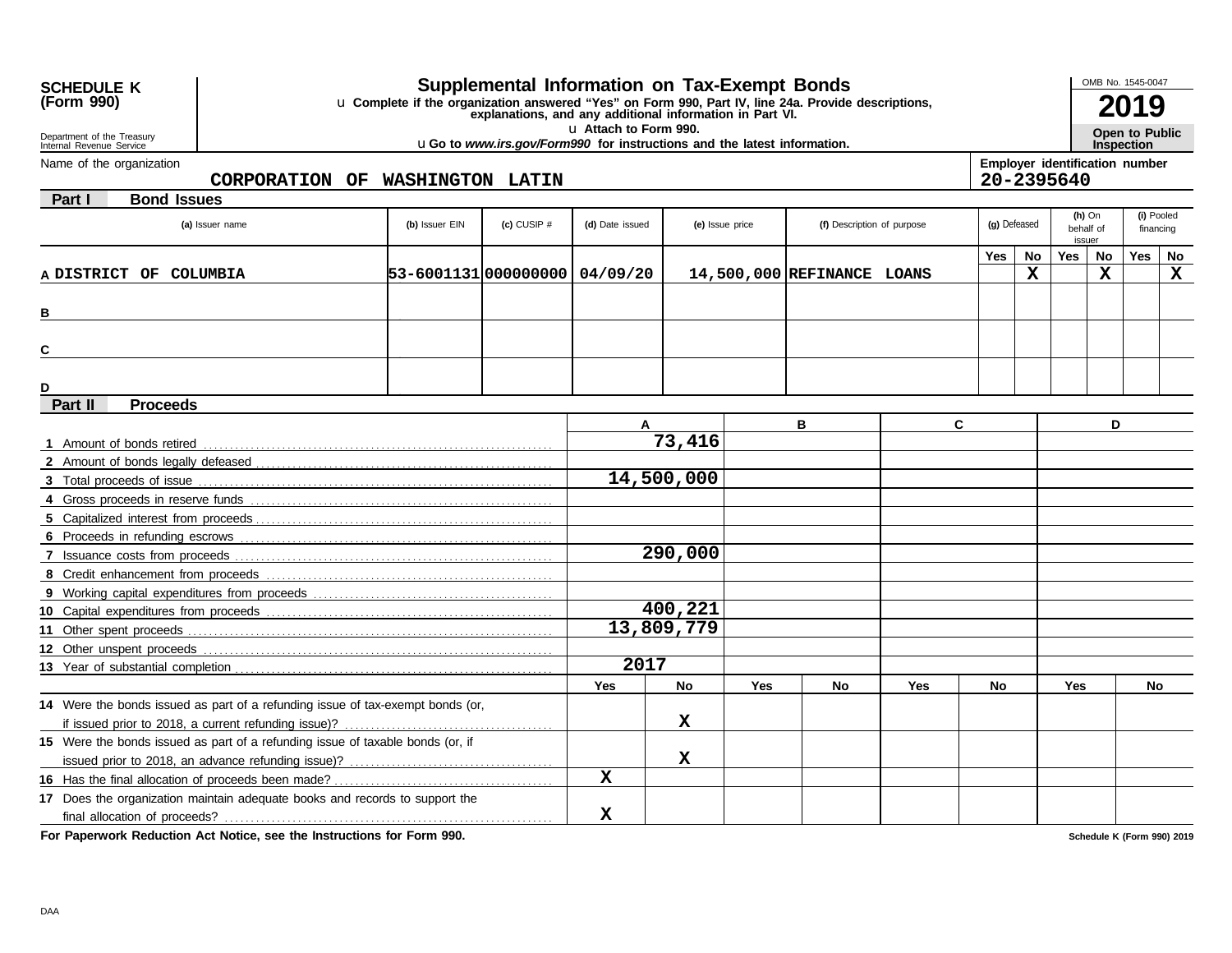Schedule K (Form 990) 2019 **CORPORATION OF WASHINGTON LATIN 20-2395640** Page **2** 

|              | Part III<br><b>Private Business Use</b>                                                            |             |                         |               |               |            |               |            |           |
|--------------|----------------------------------------------------------------------------------------------------|-------------|-------------------------|---------------|---------------|------------|---------------|------------|-----------|
|              |                                                                                                    |             | Δ                       |               | B             |            | $\mathbf c$   |            | D         |
|              | 1 Was the organization a partner in a partnership, or a member of an LLC,                          | Yes         | <b>No</b>               | <b>Yes</b>    | No            | Yes        | <b>No</b>     | <b>Yes</b> | <b>No</b> |
|              | which owned property financed by tax-exempt bonds?                                                 |             | x                       |               |               |            |               |            |           |
|              | 2 Are there any lease arrangements that may result in private business use of                      |             |                         |               |               |            |               |            |           |
|              |                                                                                                    |             | $\mathbf x$             |               |               |            |               |            |           |
|              | 3a Are there any management or service contracts that may result in private                        |             |                         |               |               |            |               |            |           |
|              |                                                                                                    |             | $\mathbf x$             |               |               |            |               |            |           |
|              | <b>b</b> If "Yes" to line 3a, does the organization routinely engage bond counsel or other outside |             |                         |               |               |            |               |            |           |
|              | counsel to review any management or service contracts relating to the financed property?           |             |                         |               |               |            |               |            |           |
|              | c Are there any research agreements that may result in private business use of                     |             |                         |               |               |            |               |            |           |
|              |                                                                                                    |             | $\mathbf x$             |               |               |            |               |            |           |
|              | d If "Yes" to line 3c, does the organization routinely engage bond counsel or other                |             |                         |               |               |            |               |            |           |
|              | outside counsel to review any research agreements relating to the financed property?               |             |                         |               |               |            |               |            |           |
| 4            | Enter the percentage of financed property used in a private business use by entities               |             |                         |               |               |            |               |            |           |
|              | other than a section 501(c)(3) organization or a state or local government $\ldots$                |             | %                       |               | $\frac{0}{0}$ |            | %             |            | ℅         |
|              | 5 Enter the percentage of financed property used in a private business use as a                    |             |                         |               |               |            |               |            |           |
|              | result of unrelated trade or business activity carried on by your organization,                    |             |                         |               |               |            |               |            |           |
|              | another section 501(c)(3) organization, or a state or local government <b>u</b>                    |             |                         | $\%$          | $\frac{0}{0}$ |            | %             |            | $\%$      |
| 6.           |                                                                                                    |             |                         | $\frac{1}{2}$ | $\frac{0}{0}$ |            | $\frac{1}{2}$ |            | %         |
|              | Does the bond issue meet the private security or payment test?                                     |             | $\overline{\mathbf{x}}$ |               |               |            |               |            |           |
|              | 8a Has there been a sale or disposition of any of the bond-financed property to a                  |             |                         |               |               |            |               |            |           |
|              | nongovernmental person other than a 501(c)(3) organization since the bonds were issued?            |             | $\mathbf x$             |               |               |            |               |            |           |
|              | <b>b</b> If "Yes" to line 8a, enter the percentage of bond-financed property sold or               |             |                         |               |               |            |               |            |           |
|              |                                                                                                    |             |                         | $\%$          |               |            | $\%$          |            |           |
|              | c If "Yes" to line 8a, was any remedial action taken pursuant to Regulations                       |             |                         |               |               |            |               |            |           |
|              |                                                                                                    |             |                         |               |               |            |               |            |           |
| 9            | Has the organization established written procedures to ensure that all                             |             |                         |               |               |            |               |            |           |
|              | nonqualified bonds of the issue are remediated in accordance with the                              |             |                         |               |               |            |               |            |           |
|              | requirements under Regulations sections 1.141-12 and 1.145-2?<br>.                                 |             | x                       |               |               |            |               |            |           |
|              | Part IV<br>Arbitrage                                                                               |             |                         |               |               |            |               |            |           |
|              |                                                                                                    |             | A                       |               | в             |            | C             |            | D         |
| $\mathbf{1}$ | Has the issuer filed Form 8038-T, Arbitrage Rebate, Yield Reduction and                            | <b>Yes</b>  | $\mathop{\mathsf{No}}$  | <b>Yes</b>    | No            | <b>Yes</b> | <b>No</b>     | <b>Yes</b> | <b>No</b> |
|              |                                                                                                    |             | $\mathbf x$             |               |               |            |               |            |           |
|              |                                                                                                    |             |                         |               |               |            |               |            |           |
|              |                                                                                                    |             | $\mathbf{x}$            |               |               |            |               |            |           |
|              |                                                                                                    | $\mathbf x$ |                         |               |               |            |               |            |           |
|              |                                                                                                    |             | $\mathbf x$             |               |               |            |               |            |           |
|              | If "Yes" to line 2c, provide in Part VI the date the rebate computation was                        |             |                         |               |               |            |               |            |           |
|              | performed                                                                                          |             |                         |               |               |            |               |            |           |
|              | Is the bond issue a variable rate issue?                                                           | $\mathbf x$ |                         |               |               |            |               |            |           |

**Schedule K (Form 990) 2019**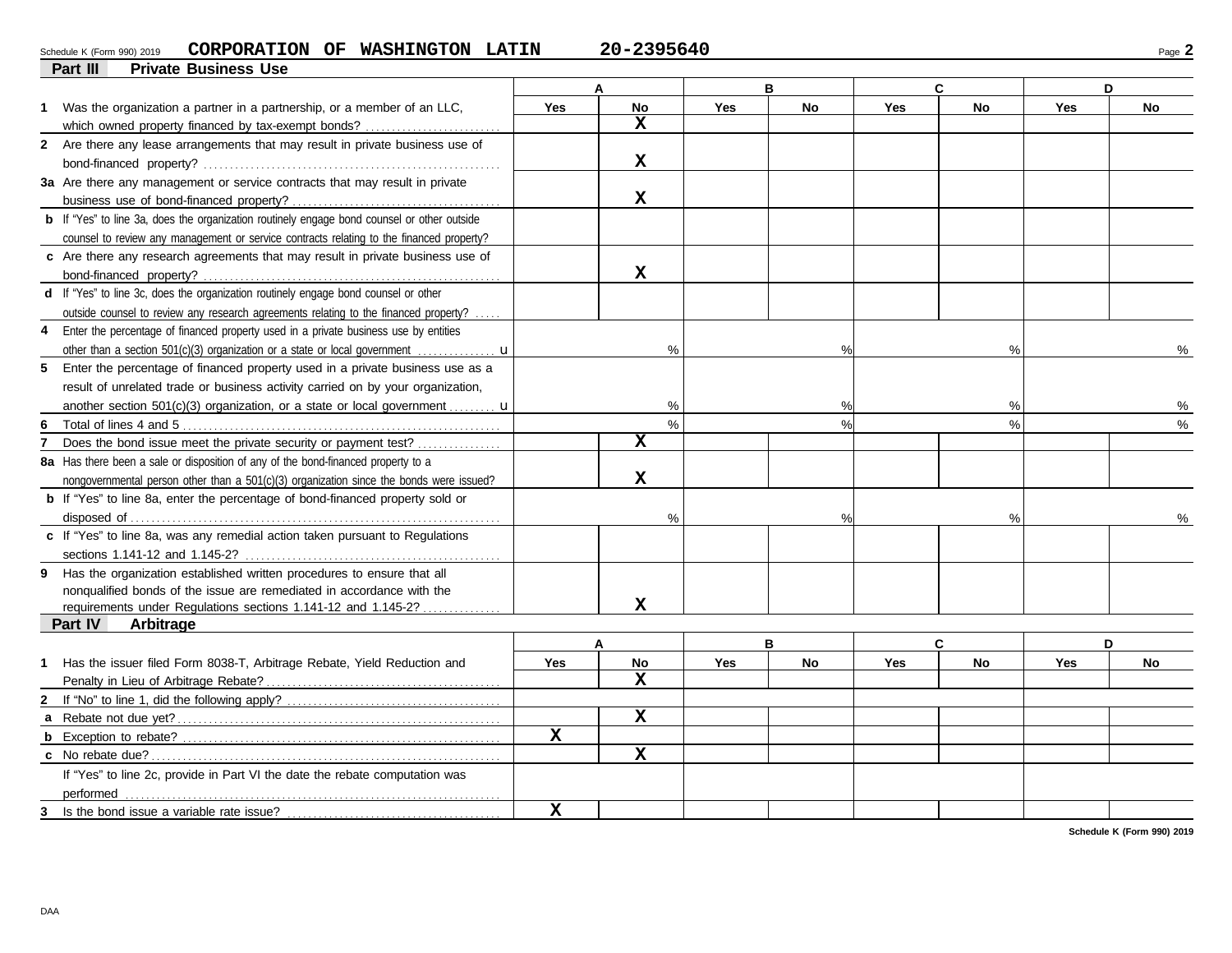### Schedule K (Form 990) 2019 **CORPORATION OF WASHINGTON LATIN** 20-2395640 Page 3

| Part IV<br>Arbitrage (continued)                                                                                               |             |             |            |                    |            |           |            |           |
|--------------------------------------------------------------------------------------------------------------------------------|-------------|-------------|------------|--------------------|------------|-----------|------------|-----------|
|                                                                                                                                |             | A           |            | в                  |            | C         |            | D         |
| 4a Has the organization or the governmental issuer entered into a qualified                                                    | <b>Yes</b>  | <b>No</b>   | <b>Yes</b> | <b>No</b>          | <b>Yes</b> | <b>No</b> | <b>Yes</b> | No        |
|                                                                                                                                | x           |             |            |                    |            |           |            |           |
|                                                                                                                                | TRUIST BANK |             |            |                    |            |           |            |           |
|                                                                                                                                |             | 10.0        |            |                    |            |           |            |           |
| d                                                                                                                              |             | $\mathbf x$ |            |                    |            |           |            |           |
|                                                                                                                                |             | X           |            |                    |            |           |            |           |
| 5a Were gross proceeds invested in a guaranteed investment contract (GIC)?                                                     |             | x           |            |                    |            |           |            |           |
|                                                                                                                                |             |             |            |                    |            |           |            |           |
| c Term of GIC.                                                                                                                 |             |             |            |                    |            |           |            |           |
| d Was the regulatory safe harbor for establishing the fair market value of the GIC satisfied?                                  |             |             |            |                    |            |           |            |           |
| Were any gross proceeds invested beyond an available temporary period?<br>6                                                    |             | $\mathbf x$ |            |                    |            |           |            |           |
| Has the organization established written procedures to monitor the                                                             |             |             |            |                    |            |           |            |           |
|                                                                                                                                |             | x           |            |                    |            |           |            |           |
| <b>Procedures To Undertake Corrective Action</b><br><b>Part V</b>                                                              |             |             |            |                    |            |           |            |           |
|                                                                                                                                |             |             |            | B                  |            | C         |            | D         |
|                                                                                                                                |             | A           |            |                    |            |           |            |           |
|                                                                                                                                |             |             |            |                    |            |           |            |           |
| Has the organization established written procedures to ensure that violations                                                  | <b>Yes</b>  | <b>No</b>   | <b>Yes</b> | <b>No</b>          | <b>Yes</b> | <b>No</b> | <b>Yes</b> | <b>No</b> |
| of federal tax requirements are timely identified and corrected through the                                                    |             |             |            |                    |            |           |            |           |
| voluntary closing agreement program if self-remediation isn't available under                                                  |             |             |            |                    |            |           |            |           |
| applicable regulations?                                                                                                        |             | $\mathbf x$ |            |                    |            |           |            |           |
| Supplemental Information. Provide additional information for responses to questions on Schedule K. See instructions<br>Part VI |             |             |            |                    |            |           |            |           |
| SCHEDULE K - ADDITIONAL INFORMATION                                                                                            |             |             |            |                    |            |           |            |           |
|                                                                                                                                |             |             |            |                    |            |           |            |           |
| ON APRIL 9, 2020,<br>THE DISTRICT OF COLUMBIA ISSUED AND SOLD REVENUE BONDS                                                    |             |             |            |                    |            |           |            |           |
| (WASHINGTON LATIN PUBLIC CHARTER SCHOOL PROJECT, SERIES 2020)                                                                  |             |             |            | <b>TOTALING</b>    |            |           |            |           |
| \$14,500,000 TO TRUIST BANK, THE PROCEEDS OF WHICH WERE LOANED                                                                 |             |             |            | TO THE             |            |           |            |           |
| CHARTER SCHOOL FOR THE PURPOSE OF REFINANCING ALL EXISTING DEBT RELATED TO                                                     |             |             |            |                    |            |           |            |           |
| RENOVATING THE SCHOOL BUILDING LOCATED AT 5200                                                                                 |             | 2ND STREET, | NW,        | <b>WASHINGTON,</b> |            |           |            |           |
| DC.                                                                                                                            |             |             |            |                    |            |           |            |           |

**THE PROCEEDS WERE USED TO EXTINGUISH THE TYPE A AND TYPE B QALICB LOANS FROM THE CDES AND A LOAN FROM BANK OF AMERICA IN THE TOTAL AMOUNT OF \$13,809,779 AS WELL AS \$290,000 OF THE CLOSING COSTS. IN ADDITION, A NET AMOUNT OF CASH IN THE AMOUNT OF \$400,221 WAS TRANSFERRED TO THE CHARTER SCHOOL, WHICH WAS FOR REIMBURSEMENT OF QUALIFYING IMPROVEMENT COSTS. THE NOTE MATURES ON APRIL 1, 2050, AND IS CALLABLE BY TRUIST BANK ON APRIL 1, 2030. INTEREST AND PRINCIPAL PAYMENTS ARE MADE ON A MONTHLY BASIS.**

**Schedule K (Form 990) 2019**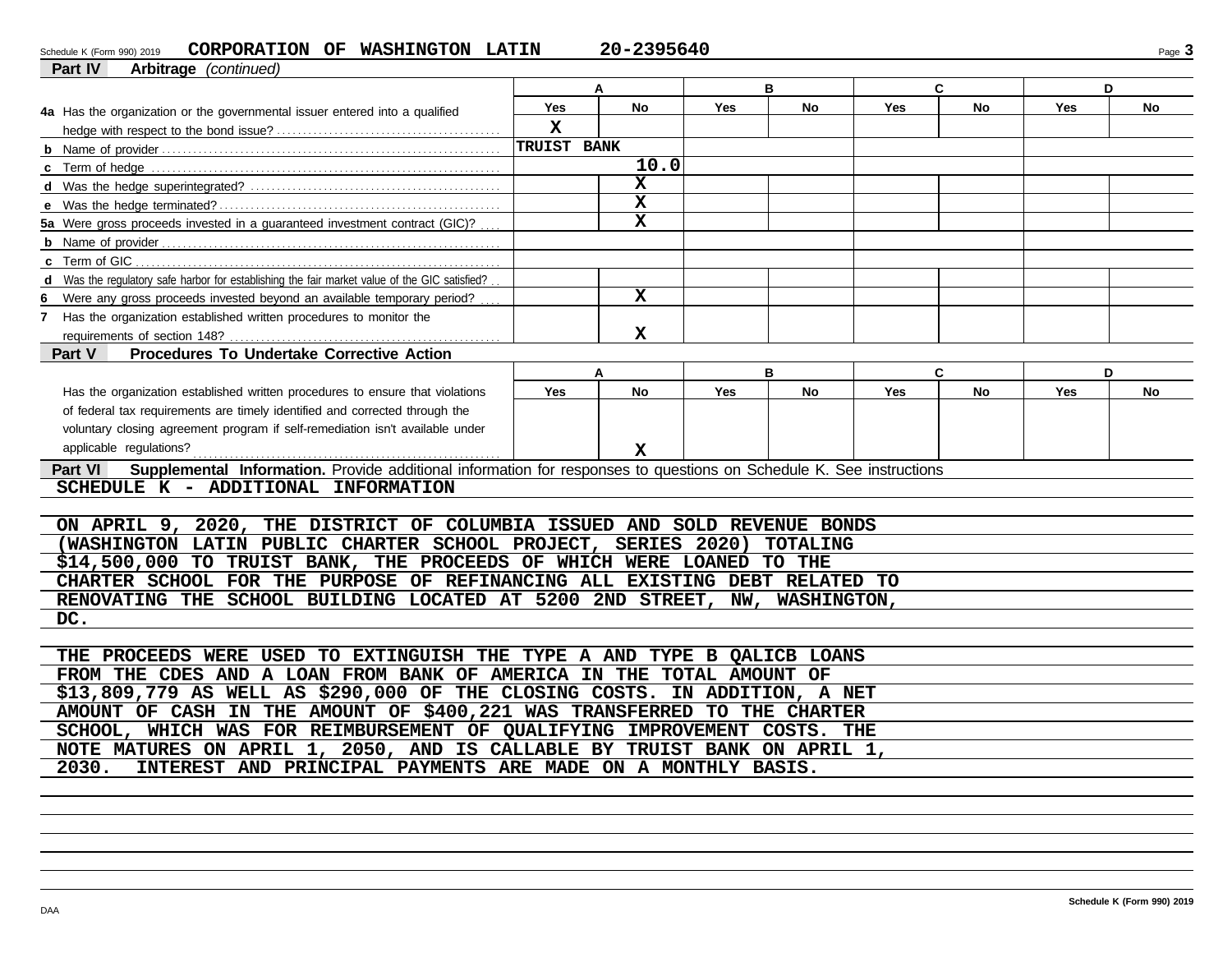**Part VI Supplemental Information.** Provide additional information for responses to questions on Schedule K. See instructions *(continued)*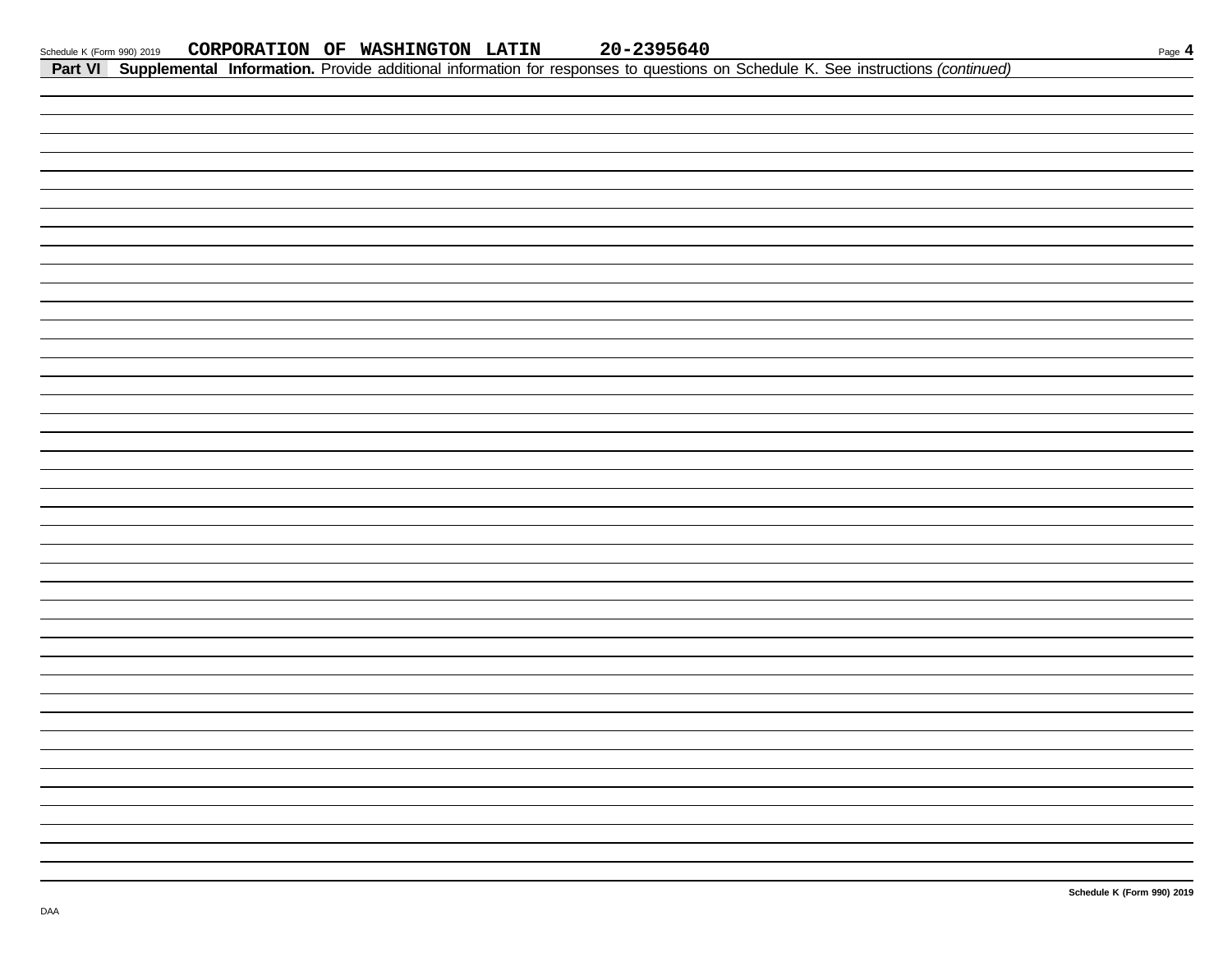### **SCHEDULE O Supplemental Information to Form 990 or 990-EZ**

**Form 990 or 990-EZ or to provide any additional information. (Form 990 or 990-EZ) Complete to provide information for responses to specific questions on**

u **Attach to Form 990 or 990-EZ.** u **Go to** *www.irs.gov/Form990* **for the latest information.** OMB No. 1545-0047 **2019**

**Open to Public**

**Inspection**

Name of the organization **Employer identification number Employer identification number** Internal Revenue Service Department of the Treasury

**CORPORATION OF WASHINGTON LATIN 20-2395640**

FORM 990, PART III, LINE 2 (1998) THE RESIDENT RESERVE TO REAL PROPERTY OF THE REAL PROPERTY OF THE REAL PROPERTY OF THE REAL PROPERTY OF THE REAL PROPERTY OF THE REAL PROPERTY OF THE REAL PROPERTY OF THE REAL PROPERTY OF

COVID EMERGENCY HARDSHIP FUNDS WERE PROVIDED TO STUDENTS AND FAMILIES OF THE SCHOOL WHO WERE IN NEED OF FINANACIAL ASSISTANCE DURING THE COVID PANDEMIC. THE SCHOOL MAINTAINS RECORDS TO SUBSTANTIATE THE AMOUNT OF GRANTS OR ASSISTANCE PROVIDED. THE SCHOOL ALSO HAS ESTABLISHED ELIGIBILITY REQUIREMENTS AND SELECTION CRITERIA FOR THE GRANTS OR ASSISTANCE PROVIDED.

. . . . . . . . . . . . . . . . . . . . . . . . . . . . . . . . . . . . . . . . . . . . . . . . . . . . . . . . . . . . . . . . . . . . . . . . . . . . . . . . . . . . . . . . . . . . . . . . . . . . . . . . . . . . . . . . . . . . . . . . . . . . . . . . . . . . . . . . . . . . . . . . . . . . . . . . . . . . . . . . . . . . . .

FORM 990, PART III, LINE 4A - FIRST ACCOMPLISHMENT

WASHINGTON LATIN PCS PROVIDES A CHALLENGING, CLASSICAL EDUCATION FOR THE MODERN WORLD THAT IS ACCESSIBLE TO STUDENTS IN GRADES 5-12 THROUGHOUT THE DISTRICT OF COLUMBIA. THE CHARTER SCHOOL WAS FOUNDED IN 2005 ON THE BELIEF THAT ALL STUDENTS DESERVE A QUALITY EDUCATION THAT GOES BEYOND PREPARATION AND FOCUSES ON DEVELOPING KNOWLEDGE, UNDERSTANDING AND HUMANITY. OUR ESSENTIAL CHARACTERISTICS INCLUDE OUR CLASSICAL CURRICULUM, TOP NOTCH FACULTY, SMALL CLASSES, AND CLOSE-KNIT COMMUNITY OF DIVERSE STUDENTS AND FACULTY. LATIN WASHINGTON OPENED ITS DOORS TO 179 STUDENTS IN 2006. IN EACH OF THE NEXT FIVE YEARS, THE SCHOOL ADDED A GRADE UNTIL REACHING THE FULL COMPLEMENT OF GRADES 5-12 IN 2011-12. THE CHARTER SCHOOL PRESENTLY SERVES A DIVERSE GROUP OF STUDENTS FROM ALL EIGHT WARDS OF DC. WASHINGTON LATIN BELIEVES THAT A HIGH CALIBER CLASSICAL EDUCATION SHOULD BE AVAILABLE TO ALL PUBLIC SCHOOL STUDENTS AND THAT EVERY YOUNG PERSON CAN LEARN AND DESERVES GREAT TEACHERS. THE CLASSICAL MODEL OF EDUCATION AT WASHINGTON LATIN BRINGS TOGETHER THE TIMELESS TRUTHS OF GREECE AND ROME WITH THE STUDY OF CONTEMPORARY ISSUES. WASHINGTON LATIN FOCUSES ON THREE CLASSICAL LEGACIES: EDUCATION FOR CITIZENSHIP IN A DEMOCRACY, THE LATIN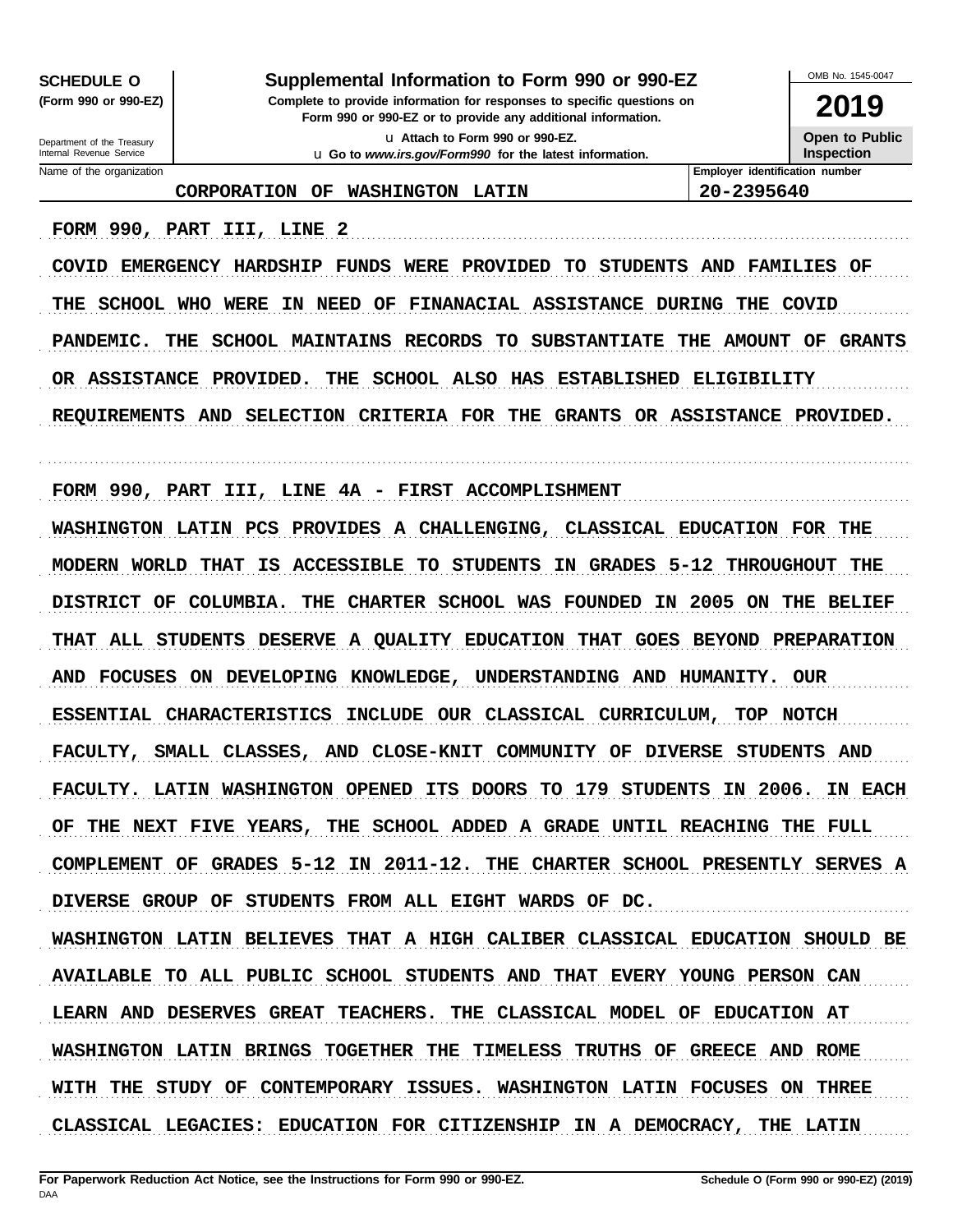| Schedule O (Form 990 or 990-EZ) (2019)                 | $P$ aqe $\blacktriangle$       |
|--------------------------------------------------------|--------------------------------|
| Name of the organization                               | Emplover identification number |
| CORPORATION<br><b>WASHINGTON</b><br>OF<br><b>LATIN</b> | 20-2395640                     |

LANGUAGE, AND PUBLIC ORATORY. THESE ARE IMPARTED THROUGH BOTH ANCIENT TEACHING METHODS SUCH AS SOCRATIC SEMINARS AND CONTEMPORARY APPROACHES, SUCH AS CURRENT TECHNOLOGY AND INNOVATIVE LEARNING PRACTICES. IN ADDITION, EACH STUDENT IS REQUIRED TO COMPLETE THREE HIGH SCHOOL LEVELS OF LATIN AND TWO OF FRENCH, CHINESE, OR ARABIC. THIS REQUIREMENT IS DESIGNED TO FOSTER THE STUDENT'S UNDERSTANDING OF OTHER CULTURES AND TO PREPARE EACH STUDENT FOR SUCCESS IN THE GLOBAL ENVIRONMENT.

THE LINK BETWEEN THE ACADEMIC AND MORAL REALMS OF EDUCATION LIES AT THE HEART OF THE CLASSICAL TRADITION. WASHINGTON LATIN HOLDS HIGH EXPECTATIONS FOR ITS STUDENTS IN THEIR ACADEMIC PERFORMANCE, AS WELL AS THEIR PERSONAL AND COMMUNITY BEHAVIOR. THEY LEARN TO ASK "ESSENTIAL QUESTIONS," ENGAGE IN DIFFICULT DISCUSSIONS, INFORM THEMSELVES ABOUT POSSIBLE OPTIONS, ACT ON THEIR DECISIONS, AND OWN THE CONSEQUENCES: ALL CRITICAL STEPS TO BECOMING RESPONSIBLE CITIZENS.

A RELATED COMPONENT OF OUR CLASSICAL APPROACH IS TO EDUCATE STUDENTS TO BECOME PART OF THE SCHOOL COMMUNITY. WE ENCOURAGE ALL TO CARE FOR AND RESPECT ONE ANOTHER UNDER THE MANTRA "WORDS MATTER." TO FOSTER THIS, WE GATHER THE SCHOOL COMMUNITY REGULARLY IN ASSEMBLIES THAT FOCUS ON OUR VALUES, PRAISE STUDENT ACHIEVEMENT, AND RECOGNIZE EACH OTHER'S GROWTH AND HARD WORK, ESSENTIAL TO CREATING OUR CULTURE OF COMMUNITY SUPPORT AND SHARED RESPONSIBILITY.

OUR TOP NOTCH FACULTY IS THE SINGLE MOST IMPORTANT REASON FOR OUR CHARTER SCHOOL'S SUCCESS AND ALLOWS FOR A PERSONAL, SUPPORTIVE AND CHALLENGING ENVIRONMENT. THE ONLY WAY TO BRING STUDENTS ALONG ON THEIR OWN PATH OF EDUCATION IS TO KNOW THEM. WE INSIST ON SMALL CLASS SIZES AND AN ACTIVE ADVISORY PROGRAM TO ALLOW TEACHERS TO KNOW THEIR STUDENTS AS ADOLESCENTS AND AS LEARNERS. ACCESSIBILITY TO THE SCHOOL FACILITY, ITS FACULTY AND

PAGE 1 OF 4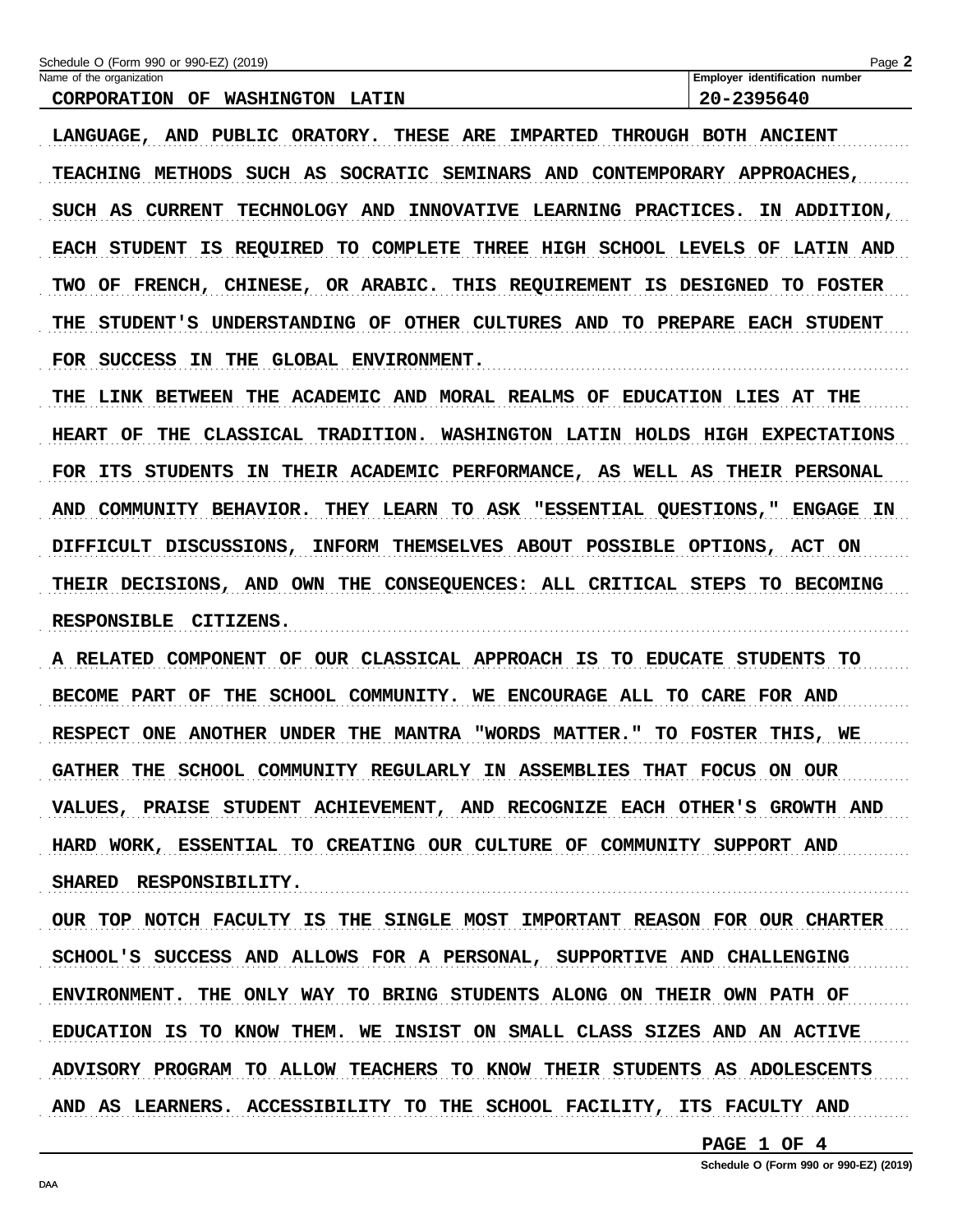| Schedule O (Form 990 or 990-EZ) (2019)                                             | Page 2                                       |
|------------------------------------------------------------------------------------|----------------------------------------------|
| Name of the organization<br>CORPORATION OF<br><b>WASHINGTON LATIN</b>              | Employer identification number<br>20-2395640 |
| STAFF, AND ITS COURSES OF STUDY IS WOVEN INTO WASHINGTON LATIN'S CULTURE.          |                                              |
| SINCE ITS OPENING, THE CHARTER SCHOOL HAS REACHED THESE IMPORTANT                  |                                              |
| <b>MILESTONES:</b>                                                                 |                                              |
| O ENROLLMENT HAS GROWN TO OVER 730 STUDENTS AT GRADE LEVELS 5-12 AND WE            |                                              |
| <b>HAVE</b>                                                                        |                                              |
| SERVED MORE THAN 1,500 STUDENTS OVERALL. THE SCHOOL IS IN HIGH DEMAND FROM         |                                              |
| STUDENTS WHO WISH TO ENROLL, AND OUR WAITLIST REGULARLY NUMBERS OVER 1,000.        |                                              |
| O EVERY YEAR SINCE IT OPENED, THE SCHOOL HAS ENROLLED STUDENTS FROM ALL            |                                              |
| EIGHT WARDS. OUR STUDENT BODY IS DIVERSE, AND OUR RACIAL DEMOGRAPHICS MATCH        |                                              |
| THOSE OF THE CITY.                                                                 |                                              |
| O WE HAVE BEEN RATED TIER 1 BY THE PUBLIC CHARTER SCHOOL BOARD EACH YEAR           |                                              |
| SINCE THE BOARD BEGAN USING THE PERFORMANCE MANAGEMENT FRAMEWORK TO MEASURE        |                                              |
| CHARTER SCHOOL QUALITY.                                                            |                                              |
| O OUR FIRST CLASS GRADUATED IN 2012, AND EIGHT OTHERS HAVE FOLLOWED. IN            |                                              |
| BOTH 2012 AND 2013, OUR FIRST TWO GRADUATING CLASSES HAD THE HIGHEST               |                                              |
| <b>GRADUATION RATES</b><br>(93% AND 96%) OF ANY NON-SELECTIVE PUBLIC SCHOOL IN THE |                                              |
| DISTRICT. OUR AVERAGE GRADUATION RATE IS 86%.                                      |                                              |
| O APPROXIMATELY 86% OR MORE OF EACH SENIOR CLASS HAS BEEN ACCEPTED TO              |                                              |
| COLLEGE. OUR ALUMNI HAVE RECEIVED MORE THAN \$27 MILLION IN                        |                                              |
| SCHOLARSHIPS, INCLUDING SEVEN POSSE SCHOLARS, TWO CHILDREN'S DEFENSE FUND          |                                              |
| BEAT THE ODDS SCHOLARS, THREE GEORGE WASHINGTON UNIVERSITY TRACHTENBERG            |                                              |
| SCHOLARS, A HERBERT H. DENTON JR. SCHOLAR, AND A GATES MILLENNIUM                  |                                              |
| SCHOLARSHIP FINALIST. THREE OF OUR GRADUATES HAVE BEEN ACCEPTED TO MILITARY        |                                              |
| ACADEMIES, INCLUDING THE U.S. COAST GUARD, U.S. AIR FORCE, AND WEST POINT.         |                                              |
| IN THE MOST RECENT DC-WIDE STANDARDIZED TESTING (PARCC ASSESSMENT,                 |                                              |
| ADMINISTERED EACH SPRING), WASHINGTON LATIN STUDENTS SCORED AT OR NEAR THE         |                                              |
| TOP OF BOTH ENGLISH/LANGUAGE ARTS (ELA) AND MATHEMATICS TESTS. IN FACT, OUR        |                                              |
|                                                                                    |                                              |

PAGE 2 OF 4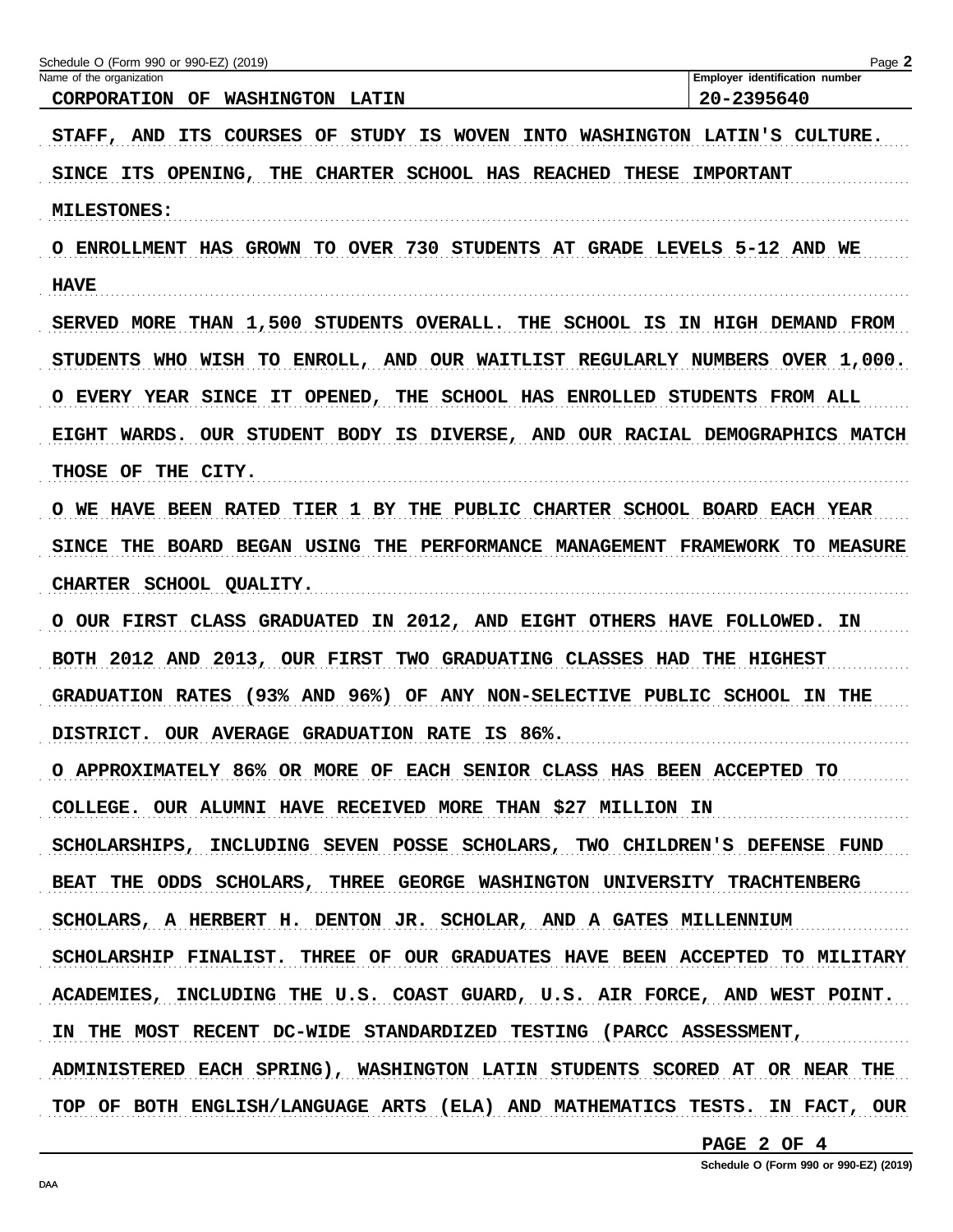| Schedule O (Form 990 or 990-EZ) (2019)                                              | Page 2                                              |
|-------------------------------------------------------------------------------------|-----------------------------------------------------|
| Name of the organization<br>CORPORATION OF WASHINGTON LATIN                         | <b>Employer identification number</b><br>20-2395640 |
| THE HIGHEST OF ANY NONSELECTIVE DCPS OR PUBLIC CHARTER<br>ELA SCORES WERE           |                                                     |
| SCHOOL IN THE DISTRICT.                                                             |                                                     |
|                                                                                     |                                                     |
|                                                                                     |                                                     |
| FORM 990, PART VI, LINE 11B - ORGANIZATION'S PROCESS TO REVIEW FORM 990             |                                                     |
| THE ACCOUNTING STAFF AND DIRECTOR OF FINANCE REVIEWS THE DRAFT FORM 990             |                                                     |
| INFORMATION TAX RETURN, AS PREPARED BY THE ACCOUNTANTS/AUDITORS.                    | <b>ONCE</b>                                         |
| REVIEWED, THE 990 TAX RETURN IS FORWARDED TO THE                                    | <b>FINANCE COMMITTEE AND THE</b>                    |
| AUDIT COMMITTEE FOR REVIEW AND THEY RECOMMEND IT TO THE FULL BOARD OF               |                                                     |
|                                                                                     |                                                     |
| GOVERNORS FOR ACCEPTANCE.                                                           |                                                     |
|                                                                                     |                                                     |
| FORM 990, PART VI, LINE 12C - ENFORCEMENT OF CONFLICTS POLICY                       |                                                     |
| <b>THE CONFLICT OF</b><br>INTEREST POLICY IS CONSTANTLY MONITORED BY ADMINISTRATION |                                                     |
| THE BOARD OF DIRECTORS THROUGH REVIEW AND APPROVAL<br>PERSONNEL AND                 |                                                     |
| ANNUALLY, BOARD MEMBERS AND STAFF COMPLETE A CONFLICT OF<br><b>PROCEDURES.</b>      |                                                     |
| DISCLOSURE FORM IDENTIFYING ANY RELATIONSHIPS OR CIRCUMSTANCES<br><b>INTEREST</b>   |                                                     |
| WHICH THE BOARD OF GOVERNORS OR STAFF MEMBER BELIEVES COULD CONTRIBUTE TO A         |                                                     |
|                                                                                     |                                                     |
| <b>INTEREST.</b><br>CONFLICT OF                                                     |                                                     |
|                                                                                     |                                                     |
| FORM 990, PART VI, LINE 15A - COMPENSATION PROCESS FOR TOP OFFICIAL                 |                                                     |
| THE HEAD OF SCHOOL'S SALARY IS SET FORTH IN AN EMPLOYMENT CONTRACT, WHICH           |                                                     |
| WAS NEGOTIATED BY THE BOARD PRESIDENT AT THE TIME THE HEAD OF SCHOOL WAS            |                                                     |
| HIRED. A COMMITTEE OF THE BOARD REVIEWED AND APPROVED THE COMPENSATION              |                                                     |
| USING BENCHMARK SALARY AND BENEFITS DATA PROVIDED BY CONSULTANTS.                   |                                                     |
|                                                                                     |                                                     |
|                                                                                     |                                                     |
| FORM 990, PART VI, LINE 15B - COMPENSATION PROCESS FOR OFFICERS                     |                                                     |
| THE PROCESS FOR DETERMINING COMPENSATION FOR TOP OFFICIALS AND OTHER                |                                                     |

OFFICERS WAS APPROVED BY THE BOARD IN FEBRUARY 2018. THE BOARD APPROVED A

PAGE 3 OF 4

Schedule O (Form 990 or 990-EZ) (2019)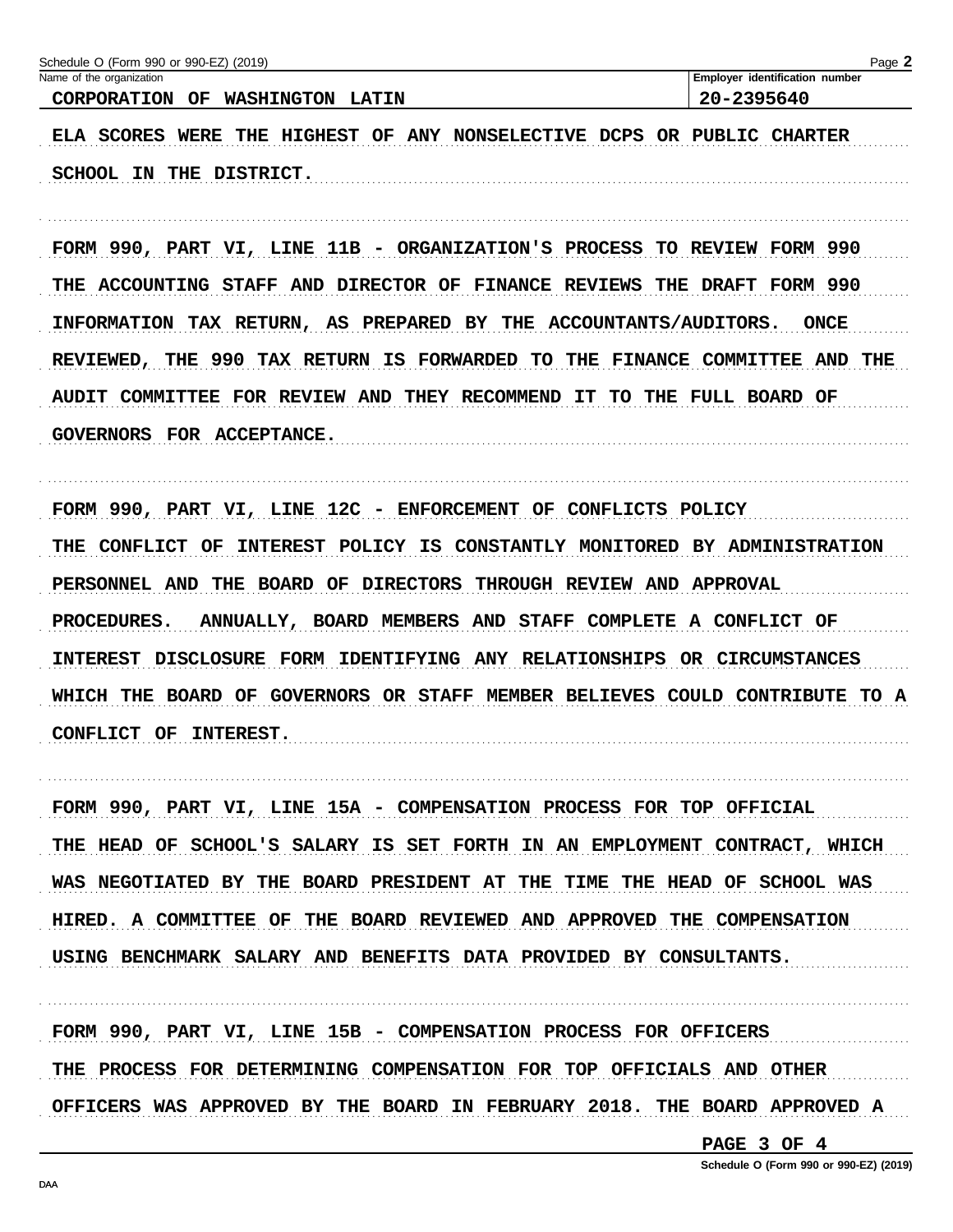| Schedule O (Form 990 or 990-EZ) (2019)                                      | Page 2                                       |
|-----------------------------------------------------------------------------|----------------------------------------------|
| Name of the organization<br>CORPORATION OF WASHINGTON LATIN                 | Employer identification number<br>20-2395640 |
|                                                                             |                                              |
| SALARY FRAMEWORK RECOMMENDED BY A THIRD PARTY COMPENSATION CONSULTANT AFTER |                                              |
| CONDUCTING A COMPENSATION STUDY ON SALARIES FROM OTHER COMPARABLE CHARTER   |                                              |
| SCHOOLS. WITHIN THIS FRAMEWORK, THE HEAD OF SCHOOL DETERMINES THE SALARY OF |                                              |
| TOP KEY OFFICIALS AND OFFICERS UNDER HIS SUPERVISION.                       |                                              |
|                                                                             |                                              |
| FORM 990, PART VIII, LINE 11A - ADDITIONAL INFORMATION                      |                                              |
| ALL GOVERNING DOCUMENTS, POLICIES, AND FINANCIAL STATEMENTS ARE FORWARDED   |                                              |
| TO THE DISTRICT OF COLUMBIA PUBLIC CHARTER SCHOOL BOARD, WHICH PROVIDES     |                                              |
| OVERSIGHT AND DISTRIBUTION OF RELEVANT INFORMATION TO                       | THE FORM<br>THE<br>PUBLIC.                   |
| 990 IS MADE AVAILABLE ON THE<br>ORGANIZATION'S WEBSITE AND UPON REQUEST.    | IN                                           |
| ADDITION, THE 990 INFORMATION TAX RETURN IS AVAILABLE FOR PUBLIC INSPECTION |                                              |
| ON GUIDESTAR.                                                               |                                              |
|                                                                             |                                              |
| FORM 990, PART VIII - ADDITIONAL INFORMATION                                |                                              |
| IN ACCORDANCE WITH<br>THE<br><b>TERMS</b><br>OF<br>THE<br><b>NEW MARKET</b> | TAX CREDIT PROGRAM, THE                      |
| CHARTER SCHOOL HAD \$4,260,000 OF DEBT FORGIVEN DURING THE                  | <b>YEAR.</b>                                 |
|                                                                             |                                              |
| FORM 990, PART XI, LINE 9 - OTHER CHANGES IN NET ASSETS EXPLANATION         |                                              |
| CHANGE IN FV OF INTEREST RATE SWAP                                          | $-510,821$<br>$\mathbf{S}$                   |
|                                                                             |                                              |
|                                                                             |                                              |
|                                                                             |                                              |
|                                                                             |                                              |
|                                                                             |                                              |
|                                                                             |                                              |
|                                                                             |                                              |
|                                                                             |                                              |
|                                                                             |                                              |
|                                                                             | PAGE 4 OF 4                                  |

| IAULI I VI I                           |  |  |
|----------------------------------------|--|--|
| Schedule O (Form 990 or 990-EZ) (2019) |  |  |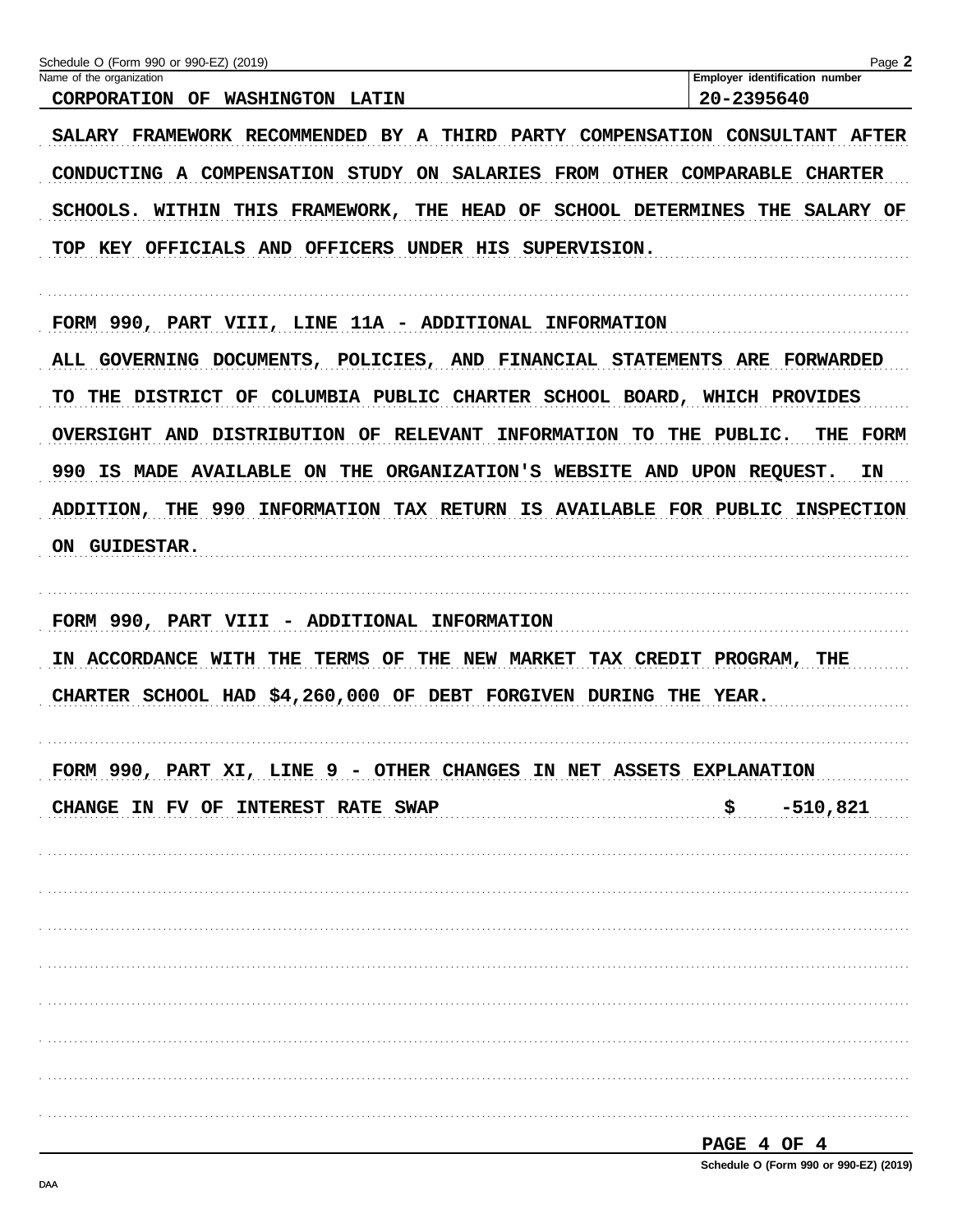| <b>SCHEDULE R</b> |  |
|-------------------|--|
| (Form 990)        |  |

## **(Form 990) Related Organizations and Unrelated Partnerships**

u **Complete if the organization answered "Yes" on Form 990, Part IV, line 33, 34, 35b, 36, or 37.**

u **Attach to Form 990.**

u **Go to** *www.irs.gov/Form990* **for instructions and the latest information.**

Department of the Treasury Internal Revenue Service Name of the organization

**CORPORATION OF WASHINGTON LATIN 20-2395640**

**Part I Identification of Disregarded Entities.** Complete if the organization answered "Yes" on Form 990, Part IV, line 33.

| (a)<br>Name, address, and EIN (if applicable) of disregarded entity                                                                                                                                                           |            | (b)<br>Primary activity | (c)<br>Legal domicile (state<br>or foreign country) |                            | (d)<br>Total income                                    | (e)<br>End-of-year assets           | (f)<br>Direct controlling<br>entity                             |    |
|-------------------------------------------------------------------------------------------------------------------------------------------------------------------------------------------------------------------------------|------------|-------------------------|-----------------------------------------------------|----------------------------|--------------------------------------------------------|-------------------------------------|-----------------------------------------------------------------|----|
| LATIN RUDOLPH QALICB, LLC<br>(1)<br>5200 2ND STREET NW<br>WASHINGTON<br>DC 20011                                                                                                                                              | 90-0924472 |                         | DC                                                  |                            |                                                        |                                     |                                                                 |    |
| (2)                                                                                                                                                                                                                           |            | REAL ESTAT              |                                                     |                            | 4,260,819                                              |                                     | N/A                                                             |    |
|                                                                                                                                                                                                                               |            |                         |                                                     |                            |                                                        |                                     |                                                                 |    |
| (3)                                                                                                                                                                                                                           |            |                         |                                                     |                            |                                                        |                                     |                                                                 |    |
| (4)                                                                                                                                                                                                                           |            |                         |                                                     |                            |                                                        |                                     |                                                                 |    |
|                                                                                                                                                                                                                               |            |                         |                                                     |                            |                                                        |                                     |                                                                 |    |
| (5)                                                                                                                                                                                                                           |            |                         |                                                     |                            |                                                        |                                     |                                                                 |    |
|                                                                                                                                                                                                                               |            |                         |                                                     |                            |                                                        |                                     |                                                                 |    |
| Identification of Related Tax-Exempt Organizations. Complete if the organization answered "Yes" on Form 990, Part IV, line 34, because it had<br>one or more related tax-exempt organizations during the tax year.<br>Part II |            |                         |                                                     |                            |                                                        |                                     |                                                                 |    |
| (a)<br>Name, address, and EIN of related organization                                                                                                                                                                         |            | (b)<br>Primary activity | (c)<br>Legal domicile (state<br>or foreign country) | (d)<br>Exempt Code section | (e)<br>Public charity status<br>(if section 501(c)(3)) | (f)<br>Direct controlling<br>entity | $(g)$<br>Section 512(b)(13)<br>controlled entity?<br><b>Yes</b> | No |
| (1)                                                                                                                                                                                                                           |            |                         |                                                     |                            |                                                        |                                     |                                                                 |    |
|                                                                                                                                                                                                                               |            |                         |                                                     |                            |                                                        |                                     |                                                                 |    |
| (2)                                                                                                                                                                                                                           |            |                         |                                                     |                            |                                                        |                                     |                                                                 |    |
|                                                                                                                                                                                                                               |            |                         |                                                     |                            |                                                        |                                     |                                                                 |    |
| (3)                                                                                                                                                                                                                           |            |                         |                                                     |                            |                                                        |                                     |                                                                 |    |
|                                                                                                                                                                                                                               |            |                         |                                                     |                            |                                                        |                                     |                                                                 |    |
| (4)                                                                                                                                                                                                                           |            |                         |                                                     |                            |                                                        |                                     |                                                                 |    |
|                                                                                                                                                                                                                               |            |                         |                                                     |                            |                                                        |                                     |                                                                 |    |
| (5)                                                                                                                                                                                                                           |            |                         |                                                     |                            |                                                        |                                     |                                                                 |    |

. . . . . . . . . . . . . . . . . . . . . . . . . . . . . . . . . . . . . . . . . . . . . . . . . . . . . . . . . . . . . . . . . . . . . . . . . . . . . . . . . . . . . . . . . . . .

OMB No. 1545-0047

**Open to Public 2019**

**Employer identification number Inspection**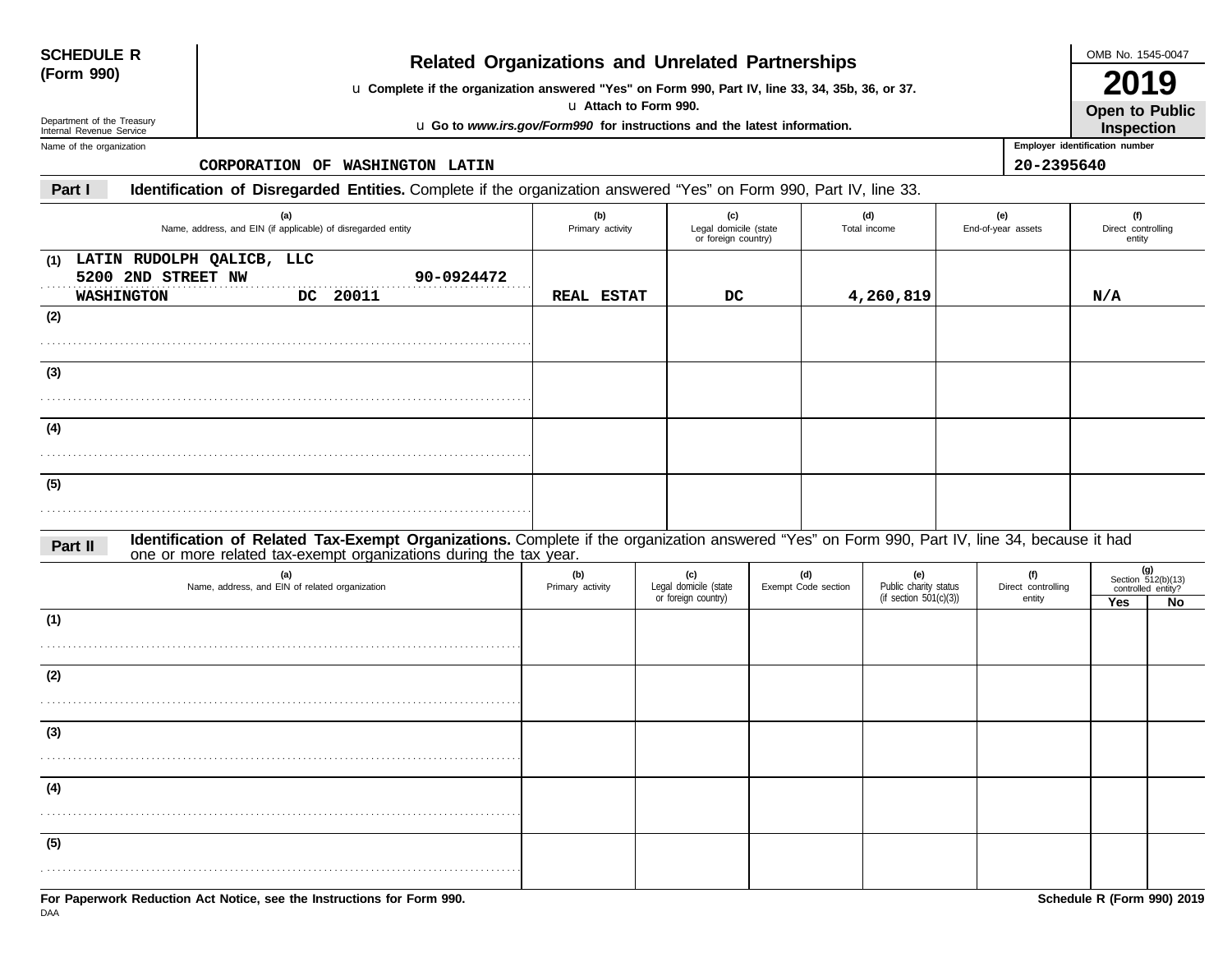### Schedule R (Form 990) 2019 Page **2 CORPORATION OF WASHINGTON LATIN 20-2395640**

| Part III | Identification of Related Organizations Taxable as a Partnership. Complete if the organization answered "Yes" on Form 990, Part IV, line 34,                                                                                                                     |                         |                                                              |                                                        |                                                                                                         |                                                        |                                        |                                                   |                                                                         |                                                       |                                                       |
|----------|------------------------------------------------------------------------------------------------------------------------------------------------------------------------------------------------------------------------------------------------------------------|-------------------------|--------------------------------------------------------------|--------------------------------------------------------|---------------------------------------------------------------------------------------------------------|--------------------------------------------------------|----------------------------------------|---------------------------------------------------|-------------------------------------------------------------------------|-------------------------------------------------------|-------------------------------------------------------|
|          | because it had one or more related organizations treated as a partnership during the tax year.<br>(a)<br>Name, address, and EIN of<br>related organization                                                                                                       | (b)<br>Primary activity | (c)<br>Legal<br>domicile<br>(state or<br>foreign<br>country) | (d)<br>Direct controlling<br>entity                    | (e)<br>Predominant<br>income (related,<br>unrelated,<br>excluded from<br>tax under<br>sections 512-514) | (f)<br>Share of total<br>income                        | (g)<br>Share of end-of-<br>year assets | (h)<br>Dispro-<br>portionate<br>alloc.?<br>Yes No | (i)<br>Code V-UBI<br>amount in box 20<br>of Schedule K-1<br>(Form 1065) | (j)<br>General or<br>managing<br>partner?<br>$Yes$ No | (k)<br>Percentage<br>ownership                        |
| (1)      |                                                                                                                                                                                                                                                                  |                         |                                                              |                                                        |                                                                                                         |                                                        |                                        |                                                   |                                                                         |                                                       |                                                       |
| (2)      |                                                                                                                                                                                                                                                                  |                         |                                                              |                                                        |                                                                                                         |                                                        |                                        |                                                   |                                                                         |                                                       |                                                       |
| (3)      |                                                                                                                                                                                                                                                                  |                         |                                                              |                                                        |                                                                                                         |                                                        |                                        |                                                   |                                                                         |                                                       |                                                       |
| (4)      |                                                                                                                                                                                                                                                                  |                         |                                                              |                                                        |                                                                                                         |                                                        |                                        |                                                   |                                                                         |                                                       |                                                       |
| Part IV  | Identification of Related Organizations Taxable as a Corporation or Trust. Complete if the organization answered "Yes" on Form 990, Part IV,<br>line 34, because it had one or more related organizations treated as a corporation or trust during the tax year. |                         |                                                              |                                                        |                                                                                                         |                                                        |                                        |                                                   |                                                                         |                                                       |                                                       |
|          | (a)<br>Name, address, and EIN of related organization                                                                                                                                                                                                            | (b)<br>Primary activity |                                                              | (c)<br>Legal domicile<br>(state or<br>foreign country) | (d)<br>Direct controlling<br>entity                                                                     | (e)<br>Type of entity<br>(C corp, S corp,<br>or trust) | (f)<br>Share of total<br>income        | (g)<br>Share of<br>end-of-year assets             | (h)<br>Percentage<br>ownership                                          |                                                       | (i)<br>Section<br>512(b)(13)<br>controlled<br>entity? |
|          |                                                                                                                                                                                                                                                                  |                         |                                                              |                                                        |                                                                                                         |                                                        |                                        |                                                   |                                                                         |                                                       | Yes   No                                              |
| (1)      |                                                                                                                                                                                                                                                                  |                         |                                                              |                                                        |                                                                                                         |                                                        |                                        |                                                   |                                                                         |                                                       |                                                       |
| (2)      |                                                                                                                                                                                                                                                                  |                         |                                                              |                                                        |                                                                                                         |                                                        |                                        |                                                   |                                                                         |                                                       |                                                       |
| (3)      |                                                                                                                                                                                                                                                                  |                         |                                                              |                                                        |                                                                                                         |                                                        |                                        |                                                   |                                                                         |                                                       |                                                       |
| (4)      |                                                                                                                                                                                                                                                                  |                         |                                                              |                                                        |                                                                                                         |                                                        |                                        |                                                   |                                                                         |                                                       |                                                       |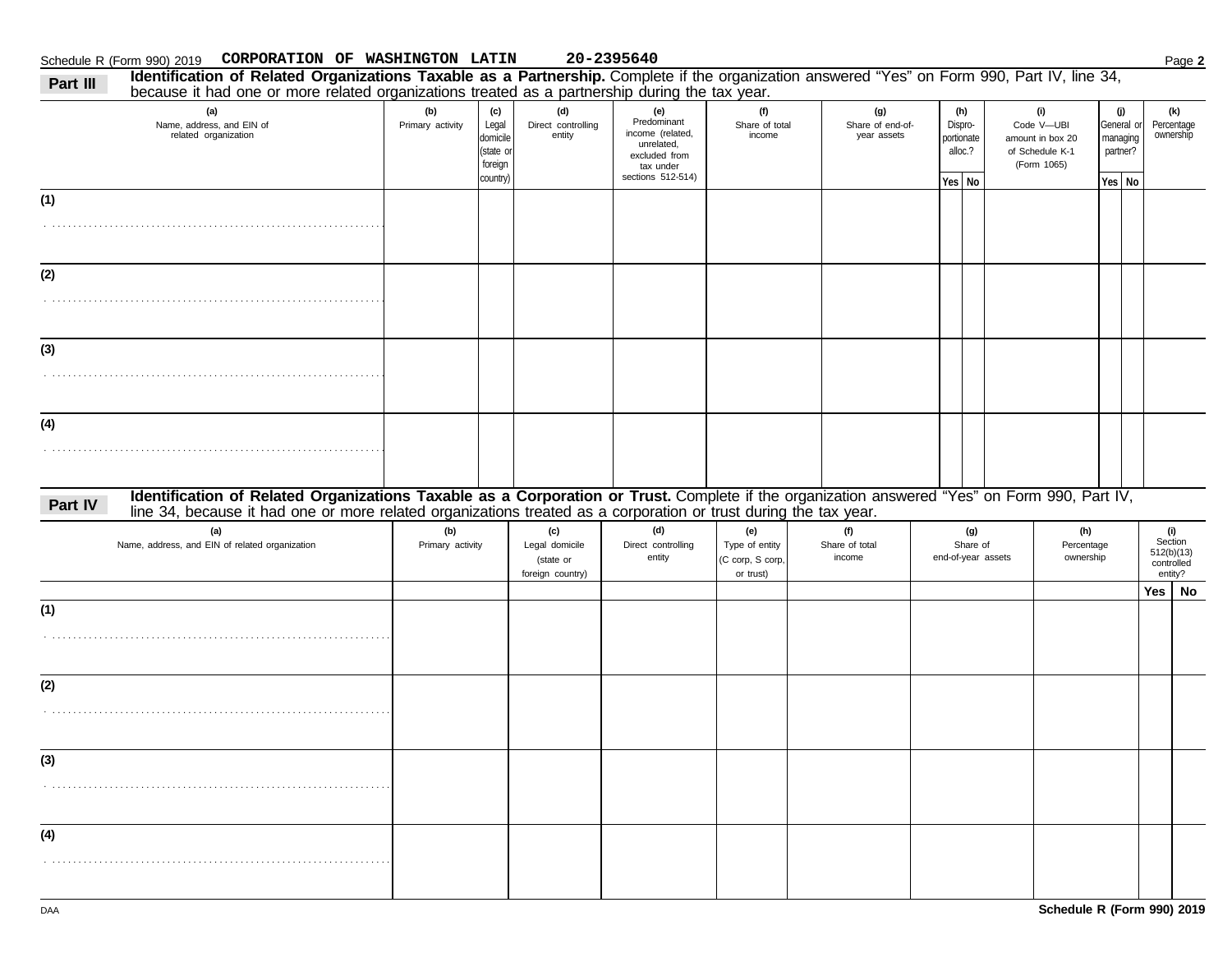### **Part V Transactions With Related Organizations.** Complete if the organization answered "Yes" on Form 990, Part IV, line 34, 35b, or 36.

|     | Note: Complete line 1 if any entity is listed in Parts II, III, or IV of this schedule.                                                                                        |                                   |                        |                                              |                | Yes | No |  |  |
|-----|--------------------------------------------------------------------------------------------------------------------------------------------------------------------------------|-----------------------------------|------------------------|----------------------------------------------|----------------|-----|----|--|--|
|     | During the tax year, did the organization engage in any of the following transactions with one or more related organizations listed in Parts II-IV?                            |                                   |                        |                                              |                |     |    |  |  |
|     |                                                                                                                                                                                |                                   |                        |                                              |                |     |    |  |  |
|     |                                                                                                                                                                                |                                   |                        |                                              |                |     |    |  |  |
|     |                                                                                                                                                                                |                                   |                        |                                              |                |     |    |  |  |
|     |                                                                                                                                                                                |                                   |                        |                                              | 1d             |     |    |  |  |
|     |                                                                                                                                                                                |                                   |                        |                                              | 1е             |     |    |  |  |
|     |                                                                                                                                                                                |                                   |                        |                                              |                |     |    |  |  |
|     |                                                                                                                                                                                |                                   |                        |                                              | 1f             |     |    |  |  |
|     |                                                                                                                                                                                |                                   |                        |                                              | 1q             |     |    |  |  |
|     |                                                                                                                                                                                |                                   |                        |                                              | 1 <sub>h</sub> |     |    |  |  |
|     |                                                                                                                                                                                |                                   |                        |                                              | 1i             |     |    |  |  |
|     |                                                                                                                                                                                |                                   |                        |                                              | 1i.            |     |    |  |  |
|     |                                                                                                                                                                                |                                   |                        |                                              |                |     |    |  |  |
|     |                                                                                                                                                                                |                                   |                        |                                              | 1k             |     |    |  |  |
|     |                                                                                                                                                                                |                                   |                        |                                              | 11             |     |    |  |  |
|     |                                                                                                                                                                                |                                   |                        |                                              | 1 <sub>m</sub> |     |    |  |  |
|     |                                                                                                                                                                                |                                   |                        |                                              | 1n             |     |    |  |  |
|     |                                                                                                                                                                                |                                   |                        |                                              | 1o             |     |    |  |  |
|     |                                                                                                                                                                                |                                   |                        |                                              |                |     |    |  |  |
|     |                                                                                                                                                                                |                                   |                        |                                              | 1p             |     |    |  |  |
|     |                                                                                                                                                                                |                                   |                        |                                              | 1q             |     |    |  |  |
|     |                                                                                                                                                                                |                                   |                        |                                              |                |     |    |  |  |
|     |                                                                                                                                                                                |                                   |                        |                                              |                |     |    |  |  |
| 1s  |                                                                                                                                                                                |                                   |                        |                                              |                |     |    |  |  |
|     | 2 If the answer to any of the above is "Yes," see the instructions for information on who must complete this line, including covered relationships and transaction thresholds. |                                   |                        |                                              |                |     |    |  |  |
|     | (a)<br>Name of related organization                                                                                                                                            | (b)<br>Transaction<br>$type(a-s)$ | (c)<br>Amount involved | (d)<br>Method of determining amount involved |                |     |    |  |  |
| (1) |                                                                                                                                                                                |                                   |                        |                                              |                |     |    |  |  |
| (2) |                                                                                                                                                                                |                                   |                        |                                              |                |     |    |  |  |
| (3) |                                                                                                                                                                                |                                   |                        |                                              |                |     |    |  |  |
| (4) |                                                                                                                                                                                |                                   |                        |                                              |                |     |    |  |  |
| (5) |                                                                                                                                                                                |                                   |                        |                                              |                |     |    |  |  |
|     |                                                                                                                                                                                |                                   |                        |                                              |                |     |    |  |  |

**(6)**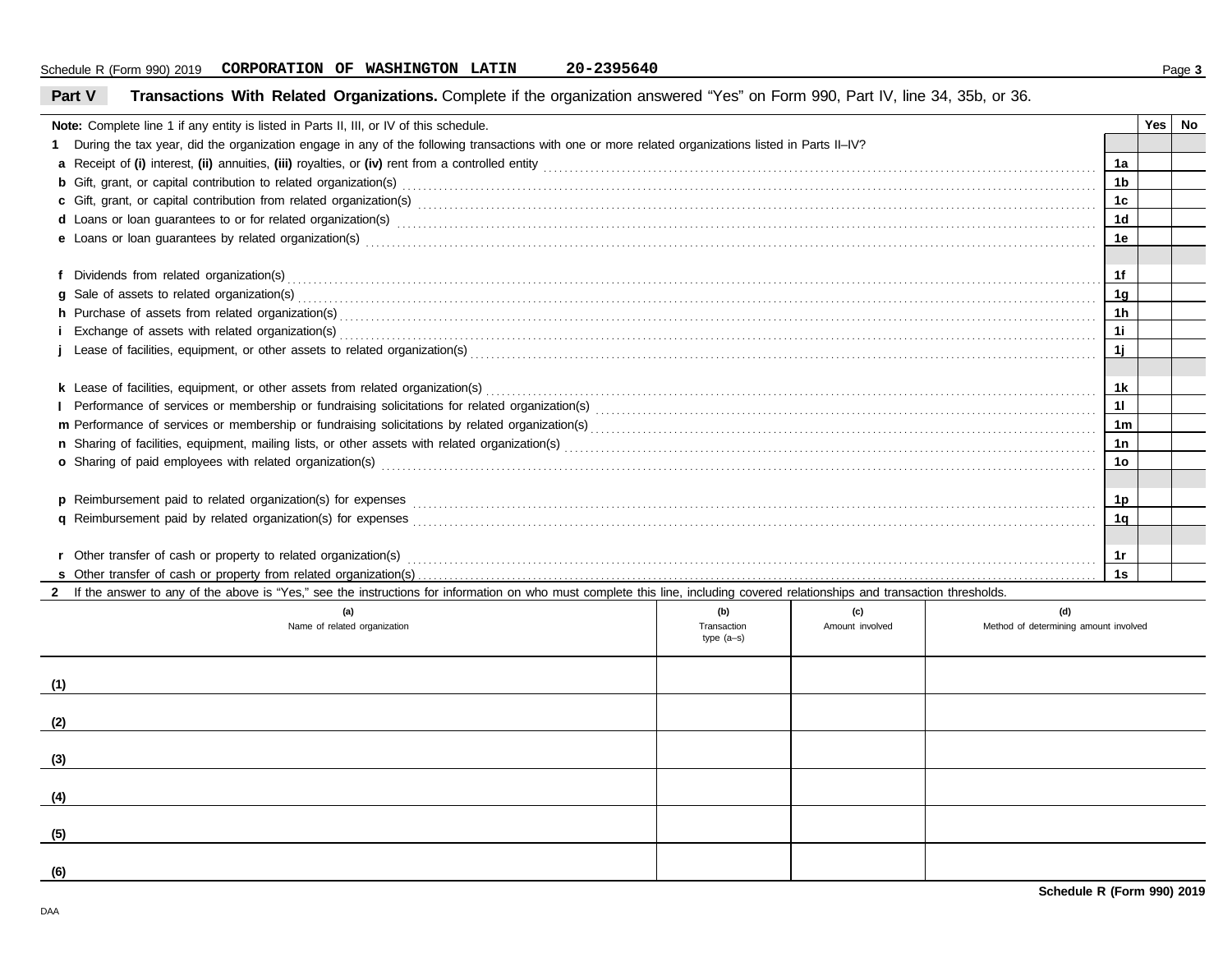### Part VI Unrelated Organizations Taxable as a Partnership. Complete if the organization answered "Yes" on Form 990, Part IV, line 37.

Provide the following information for each entity taxed as a partnership through which the organization conducted more than five percent of its activities (measured by total assets or gross revenue) that was not a related organization. See instructions regarding exclusion for certain investment partnerships.

| $\checkmark$<br>ັ<br>(a)<br>Name, address, and EIN of entity | ັ<br>ັ<br>(b)<br>Primary activity | (c)<br>Legal<br>domicile<br>(state or<br>foreign | (d)<br>Predominant<br>income (related,<br>unrelated, excluded<br>from tax under | (e)<br>Are all partners<br>section<br>501(c)(3)<br>organizations? |  | (f)<br>Share of<br>total income | (g)<br>Share of<br>end-of-year<br>assets | (h)<br>Disproportionate<br>allocations? |    | (i)<br>Code V-UBI<br>amount in box 20<br>of Schedule K-1<br>(Form 1065) | (j)<br>General or<br>managing<br>partner? |    | (k)<br>Percentage<br>ownership |
|--------------------------------------------------------------|-----------------------------------|--------------------------------------------------|---------------------------------------------------------------------------------|-------------------------------------------------------------------|--|---------------------------------|------------------------------------------|-----------------------------------------|----|-------------------------------------------------------------------------|-------------------------------------------|----|--------------------------------|
|                                                              |                                   | country)                                         | sections 512-514)                                                               | Yes   No                                                          |  |                                 |                                          | Yes                                     | No |                                                                         | Yes                                       | No |                                |
| (1)                                                          |                                   |                                                  |                                                                                 |                                                                   |  |                                 |                                          |                                         |    |                                                                         |                                           |    |                                |
|                                                              |                                   |                                                  |                                                                                 |                                                                   |  |                                 |                                          |                                         |    |                                                                         |                                           |    |                                |
| (2)                                                          |                                   |                                                  |                                                                                 |                                                                   |  |                                 |                                          |                                         |    |                                                                         |                                           |    |                                |
|                                                              |                                   |                                                  |                                                                                 |                                                                   |  |                                 |                                          |                                         |    |                                                                         |                                           |    |                                |
|                                                              |                                   |                                                  |                                                                                 |                                                                   |  |                                 |                                          |                                         |    |                                                                         |                                           |    |                                |
| (3)                                                          |                                   |                                                  |                                                                                 |                                                                   |  |                                 |                                          |                                         |    |                                                                         |                                           |    |                                |
|                                                              |                                   |                                                  |                                                                                 |                                                                   |  |                                 |                                          |                                         |    |                                                                         |                                           |    |                                |
| (4)                                                          |                                   |                                                  |                                                                                 |                                                                   |  |                                 |                                          |                                         |    |                                                                         |                                           |    |                                |
|                                                              |                                   |                                                  |                                                                                 |                                                                   |  |                                 |                                          |                                         |    |                                                                         |                                           |    |                                |
|                                                              |                                   |                                                  |                                                                                 |                                                                   |  |                                 |                                          |                                         |    |                                                                         |                                           |    |                                |
| (5)                                                          |                                   |                                                  |                                                                                 |                                                                   |  |                                 |                                          |                                         |    |                                                                         |                                           |    |                                |
|                                                              |                                   |                                                  |                                                                                 |                                                                   |  |                                 |                                          |                                         |    |                                                                         |                                           |    |                                |
| (6)                                                          |                                   |                                                  |                                                                                 |                                                                   |  |                                 |                                          |                                         |    |                                                                         |                                           |    |                                |
|                                                              |                                   |                                                  |                                                                                 |                                                                   |  |                                 |                                          |                                         |    |                                                                         |                                           |    |                                |
|                                                              |                                   |                                                  |                                                                                 |                                                                   |  |                                 |                                          |                                         |    |                                                                         |                                           |    |                                |
| (7)                                                          |                                   |                                                  |                                                                                 |                                                                   |  |                                 |                                          |                                         |    |                                                                         |                                           |    |                                |
|                                                              |                                   |                                                  |                                                                                 |                                                                   |  |                                 |                                          |                                         |    |                                                                         |                                           |    |                                |
| (8)                                                          |                                   |                                                  |                                                                                 |                                                                   |  |                                 |                                          |                                         |    |                                                                         |                                           |    |                                |
|                                                              |                                   |                                                  |                                                                                 |                                                                   |  |                                 |                                          |                                         |    |                                                                         |                                           |    |                                |
|                                                              |                                   |                                                  |                                                                                 |                                                                   |  |                                 |                                          |                                         |    |                                                                         |                                           |    |                                |
| (9)                                                          |                                   |                                                  |                                                                                 |                                                                   |  |                                 |                                          |                                         |    |                                                                         |                                           |    |                                |
|                                                              |                                   |                                                  |                                                                                 |                                                                   |  |                                 |                                          |                                         |    |                                                                         |                                           |    |                                |
|                                                              |                                   |                                                  |                                                                                 |                                                                   |  |                                 |                                          |                                         |    |                                                                         |                                           |    |                                |
| (10)                                                         |                                   |                                                  |                                                                                 |                                                                   |  |                                 |                                          |                                         |    |                                                                         |                                           |    |                                |
|                                                              |                                   |                                                  |                                                                                 |                                                                   |  |                                 |                                          |                                         |    |                                                                         |                                           |    |                                |
| (11)                                                         |                                   |                                                  |                                                                                 |                                                                   |  |                                 |                                          |                                         |    |                                                                         |                                           |    |                                |
|                                                              |                                   |                                                  |                                                                                 |                                                                   |  |                                 |                                          |                                         |    |                                                                         |                                           |    |                                |
|                                                              |                                   |                                                  |                                                                                 |                                                                   |  |                                 |                                          |                                         |    |                                                                         |                                           |    |                                |

**Schedule R (Form 990) 2019**